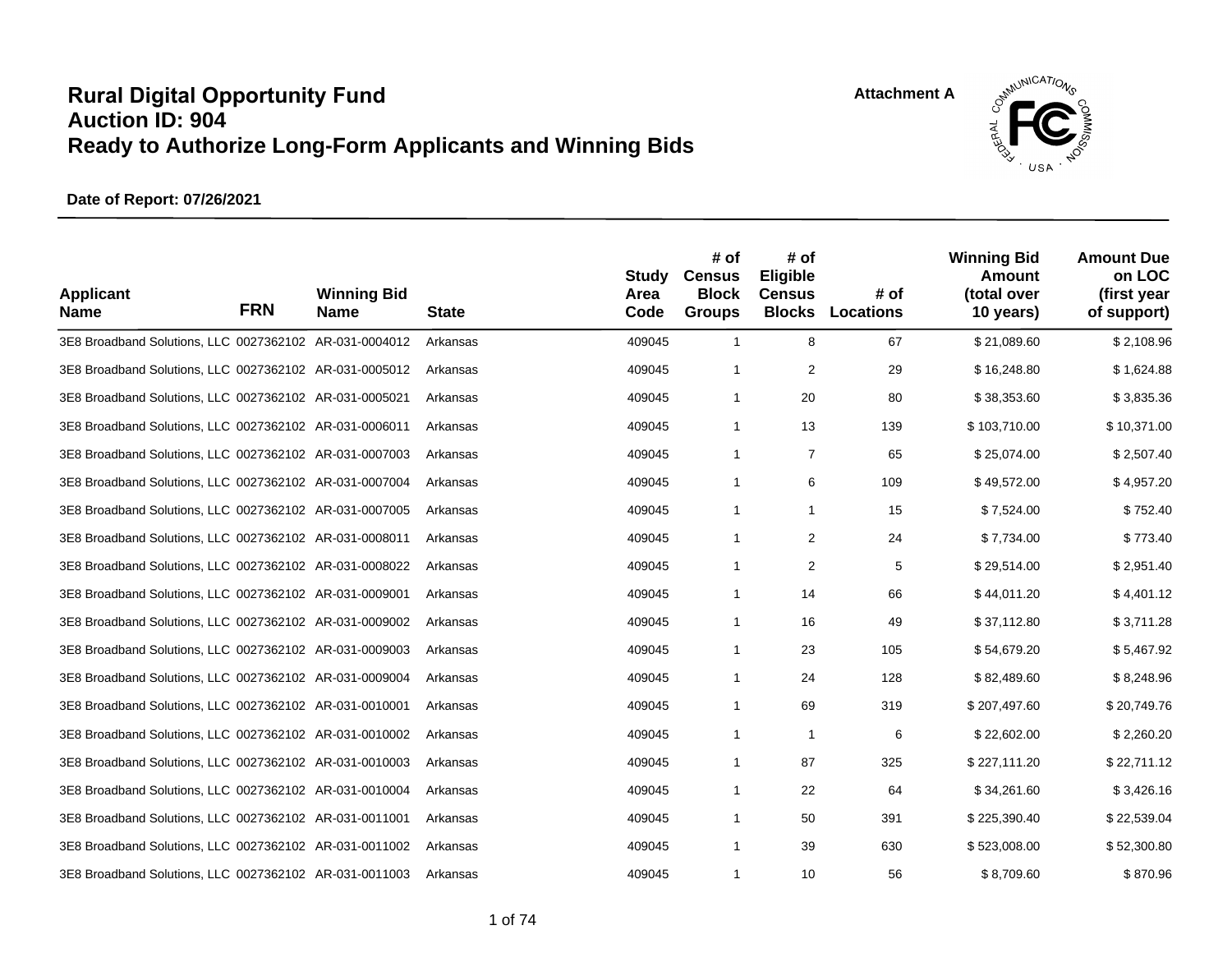**Attachment A**



| <b>Applicant</b><br><b>Name</b>                        | <b>FRN</b> | <b>Winning Bid</b><br><b>Name</b> | <b>State</b> | <b>Study</b><br>Area<br>Code | # of<br><b>Census</b><br><b>Block</b><br><b>Groups</b> | # of<br>Eligible<br><b>Census</b><br><b>Blocks</b> | # of<br>Locations | <b>Winning Bid</b><br><b>Amount</b><br>(total over<br>10 years) | <b>Amount Due</b><br>on LOC<br>(first year<br>of support) |
|--------------------------------------------------------|------------|-----------------------------------|--------------|------------------------------|--------------------------------------------------------|----------------------------------------------------|-------------------|-----------------------------------------------------------------|-----------------------------------------------------------|
| 3E8 Broadband Solutions, LLC 0027362102 AR-031-0011004 |            |                                   | Arkansas     | 409045                       | $\overline{1}$                                         | 25                                                 | 331               | \$199,812.00                                                    | \$19,981.20                                               |
| 3E8 Broadband Solutions, LLC 0027362102 AR-031-0012001 |            |                                   | Arkansas     | 409045                       | $\overline{1}$                                         | 45                                                 | 312               | \$162,241.60                                                    | \$16,224.16                                               |
| 3E8 Broadband Solutions, LLC 0027362102 AR-031-0012002 |            |                                   | Arkansas     | 409045                       | $\mathbf{1}$                                           | 3                                                  | 50                | \$26,526.00                                                     | \$2,652.60                                                |
| 3E8 Broadband Solutions, LLC 0027362102 AR-031-0012003 |            |                                   | Arkansas     | 409045                       | $\mathbf{1}$                                           | 50                                                 | 322               | \$206,981.60                                                    | \$20,698.16                                               |
| 3E8 Broadband Solutions, LLC 0027362102 AR-035-0307011 |            |                                   | Arkansas     | 409045                       | $\overline{1}$                                         | 52                                                 | 287               | \$120,301.00                                                    | \$12,030.10                                               |
| 3E8 Broadband Solutions, LLC 0027362102 AR-035-0307012 |            |                                   | Arkansas     | 409045                       | $\overline{1}$                                         | 34                                                 | 183               | \$54,273.50                                                     | \$5,427.35                                                |
| 3E8 Broadband Solutions, LLC 0027362102 AR-035-0310001 |            |                                   | Arkansas     | 409045                       | $\overline{1}$                                         | 56                                                 | 278               | \$97,833.00                                                     | \$9,783.30                                                |
| 3E8 Broadband Solutions, LLC 0027362102 AR-035-0310002 |            |                                   | Arkansas     | 409045                       | $\mathbf{1}$                                           | 36                                                 | 179               | \$26,355.00                                                     | \$2,635.50                                                |
| 3E8 Broadband Solutions, LLC 0027362102 AR-035-0311001 |            |                                   | Arkansas     | 409045                       | $\overline{1}$                                         | 17                                                 | 120               | \$123,162.00                                                    | \$12,316.20                                               |
| 3E8 Broadband Solutions, LLC 0027362102 AR-035-0311002 |            |                                   | Arkansas     | 409045                       | $\overline{1}$                                         | 11                                                 | 67                | \$112,794.00                                                    | \$11,279.40                                               |
| 3E8 Broadband Solutions, LLC 0027362102 AR-035-0311003 |            |                                   | Arkansas     | 409045                       | $\overline{1}$                                         | 13                                                 | 87                | \$37,914.00                                                     | \$3,791.40                                                |
| 3E8 Broadband Solutions, LLC 0027362102 AR-035-0311004 |            |                                   | Arkansas     | 409045                       | $\mathbf{1}$                                           | 23                                                 | 210               | \$248,502.00                                                    | \$24,850.20                                               |
| 3E8 Broadband Solutions, LLC 0027362102 AR-055-4801001 |            |                                   | Arkansas     | 409045                       | $\mathbf{1}$                                           | 69                                                 | 291               | \$1,047,696.00                                                  | \$104,769.60                                              |
| 3E8 Broadband Solutions, LLC 0027362102 AR-055-4801002 |            |                                   | Arkansas     | 409045                       | $\mathbf{1}$                                           | 9                                                  | 16                | \$40,722.00                                                     | \$4,072.20                                                |
| 3E8 Broadband Solutions, LLC 0027362102 AR-055-4801003 |            |                                   | Arkansas     | 409045                       | $\overline{1}$                                         | 80                                                 | 327               | \$173,308.80                                                    | \$17,330.88                                               |
| 3E8 Broadband Solutions, LLC 0027362102 AR-055-4802001 |            |                                   | Arkansas     | 409045                       | $\mathbf{1}$                                           | 42                                                 | 374               | \$825,594.00                                                    | \$82,559.40                                               |
| 3E8 Broadband Solutions, LLC 0027362102 AR-055-4802002 |            |                                   | Arkansas     | 409045                       | $\mathbf{1}$                                           | 43                                                 | 873               | \$584,208.00                                                    | \$58,420.80                                               |
| 3E8 Broadband Solutions, LLC 0027362102 AR-055-4803001 |            |                                   | Arkansas     | 409045                       | $\overline{1}$                                         | 77                                                 | 573               | \$1,537,008.00                                                  | \$153,700.80                                              |
| 3E8 Broadband Solutions, LLC 0027362102 AR-055-4803002 |            |                                   | Arkansas     | 409045                       | $\mathbf{1}$                                           | 88                                                 | 743               | \$2,655,703.40                                                  | \$265,570.34                                              |
| 3E8 Broadband Solutions, LLC 0027362102 AR-055-4806001 |            |                                   | Arkansas     | 409045                       | $\mathbf{1}$                                           | 60                                                 | 422               | \$220,589.60                                                    | \$22,058.96                                               |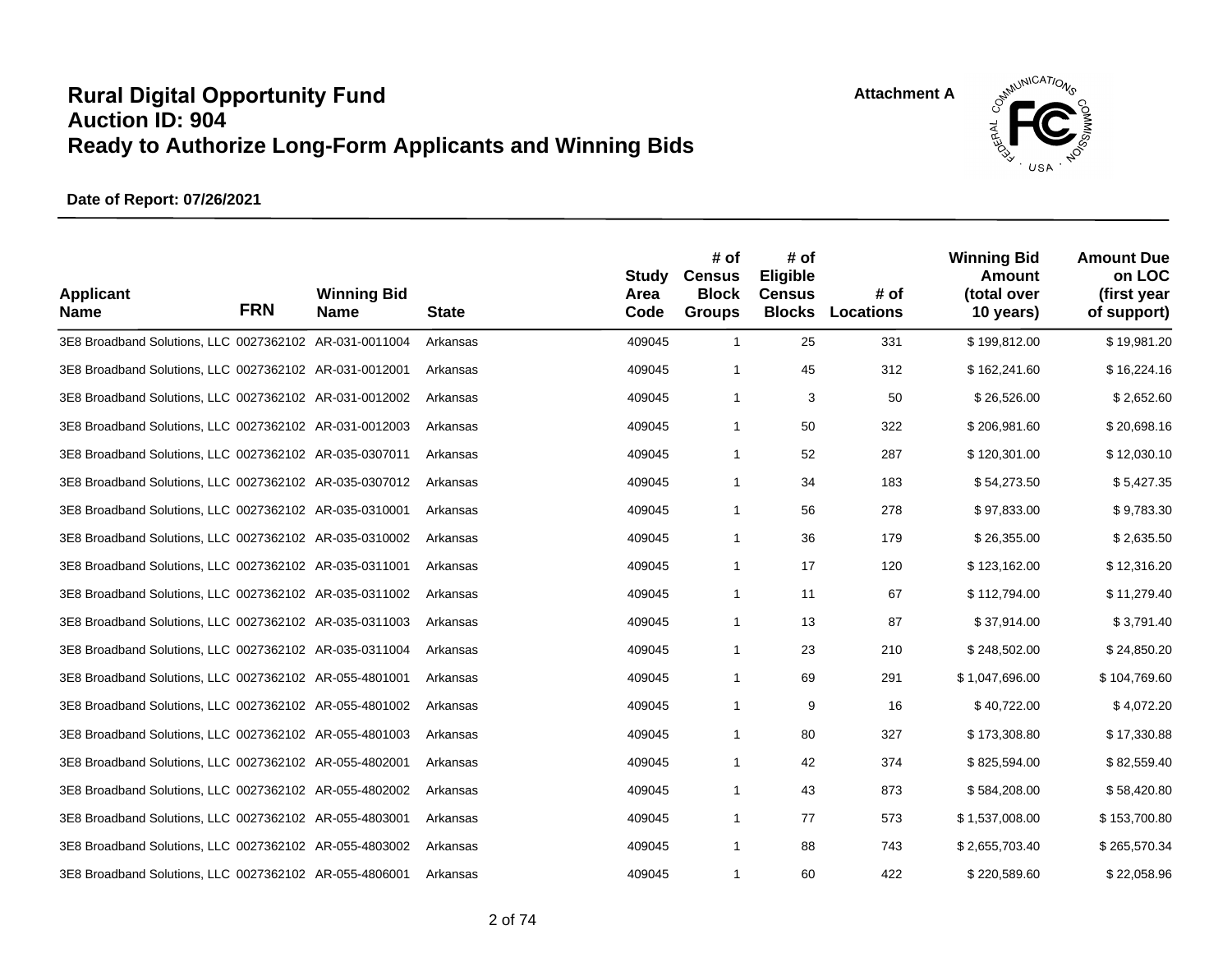**Attachment A**



| <b>Applicant</b><br><b>Name</b>                        | <b>FRN</b> | <b>Winning Bid</b><br><b>Name</b> | <b>State</b> | <b>Study</b><br>Area<br>Code | # of<br><b>Census</b><br><b>Block</b><br><b>Groups</b> | # of<br><b>Eligible</b><br><b>Census</b><br><b>Blocks</b> | # of<br>Locations | <b>Winning Bid</b><br><b>Amount</b><br>(total over<br>10 years) | <b>Amount Due</b><br>on LOC<br>(first year<br>of support) |
|--------------------------------------------------------|------------|-----------------------------------|--------------|------------------------------|--------------------------------------------------------|-----------------------------------------------------------|-------------------|-----------------------------------------------------------------|-----------------------------------------------------------|
| 3E8 Broadband Solutions, LLC 0027362102 AR-055-4806002 |            |                                   | Arkansas     | 409045                       | $\mathbf{1}$                                           | 44                                                        | 821               | \$549,036.00                                                    | \$54,903.60                                               |
| 3E8 Broadband Solutions, LLC 0027362102 AR-055-4806003 |            |                                   | Arkansas     | 409045                       | $\mathbf{1}$                                           | 58                                                        | 558               | \$148,882.40                                                    | \$14,888.24                                               |
| 3E8 Broadband Solutions, LLC 0027362102 AR-055-4806004 |            |                                   | Arkansas     | 409045                       | $\mathbf{1}$                                           | 57                                                        | 683               | \$469,296.00                                                    | \$46,929.60                                               |
| 3E8 Broadband Solutions, LLC 0027362102 AR-075-4701001 |            |                                   | Arkansas     | 409045                       | $\mathbf{1}$                                           | 40                                                        | 242               | \$85,542.40                                                     | \$8,554.24                                                |
| 3E8 Broadband Solutions, LLC 0027362102 AR-075-4701002 |            |                                   | Arkansas     | 409045                       | $\mathbf{1}$                                           | 48                                                        | 159               | \$95,124.00                                                     | \$9,512.40                                                |
| 3E8 Broadband Solutions, LLC 0027362102 AR-075-4702001 |            |                                   | Arkansas     | 409045                       | 1                                                      | 91                                                        | 623               | \$1,584,475.10                                                  | \$158,447.51                                              |
| 3E8 Broadband Solutions, LLC 0027362102 AR-075-4702002 |            |                                   | Arkansas     | 409045                       | $\mathbf{1}$                                           | 66                                                        | 333               | \$768,600.00                                                    | \$76,860.00                                               |
| 3E8 Broadband Solutions, LLC 0027362102 AR-075-4702003 |            |                                   | Arkansas     | 409045                       | $\mathbf{1}$                                           | 59                                                        | 352               | \$1,071,714.00                                                  | \$107,171.40                                              |
| 3E8 Broadband Solutions, LLC 0027362102 AR-075-4702004 |            |                                   | Arkansas     | 409045                       | $\mathbf{1}$                                           | 24                                                        | 163               | \$379,884.00                                                    | \$37,988.40                                               |
| 3E8 Broadband Solutions, LLC 0027362102 AR-075-4703001 |            |                                   | Arkansas     | 409045                       | $\mathbf{1}$                                           | 55                                                        | 358               | \$1,405,458.00                                                  | \$140,545.80                                              |
| 3E8 Broadband Solutions, LLC 0027362102 AR-075-4703002 |            |                                   | Arkansas     | 409045                       | $\mathbf{1}$                                           | 58                                                        | 412               | \$962,560.60                                                    | \$96,256.06                                               |
| 3E8 Broadband Solutions, LLC 0027362102 AR-075-4704001 |            |                                   | Arkansas     | 409045                       | $\mathbf{1}$                                           | 47                                                        | 244               | \$123,084.00                                                    | \$12,308.40                                               |
| 3E8 Broadband Solutions, LLC 0027362102 AR-075-4704002 |            |                                   | Arkansas     | 409045                       | $\mathbf{1}$                                           | 127                                                       | 521               | \$337,212.80                                                    | \$33,721.28                                               |
| 3E8 Broadband Solutions, LLC 0027362102 AR-075-4705012 |            |                                   | Arkansas     | 409045                       | $\mathbf{1}$                                           | 3                                                         | 4                 | \$20,628.00                                                     | \$2,062.80                                                |
| 3E8 Broadband Solutions, LLC 0027362102 AR-075-4705013 |            |                                   | Arkansas     | 409045                       | $\mathbf{1}$                                           | $\mathbf{1}$                                              | 3                 | \$6,120.00                                                      | \$612.00                                                  |
| 3E8 Broadband Solutions, LLC 0027362102 AR-075-4705022 |            |                                   | Arkansas     | 409045                       | 1                                                      | 3                                                         | 4                 | \$13,434.00                                                     | \$1,343.40                                                |
| 3E8 Broadband Solutions, LLC 0027362102 AR-111-4902001 |            |                                   | Arkansas     | 409045                       | 1                                                      | 32                                                        | 165               | \$86,671.20                                                     | \$8,667.12                                                |
| 3E8 Broadband Solutions, LLC 0027362102 AR-111-4902002 |            |                                   | Arkansas     | 409045                       | $\mathbf{1}$                                           | 27                                                        | 187               | \$103,671.20                                                    | \$10,367.12                                               |
| 3E8 Broadband Solutions, LLC 0027362102 AR-111-4903001 |            |                                   | Arkansas     | 409045                       | $\mathbf{1}$                                           | 5                                                         | 37                | \$5,668.80                                                      | \$566.88                                                  |
| 3E8 Broadband Solutions, LLC 0027362102 AR-111-4903002 |            |                                   | Arkansas     | 409045                       | $\mathbf{1}$                                           | 5                                                         | 13                | \$4,656.00                                                      | \$465.60                                                  |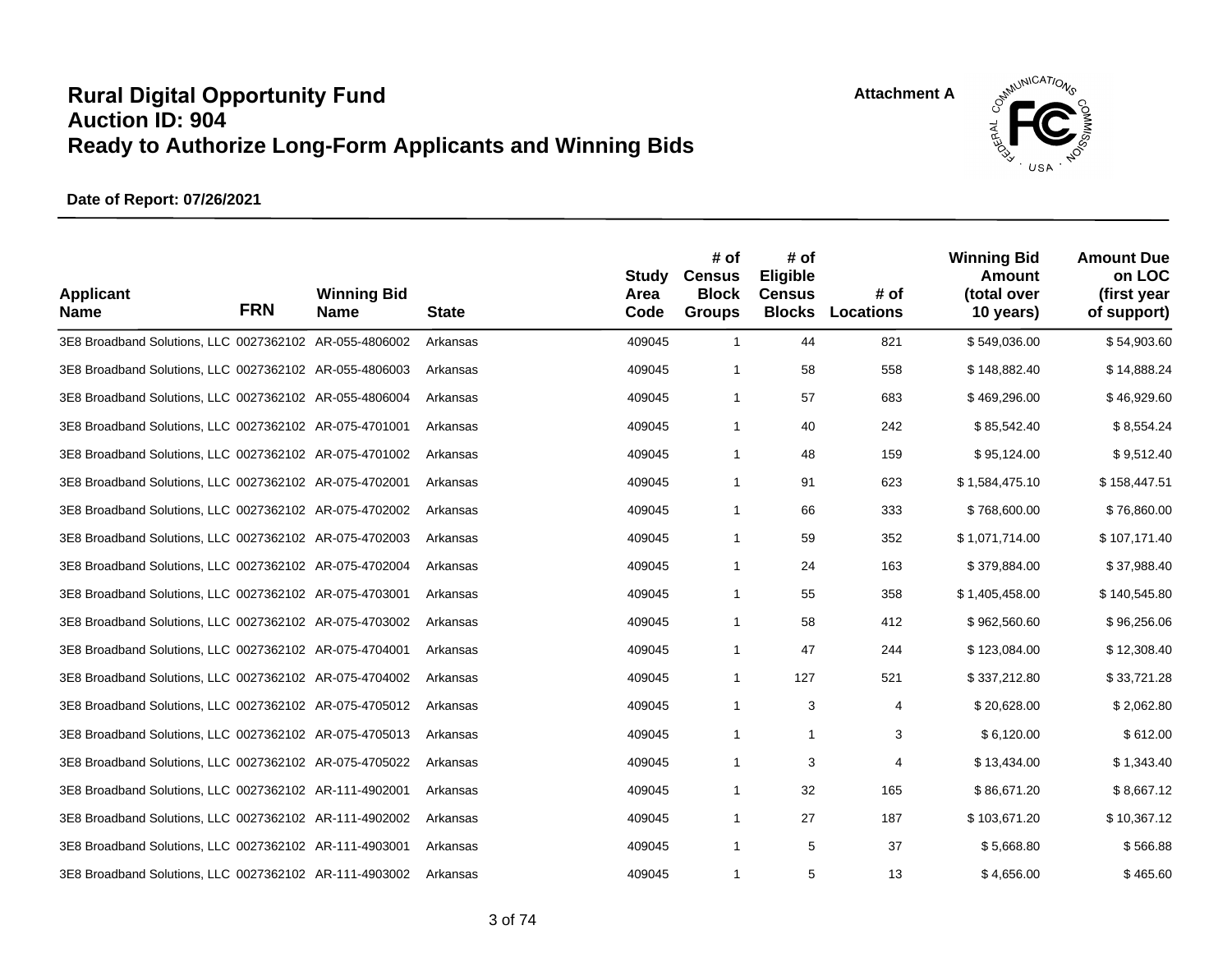

| <b>Applicant</b><br><b>Name</b>                        | <b>FRN</b>       | <b>Winning Bid</b><br><b>Name</b> | <b>State</b> | <b>Study</b><br>Area<br>Code | # of<br><b>Census</b><br><b>Block</b><br><b>Groups</b> | # of<br>Eligible<br><b>Census</b><br><b>Blocks</b> | # of<br>Locations | <b>Winning Bid</b><br><b>Amount</b><br>(total over<br>10 years) | <b>Amount Due</b><br>on LOC<br>(first year<br>of support) |
|--------------------------------------------------------|------------------|-----------------------------------|--------------|------------------------------|--------------------------------------------------------|----------------------------------------------------|-------------------|-----------------------------------------------------------------|-----------------------------------------------------------|
| 3E8 Broadband Solutions, LLC 0027362102 AR-111-4904001 |                  |                                   | Arkansas     | 409045                       | $\mathbf{1}$                                           | 3                                                  | 9                 | \$16,032.00                                                     | \$1,603.20                                                |
| 3E8 Broadband Solutions, LLC 0027362102 AR-111-4904002 |                  |                                   | Arkansas     | 409045                       | $\mathbf{1}$                                           | 3                                                  | 8                 | \$4,392.00                                                      | \$439.20                                                  |
| 3E8 Broadband Solutions, LLC 0027362102 AR-111-4904003 |                  |                                   | Arkansas     | 409045                       | $\mathbf{1}$                                           | 2                                                  | 3                 | \$9,756.00                                                      | \$975.60                                                  |
| 3E8 Broadband Solutions, LLC 0027362102 AR-111-4905001 |                  |                                   | Arkansas     | 409045                       | $\mathbf{1}$                                           | 51                                                 | 405               | \$667,091.90                                                    | \$66,709.19                                               |
| 3E8 Broadband Solutions, LLC 0027362102 AR-111-4905002 |                  |                                   | Arkansas     | 409045                       | $\mathbf{1}$                                           | 39                                                 | 272               | \$1,072,061.70                                                  | \$107,206.17                                              |
| 3E8 Broadband Solutions, LLC 0027362102 AR-111-4905003 |                  |                                   | Arkansas     | 409045                       | $\mathbf{1}$                                           | 22                                                 | 202               | \$279,054.00                                                    | \$27,905.40                                               |
| 3E8 Broadband Solutions, LLC 0027362102 AR-111-4905004 |                  |                                   | Arkansas     | 409045                       | $\mathbf{1}$                                           | 6                                                  | 25                | \$10,362.00                                                     | \$1,036.20                                                |
| 4-County Fiber, LLC                                    | 0030289946 4CADA |                                   | Mississippi  | 289044                       | 3                                                      | 106                                                | 829               | \$1,565,946.00                                                  | \$156,594.60                                              |
| 4-County Fiber, LLC                                    | 0030289946 4CGTL |                                   | Mississippi  | 289044                       | 6                                                      | 136                                                | 786               | \$1,877,808.00                                                  | \$187,780.80                                              |
| 4-County Fiber, LLC                                    | 0030289946 4CLOW |                                   | Mississippi  | 289044                       | 8                                                      | 71                                                 | 500               | \$934,812.00                                                    | \$93,481.20                                               |
| 4-County Fiber, LLC                                    | 0030289946 4CMAC |                                   | Mississippi  | 289044                       | 6                                                      | 196                                                | 1,343             | \$7,384,752.00                                                  | \$738,475.20                                              |
| 4-County Fiber, LLC                                    | 0030289946 4CSTU |                                   | Mississippi  | 289044                       | 5                                                      | 163                                                | 1,380             | \$2,768,250.00                                                  | \$276,825.00                                              |
| 4-County Fiber, LLC                                    | 0030289946 4CWAV |                                   | Mississippi  | 289044                       | 5                                                      | 227                                                | 1,439             | \$3,784,710.00                                                  | \$378,471.00                                              |
| 4-County Fiber, LLC                                    | 0030289946 4CWEI |                                   | Mississippi  | 289044                       | 3                                                      | 65                                                 | 427               | \$2,492,214.00                                                  | \$249,221.40                                              |
| 4-County Fiber, LLC                                    |                  | 0030289946 MS-017-9504003         | Mississippi  | 289044                       | $\mathbf{1}$                                           | 29                                                 | 319               | \$460,440.00                                                    | \$46,044.00                                               |
| 4-County Fiber, LLC                                    |                  | 0030289946 MS-019-9501001         | Mississippi  | 289044                       | $\mathbf{1}$                                           | 18                                                 | 185               | \$645,516.00                                                    | \$64,551.60                                               |
| 4-County Fiber, LLC                                    | 0030289946       | MS-019-9501003                    | Mississippi  | 289044                       | $\mathbf{1}$                                           | 43                                                 | 288               | \$1,965,232.70                                                  | \$196,523.27                                              |
| 4-County Fiber, LLC                                    |                  | 0030289946 MS-019-9502001         | Mississippi  | 289044                       | $\mathbf{1}$                                           | 18                                                 | 137               | \$239,236.20                                                    | \$23,923.62                                               |
| 4-County Fiber, LLC                                    |                  | 0030289946 MS-025-9501001         | Mississippi  | 289044                       | $\mathbf{1}$                                           | 46                                                 | 539               | \$1,464,342.00                                                  | \$146,434.20                                              |
| 4-County Fiber, LLC                                    |                  | 0030289946 MS-025-9501002         | Mississippi  | 289044                       | 1                                                      | 26                                                 | 284               | \$375,600.00                                                    | \$37,560.00                                               |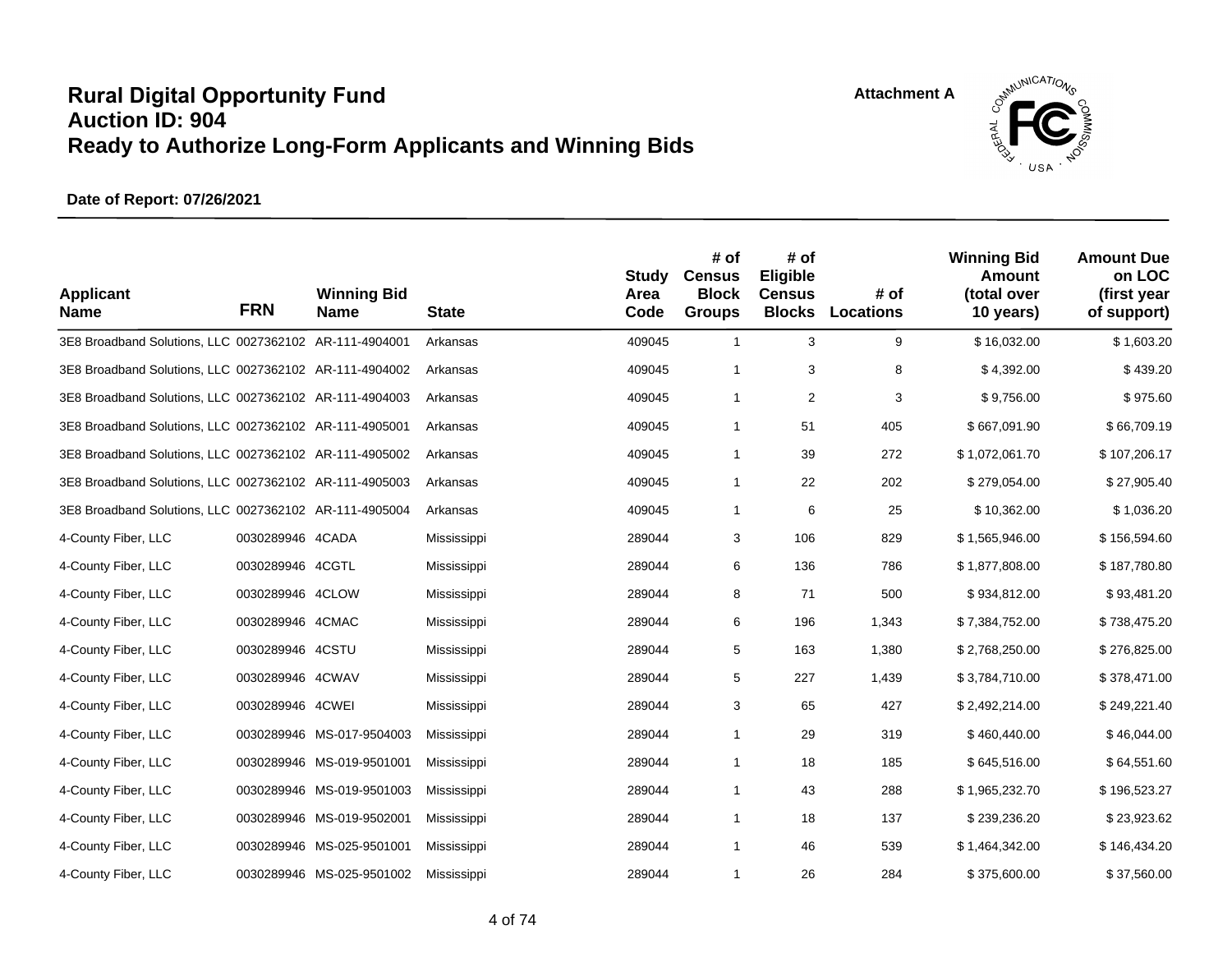

| <b>Applicant</b><br><b>Name</b>                      | <b>FRN</b> | <b>Winning Bid</b><br><b>Name</b> | <b>State</b> | <b>Study</b><br>Area<br>Code | # of<br><b>Census</b><br><b>Block</b><br><b>Groups</b> | # of<br>Eligible<br><b>Census</b><br><b>Blocks</b> | # of<br>Locations | <b>Winning Bid</b><br><b>Amount</b><br>(total over<br>10 years) | <b>Amount Due</b><br>on LOC<br>(first year<br>of support) |
|------------------------------------------------------|------------|-----------------------------------|--------------|------------------------------|--------------------------------------------------------|----------------------------------------------------|-------------------|-----------------------------------------------------------------|-----------------------------------------------------------|
| 4-County Fiber, LLC                                  |            | 0030289946 MS-025-9501003         | Mississippi  | 289044                       | $\mathbf{1}$                                           | 24                                                 | 215               | \$253,368.00                                                    | \$25,336.80                                               |
| 4-County Fiber, LLC                                  |            | 0030289946 MS-025-9501004         | Mississippi  | 289044                       | 1                                                      | 13                                                 | 23                | \$60,876.00                                                     | \$6,087.60                                                |
| 4-County Fiber, LLC                                  |            | 0030289946 MS-025-9502001         | Mississippi  | 289044                       | $\mathbf{1}$                                           | 78                                                 | 615               | \$2,687,244.00                                                  | \$268,724.40                                              |
| 4-County Fiber, LLC                                  |            | 0030289946 MS-025-9502002         | Mississippi  | 289044                       | $\mathbf{1}$                                           | 64                                                 | 523               | \$1,345,620.00                                                  | \$134,562.00                                              |
| 4-County Fiber, LLC                                  |            | 0030289946 MS-087-0011001         | Mississippi  | 289044                       | $\mathbf{1}$                                           | 25                                                 | 165               | \$490,902.00                                                    | \$49,090.20                                               |
| 4-County Fiber, LLC                                  |            | 0030289946 MS-103-9501001         | Mississippi  | 289044                       | $\mathbf{1}$                                           | 35                                                 | 557               | \$1,936,626.00                                                  | \$193,662.60                                              |
| 4-County Fiber, LLC                                  |            | 0030289946 MS-103-9501002         | Mississippi  | 289044                       | $\mathbf{1}$                                           | 29                                                 | 183               | \$879,096.00                                                    | \$87,909.60                                               |
| 4-County Fiber, LLC                                  |            | 0030289946 MS-103-9502001         | Mississippi  | 289044                       | $\mathbf{1}$                                           | 8                                                  | 30                | \$18,042.00                                                     | \$1,804.20                                                |
| 4-County Fiber, LLC                                  |            | 0030289946 MS-103-9502002         | Mississippi  | 289044                       | $\mathbf{1}$                                           | 41                                                 | 432               | \$1,840,080.00                                                  | \$184,008.00                                              |
| 4-County Fiber, LLC                                  |            | 0030289946 MS-105-9502002         | Mississippi  | 289044                       | $\mathbf{1}$                                           | 3                                                  | 60                | \$22,818.00                                                     | \$2,281.80                                                |
| 4-County Fiber, LLC                                  |            | 0030289946 MS-155-9501001         | Mississippi  | 289044                       | $\mathbf{1}$                                           | 65                                                 | 613               | \$32,242.40                                                     | \$3,224.24                                                |
| 4-County Fiber, LLC                                  |            | 0030289946 MS-155-9501002         | Mississippi  | 289044                       | $\mathbf{1}$                                           | 34                                                 | 278               | \$14,283.80                                                     | \$1,428.38                                                |
| 4-County Fiber, LLC                                  |            | 0030289946 MS-155-9501003         | Mississippi  | 289044                       | $\mathbf{1}$                                           | 9                                                  | 20                | \$44,820.00                                                     | \$4,482.00                                                |
| Aeneas Communications, LLC 0009361080 TN-023-9701001 |            |                                   | Tennessee    | 299013                       | 1                                                      | 76                                                 | 481               | \$192,852.00                                                    | \$19,285.20                                               |
| Aeneas Communications, LLC 0009361080 TN-023-9701002 |            |                                   | Tennessee    | 299013                       | $\mathbf{1}$                                           | 104                                                | 1,032             | \$233,208.90                                                    | \$23,320.89                                               |
| Aeneas Communications, LLC 0009361080 TN-023-9701003 |            |                                   | Tennessee    | 299013                       | 1                                                      | 79                                                 | 933               | \$203,027.00                                                    | \$20,302.70                                               |
| Aeneas Communications, LLC 0009361080 TN-023-9702001 |            |                                   | Tennessee    | 299013                       | 1                                                      | $\mathbf{1}$                                       | 5                 | \$6,042.00                                                      | \$604.20                                                  |
| Aeneas Communications, LLC 0009361080 TN-023-9703001 |            |                                   | Tennessee    | 299013                       | $\mathbf{1}$                                           | 39                                                 | 335               | \$71,838.00                                                     | \$7,183.80                                                |
| Aeneas Communications, LLC 0009361080 TN-023-9703002 |            |                                   | Tennessee    | 299013                       | $\mathbf{1}$                                           | 21                                                 | 154               | \$68,425.20                                                     | \$6,842.52                                                |
| Aeneas Communications, LLC 0009361080 TN-023-9703003 |            |                                   | Tennessee    | 299013                       | $\mathbf{1}$                                           | 73                                                 | 462               | \$207,906.30                                                    | \$20,790.63                                               |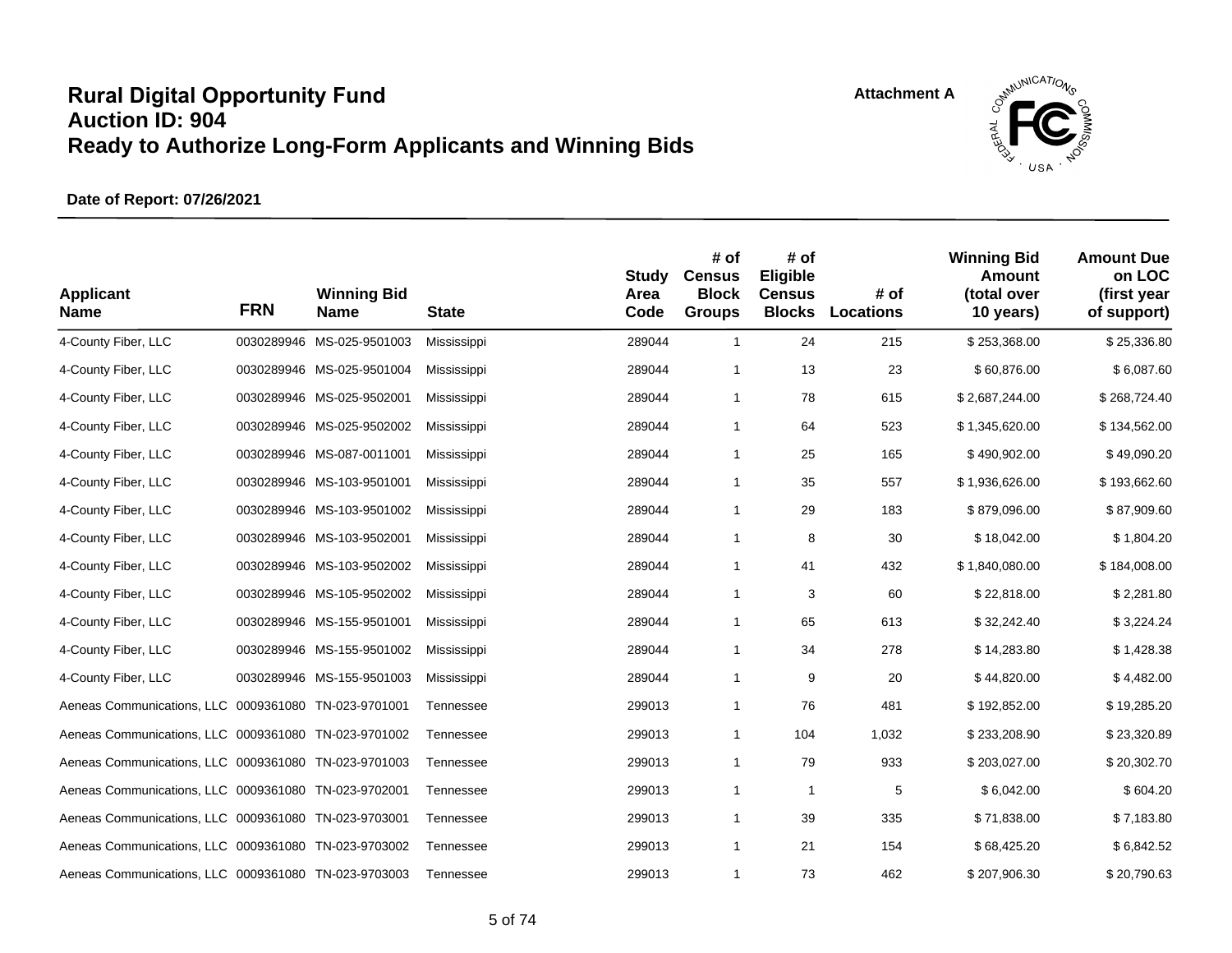**Attachment A**



| <b>Applicant</b><br><b>Name</b>                      | <b>FRN</b> | <b>Winning Bid</b><br><b>Name</b> | <b>State</b> | <b>Study</b><br>Area<br>Code | # of<br><b>Census</b><br><b>Block</b><br><b>Groups</b> | # of<br>Eligible<br><b>Census</b><br><b>Blocks</b> | # of<br>Locations | <b>Winning Bid</b><br><b>Amount</b><br>(total over<br>10 years) | <b>Amount Due</b><br>on LOC<br>(first year<br>of support) |
|------------------------------------------------------|------------|-----------------------------------|--------------|------------------------------|--------------------------------------------------------|----------------------------------------------------|-------------------|-----------------------------------------------------------------|-----------------------------------------------------------|
| Aeneas Communications, LLC 0009361080 TN-047-0603003 |            |                                   | Tennessee    | 299013                       | $\mathbf{1}$                                           | 6                                                  | 18                | \$62,814.00                                                     | \$6,281.40                                                |
| Aeneas Communications, LLC 0009361080 TN-047-0603004 |            |                                   | Tennessee    | 299013                       | $\mathbf{1}$                                           | $\mathbf{1}$                                       | $\mathbf 1$       | \$852.00                                                        | \$85.20                                                   |
| Aeneas Communications, LLC 0009361080 TN-069-9502001 |            |                                   | Tennessee    | 299013                       | $\mathbf{1}$                                           | 25                                                 | 161               | \$824,676.00                                                    | \$82,467.60                                               |
| Aeneas Communications, LLC 0009361080 TN-069-9502002 |            |                                   | Tennessee    | 299013                       | $\mathbf{1}$                                           | 8                                                  | 31                | \$89,850.00                                                     | \$8,985.00                                                |
| Aeneas Communications, LLC 0009361080 TN-069-9503002 |            |                                   | Tennessee    | 299013                       | $\mathbf{1}$                                           | 3                                                  | 8                 | \$43,854.00                                                     | \$4,385.40                                                |
| Aeneas Communications, LLC 0009361080 TN-075-9301001 |            |                                   | Tennessee    | 299013                       | $\mathbf{1}$                                           | 69                                                 | 541               | \$241,611.30                                                    | \$24,161.13                                               |
| Aeneas Communications, LLC 0009361080 TN-075-9301002 |            |                                   | Tennessee    | 299013                       | $\mathbf{1}$                                           | 76                                                 | 594               | \$252,537.00                                                    | \$25,253.70                                               |
| Aeneas Communications, LLC 0009361080 TN-075-9302002 |            |                                   | Tennessee    | 299013                       | $\mathbf{1}$                                           | 46                                                 | 398               | \$258,482.00                                                    | \$25,848.20                                               |
| Aeneas Communications, LLC 0009361080 TN-075-9303011 |            |                                   | Tennessee    | 299013                       | $\mathbf{1}$                                           | 23                                                 | 121               | \$73,913.00                                                     | \$7,391.30                                                |
| Aeneas Communications, LLC 0009361080 TN-075-9304001 |            |                                   | Tennessee    | 299013                       | $\mathbf{1}$                                           | 15                                                 | 115               | \$31,342.00                                                     | \$3,134.20                                                |
| Aeneas Communications, LLC 0009361080 TN-075-9304002 |            |                                   | Tennessee    | 299013                       | $\mathbf{1}$                                           | 19                                                 | 112               | \$46,821.00                                                     | \$4,682.10                                                |
| Aeneas Communications, LLC 0009361080 TN-075-9305001 |            |                                   | Tennessee    | 299013                       | $\mathbf{1}$                                           | 42                                                 | 428               | \$1,255,428.00                                                  | \$125,542.80                                              |
| Aeneas Communications, LLC 0009361080 TN-075-9305002 |            |                                   | Tennessee    | 299013                       | $\mathbf{1}$                                           | $\mathbf{1}$                                       | 6                 | \$11,556.00                                                     | \$1,155.60                                                |
| Aeneas Communications, LLC 0009361080 TN-077-9752001 |            |                                   | Tennessee    | 299013                       | $\mathbf{1}$                                           | 33                                                 | 277               | \$61,256.00                                                     | \$6,125.60                                                |
| Aeneas Communications, LLC 0009361080 TN-077-9752003 |            |                                   | Tennessee    | 299013                       | $\mathbf{1}$                                           | 50                                                 | 439               | \$147,682.00                                                    | \$14,768.20                                               |
| Aeneas Communications, LLC 0009361080 TN-097-0501002 |            |                                   | Tennessee    | 299013                       | $\mathbf{1}$                                           | 28                                                 | 398               | \$190,138.50                                                    | \$19,013.85                                               |
| Aeneas Communications, LLC 0009361080 TN-097-0506001 |            |                                   | Tennessee    | 299013                       | 1                                                      | 32                                                 | 265               | \$137,839.50                                                    | \$13,783.95                                               |
| Aeneas Communications, LLC 0009361080 TN-097-0506002 |            |                                   | Tennessee    | 299013                       | $\mathbf{1}$                                           | 8                                                  | 49                | \$21,042.90                                                     | \$2,104.29                                                |
| Aeneas Communications, LLC 0009361080 TN-113-0013002 |            |                                   | Tennessee    | 299013                       | $\mathbf{1}$                                           | 2                                                  | 53                | \$7,087.00                                                      | \$708.70                                                  |
| Aeneas Communications, LLC 0009361080 TN-113-0014012 |            |                                   | Tennessee    | 299013                       | 1                                                      | $\mathbf{1}$                                       | 1                 | \$170.00                                                        | \$17.00                                                   |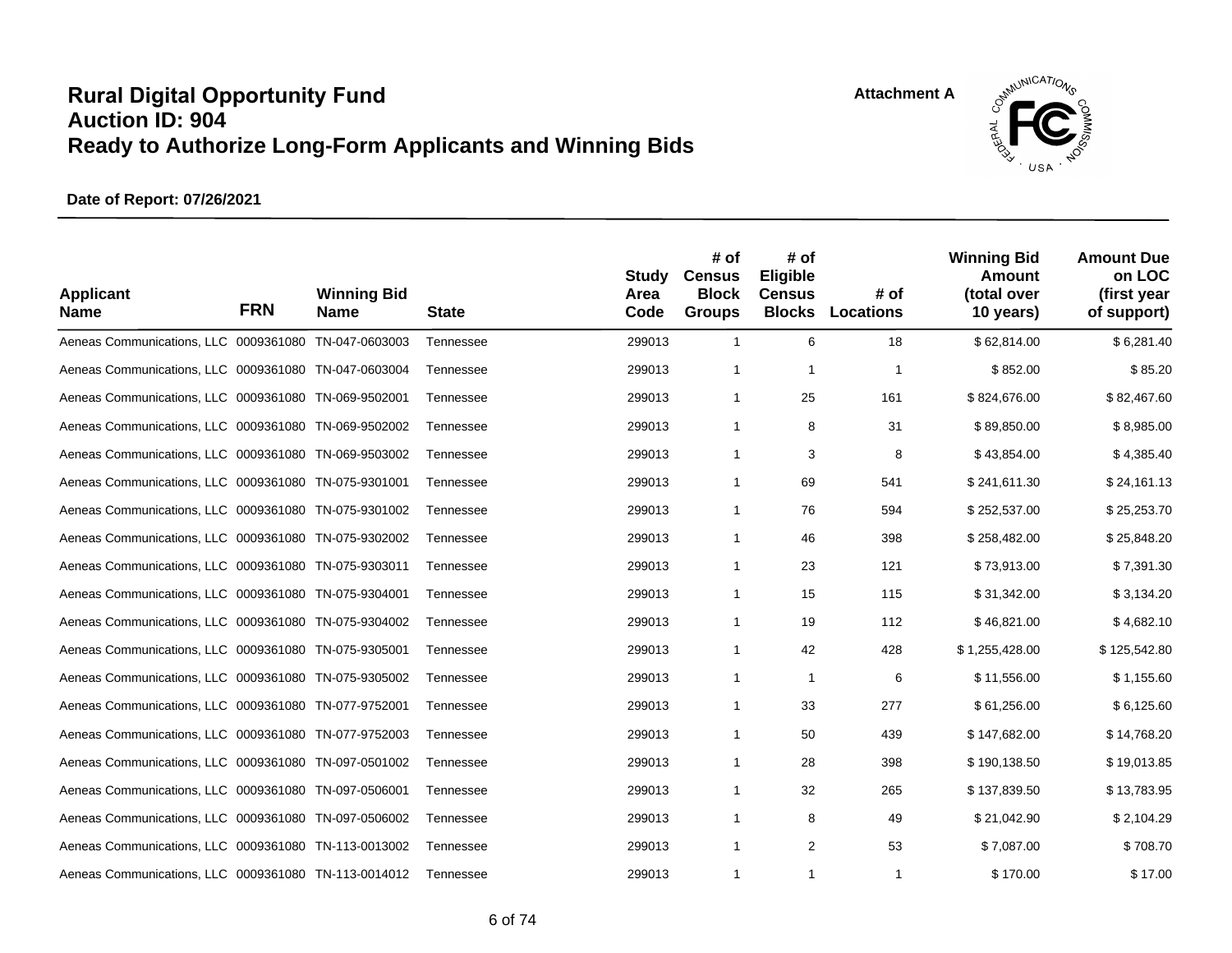**Attachment A**



| <b>Applicant</b><br><b>Name</b>                      | <b>FRN</b> | <b>Winning Bid</b><br><b>Name</b> | <b>State</b> | <b>Study</b><br>Area<br>Code | # of<br><b>Census</b><br><b>Block</b><br><b>Groups</b> | # of<br>Eligible<br><b>Census</b><br><b>Blocks</b> | # of<br><b>Locations</b> | <b>Winning Bid</b><br>Amount<br>(total over<br>10 years) | <b>Amount Due</b><br>on LOC<br>(first year<br>of support) |
|------------------------------------------------------|------------|-----------------------------------|--------------|------------------------------|--------------------------------------------------------|----------------------------------------------------|--------------------------|----------------------------------------------------------|-----------------------------------------------------------|
| Aeneas Communications, LLC 0009361080 TN-113-0014022 |            |                                   | Tennessee    | 299013                       | $\mathbf{1}$                                           | $\mathbf{1}$                                       | 12                       | \$1.712.00                                               | \$171.20                                                  |
| Aeneas Communications, LLC 0009361080 TN-113-0015021 |            |                                   | Tennessee    | 299013                       | $\mathbf{1}$                                           | 11                                                 | 48                       | \$99,696.00                                              | \$9,969.60                                                |
| Aeneas Communications, LLC 0009361080 TN-113-0015022 |            |                                   | Tennessee    | 299013                       | $\mathbf{1}$                                           | 18                                                 | 148                      | \$54,787.00                                              | \$5,478.70                                                |
| Aeneas Communications, LLC 0009361080 TN-113-0015023 |            |                                   | Tennessee    | 299013                       | $\mathbf{1}$                                           | 29                                                 | 279                      | \$71,125.00                                              | \$7,112.50                                                |
| Aeneas Communications, LLC 0009361080 TN-113-0015024 |            |                                   | Tennessee    | 299013                       | $\mathbf{1}$                                           | $\sqrt{2}$                                         | 11                       | \$26,130.00                                              | \$2,613.00                                                |
| Aeneas Communications, LLC 0009361080 TN-113-0016091 |            |                                   | Tennessee    | 299013                       | $\mathbf{1}$                                           | 15                                                 | 99                       | \$40,870.00                                              | \$4,087.00                                                |
| Aeneas Communications, LLC 0009361080 TN-113-0017001 |            |                                   | Tennessee    | 299013                       | $\mathbf{1}$                                           | 34                                                 | 126                      | \$104,015.00                                             | \$10,401.50                                               |
| Aeneas Communications, LLC 0009361080 TN-113-0017002 |            |                                   | Tennessee    | 299013                       | $\mathbf{1}$                                           | 47                                                 | 293                      | \$95,378.00                                              | \$9,537.80                                                |
| Aeneas Communications, LLC 0009361080 TN-113-0018001 |            |                                   | Tennessee    | 299013                       | $\mathbf{1}$                                           | 32                                                 | 226                      | \$61,417.00                                              | \$6,141.70                                                |
| Aeneas Communications, LLC 0009361080 TN-113-0018002 |            |                                   | Tennessee    | 299013                       | $\mathbf{1}$                                           | 65                                                 | 356                      | \$189,941.00                                             | \$18,994.10                                               |
| Aeneas Communications, LLC 0009361080 TN-113-0019001 |            |                                   | Tennessee    | 299013                       | $\mathbf{1}$                                           | 8                                                  | 121                      | \$17,350.00                                              | \$1,735.00                                                |
| Aeneas Communications, LLC 0009361080 TN-113-0019002 |            |                                   | Tennessee    | 299013                       | $\mathbf{1}$                                           | 26                                                 | 370                      | \$62,700.00                                              | \$6,270.00                                                |
| Aeneas Communications, LLC 0009361080 TN-113-0019003 |            |                                   | Tennessee    | 299013                       | $\mathbf{1}$                                           | 10                                                 | 74                       | \$15,886.80                                              | \$1,588.68                                                |
| Aeneas Communications, LLC 0009361080 TN-113-0019004 |            |                                   | Tennessee    | 299013                       | $\mathbf{1}$                                           | $\mathbf{1}$                                       | $\overline{7}$           | \$5,034.00                                               | \$503.40                                                  |
| Aeneas Communications, LLC 0009361080 TN-167-0402001 |            |                                   | Tennessee    | 299013                       | $\mathbf{1}$                                           | 11                                                 | 157                      | \$249,132.00                                             | \$24,913.20                                               |
| Aeneas Communications, LLC 0009361080 TN-167-0402002 |            |                                   | Tennessee    | 299013                       | $\mathbf{1}$                                           | 2                                                  | 9                        | \$16,374.00                                              | \$1,637.40                                                |
| Aeneas Communications, LLC 0009361080 TN-167-0404001 |            |                                   | Tennessee    | 299013                       | $\mathbf{1}$                                           | 3                                                  | 44                       | \$42,561.50                                              | \$4,256.15                                                |
| Aeneas Communications, LLC 0009361080 TN-167-0404002 |            |                                   | Tennessee    | 299013                       | $\mathbf{1}$                                           | 3                                                  | 47                       | \$104,644.10                                             | \$10,464.41                                               |
| Aeneas Communications, LLC 0009361080 TN-167-0405001 |            |                                   | Tennessee    | 299013                       | $\mathbf{1}$                                           | 1                                                  | 21                       | \$30,420.00                                              | \$3,042.00                                                |
| Aeneas Communications, LLC 0009361080 TN-167-0406011 |            |                                   | Tennessee    | 299013                       | 1                                                      | 4                                                  | 63                       | \$123,210.00                                             | \$12,321.00                                               |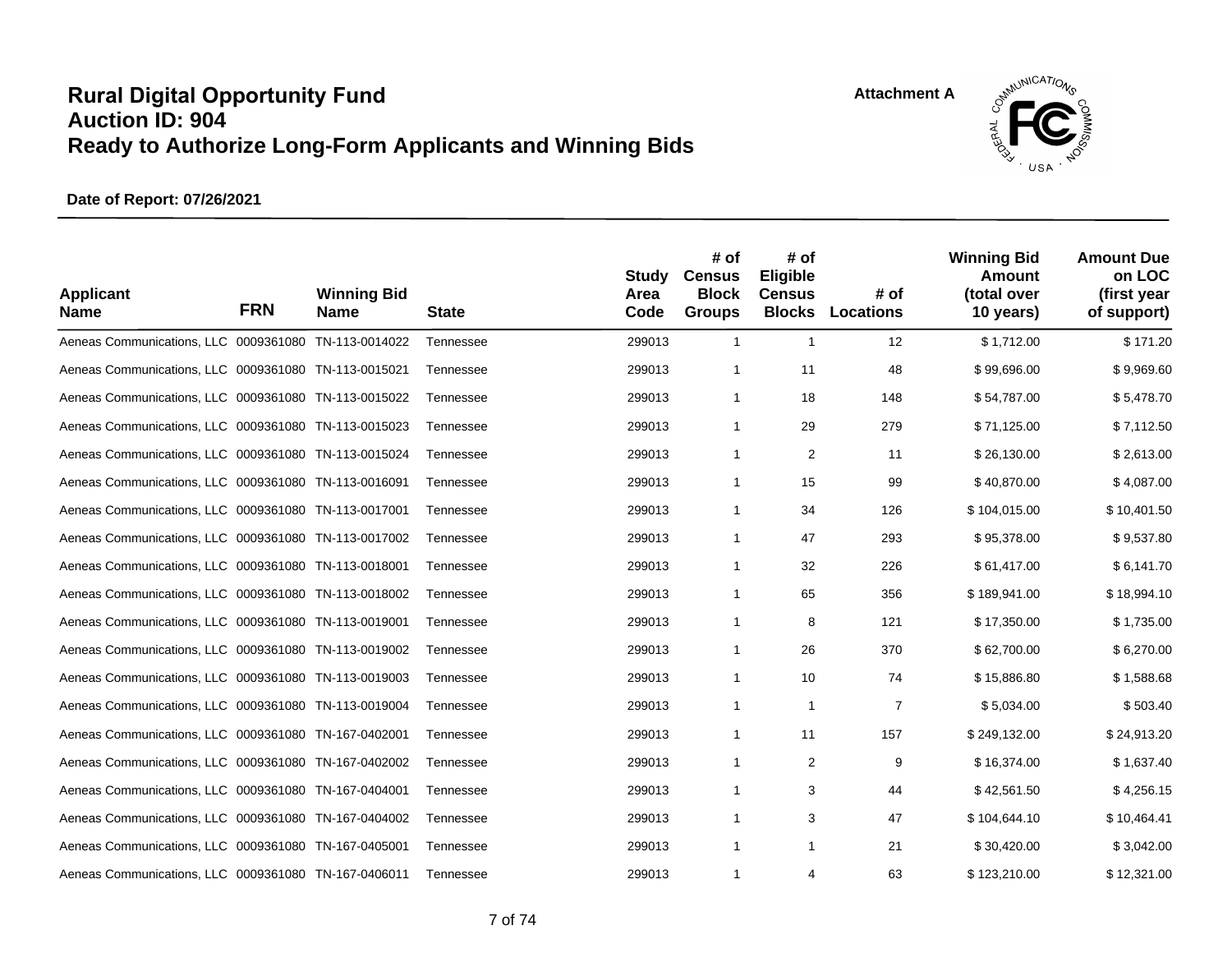**Attachment A**



| <b>Applicant</b><br><b>Name</b>                            | <b>FRN</b> | <b>Winning Bid</b><br><b>Name</b> | <b>State</b> | <b>Study</b><br>Area<br>Code | # of<br><b>Census</b><br><b>Block</b><br><b>Groups</b> | # of<br>Eligible<br><b>Census</b><br><b>Blocks</b> | # of<br>Locations | <b>Winning Bid</b><br>Amount<br>(total over<br>10 years) | <b>Amount Due</b><br>on LOC<br>(first year<br>of support) |
|------------------------------------------------------------|------------|-----------------------------------|--------------|------------------------------|--------------------------------------------------------|----------------------------------------------------|-------------------|----------------------------------------------------------|-----------------------------------------------------------|
| Aeneas Communications, LLC 0009361080 TN-167-0406012       |            |                                   | Tennessee    | 299013                       | $\mathbf{1}$                                           | 3                                                  | 10                | \$18,864.00                                              | \$1,886.40                                                |
| Aeneas Communications, LLC 0009361080 TN-167-0406013       |            |                                   | Tennessee    | 299013                       | $\mathbf{1}$                                           | $\overline{2}$                                     | $\overline{7}$    | \$13,680.00                                              | \$1,368.00                                                |
| Aeneas Communications, LLC 0009361080 TN-167-0406021       |            |                                   | Tennessee    | 299013                       | $\mathbf{1}$                                           | 14                                                 | 135               | \$211,878.00                                             | \$21,187.80                                               |
| Aeneas Communications, LLC 0009361080 TN-167-0406022       |            |                                   | Tennessee    | 299013                       | $\mathbf{1}$                                           | $\overline{7}$                                     | 24                | \$28,044.00                                              | \$2,804.40                                                |
| Aeneas Communications, LLC 0009361080 TN-167-0406023       |            |                                   | Tennessee    | 299013                       | 1                                                      | 4                                                  | 18                | \$20,934.00                                              | \$2,093.40                                                |
| Aeneas Communications, LLC 0009361080 TN-167-0408001       |            |                                   | Tennessee    | 299013                       | $\mathbf{1}$                                           | $\mathbf{1}$                                       | 18                | \$49,932.00                                              | \$4,993.20                                                |
| Aeneas Communications, LLC 0009361080 TN-167-0408002       |            |                                   | Tennessee    | 299013                       | $\mathbf{1}$                                           | 3                                                  | 22                | \$23,640.00                                              | \$2,364.00                                                |
| Aeneas Communications, LLC 0009361080 TN-167-0409001       |            |                                   | Tennessee    | 299013                       | $\mathbf{1}$                                           | 11                                                 | 112               | \$215,760.00                                             | \$21,576.00                                               |
| Aeneas Communications, LLC 0009361080 TN-167-0409002       |            |                                   | Tennessee    | 299013                       | $\mathbf{1}$                                           | 8                                                  | 118               | \$166,404.00                                             | \$16,640.40                                               |
| Albion Telephone Company,                                  |            | 0003714805 UT-003-9601002         | Utah         | 509024                       | $\mathbf{1}$                                           | 29                                                 | 141               | \$599,795.70                                             | \$59,979.57                                               |
| Inc.<br>All West/Wyoming, Inc.                             |            | 0008293649 WY-023-9784002         | Wyoming      | 512290                       | $\mathbf{1}$                                           | 5                                                  | 27                | \$6,510.00                                               | \$651.00                                                  |
| All West/Wyoming, Inc.                                     |            | 0008293649 WY-023-9784003         | Wyoming      | 512290                       | $\mathbf{1}$                                           | 17                                                 | 191               | \$40,138.00                                              | \$4,013.80                                                |
| Allen's T.V. Cable Service, Inc. 0003746898 LA-077-9524003 |            |                                   | Louisiana    | 279054                       | $\mathbf{1}$                                           | 2                                                  | 4                 | \$64,080.00                                              | \$6,408.00                                                |
| Allen's T.V. Cable Service, Inc. 0003746898 LA-097-9603001 |            |                                   | Louisiana    | 279054                       | $\mathbf{1}$                                           | 6                                                  | 30                | \$118,806.00                                             | \$11,880.60                                               |
| Allen's T.V. Cable Service, Inc. 0003746898 LA-097-9603003 |            |                                   | Louisiana    | 279054                       | $\mathbf{1}$                                           | $\mathbf{1}$                                       | 2                 | \$2,502.00                                               | \$250.20                                                  |
| Allen's T.V. Cable Service, Inc. 0003746898 LA-097-9604001 |            |                                   | Louisiana    | 279054                       | $\mathbf{1}$                                           | 4                                                  | 8                 | \$10,944.00                                              | \$1,094.40                                                |
| Allen's T.V. Cable Service, Inc. 0003746898 LA-097-9605002 |            |                                   | Louisiana    | 279054                       | $\mathbf{1}$                                           | 6                                                  | 134               | \$2,669.00                                               | \$266.90                                                  |
| Allen's T.V. Cable Service, Inc. 0003746898 LA-097-9617001 |            |                                   | Louisiana    | 279054                       | $\mathbf{1}$                                           | 6                                                  | 28                | \$431.60                                                 | \$43.16                                                   |
| Allen's T.V. Cable Service, Inc. 0003746898 LA-097-9618001 |            |                                   | Louisiana    | 279054                       | $\mathbf{1}$                                           | 15                                                 | 151               | \$49,710.00                                              | \$4,971.00                                                |
| Allen's T.V. Cable Service, Inc. 0003746898 LA-097-9618003 |            |                                   | Louisiana    | 279054                       | 1                                                      | 3                                                  | 76                | \$720.50                                                 | \$72.05                                                   |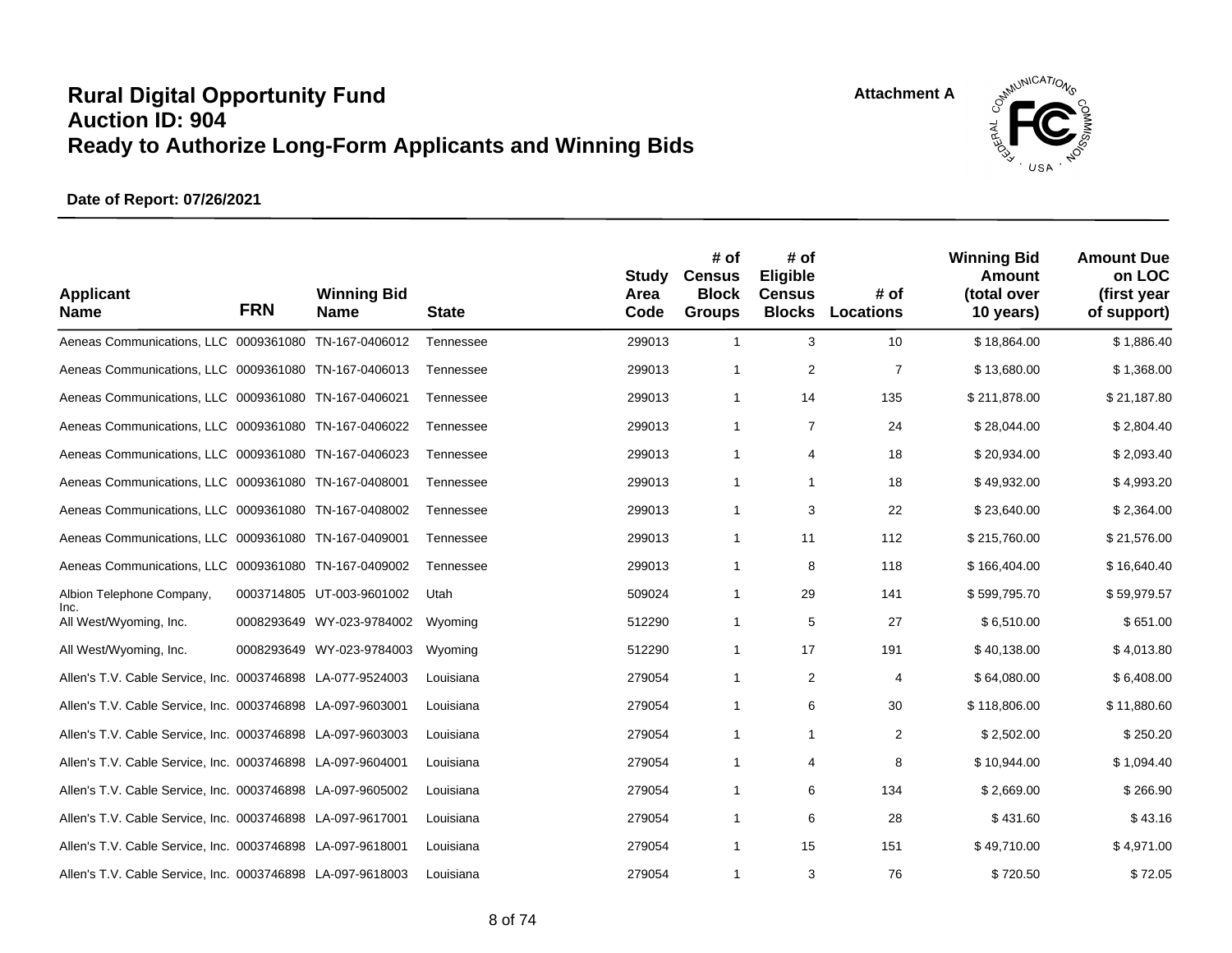

| <b>Applicant</b><br><b>Name</b>                            | <b>FRN</b>          | <b>Winning Bid</b><br><b>Name</b> | <b>State</b> | <b>Study</b><br>Area<br>Code | # of<br><b>Census</b><br><b>Block</b><br><b>Groups</b> | # of<br>Eligible<br><b>Census</b><br><b>Blocks</b> | # of<br>Locations | <b>Winning Bid</b><br>Amount<br>(total over<br>10 years) | <b>Amount Due</b><br>on LOC<br>(first year<br>of support) |
|------------------------------------------------------------|---------------------|-----------------------------------|--------------|------------------------------|--------------------------------------------------------|----------------------------------------------------|-------------------|----------------------------------------------------------|-----------------------------------------------------------|
| Allen's T.V. Cable Service, Inc. 0003746898 LA-099-0202002 |                     |                                   | Louisiana    | 279054                       | $\mathbf{1}$                                           | $\overline{c}$                                     | 65                | \$22,659.00                                              | \$2,265.90                                                |
| Allen's T.V. Cable Service, Inc. 0003746898 LA-099-0202003 |                     |                                   | Louisiana    | 279054                       | $\mathbf{1}$                                           | 12                                                 | 122               | \$98,826.00                                              | \$9,882.60                                                |
| Baldwin Telecom, Inc.                                      |                     | 0002723534 WI-109-1202011         | Wisconsin    | 330846                       | $\mathbf{1}$                                           | 3                                                  | 12                | \$10,536.00                                              | \$1,053.60                                                |
| Baldwin Telecom, Inc.                                      |                     | 0002723534 WI-109-1202021         | Wisconsin    | 330846                       | $\mathbf{1}$                                           | $\mathbf{1}$                                       | 3                 | \$834.00                                                 | \$83.40                                                   |
| Baraga Telephone Company                                   | 0024157745 CHASSELL |                                   | Michigan     | 310675                       | 3                                                      | 21                                                 | 164               | \$444,490.80                                             | \$44,449.08                                               |
| <b>BARConnects, LLC</b>                                    |                     | 0027842772 VA-015-0701001         | Virginia     | 199026                       | $\mathbf{1}$                                           | 45                                                 | 251               | \$719,256.00                                             | \$71,925.60                                               |
| <b>BARConnects, LLC</b>                                    |                     | 0027842772 VA-015-0710001         | Virginia     | 199026                       | $\mathbf{1}$                                           | $\overline{2}$                                     | 56                | \$86,790.00                                              | \$8,679.00                                                |
| <b>BARConnects, LLC</b>                                    |                     | 0027842772 VA-017-9201001         | Virginia     | 199026                       | $\mathbf{1}$                                           | 1                                                  | $\overline{2}$    | \$2,574.00                                               | \$257.40                                                  |
| <b>BARConnects, LLC</b>                                    |                     | 0027842772 VA-017-9201002         | Virginia     | 199026                       | $\mathbf{1}$                                           | 4                                                  | 29                | \$306,102.00                                             | \$30,610.20                                               |
| <b>BARConnects, LLC</b>                                    |                     | 0027842772 VA-023-0402002         | Virginia     | 199026                       | $\mathbf{1}$                                           | 13                                                 | 77                | \$412,854.00                                             | \$41,285.40                                               |
| <b>BARConnects, LLC</b>                                    |                     | 0027842772 VA-163-9301001         | Virginia     | 199026                       | $\mathbf{1}$                                           | 20                                                 | 220               | \$816,192.00                                             | \$81,619.20                                               |
| <b>BARConnects, LLC</b>                                    |                     | 0027842772 VA-163-9301002         | Virginia     | 199026                       | 1                                                      | 14                                                 | 27                | \$81,840.00                                              | \$8,184.00                                                |
| <b>BARConnects, LLC</b>                                    |                     | 0027842772 VA-163-9301004         | Virginia     | 199026                       | $\mathbf{1}$                                           | 19                                                 | 32                | \$73,080.00                                              | \$7,308.00                                                |
| <b>BARConnects, LLC</b>                                    |                     | 0027842772 VA-163-9301005         | Virginia     | 199026                       | $\mathbf{1}$                                           | 8                                                  | 17                | \$13,308.00                                              | \$1,330.80                                                |
| <b>BARConnects, LLC</b>                                    |                     | 0027842772 VA-163-9301006         | Virginia     | 199026                       | $\mathbf{1}$                                           | 11                                                 | 22                | \$57,150.00                                              | \$5,715.00                                                |
| <b>BARConnects, LLC</b>                                    |                     | 0027842772 VA-163-9302001         | Virginia     | 199026                       | $\mathbf{1}$                                           | 71                                                 | 284               | \$1,019,388.00                                           | \$101,938.80                                              |
| <b>BARConnects, LLC</b>                                    |                     | 0027842772 VA-163-9302002         | Virginia     | 199026                       | $\mathbf{1}$                                           | 24                                                 | 200               | \$267,438.00                                             | \$26,743.80                                               |
| <b>BARConnects, LLC</b>                                    |                     | 0027842772 VA-163-9302003         | Virginia     | 199026                       | $\mathbf{1}$                                           | 34                                                 | 164               | \$699,228.00                                             | \$69,922.80                                               |
| <b>BARConnects, LLC</b>                                    |                     | 0027842772 VA-163-9303001         | Virginia     | 199026                       | $\mathbf{1}$                                           | 10                                                 | 37                | \$59,754.00                                              | \$5,975.40                                                |
| <b>BARConnects, LLC</b>                                    |                     | 0027842772 VA-163-9303002         | Virginia     | 199026                       | 1                                                      | $\overline{7}$                                     | 16                | \$18,180.00                                              | \$1,818.00                                                |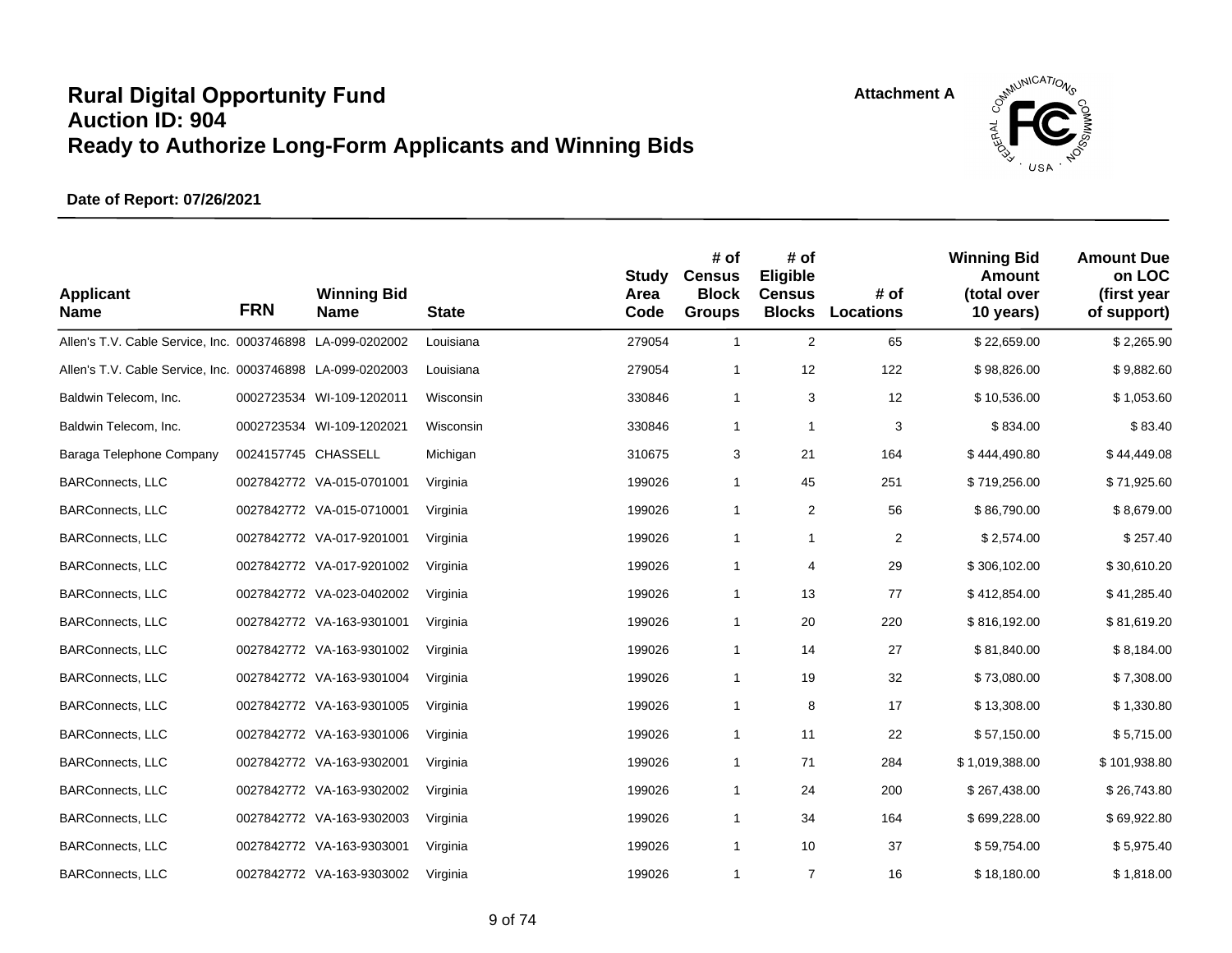

| <b>Applicant</b><br><b>Name</b>          | <b>FRN</b> | <b>Winning Bid</b><br><b>Name</b> | <b>State</b> | <b>Study</b><br>Area<br>Code | # of<br><b>Census</b><br><b>Block</b><br><b>Groups</b> | # of<br>Eligible<br><b>Census</b><br><b>Blocks</b> | # of<br>Locations | <b>Winning Bid</b><br>Amount<br>(total over<br>10 years) | <b>Amount Due</b><br>on LOC<br>(first year<br>of support) |
|------------------------------------------|------------|-----------------------------------|--------------|------------------------------|--------------------------------------------------------|----------------------------------------------------|-------------------|----------------------------------------------------------|-----------------------------------------------------------|
| <b>BARConnects, LLC</b>                  |            | 0027842772 VA-163-9303003         | Virginia     | 199026                       | $\mathbf{1}$                                           | 61                                                 | 246               | \$709,320.00                                             | \$70,932.00                                               |
| <b>BARConnects, LLC</b>                  |            | 0027842772 VA-163-9303004         | Virginia     | 199026                       | $\overline{1}$                                         | 32                                                 | 206               | \$495,912.00                                             | \$49,591.20                                               |
| <b>BARConnects, LLC</b>                  |            | 0027842772 VA-163-9303005         | Virginia     | 199026                       | $\overline{1}$                                         | 24                                                 | 76                | \$203,376.00                                             | \$20,337.60                                               |
| <b>BEK Communications</b>                |            | 0002477636 ND-003-9679001         | North Dakota | 389025                       | $\mathbf{1}$                                           | 18                                                 | 46                | \$447,546.00                                             | \$44,754.60                                               |
| Cooperative<br><b>BEK Communications</b> |            | 0002477636 ND-003-9680002         | North Dakota | 389025                       | $\mathbf{1}$                                           | $\overline{7}$                                     | 15                | \$233.760.00                                             | \$23,376.00                                               |
| Cooperative<br><b>BEK Communications</b> |            | 0002477636 ND-003-9680003         | North Dakota | 389025                       | $\overline{1}$                                         | $\overline{1}$                                     | 1                 | \$11,268.00                                              | \$1,126.80                                                |
| Cooperative<br><b>BEK Communications</b> |            | 0002477636 ND-015-0102004         | North Dakota | 389025                       | $\overline{1}$                                         | $\overline{1}$                                     | 3                 | \$6.20                                                   | \$0.62                                                    |
| Cooperative<br><b>BEK Communications</b> |            | 0002477636 ND-015-0104003         | North Dakota | 389025                       | $\overline{1}$                                         | $\overline{2}$                                     | 20                | \$62.30                                                  | \$6.23                                                    |
| Cooperative<br><b>BEK Communications</b> |            | 0002477636 ND-015-0109002         | North Dakota | 389025                       | $\overline{1}$                                         | -1                                                 | 2                 | \$38.50                                                  | \$3.85                                                    |
| Cooperative<br><b>BEK Communications</b> |            | 0002477636 ND-015-0110011         | North Dakota | 389025                       | $\overline{1}$                                         | 1                                                  | 4                 | \$28.40                                                  | \$2.84                                                    |
| Cooperative<br><b>BEK Communications</b> |            | 0002477636 ND-015-0110013         | North Dakota | 389025                       | $\mathbf{1}$                                           | $\mathbf 1$                                        | 2                 | \$29.60                                                  | \$2.96                                                    |
| Cooperative                              |            |                                   |              |                              |                                                        |                                                    |                   |                                                          |                                                           |
| <b>BEK Communications</b><br>Cooperative |            | 0002477636 ND-015-0110021         | North Dakota | 389025                       | $\overline{1}$                                         | 2                                                  | 5                 | \$90.70                                                  | \$9.07                                                    |
| <b>BEK Communications</b>                |            | 0002477636 ND-015-0110022         | North Dakota | 389025                       | $\overline{1}$                                         | $\overline{1}$                                     | 1                 | \$10.60                                                  | \$1.06                                                    |
| Cooperative<br><b>BEK Communications</b> |            | 0002477636 ND-015-0111051         | North Dakota | 389025                       | $\overline{1}$                                         | 1                                                  | 2                 | \$40.60                                                  | \$4.06                                                    |
| Cooperative<br><b>BEK Communications</b> |            | 0002477636 ND-015-0113002         | North Dakota | 389025                       | $\overline{1}$                                         | $\mathbf 1$                                        | 1                 | \$46.00                                                  | \$4.60                                                    |
| Cooperative                              |            |                                   |              |                              |                                                        |                                                    |                   |                                                          |                                                           |
| <b>BEK Communications</b><br>Cooperative | 0002477636 | ND-015-0113003                    | North Dakota | 389025                       | $\overline{1}$                                         | $\overline{7}$                                     | 15                | \$741.10                                                 | \$74.11                                                   |
| <b>BEK Communications</b>                |            | 0002477636 ND-059-0202005         | North Dakota | 389025                       | $\overline{1}$                                         | 3                                                  | 3                 | \$3,624.00                                               | \$362.40                                                  |
| Cooperative                              |            |                                   |              |                              |                                                        |                                                    |                   |                                                          |                                                           |
| <b>BEK Communications</b>                |            | 0002477636 ND-059-0203001         | North Dakota | 389025                       | $\mathbf{1}$                                           | $\overline{2}$                                     | 5                 | \$69.00                                                  | \$6.90                                                    |
| Cooperative<br><b>BEK Communications</b> |            | 0002477636 ND-059-0203003         | North Dakota | 389025                       | $\mathbf{1}$                                           | 11                                                 | 30                | \$55,710.00                                              | \$5,571.00                                                |
| Cooperative                              |            |                                   |              |                              |                                                        |                                                    |                   |                                                          |                                                           |
| <b>BEK Communications</b><br>Cooperative |            | 0002477636 ND-059-0203004         | North Dakota | 389025                       | $\overline{1}$                                         | 5                                                  | 19                | \$76,260.00                                              | \$7.626.00                                                |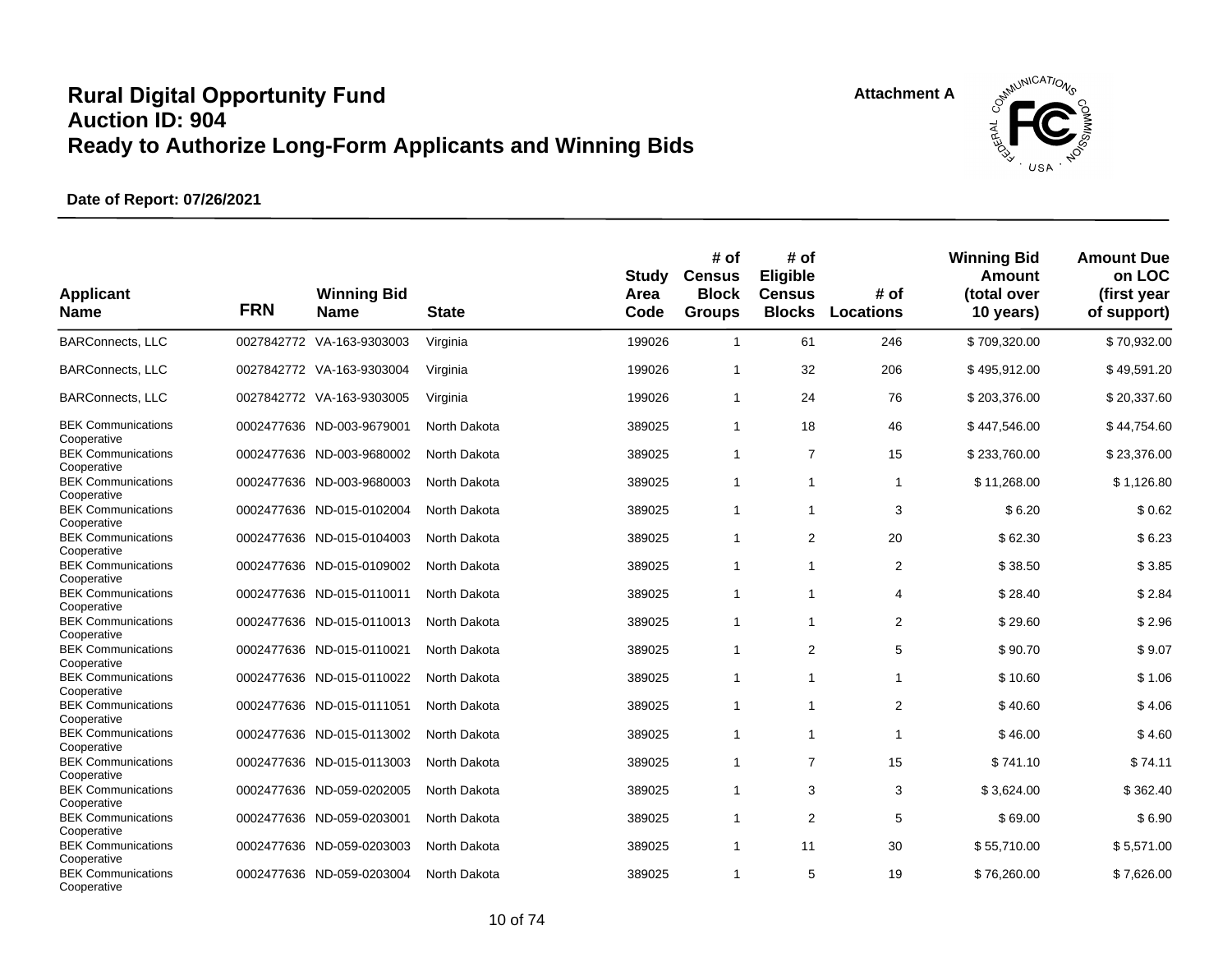

| <b>Applicant</b><br><b>Name</b>                                                        | <b>FRN</b> | <b>Winning Bid</b><br><b>Name</b> | <b>State</b> | Study<br>Area<br>Code | # of<br><b>Census</b><br><b>Block</b><br><b>Groups</b> | # of<br>Eligible<br><b>Census</b><br><b>Blocks</b> | # of<br><b>Locations</b> | <b>Winning Bid</b><br>Amount<br>(total over<br>10 years) | <b>Amount Due</b><br>on LOC<br>(first year<br>of support) |
|----------------------------------------------------------------------------------------|------------|-----------------------------------|--------------|-----------------------|--------------------------------------------------------|----------------------------------------------------|--------------------------|----------------------------------------------------------|-----------------------------------------------------------|
| <b>BEK Communications</b><br>Cooperative                                               |            | 0002477636 ND-059-0204001         | North Dakota | 389025                | $\overline{1}$                                         | 6                                                  | 15                       | \$139,464.00                                             | \$13,946.40                                               |
| <b>BEK Communications</b><br>Cooperative                                               | 0002477636 | ND-059-0204002                    | North Dakota | 389025                | $\overline{1}$                                         | 40                                                 | 70                       | \$688,218.00                                             | \$68,821.80                                               |
| <b>BEK Communications</b><br>Cooperative                                               |            | 0002477636 ND-059-0204003         | North Dakota | 389025                | -1                                                     | 32                                                 | 78                       | \$500,706.00                                             | \$50,070.60                                               |
| Blackfoot Communications, Inc. 0003732773 Bitterroot                                   |            |                                   | Montana      | 482235                | 3                                                      | 161                                                | 857                      | \$5,756,256.00                                           | \$575,625.60                                              |
| Blackfoot Communications, Inc. 0003732773 Lolo                                         |            |                                   | Montana      | 482235                | 2                                                      | 34                                                 | 207                      | \$1,056,924.00                                           | \$105,692.40                                              |
| Blackfoot Communications, Inc. 0003732773 MT-023-0005002                               |            |                                   | Montana      | 482235                | $\overline{1}$                                         | 66                                                 | 542                      | \$1,886,928.00                                           | \$188,692.80                                              |
| Blackfoot Communications, Inc. 0003732773 MT-039-9617002                               |            |                                   | Montana      | 482235                | $\overline{1}$                                         | 46                                                 | 600                      | \$2,769,366.00                                           | \$276,936.60                                              |
| Blackfoot Communications, Inc. 0003732773 MT-047-0001001                               |            |                                   | Montana      | 482235                | $\mathbf 1$                                            | 56                                                 | 481                      | \$1,233,603.60                                           | \$123,360.36                                              |
| BTC, Inc.                                                                              |            | 0003768025 IA-027-9601002         | lowa         | 359077                | $\overline{1}$                                         | $\overline{2}$                                     | 3                        | \$1,272.00                                               | \$127.20                                                  |
| BTC, Inc.                                                                              |            | 0003768025 IA-047-0704002         | lowa         | 359077                | -1                                                     | $\overline{7}$                                     | 20                       | \$33,291.00                                              | \$3,329.10                                                |
| BTC, Inc.                                                                              |            | 0003768025 IA-047-0704003         | lowa         | 359077                | $\mathbf 1$                                            | $\mathbf 1$                                        | 8                        | \$9,546.00                                               | \$954.60                                                  |
| BTC, Inc.                                                                              |            | 0003768025 IA-047-0704004         | lowa         | 359077                | -1                                                     | 17                                                 | 55                       | \$56,313.00                                              | \$5,631.30                                                |
| BTC, Inc.                                                                              |            | 0003768025 IA-129-0401004         | lowa         | 359077                | $\overline{1}$                                         | 63                                                 | 264                      | \$109,456.00                                             | \$10,945.60                                               |
| BTC, Inc.                                                                              |            | 0003768025 IA-129-0403012         | lowa         | 359077                | -1                                                     | $\mathbf{1}$                                       | 5                        | \$3,666.00                                               | \$366.60                                                  |
| BTC, Inc.                                                                              |            | 0003768025 IA-129-0403022         | lowa         | 359077                | -1                                                     | 3                                                  | 12                       | \$16,380.00                                              | \$1,638.00                                                |
| BTC, Inc.                                                                              |            | 0003768025 IA-129-0403023         | lowa         | 359077                | $\overline{1}$                                         | 8                                                  | 15                       | \$24,318.00                                              | \$2,431.80                                                |
| Chariton Valley Communications 0008437147 MO-019-0015021                               |            |                                   | Missouri     | 429031                | 1                                                      | 2                                                  | 3                        | \$12,060.00                                              | \$1,206.00                                                |
| Corporation<br>Chariton Valley Communications 0008437147                               |            | MO-019-0015032                    | Missouri     | 429031                | $\overline{1}$                                         | 5                                                  | 15                       | \$8,370.00                                               | \$837.00                                                  |
| Corporation<br>Chariton Valley Communications 0008437147 MO-019-0019021                |            |                                   | Missouri     | 429031                | -1                                                     | 10                                                 | 62                       | \$54,018.00                                              | \$5,401.80                                                |
| Corporation<br>Chariton Valley Communications 0008437147 MO-019-0019022<br>Corporation |            |                                   | Missouri     | 429031                | $\overline{1}$                                         | 51                                                 | 494                      | \$220,436.10                                             | \$22,043.61                                               |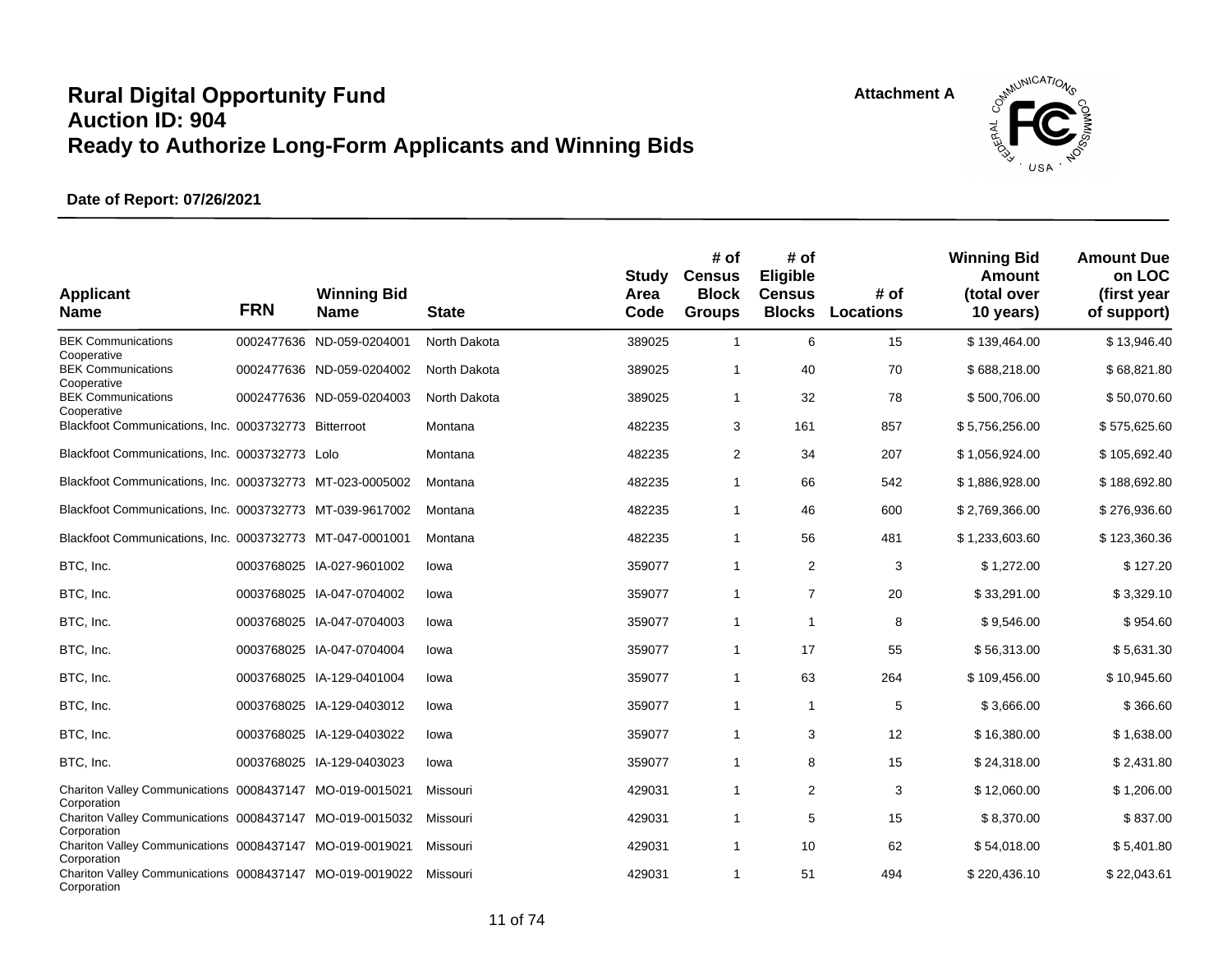**Attachment A**



| <b>Applicant</b><br><b>Name</b>                                                        | <b>FRN</b> | <b>Winning Bid</b><br><b>Name</b> | <b>State</b> | Study<br>Area<br>Code | # of<br><b>Census</b><br><b>Block</b><br><b>Groups</b> | # of<br><b>Eligible</b><br><b>Census</b><br><b>Blocks</b> | # of<br><b>Locations</b> | <b>Winning Bid</b><br>Amount<br>(total over<br>10 years) | <b>Amount Due</b><br>on LOC<br>(first year<br>of support) |
|----------------------------------------------------------------------------------------|------------|-----------------------------------|--------------|-----------------------|--------------------------------------------------------|-----------------------------------------------------------|--------------------------|----------------------------------------------------------|-----------------------------------------------------------|
| Chariton Valley Communications 0008437147<br>Corporation                               |            | MO-019-0019023                    | Missouri     | 429031                | $\mathbf{1}$                                           | 36                                                        | 264                      | \$109,385.10                                             | \$10,938.51                                               |
| Chariton Valley Communications 0008437147 MO-033-9601001<br>Corporation                |            |                                   | Missouri     | 429031                | 1                                                      | 57                                                        | 193                      | \$588,210.00                                             | \$58,821.00                                               |
| Chariton Valley Communications 0008437147 MO-033-9601003<br>Corporation                |            |                                   | Missouri     | 429031                | $\mathbf{1}$                                           | 24                                                        | 89                       | \$180,784.00                                             | \$18,078.40                                               |
| Chariton Valley Communications 0008437147 MO-041-4701001<br>Corporation                |            |                                   | Missouri     | 429031                | $\mathbf{1}$                                           | 13                                                        | 37                       | \$67,293.00                                              | \$6,729.30                                                |
| Chariton Valley Communications 0008437147 MO-041-4701002<br>Corporation                |            |                                   | Missouri     | 429031                | $\mathbf{1}$                                           | 190                                                       | 491                      | \$1,833,665.10                                           | \$183,366.51                                              |
| Chariton Valley Communications 0008437147 MO-041-4702001<br>Corporation                |            |                                   | Missouri     | 429031                | $\mathbf{1}$                                           | 109                                                       | 318                      | \$1,288,061.50                                           | \$128,806.15                                              |
| Chariton Valley Communications 0008437147 MO-041-4702002<br>Corporation                |            |                                   | Missouri     | 429031                | $\mathbf{1}$                                           | 129                                                       | 567                      | \$1,016,753.60                                           | \$101,675.36                                              |
| Chariton Valley Communications 0008437147 MO-041-4702003<br>Corporation                |            |                                   | Missouri     | 429031                | $\mathbf{1}$                                           | $\mathbf{1}$                                              | $\mathbf{1}$             | \$4,410.00                                               | \$441.00                                                  |
| Chariton Valley Communications 0008437147 MO-041-4703001<br>Corporation                |            |                                   | Missouri     | 429031                | 1                                                      | 1                                                         | $\overline{c}$           | \$20,357.10                                              | \$2,035.71                                                |
| Chariton Valley Communications 0008437147 MO-041-4703002                               |            |                                   | Missouri     | 429031                | $\mathbf{1}$                                           | 16                                                        | 68                       | \$98,829.00                                              | \$9,882.90                                                |
| Corporation<br>Chariton Valley Communications 0008437147 MO-115-4901001                |            |                                   | Missouri     | 429031                | $\mathbf{1}$                                           | 9                                                         | 26                       | \$98,274.00                                              | \$9,827.40                                                |
| Corporation<br>Chariton Valley Communications 0008437147 MO-115-4901002                |            |                                   | Missouri     | 429031                | $\mathbf{1}$                                           | $\mathbf{1}$                                              | $\overline{2}$           | \$15,402.00                                              | \$1,540.20                                                |
| Corporation<br>Chariton Valley Communications 0008437147 MO-115-4901003                |            |                                   | Missouri     | 429031                | $\mathbf{1}$                                           | $\mathbf{1}$                                              | $\overline{7}$           | \$56,070.00                                              | \$5,607.00                                                |
| Corporation<br>Chariton Valley Communications 0008437147 MO-115-4902001                |            |                                   | Missouri     | 429031                | 1                                                      | 1                                                         | $\overline{7}$           | \$15,531.00                                              | \$1,553.10                                                |
| Corporation<br>Chariton Valley Communications 0008437147 MO-115-4903001                |            |                                   | Missouri     | 429031                | $\mathbf{1}$                                           | 58                                                        | 147                      | \$457,248.00                                             | \$45,724.80                                               |
| Corporation<br>Chariton Valley Communications 0008437147 MO-115-4903002                |            |                                   | Missouri     | 429031                | $\mathbf{1}$                                           | 8                                                         | 24                       | \$57,501.00                                              | \$5,750.10                                                |
| Corporation<br>Chariton Valley Communications 0008437147 MO-115-4904001                |            |                                   | Missouri     | 429031                | $\mathbf{1}$                                           | $\mathbf{1}$                                              | 5                        | \$7,146.00                                               | \$714.60                                                  |
| Corporation<br>Chariton Valley Communications 0008437147 MO-115-4904002                |            |                                   | Missouri     | 429031                | $\mathbf{1}$                                           | 5                                                         | 16                       | \$18,396.00                                              | \$1,839.60                                                |
| Corporation<br>Chariton Valley Communications 0008437147 MO-115-4904003                |            |                                   | Missouri     | 429031                | $\mathbf{1}$                                           | 3                                                         | 9                        | \$6,846.00                                               | \$684.60                                                  |
| Corporation<br>Chariton Valley Communications 0008437147 MO-115-4905001<br>Corporation |            |                                   | Missouri     | 429031                | $\mathbf{1}$                                           | 12                                                        | 52                       | \$88,770.00                                              | \$8,877.00                                                |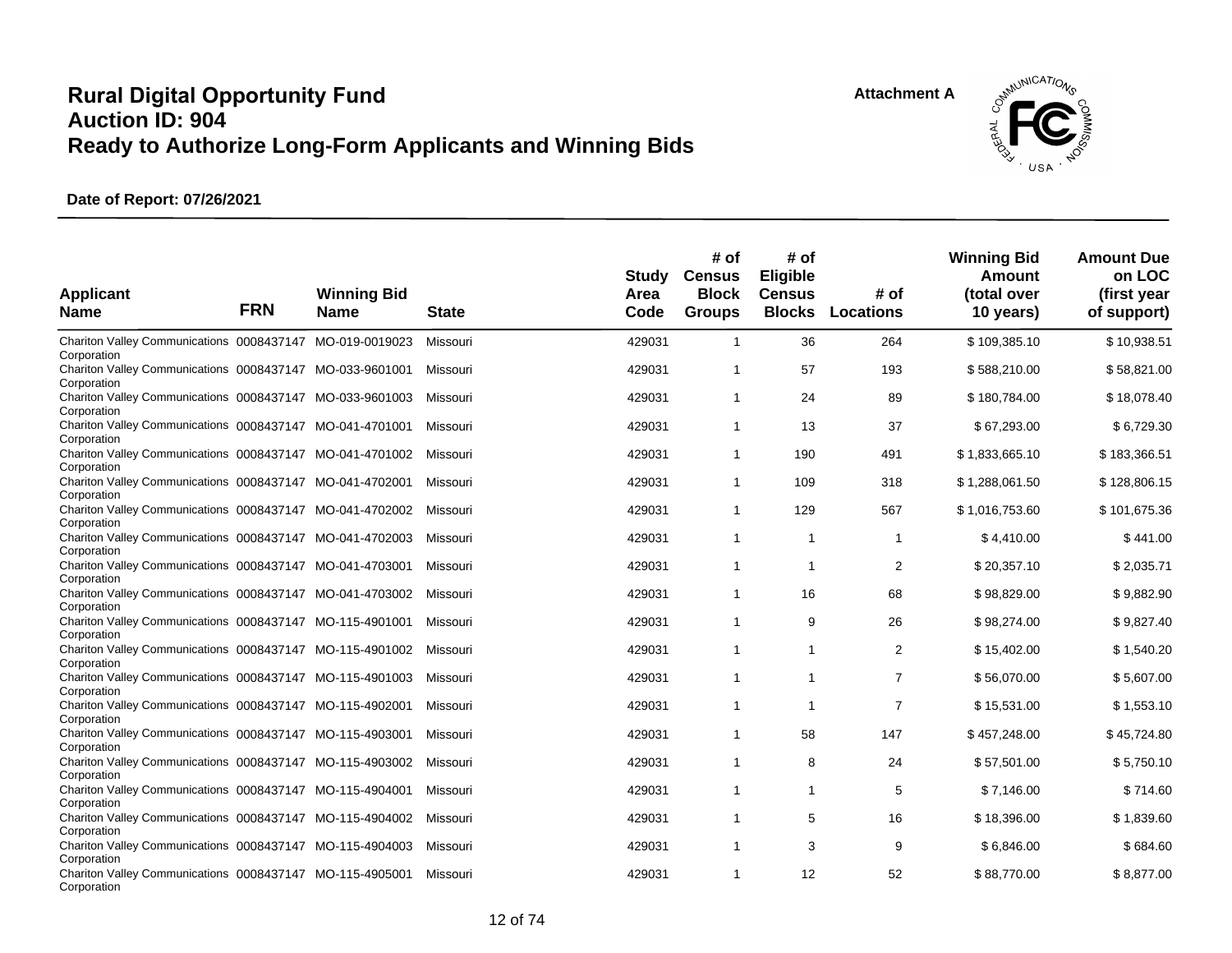**Attachment A**



| <b>Applicant</b><br><b>Name</b>                                                        | <b>FRN</b> | <b>Winning Bid</b><br><b>Name</b> | <b>State</b> | Study<br>Area<br>Code | # of<br><b>Census</b><br><b>Block</b><br><b>Groups</b> | # of<br><b>Eligible</b><br><b>Census</b><br><b>Blocks</b> | # of<br><b>Locations</b> | <b>Winning Bid</b><br>Amount<br>(total over<br>10 years) | <b>Amount Due</b><br>on LOC<br>(first year<br>of support) |
|----------------------------------------------------------------------------------------|------------|-----------------------------------|--------------|-----------------------|--------------------------------------------------------|-----------------------------------------------------------|--------------------------|----------------------------------------------------------|-----------------------------------------------------------|
| Chariton Valley Communications 0008437147 MO-115-4905002<br>Corporation                |            |                                   | Missouri     | 429031                | $\mathbf{1}$                                           | $\mathbf{1}$                                              | 1                        | \$978.00                                                 | \$97.80                                                   |
| Chariton Valley Communications 0008437147 MO-121-9602003<br>Corporation                |            |                                   | Missouri     | 429031                | 1                                                      | $\overline{1}$                                            | $\overline{2}$           | \$15,300.00                                              | \$1,530.00                                                |
| Chariton Valley Communications 0008437147 MO-121-9603001<br>Corporation                |            |                                   | Missouri     | 429031                | $\mathbf{1}$                                           | 14                                                        | 50                       | \$130,140.00                                             | \$13,014.00                                               |
| Chariton Valley Communications 0008437147 MO-121-9603004<br>Corporation                |            |                                   | Missouri     | 429031                | $\mathbf{1}$                                           | 3                                                         | 24                       | \$68,862.00                                              | \$6,886.20                                                |
| Chariton Valley Communications 0008437147 MO-121-9604001<br>Corporation                |            |                                   | Missouri     | 429031                | $\mathbf{1}$                                           | $\mathbf{1}$                                              | 1                        | \$2,814.00                                               | \$281.40                                                  |
| Chariton Valley Communications 0008437147 MO-127-9601003<br>Corporation                |            |                                   | Missouri     | 429031                | $\mathbf{1}$                                           | 8                                                         | 56                       | \$24,224.00                                              | \$2,422.40                                                |
| Chariton Valley Communications 0008437147 MO-137-9601002<br>Corporation                |            |                                   | Missouri     | 429031                | 1                                                      | -1                                                        | 1                        | \$120.00                                                 | \$12.00                                                   |
| Chariton Valley Communications 0008437147 MO-137-9603001<br>Corporation                |            |                                   | Missouri     | 429031                | $\overline{1}$                                         | 24                                                        | 87                       | \$245,062.00                                             | \$24,506.20                                               |
| Chariton Valley Communications 0008437147 MO-137-9603002<br>Corporation                |            |                                   | Missouri     | 429031                | $\mathbf{1}$                                           | 25                                                        | 109                      | \$228,342.00                                             | \$22,834.20                                               |
| Chariton Valley Communications 0008437147 MO-175-4901001<br>Corporation                |            |                                   | Missouri     | 429031                | $\mathbf{1}$                                           | $\overline{2}$                                            | 16                       | \$25,494.00                                              | \$2,549.40                                                |
| Chariton Valley Communications 0008437147 MO-175-4901002<br>Corporation                |            |                                   | Missouri     | 429031                | $\mathbf{1}$                                           | 65                                                        | 372                      | \$223,422.30                                             | \$22,342.23                                               |
| Chariton Valley Communications 0008437147 MO-175-4901003<br>Corporation                |            |                                   | Missouri     | 429031                | $\mathbf{1}$                                           | 39                                                        | 228                      | \$55,245.60                                              | \$5,524.56                                                |
| Chariton Valley Communications 0008437147 MO-175-4902001<br>Corporation                |            |                                   | Missouri     | 429031                | $\mathbf{1}$                                           | $\overline{7}$                                            | 20                       | \$19,573.20                                              | \$1,957.32                                                |
| Chariton Valley Communications 0008437147 MO-175-4902002<br>Corporation                |            |                                   | Missouri     | 429031                | $\mathbf{1}$                                           | 9                                                         | 62                       | \$22,588.20                                              | \$2,258.82                                                |
| Chariton Valley Communications 0008437147 MO-175-4903002<br>Corporation                |            |                                   | Missouri     | 429031                | $\mathbf{1}$                                           | 1                                                         | 12                       | \$144.50                                                 | \$14.45                                                   |
| Chariton Valley Communications 0008437147 MO-175-4905001                               |            |                                   | Missouri     | 429031                | $\mathbf{1}$                                           | $\mathbf{1}$                                              | 14                       | \$1,046.60                                               | \$104.66                                                  |
| Corporation<br>Chariton Valley Communications 0008437147 MO-175-4906001                |            |                                   | Missouri     | 429031                | $\mathbf 1$                                            | 41                                                        | 214                      | \$160,176.60                                             | \$16,017.66                                               |
| Corporation<br>Chariton Valley Communications 0008437147 MO-175-4906002                |            |                                   | Missouri     | 429031                | $\mathbf{1}$                                           | 53                                                        | 299                      | \$232,942.50                                             | \$23,294.25                                               |
| Corporation<br>Chariton Valley Communications 0008437147 MO-175-4906003                |            |                                   | Missouri     | 429031                | 1                                                      | 23                                                        | 130                      | \$19,872.00                                              | \$1,987.20                                                |
| Corporation<br>Chariton Valley Communications 0008437147 MO-175-4906004<br>Corporation |            |                                   | Missouri     | 429031                | $\mathbf 1$                                            | 68                                                        | 405                      | \$270,108.00                                             | \$27,010.80                                               |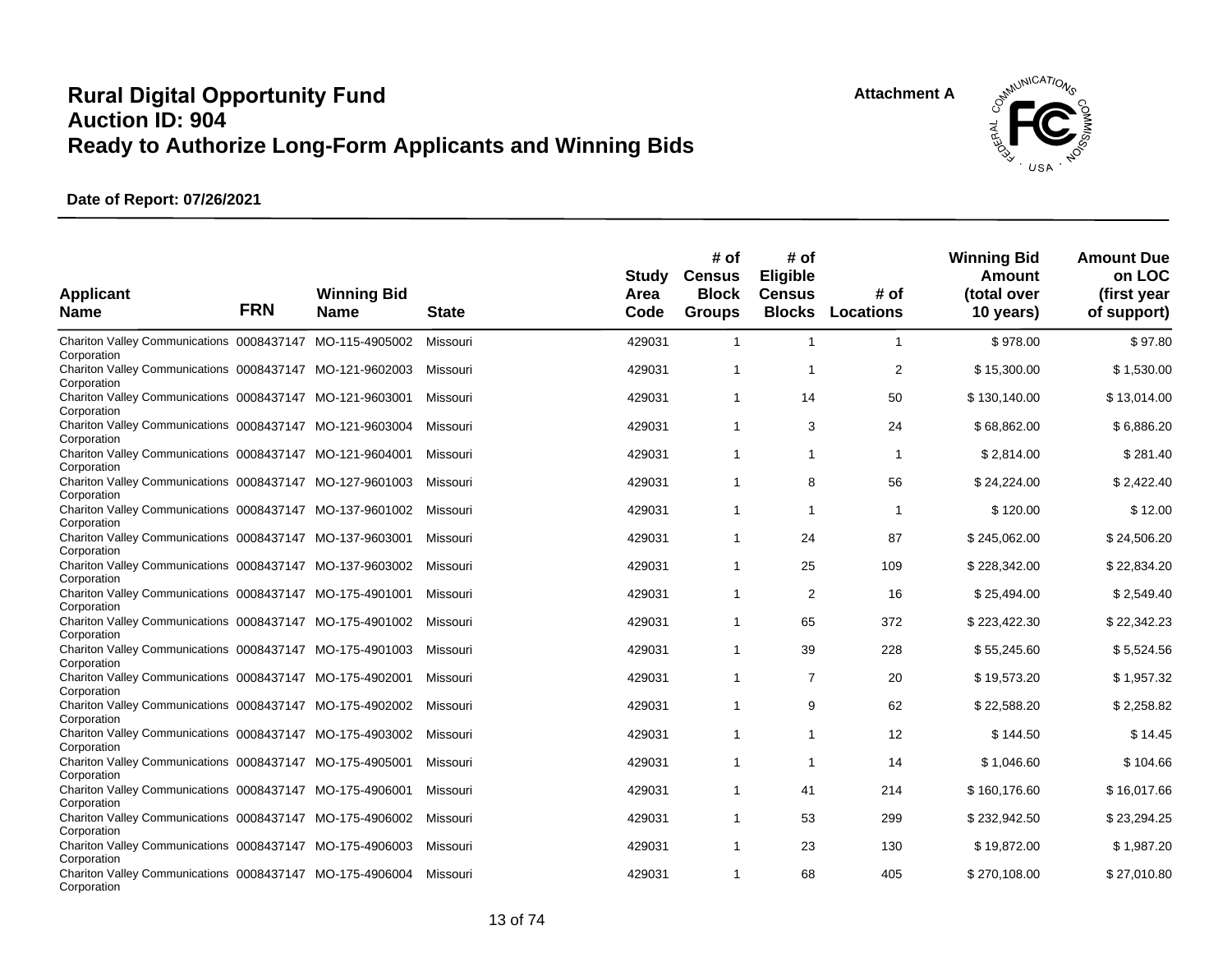

| <b>Applicant</b><br><b>Name</b>          | <b>FRN</b> | <b>Winning Bid</b><br><b>Name</b> | <b>State</b> | Study<br>Area<br>Code | # of<br><b>Census</b><br><b>Block</b><br><b>Groups</b> | # of<br>Eligible<br><b>Census</b><br><b>Blocks</b> | # of<br><b>Locations</b> | <b>Winning Bid</b><br>Amount<br>(total over<br>10 years) | <b>Amount Due</b><br>on LOC<br>(first year<br>of support) |
|------------------------------------------|------------|-----------------------------------|--------------|-----------------------|--------------------------------------------------------|----------------------------------------------------|--------------------------|----------------------------------------------------------|-----------------------------------------------------------|
| Cincinnati Bell Telephone<br>Company LLC |            | 0012486437 IN-029-0802022         | Indiana      | 329032                | $\overline{1}$                                         | 9                                                  | 68                       | \$56,802.00                                              | \$5,680.20                                                |
| Cincinnati Bell Telephone<br>Company LLC |            | 0012486437 KY-015-0703011         | Kentucky     | 265061                | $\overline{1}$                                         | $\overline{1}$                                     | 2                        | \$984.00                                                 | \$98.40                                                   |
| Cincinnati Bell Telephone<br>Company LLC |            | 0012486437 KY-015-0704011         | Kentucky     | 265061                | $\overline{1}$                                         | $\mathbf{1}$                                       | $\overline{7}$           | \$24,540.00                                              | \$2,454.00                                                |
| Cincinnati Bell Telephone<br>Company LLC |            | 0012486437 KY-015-0704012         | Kentucky     | 265061                | $\overline{1}$                                         | 3                                                  | 6                        | \$4,368.00                                               | \$436.80                                                  |
| Cincinnati Bell Telephone<br>Company LLC |            | 0012486437 KY-015-0704024         | Kentucky     | 265061                | $\overline{1}$                                         | 2                                                  | 15                       | \$36,222.00                                              | \$3,622.20                                                |
| Cincinnati Bell Telephone<br>Company LLC |            | 0012486437 KY-015-0705023         | Kentucky     | 265061                | $\overline{1}$                                         | $\mathbf{1}$                                       | 5                        | \$27,324.00                                              | \$2,732.40                                                |
| Cincinnati Bell Telephone<br>Company LLC |            | 0012486437 KY-015-0706013         | Kentucky     | 265061                | $\overline{1}$                                         | 2                                                  | 12                       | \$36,738.00                                              | \$3,673.80                                                |
| Cincinnati Bell Telephone<br>Company LLC |            | 0012486437 KY-015-0706042         | Kentucky     | 265061                | $\overline{1}$                                         | 6                                                  | 50                       | \$74,508.00                                              | \$7,450.80                                                |
| Cincinnati Bell Telephone<br>Company LLC |            | 0012486437 KY-015-0706061         | Kentucky     | 265061                | $\overline{1}$                                         | 2                                                  | 8                        | \$31,080.00                                              | \$3,108.00                                                |
| Cincinnati Bell Telephone<br>Company LLC |            | 0012486437 KY-037-0519011         | Kentucky     | 265061                | $\overline{1}$                                         | $\overline{1}$                                     | 5                        | \$9,576.00                                               | \$957.60                                                  |
| Cincinnati Bell Telephone<br>Company LLC | 0012486437 | KY-037-0520011                    | Kentucky     | 265061                | $\mathbf{1}$                                           | $\overline{2}$                                     | 70                       | \$17,522.00                                              | \$1,752.20                                                |
| Cincinnati Bell Telephone<br>Company LLC |            | 0012486437 KY-037-0520012         | Kentucky     | 265061                | $\mathbf{1}$                                           | $\overline{7}$                                     | 26                       | \$41,916.00                                              | \$4,191.60                                                |
| Cincinnati Bell Telephone<br>Company LLC |            | 0012486437 KY-037-0520013         | Kentucky     | 265061                | $\overline{1}$                                         | 3                                                  | 79                       | \$197,106.00                                             | \$19,710.60                                               |
| Cincinnati Bell Telephone<br>Company LLC |            | 0012486437 KY-037-0520021         | Kentucky     | 265061                | $\overline{1}$                                         | 5                                                  | 17                       | \$41,274.00                                              | \$4,127.40                                                |
| Cincinnati Bell Telephone<br>Company LLC |            | 0012486437 KY-037-0520023         | Kentucky     | 265061                | $\overline{1}$                                         | 2                                                  | 15                       | \$7,199.00                                               | \$719.90                                                  |
| Cincinnati Bell Telephone<br>Company LLC | 0012486437 | KY-077-9601011                    | Kentucky     | 265061                | $\overline{1}$                                         | 29                                                 | 129                      | \$81,530.00                                              | \$8,153.00                                                |
| Cincinnati Bell Telephone<br>Company LLC |            | 0012486437 KY-077-9601012         | Kentucky     | 265061                | $\overline{1}$                                         | 32                                                 | 126                      | \$90,191.00                                              | \$9,019.10                                                |
| Cincinnati Bell Telephone<br>Company LLC |            | 0012486437 KY-077-9601013         | Kentucky     | 265061                | $\overline{1}$                                         | 8                                                  | 65                       | \$31,487.00                                              | \$3,148.70                                                |
| Cincinnati Bell Telephone<br>Company LLC |            | 0012486437 KY-077-9601021         | Kentucky     | 265061                | $\mathbf{1}$                                           | 28                                                 | 174                      | \$84,382.00                                              | \$8,438.20                                                |
| Cincinnati Bell Telephone<br>Company LLC |            | 0012486437 KY-081-9201001         | Kentucky     | 265061                | $\overline{1}$                                         | $\mathbf{1}$                                       | 10                       | \$14,166.00                                              | \$1,416.60                                                |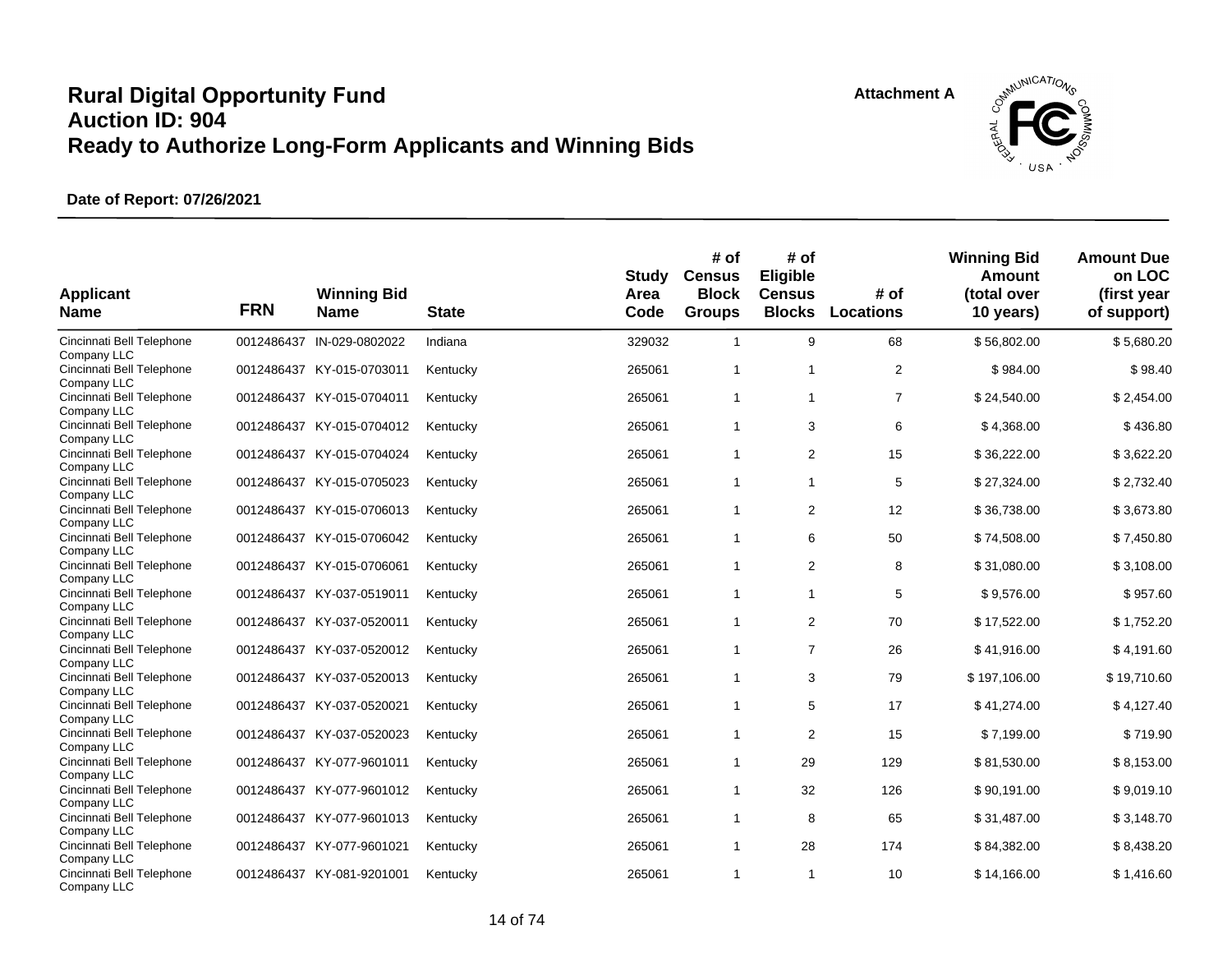

| <b>Applicant</b><br><b>Name</b>                         | <b>FRN</b> | <b>Winning Bid</b><br><b>Name</b> | <b>State</b> | <b>Study</b><br>Area<br>Code | # of<br><b>Census</b><br><b>Block</b><br><b>Groups</b> | # of<br>Eligible<br><b>Census</b><br><b>Blocks</b> | # of<br><b>Locations</b> | <b>Winning Bid</b><br><b>Amount</b><br>(total over<br>10 years) | <b>Amount Due</b><br>on LOC<br>(first year<br>of support) |
|---------------------------------------------------------|------------|-----------------------------------|--------------|------------------------------|--------------------------------------------------------|----------------------------------------------------|--------------------------|-----------------------------------------------------------------|-----------------------------------------------------------|
| Cincinnati Bell Telephone<br>Company LLC                |            | 0012486437 KY-081-9201002         | Kentucky     | 265061                       | $\overline{1}$                                         | $\overline{7}$                                     | 35                       | \$89,676.00                                                     | \$8,967.60                                                |
| Cincinnati Bell Telephone<br>Company LLC                |            | 0012486437 KY-081-9201003         | Kentucky     | 265061                       | $\overline{1}$                                         | $\overline{1}$                                     | 19                       | \$31,842.00                                                     | \$3,184.20                                                |
| Cincinnati Bell Telephone<br>Company LLC                |            | 0012486437 KY-081-9202001         | Kentucky     | 265061                       | $\overline{1}$                                         | 2                                                  | 11                       | \$22,866.00                                                     | \$2,286.60                                                |
| Cincinnati Bell Telephone<br>Company LLC                |            | 0012486437 KY-081-9202002         | Kentucky     | 265061                       | $\overline{1}$                                         | 12                                                 | 123                      | \$61,064.00                                                     | \$6,106.40                                                |
| Cincinnati Bell Telephone<br>Company LLC                |            | 0012486437 KY-081-9203001         | Kentucky     | 265061                       | $\overline{1}$                                         | 14                                                 | 81                       | \$218,802.00                                                    | \$21,880.20                                               |
| Cincinnati Bell Telephone<br>Company LLC                |            | 0012486437 KY-081-9203003         | Kentucky     | 265061                       | $\overline{1}$                                         | 25                                                 | 262                      | \$53,823.00                                                     | \$5,382.30                                                |
| Cincinnati Bell Telephone<br>Company LLC                |            | 0012486437 KY-081-9203005         | Kentucky     | 265061                       | $\overline{1}$                                         | 8                                                  | 15                       | \$18,828.00                                                     | \$1,882.80                                                |
| Cincinnati Bell Telephone<br>Company LLC                |            | 0012486437 KY-081-9204001         | Kentucky     | 265061                       | $\overline{1}$                                         | 3                                                  | 29                       | \$62,286.00                                                     | \$6,228.60                                                |
| Cincinnati Bell Telephone<br>Company LLC                |            | 0012486437 KY-117-0636053         | Kentucky     | 265061                       | $\overline{1}$                                         | 5                                                  | 37                       | \$56,892.00                                                     | \$5,689.20                                                |
| Cincinnati Bell Telephone<br>Company LLC                |            | 0012486437 KY-117-0637012         | Kentucky     | 265061                       | $\overline{1}$                                         | 4                                                  | 19                       | \$53,346.00                                                     | \$5,334.60                                                |
| Cincinnati Bell Telephone                               |            | 0012486437 KY-117-0637023         | Kentucky     | 265061                       | $\overline{1}$                                         | 19                                                 | 219                      | \$59,933.00                                                     | \$5,993.30                                                |
| Company LLC<br>Cincinnati Bell Telephone<br>Company LLC |            | 0012486437 KY-191-9301001         | Kentucky     | 265061                       | $\overline{1}$                                         | 9                                                  | 138                      | \$37,250.00                                                     | \$3,725.00                                                |
| Cincinnati Bell Telephone<br>Company LLC                |            | 0012486437 KY-191-9301002         | Kentucky     | 265061                       | $\overline{1}$                                         | 15                                                 | 137                      | \$60,457.00                                                     | \$6,045.70                                                |
| Cincinnati Bell Telephone<br>Company LLC                |            | 0012486437 KY-191-9301003         | Kentucky     | 265061                       | $\mathbf{1}$                                           | 25                                                 | 262                      | \$98,538.00                                                     | \$9,853.80                                                |
| Cincinnati Bell Telephone                               |            | 0012486437 KY-191-9301004         | Kentucky     | 265061                       | $\overline{1}$                                         | 20                                                 | 134                      | \$63,077.00                                                     | \$6,307.70                                                |
| Company LLC<br>Cincinnati Bell Telephone                |            | 0012486437 KY-191-9302001         | Kentucky     | 265061                       | $\overline{1}$                                         | 3                                                  | 64                       | \$158,448.00                                                    | \$15,844.80                                               |
| Company LLC<br>Cincinnati Bell Telephone                |            | 0012486437 KY-191-9302002         | Kentucky     | 265061                       | $\mathbf{1}$                                           | 4                                                  | 39                       | \$15,988.00                                                     | \$1,598.80                                                |
| Company LLC<br>Cincinnati Bell Telephone                |            | 0012486437 KY-191-9303001         | Kentucky     | 265061                       | $\overline{1}$                                         | 6                                                  | 18                       | \$58,833.00                                                     | \$5,883.30                                                |
| Company LLC<br>Cincinnati Bell Telephone                |            | 0012486437 KY-191-9303002         | Kentucky     | 265061                       | $\mathbf{1}$                                           | 6                                                  | 16                       | \$17,606.00                                                     | \$1,760.60                                                |
| Company LLC<br>Cincinnati Bell Telephone<br>Company LLC |            | 0012486437 OH-017-0102021         | Ohio         | 305062                       | $\overline{1}$                                         | $\overline{7}$                                     | 95                       | \$170.772.00                                                    | \$17,077.20                                               |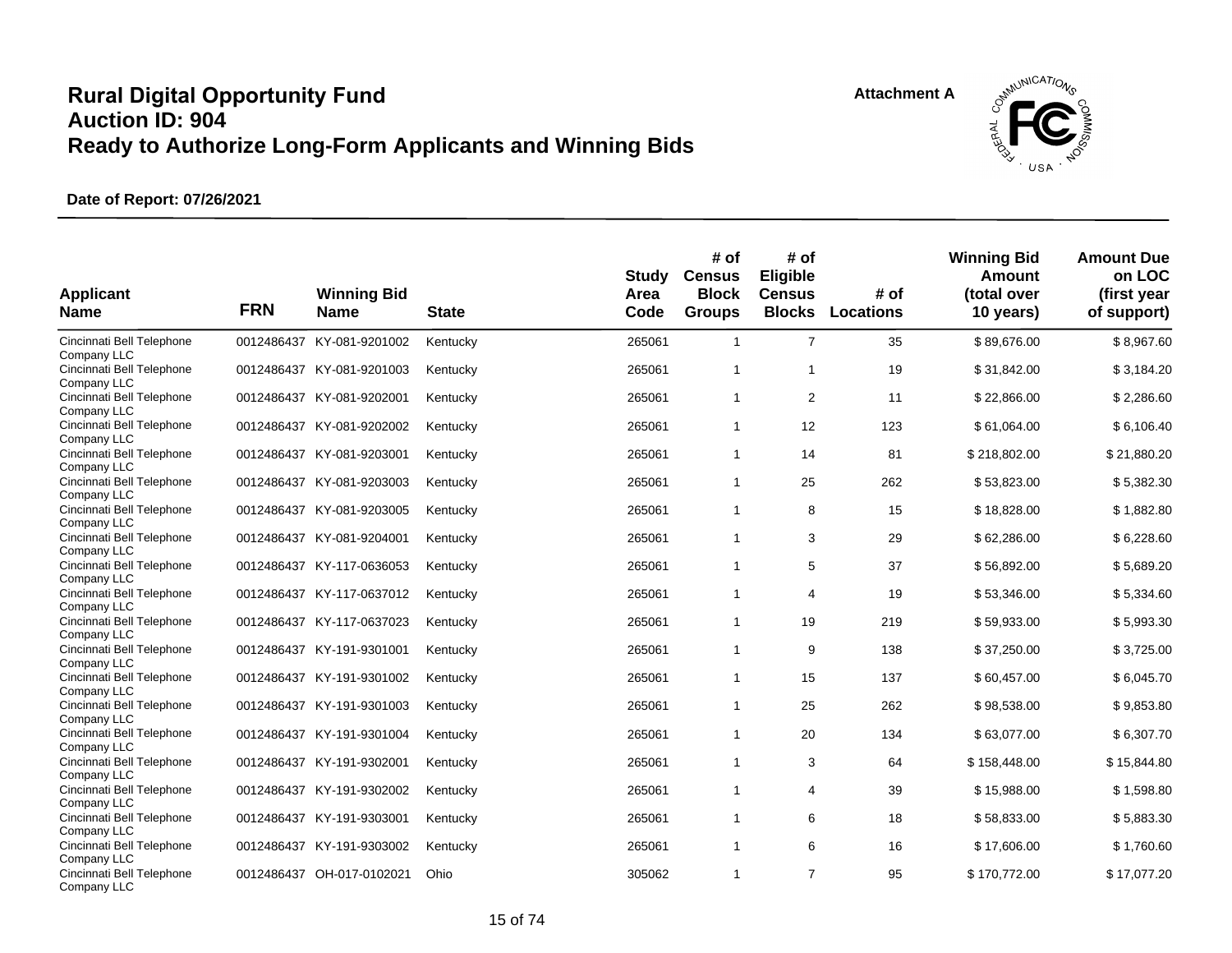

| <b>Applicant</b><br><b>Name</b>                         | <b>FRN</b> | <b>Winning Bid</b><br><b>Name</b> | <b>State</b> | Study<br>Area<br>Code | # of<br><b>Census</b><br><b>Block</b><br><b>Groups</b> | # of<br>Eligible<br><b>Census</b><br><b>Blocks</b> | # of<br>Locations | <b>Winning Bid</b><br>Amount<br>(total over<br>10 years) | <b>Amount Due</b><br>on LOC<br>(first year<br>of support) |
|---------------------------------------------------------|------------|-----------------------------------|--------------|-----------------------|--------------------------------------------------------|----------------------------------------------------|-------------------|----------------------------------------------------------|-----------------------------------------------------------|
| Cincinnati Bell Telephone                               | 0012486437 | OH-017-0102022                    | Ohio         | 305062                | $\mathbf{1}$                                           | $\overline{7}$                                     | 40                | \$94,570.00                                              | \$9,457.00                                                |
| Company LLC<br>Cincinnati Bell Telephone<br>Company LLC |            | 0012486437 OH-017-0103021         | Ohio         | 305062                | $\overline{1}$                                         | 15                                                 | 201               | \$20,146.50                                              | \$2,014.65                                                |
| Cincinnati Bell Telephone<br>Company LLC                |            | 0012486437 OH-017-0103022         | Ohio         | 305062                | $\overline{1}$                                         | 10                                                 | 88                | \$19,197.90                                              | \$1,919.79                                                |
| Cincinnati Bell Telephone<br>Company LLC                |            | 0012486437 OH-017-0106001         | Ohio         | 305062                | $\mathbf{1}$                                           | $\overline{1}$                                     | 6                 | \$24,594.00                                              | \$2,459.40                                                |
| Cincinnati Bell Telephone                               | 0012486437 | OH-017-0150003                    | Ohio         | 305062                | $\overline{1}$                                         | 6                                                  | 59                | \$37,574.00                                              | \$3,757.40                                                |
| Company LLC<br>Cincinnati Bell Telephone                | 0012486437 | OH-025-0401011                    | Ohio         | 305062                | $\overline{1}$                                         | 2                                                  | 12                | \$9,876.00                                               | \$987.60                                                  |
| Company LLC<br>Cincinnati Bell Telephone                |            | 0012486437 OH-025-0401012         | Ohio         | 305062                | $\mathbf{1}$                                           | $\mathbf{1}$                                       | 13                | \$9,936.00                                               | \$993.60                                                  |
| Company LLC<br>Cincinnati Bell Telephone                | 0012486437 | OH-025-0401013                    | Ohio         | 305062                | $\overline{1}$                                         | 2                                                  | 15                | \$26,934.00                                              | \$2,693.40                                                |
| Company LLC<br>Cincinnati Bell Telephone                | 0012486437 | OH-025-0409001                    | Ohio         | 305062                | $\overline{1}$                                         | 2                                                  | $\overline{2}$    | \$3,882.00                                               | \$388.20                                                  |
| Company LLC<br>Cincinnati Bell Telephone                |            | 0012486437 OH-061-0261021         | Ohio         | 305062                | $\overline{1}$                                         | $\overline{1}$                                     | 3                 | \$5,862.00                                               | \$586.20                                                  |
| Company LLC<br>Cincinnati Bell Telephone                |            | 0012486437 OH-061-0263001         | Ohio         | 305062                | $\mathbf{1}$                                           | $\overline{1}$                                     | 1                 | \$2,184.00                                               | \$218.40                                                  |
| Company LLC<br>Clay County Connect, Inc.                |            | 0029912276 AR-021-9501001         | Arkansas     | 409049                | $\overline{1}$                                         | 78                                                 | 332               | \$289,882.40                                             | \$28,988.24                                               |
| Clay County Connect, Inc.                               |            | 0029912276 AR-021-9501002         | Arkansas     | 409049                | $\overline{1}$                                         | 57                                                 | 197               | \$144,757.60                                             | \$14,475.76                                               |
| Clay County Connect, Inc.                               |            | 0029912276 AR-021-9501003         | Arkansas     | 409049                | $\overline{1}$                                         | 27                                                 | 101               | \$94,472.00                                              | \$9,447.20                                                |
| Clay County Connect, Inc.                               |            | 0029912276 AR-021-9502001         | Arkansas     | 409049                | $\overline{1}$                                         | 44                                                 | 237               | \$1,241,718.00                                           | \$124,171.80                                              |
| Clay County Connect, Inc.                               |            | 0029912276 AR-021-9502002         | Arkansas     | 409049                | $\overline{1}$                                         | 99                                                 | 482               | \$400,114.40                                             | \$40,011.44                                               |
| Clay County Connect, Inc.                               | 0029912276 | AR-021-9502003                    | Arkansas     | 409049                | $\overline{1}$                                         | 36                                                 | 149               | \$96,828.80                                              | \$9,682.88                                                |
| Clay County Connect, Inc.                               |            | 0029912276 AR-021-9503001         | Arkansas     | 409049                | $\overline{1}$                                         | 84                                                 | 353               | \$292,814.40                                             | \$29,281.44                                               |
| Clay County Connect, Inc.                               |            | 0029912276 AR-021-9503002         | Arkansas     | 409049                | $\mathbf{1}$                                           | 62                                                 | 262               | \$149,000.00                                             | \$14,900.00                                               |
| Clay County Connect, Inc.                               |            | 0029912276 AR-021-9503003         | Arkansas     | 409049                | $\overline{1}$                                         | 40                                                 | 224               | \$100,100.00                                             | \$10,010.00                                               |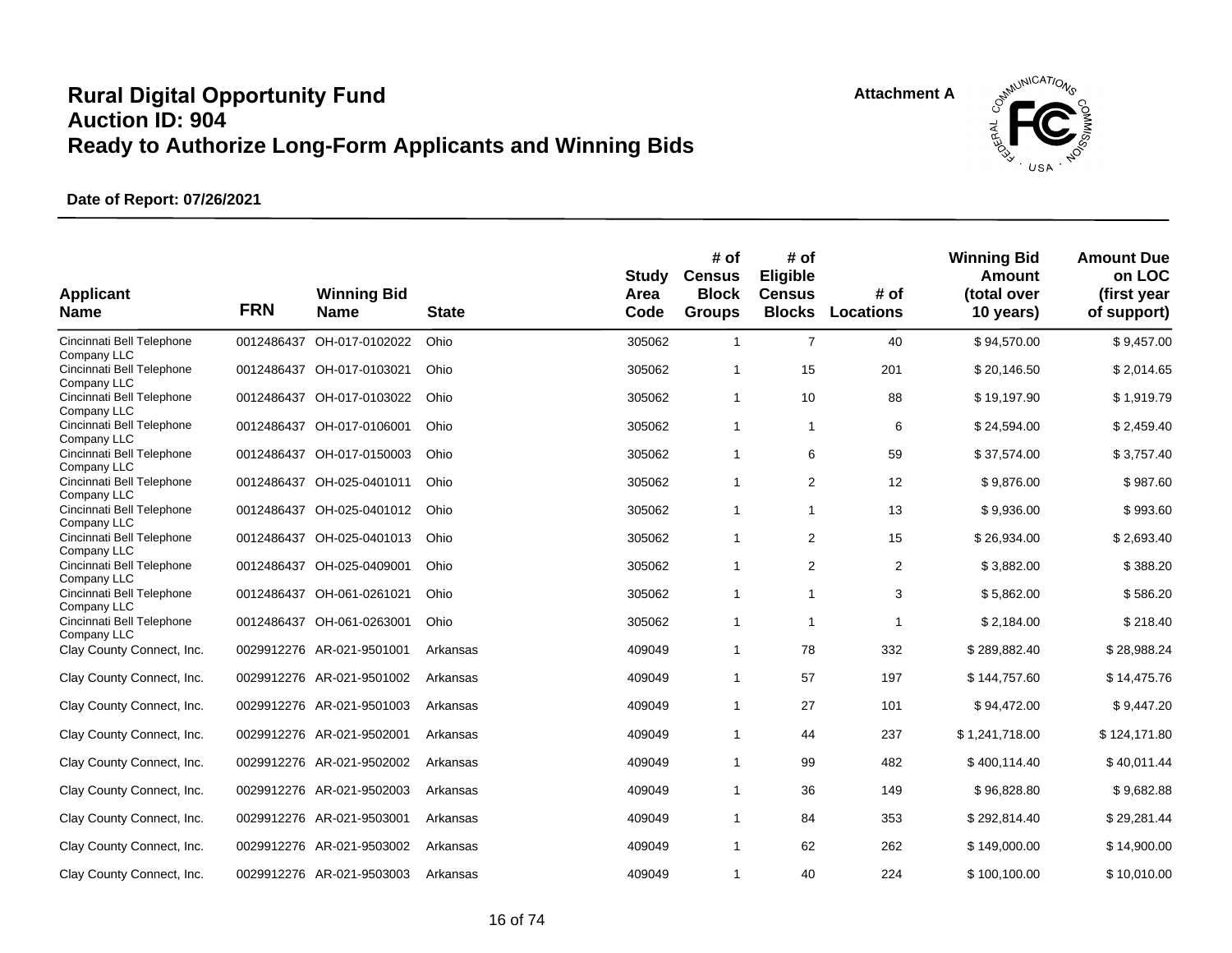

| <b>Applicant</b><br><b>Name</b> | <b>FRN</b> | <b>Winning Bid</b><br><b>Name</b> | <b>State</b> | <b>Study</b><br>Area<br>Code | # of<br><b>Census</b><br><b>Block</b><br><b>Groups</b> | # of<br>Eligible<br><b>Census</b><br><b>Blocks</b> | # of<br><b>Locations</b> | <b>Winning Bid</b><br><b>Amount</b><br>(total over<br>10 years) | <b>Amount Due</b><br>on LOC<br>(first year<br>of support) |
|---------------------------------|------------|-----------------------------------|--------------|------------------------------|--------------------------------------------------------|----------------------------------------------------|--------------------------|-----------------------------------------------------------------|-----------------------------------------------------------|
| Clay County Connect, Inc.       |            | 0029912276 AR-021-9504001         | Arkansas     | 409049                       | $\overline{1}$                                         | 6                                                  | 27                       | \$32,370.00                                                     | \$3,237.00                                                |
| Clay County Connect, Inc.       |            | 0029912276 AR-021-9504002         | Arkansas     | 409049                       | $\overline{1}$                                         | 8                                                  | 60                       | \$66,270.00                                                     | \$6,627.00                                                |
| Clay County Connect, Inc.       |            | 0029912276 AR-021-9504003         | Arkansas     | 409049                       | $\overline{1}$                                         | 23                                                 | 102                      | \$71,862.00                                                     | \$7,186.20                                                |
| Clay County Connect, Inc.       |            | 0029912276 AR-021-9504004         | Arkansas     | 409049                       | $\overline{1}$                                         | 9                                                  | 31                       | \$73,302.00                                                     | \$7,330.20                                                |
| Clay County Connect, Inc.       |            | 0029912276 AR-021-9505001         | Arkansas     | 409049                       | $\overline{1}$                                         | 4                                                  | 12                       | \$21,048.00                                                     | \$2,104.80                                                |
| Clay County Connect, Inc.       |            | 0029912276 AR-021-9505002         | Arkansas     | 409049                       | $\overline{1}$                                         | 4                                                  | 8                        | \$28,362.00                                                     | \$2,836.20                                                |
| Clay County Connect, Inc.       |            | 0029912276 AR-021-9506001         | Arkansas     | 409049                       | $\overline{1}$                                         | 3                                                  | 3                        | \$7,302.00                                                      | \$730.20                                                  |
| Clay County Connect, Inc.       |            | 0029912276 AR-021-9506002         | Arkansas     | 409049                       | $\mathbf{1}$                                           | 4                                                  | 13                       | \$45,534.00                                                     | \$4,553.40                                                |
| Clay County Connect, Inc.       |            | 0029912276 AR-021-9506004         | Arkansas     | 409049                       | $\overline{1}$                                         | 4                                                  | 5                        | \$29,490.00                                                     | \$2,949.00                                                |
| Clay County Connect, Inc.       |            | 0029912276 AR-121-9601001         | Arkansas     | 409049                       | $\overline{1}$                                         | 62                                                 | 571                      | \$1,072,024.00                                                  | \$107,202.40                                              |
| Clay County Connect, Inc.       |            | 0029912276 AR-121-9601002         | Arkansas     | 409049                       | $\overline{1}$                                         | 53                                                 | 384                      | \$768,172.00                                                    | \$76,817.20                                               |
| Clay County Connect, Inc.       |            | 0029912276 AR-121-9601003         | Arkansas     | 409049                       | $\mathbf{1}$                                           | 35                                                 | 294                      | \$705,566.20                                                    | \$70,556.62                                               |
| Clay County Connect, Inc.       |            | 0029912276 AR-121-9601004         | Arkansas     | 409049                       | $\overline{1}$                                         | 36                                                 | 169                      | \$142,793.60                                                    | \$14,279.36                                               |
| Clay County Connect, Inc.       |            | 0029912276 AR-121-9601005         | Arkansas     | 409049                       | $\overline{1}$                                         | 47                                                 | 177                      | \$117,580.00                                                    | \$11,758.00                                               |
| Clay County Connect, Inc.       |            | 0029912276 AR-121-9602001         | Arkansas     | 409049                       | $\mathbf{1}$                                           | 23                                                 | 141                      | \$239,472.00                                                    | \$23,947.20                                               |
| Clay County Connect, Inc.       |            | 0029912276 AR-121-9602002         | Arkansas     | 409049                       | $\overline{1}$                                         | 51                                                 | 318                      | \$1,456,536.70                                                  | \$145,653.67                                              |
| Clay County Connect, Inc.       |            | 0029912276 AR-121-9602003         | Arkansas     | 409049                       | $\overline{1}$                                         | 90                                                 | 448                      | \$2,273,422.30                                                  | \$227,342.23                                              |
| Clay County Connect, Inc.       |            | 0029912276 AR-121-9602004         | Arkansas     | 409049                       | $\overline{1}$                                         | 95                                                 | 486                      | \$1,604,012.00                                                  | \$160,401.20                                              |
| Clay County Connect, Inc.       |            | 0029912276 AR-121-9602005         | Arkansas     | 409049                       | $\mathbf{1}$                                           | 42                                                 | 288                      | \$824,058.00                                                    | \$82,405.80                                               |
| Connect 2 First Internet, LLC   |            | 0030289649 AR-001-4801001         | Arkansas     | 409050                       | $\mathbf{1}$                                           | 51                                                 | 389                      | \$893,842.50                                                    | \$89,384.25                                               |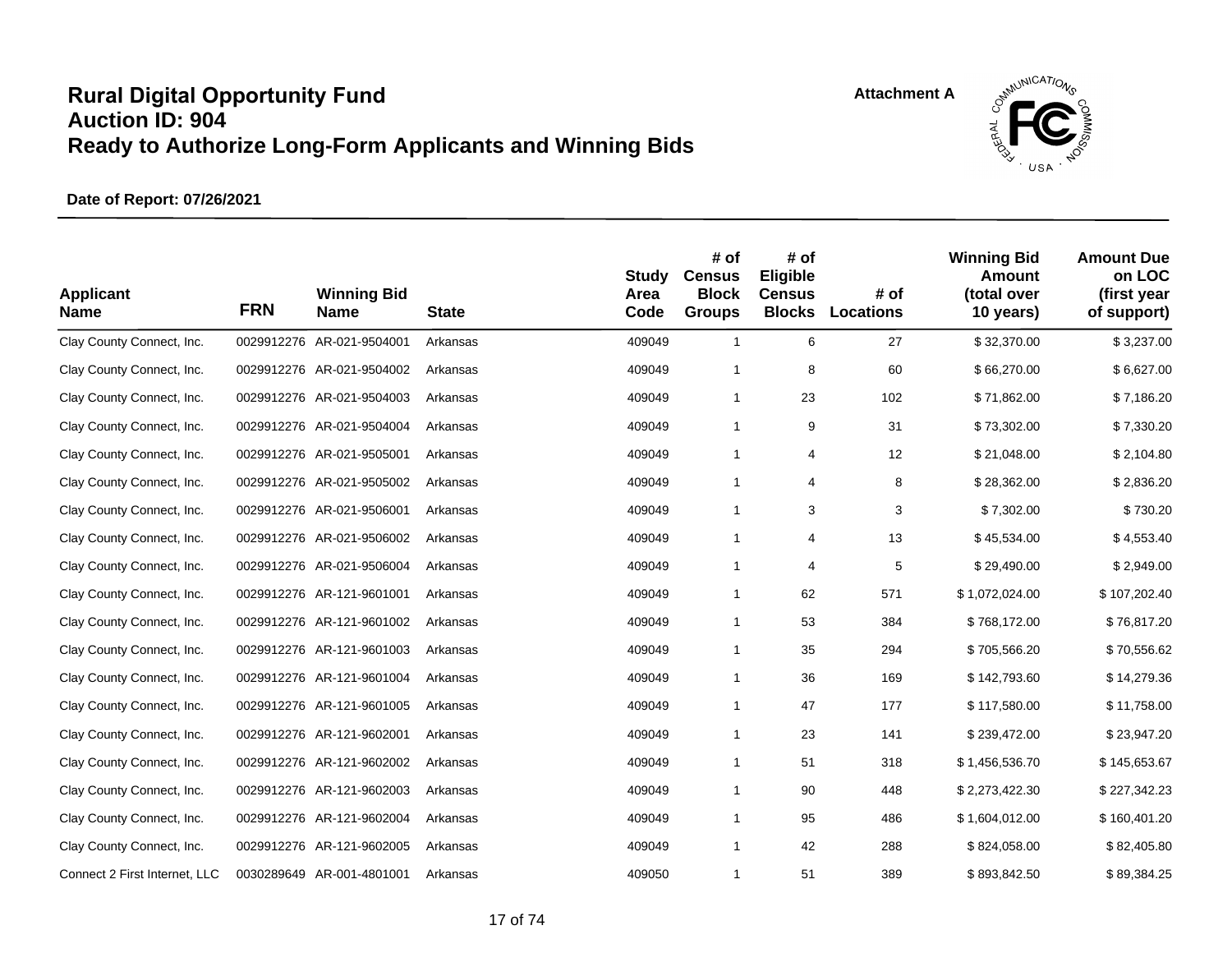

| <b>Applicant</b><br><b>Name</b> | <b>FRN</b> | <b>Winning Bid</b><br><b>Name</b> | <b>State</b> | <b>Study</b><br>Area<br>Code | # of<br><b>Census</b><br><b>Block</b><br><b>Groups</b> | # of<br>Eligible<br><b>Census</b><br><b>Blocks</b> | # of<br>Locations | <b>Winning Bid</b><br><b>Amount</b><br>(total over<br>10 years) | <b>Amount Due</b><br>on LOC<br>(first year<br>of support) |
|---------------------------------|------------|-----------------------------------|--------------|------------------------------|--------------------------------------------------------|----------------------------------------------------|-------------------|-----------------------------------------------------------------|-----------------------------------------------------------|
| Connect 2 First Internet, LLC   |            | 0030289649 AR-001-4801002         | Arkansas     | 409050                       | $\mathbf{1}$                                           | 59                                                 | 288               | \$176,590.00                                                    | \$17,659.00                                               |
| Connect 2 First Internet, LLC   |            | 0030289649 AR-001-4802002         | Arkansas     | 409050                       | 1                                                      | 54                                                 | 256               | \$79,292.00                                                     | \$7,929.20                                                |
| Connect 2 First Internet, LLC   |            | 0030289649 AR-001-4806001         | Arkansas     | 409050                       | 1                                                      | 18                                                 | 116               | \$26,572.50                                                     | \$2,657.25                                                |
| Connect 2 First Internet, LLC   |            | 0030289649 AR-001-4807001         | Arkansas     | 409050                       | 1                                                      | 31                                                 | 133               | \$433,458.80                                                    | \$43,345.88                                               |
| Connect 2 First Internet, LLC   |            | 0030289649 AR-001-4807002         | Arkansas     | 409050                       | 1                                                      | 15                                                 | 96                | \$241,938.00                                                    | \$24,193.80                                               |
| Connect 2 First Internet, LLC   |            | 0030289649 AR-023-4801002         | Arkansas     | 409050                       | 1                                                      | 38                                                 | 411               | \$801,876.00                                                    | \$80,187.60                                               |
| Connect 2 First Internet, LLC   |            | 0030289649 AR-023-4801003         | Arkansas     | 409050                       | 1                                                      | 43                                                 | 604               | \$1,081,986.00                                                  | \$108,198.60                                              |
| Connect 2 First Internet, LLC   |            | 0030289649 AR-023-4802011         | Arkansas     | 409050                       | 1                                                      | 15                                                 | 107               | \$87,252.00                                                     | \$8,725.20                                                |
| Connect 2 First Internet, LLC   |            | 0030289649 AR-023-4802021         | Arkansas     | 409050                       | 1                                                      | 14                                                 | 313               | \$603,462.00                                                    | \$60,346.20                                               |
| Connect 2 First Internet, LLC   |            | 0030289649 AR-023-4802022         | Arkansas     | 409050                       | 1                                                      | 36                                                 | 491               | \$612,804.00                                                    | \$61,280.40                                               |
| Connect 2 First Internet, LLC   |            | 0030289649 AR-023-4802023         | Arkansas     | 409050                       | $\mathbf{1}$                                           | 13                                                 | 170               | \$130,776.00                                                    | \$13,077.60                                               |
| Connect 2 First Internet, LLC   |            | 0030289649 AR-023-4802024         | Arkansas     | 409050                       | 1                                                      | 61                                                 | 911               | \$1,527,186.00                                                  | \$152,718.60                                              |
| Connect 2 First Internet, LLC   |            | 0030289649 AR-023-4805012         | Arkansas     | 409050                       | $\mathbf{1}$                                           | 22                                                 | 101               | \$285,535.00                                                    | \$28,553.50                                               |
| Connect 2 First Internet, LLC   |            | 0030289649 AR-023-4805022         | Arkansas     | 409050                       | 1                                                      | 24                                                 | 143               | \$304,114.90                                                    | \$30,411.49                                               |
| Connect 2 First Internet, LLC   |            | 0030289649 AR-023-4805023         | Arkansas     | 409050                       | 1                                                      | 44                                                 | 432               | \$643,935.00                                                    | \$64,393.50                                               |
| Connect 2 First Internet, LLC   |            | 0030289649 AR-029-9506001         | Arkansas     | 409050                       | 1                                                      | 43                                                 | 282               | \$1,024,013.90                                                  | \$102,401.39                                              |
| Connect 2 First Internet, LLC   |            | 0030289649 AR-029-9506002         | Arkansas     | 409050                       | $\mathbf{1}$                                           | 23                                                 | 127               | \$161,346.00                                                    | \$16,134.60                                               |
| Connect 2 First Internet, LLC   |            | 0030289649 AR-069-0001021         | Arkansas     | 409050                       | 1                                                      | 6                                                  | 30                | \$9,658.00                                                      | \$965.80                                                  |
| Connect 2 First Internet, LLC   |            | 0030289649 AR-069-0023002         | Arkansas     | 409050                       | 1                                                      | 53                                                 | 198               | \$81,133.00                                                     | \$8,113.30                                                |
| Connect 2 First Internet, LLC   |            | 0030289649 AR-069-0023003         | Arkansas     | 409050                       | 1                                                      | 82                                                 | 400               | \$103,116.00                                                    | \$10,311.60                                               |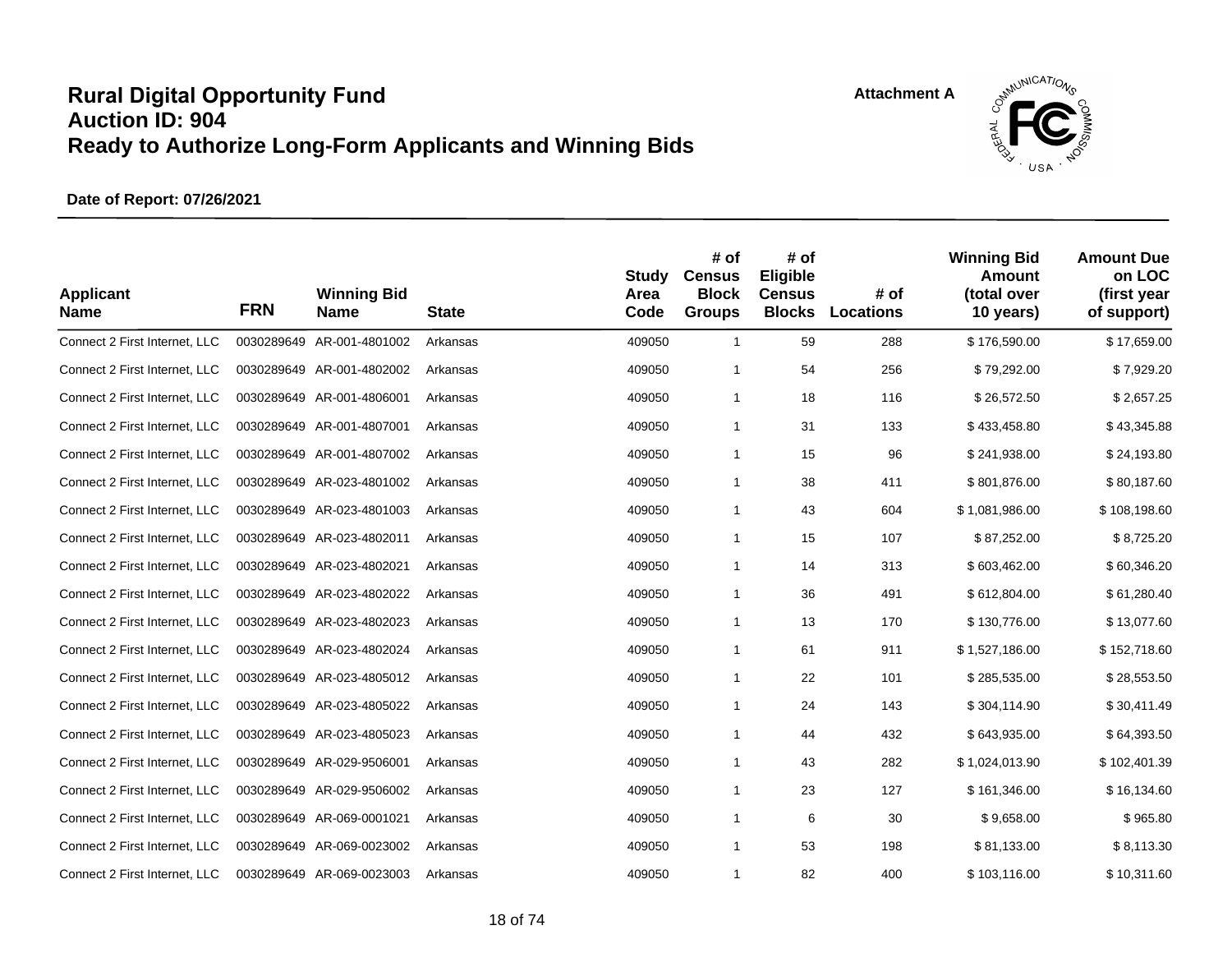![](_page_18_Picture_2.jpeg)

| <b>Applicant</b><br><b>Name</b> | <b>FRN</b> | <b>Winning Bid</b><br><b>Name</b> | <b>State</b> | <b>Study</b><br>Area<br>Code | # of<br><b>Census</b><br><b>Block</b><br><b>Groups</b> | # of<br>Eligible<br><b>Census</b><br><b>Blocks</b> | # of<br>Locations | <b>Winning Bid</b><br><b>Amount</b><br>(total over<br>10 years) | <b>Amount Due</b><br>on LOC<br>(first year<br>of support) |
|---------------------------------|------------|-----------------------------------|--------------|------------------------------|--------------------------------------------------------|----------------------------------------------------|-------------------|-----------------------------------------------------------------|-----------------------------------------------------------|
| Connect 2 First Internet, LLC   |            | 0030289649 AR-085-0201032         | Arkansas     | 409050                       | $\mathbf{1}$                                           | $\overline{2}$                                     | 30                | \$18,810.00                                                     | \$1,881.00                                                |
| Connect 2 First Internet, LLC   |            | 0030289649 AR-085-0201043         | Arkansas     | 409050                       | 1                                                      | 29                                                 | 449               | \$490,054.70                                                    | \$49,005.47                                               |
| Connect 2 First Internet, LLC   |            | 0030289649 AR-085-0203012         | Arkansas     | 409050                       | $\mathbf{1}$                                           | 2                                                  | 39                | \$3,932.00                                                      | \$393.20                                                  |
| Connect 2 First Internet, LLC   |            | 0030289649 AR-085-0206001         | Arkansas     | 409050                       | $\mathbf{1}$                                           | 36                                                 | 286               | \$115,769.50                                                    | \$11,576.95                                               |
| Connect 2 First Internet, LLC   |            | 0030289649 AR-085-0206002         | Arkansas     | 409050                       | $\mathbf{1}$                                           | 21                                                 | 76                | \$50,068.50                                                     | \$5,006.85                                                |
| Connect 2 First Internet, LLC   |            | 0030289649 AR-085-0207003         | Arkansas     | 409050                       | $\mathbf{1}$                                           | 3                                                  | 15                | \$5,120.50                                                      | \$512.05                                                  |
| Connect 2 First Internet, LLC   |            | 0030289649 AR-085-0208001         | Arkansas     | 409050                       | $\mathbf{1}$                                           | 60                                                 | 274               | \$132,971.00                                                    | \$13,297.10                                               |
| Connect 2 First Internet, LLC   |            | 0030289649 AR-085-0208002         | Arkansas     | 409050                       | $\mathbf{1}$                                           | 76                                                 | 376               | \$101,044.00                                                    | \$10,104.40                                               |
| Connect 2 First Internet, LLC   |            | 0030289649 AR-105-9527001         | Arkansas     | 409050                       | $\mathbf{1}$                                           | 22                                                 | 92                | \$80,598.00                                                     | \$8,059.80                                                |
| Connect 2 First Internet, LLC   |            | 0030289649 AR-105-9527002         | Arkansas     | 409050                       | 1                                                      | 21                                                 | 117               | \$327,438.00                                                    | \$32,743.80                                               |
| Connect 2 First Internet, LLC   |            | 0030289649 AR-105-9527003         | Arkansas     | 409050                       | $\mathbf{1}$                                           | 17                                                 | 123               | \$199,434.00                                                    | \$19,943.40                                               |
| Connect 2 First Internet, LLC   |            | 0030289649 AR-105-9527004         | Arkansas     | 409050                       | $\mathbf{1}$                                           | 4                                                  | 20                | \$26,970.00                                                     | \$2,697.00                                                |
| Connect 2 First Internet, LLC   |            | 0030289649 AR-105-9528001         | Arkansas     | 409050                       | $\mathbf{1}$                                           | 8                                                  | 11                | \$3,198.00                                                      | \$319.80                                                  |
| Connect 2 First Internet, LLC   |            | 0030289649 AR-105-9528002         | Arkansas     | 409050                       | $\mathbf{1}$                                           | 27                                                 | 90                | \$382,173.00                                                    | \$38,217.30                                               |
| Connect 2 First Internet, LLC   |            | 0030289649 AR-105-9528003         | Arkansas     | 409050                       | $\mathbf{1}$                                           | 32                                                 | 236               | \$209,070.00                                                    | \$20,907.00                                               |
| Connect 2 First Internet, LLC   |            | 0030289649 AR-105-9529001         | Arkansas     | 409050                       | $\mathbf{1}$                                           | 69                                                 | 333               | \$1,411,977.00                                                  | \$141,197.70                                              |
| Connect 2 First Internet, LLC   |            | 0030289649 AR-105-9529002         | Arkansas     | 409050                       | 1                                                      | 48                                                 | 159               | \$392,997.00                                                    | \$39,299.70                                               |
| Connect 2 First Internet, LLC   |            | 0030289649 AR-117-4601001         | Arkansas     | 409050                       | 1                                                      | 24                                                 | 232               | \$128,889.50                                                    | \$12,888.95                                               |
| Connect 2 First Internet, LLC   |            | 0030289649 AR-119-0034031         | Arkansas     | 409050                       | $\mathbf{1}$                                           | $\overline{\mathbf{c}}$                            | 6                 | \$9,816.00                                                      | \$981.60                                                  |
| Connect 2 First Internet, LLC   |            | 0030289649 AR-119-0034041         | Arkansas     | 409050                       | 1                                                      | 3                                                  | 15                | \$12,300.00                                                     | \$1,230.00                                                |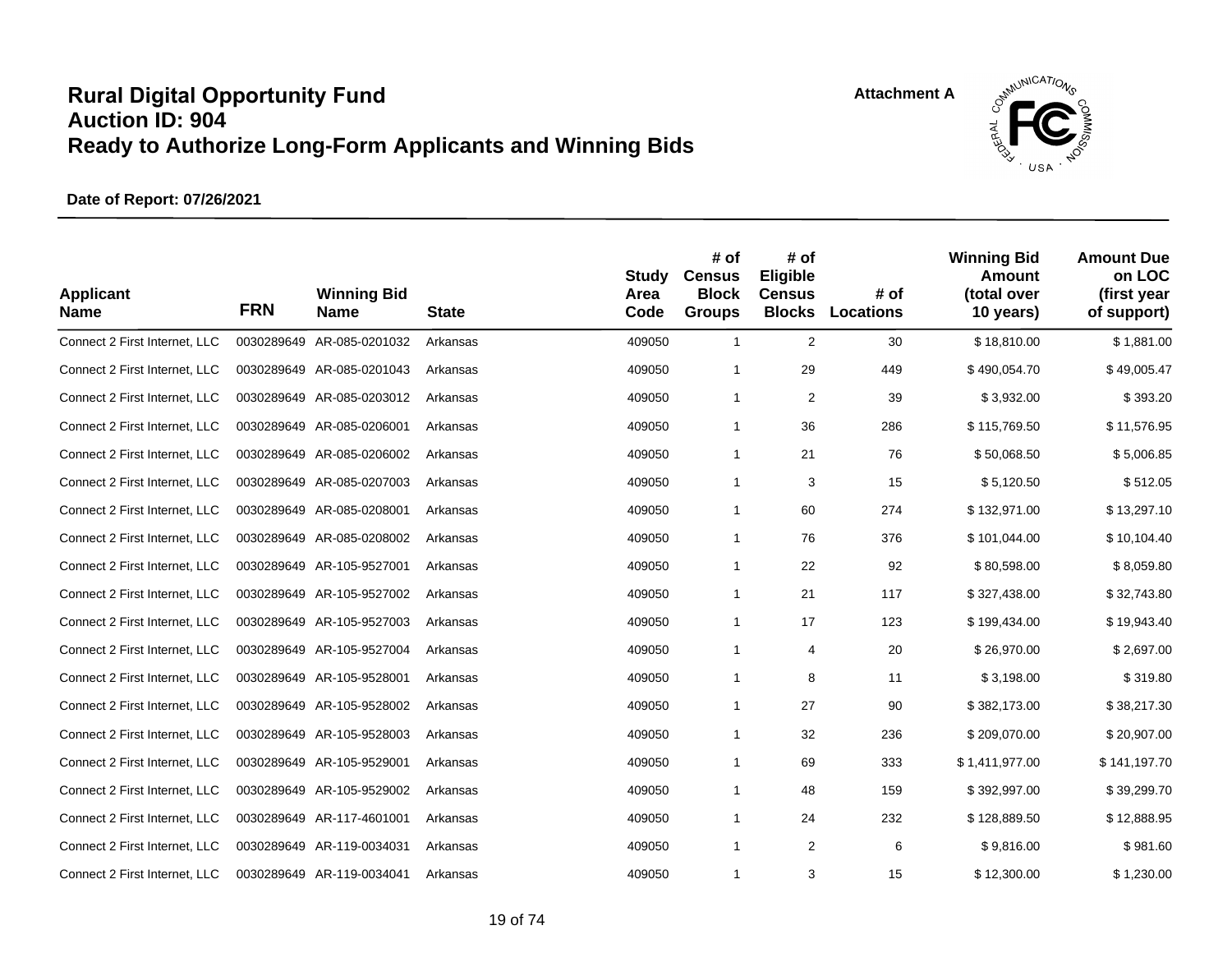![](_page_19_Picture_2.jpeg)

| <b>Applicant</b><br><b>Name</b> | <b>FRN</b> | <b>Winning Bid</b><br><b>Name</b> | <b>State</b> | <b>Study</b><br>Area<br>Code | # of<br><b>Census</b><br><b>Block</b><br><b>Groups</b> | # of<br>Eligible<br><b>Census</b><br><b>Blocks</b> | # of<br>Locations | <b>Winning Bid</b><br><b>Amount</b><br>(total over<br>10 years) | <b>Amount Due</b><br>on LOC<br>(first year<br>of support) |
|---------------------------------|------------|-----------------------------------|--------------|------------------------------|--------------------------------------------------------|----------------------------------------------------|-------------------|-----------------------------------------------------------------|-----------------------------------------------------------|
| Connect 2 First Internet, LLC   |            | 0030289649 AR-119-0036063         | Arkansas     | 409050                       | $\mathbf{1}$                                           | 4                                                  | 61                | \$17,634.00                                                     | \$1,763.40                                                |
| Connect 2 First Internet, LLC   |            | 0030289649 AR-119-0039002         | Arkansas     | 409050                       | 1                                                      | 33                                                 | 390               | \$934,519.10                                                    | \$93,451.91                                               |
| Connect 2 First Internet, LLC   |            | 0030289649 AR-119-0040064         | Arkansas     | 409050                       | $\mathbf{1}$                                           | $\mathbf{1}$                                       | 12                | \$3,108.00                                                      | \$310.80                                                  |
| Connect 2 First Internet, LLC   |            | 0030289649 AR-125-0104062         | Arkansas     | 409050                       | 1                                                      | $\overline{2}$                                     | 15                | \$16,203.00                                                     | \$1,620.30                                                |
| Connect 2 First Internet, LLC   |            | 0030289649 AR-125-0104072         | Arkansas     | 409050                       | 1                                                      | 15                                                 | 131               | \$253,530.00                                                    | \$25,353.00                                               |
| Connect 2 First Internet, LLC   |            | 0030289649 AR-125-0105062         | Arkansas     | 409050                       | 1                                                      | 5                                                  | 10                | \$45,852.00                                                     | \$4,585.20                                                |
| Connect 2 First Internet, LLC   |            | 0030289649 AR-125-0105063         | Arkansas     | 409050                       | 1                                                      | 64                                                 | 424               | \$1,218,557.50                                                  | \$121,855.75                                              |
| Connect 2 First Internet, LLC   |            | 0030289649 AR-125-0105071         | Arkansas     | 409050                       | 1                                                      | 11                                                 | 99                | \$146,796.00                                                    | \$14,679.60                                               |
| Connect 2 First Internet, LLC   |            | 0030289649 AR-125-0105072         | Arkansas     | 409050                       | 1                                                      | 40                                                 | 433               | \$312,386.00                                                    | \$31,238.60                                               |
| Connect 2 First Internet, LLC   |            | 0030289649 AR-125-0105073         | Arkansas     | 409050                       | 1                                                      | 33                                                 | 269               | \$334,066.00                                                    | \$33,406.60                                               |
| Connect 2 First Internet, LLC   |            | 0030289649 AR-125-0105083         | Arkansas     | 409050                       | $\mathbf{1}$                                           | 26                                                 | 266               | \$166,138.00                                                    | \$16,613.80                                               |
| Connect 2 First Internet, LLC   |            | 0030289649 AR-125-0105111         | Arkansas     | 409050                       | 1                                                      | 3                                                  | 5                 | \$6,690.00                                                      | \$669.00                                                  |
| Connect 2 First Internet, LLC   |            | 0030289649 AR-125-0105121         | Arkansas     | 409050                       | 1                                                      | 4                                                  | 63                | \$71,646.00                                                     | \$7,164.60                                                |
| Connect 2 First Internet, LLC   |            | 0030289649 AR-125-0106002         | Arkansas     | 409050                       | 1                                                      | 8                                                  | 120               | \$94,980.00                                                     | \$9,498.00                                                |
| Connect 2 First Internet, LLC   |            | 0030289649 AR-145-0702001         | Arkansas     | 409050                       | 1                                                      | 28                                                 | 526               | \$80,398.00                                                     | \$8,039.80                                                |
| Connect 2 First Internet, LLC   |            | 0030289649 AR-145-0702003         | Arkansas     | 409050                       | 1                                                      | 29                                                 | 532               | \$101,819.50                                                    | \$10,181.95                                               |
| Connect 2 First Internet, LLC   |            | 0030289649 AR-145-0703001         | Arkansas     | 409050                       | $\mathbf{1}$                                           | 35                                                 | 357               | \$63,969.50                                                     | \$6,396.95                                                |
| Connect 2 First Internet, LLC   |            | 0030289649 AR-145-0703002         | Arkansas     | 409050                       | 1                                                      | 28                                                 | 269               | \$43,681.50                                                     | \$4,368.15                                                |
| Connect 2 First Internet, LLC   |            | 0030289649 AR-145-0709002         | Arkansas     | 409050                       | $\mathbf{1}$                                           | 9                                                  | 190               | \$8,903.00                                                      | \$890.30                                                  |
| Connect 2 First Internet, LLC   |            | 0030289649 AR-145-0709004         | Arkansas     | 409050                       | 1                                                      | 8                                                  | 77                | \$5,484.50                                                      | \$548.45                                                  |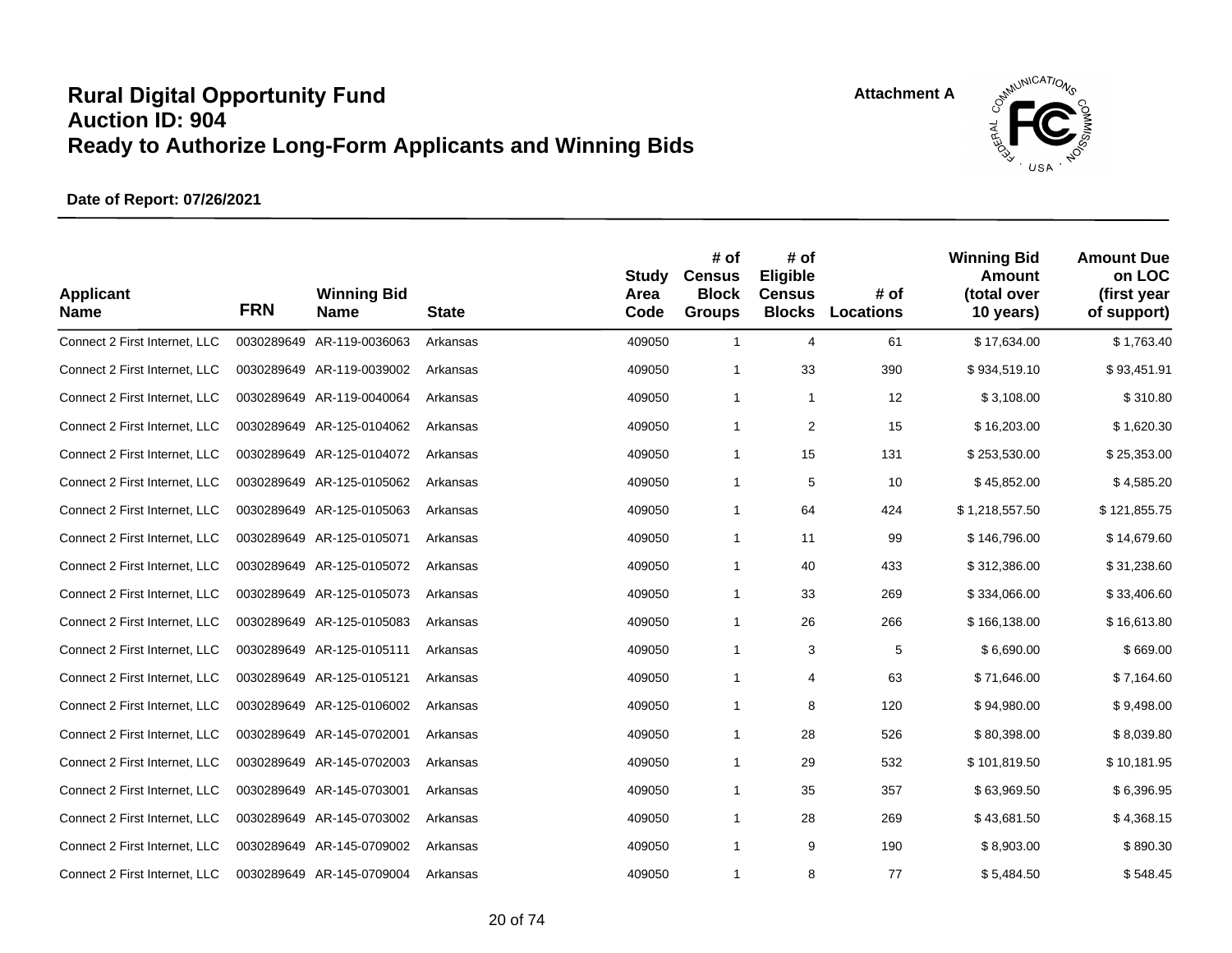![](_page_20_Picture_2.jpeg)

| <b>Applicant</b><br><b>Name</b>                           | <b>FRN</b> | <b>Winning Bid</b><br><b>Name</b> | <b>State</b>    | <b>Study</b><br>Area<br>Code | # of<br><b>Census</b><br><b>Block</b><br><b>Groups</b> | # of<br>Eligible<br><b>Census</b><br><b>Blocks</b> | # of<br>Locations | <b>Winning Bid</b><br>Amount<br>(total over<br>10 years) | <b>Amount Due</b><br>on LOC<br>(first year<br>of support) |
|-----------------------------------------------------------|------------|-----------------------------------|-----------------|------------------------------|--------------------------------------------------------|----------------------------------------------------|-------------------|----------------------------------------------------------|-----------------------------------------------------------|
| Connect 2 First Internet, LLC                             |            | 0030289649 AR-145-0710001         | Arkansas        | 409050                       | $\mathbf{1}$                                           | 64                                                 | 1,200             | \$140,240.50                                             | \$14,024.05                                               |
| Connect 2 First Internet, LLC                             |            | 0030289649 AR-145-0710002         | Arkansas        | 409050                       | $\mathbf{1}$                                           | 60                                                 | 751               | \$180,382.00                                             | \$18,038.20                                               |
| Connect 2 First Internet, LLC                             |            | 0030289649 AR-145-0711003         | Arkansas        | 409050                       | $\mathbf{1}$                                           | 43                                                 | 299               | \$72,143.00                                              | \$7,214.30                                                |
| Connect 2 First Internet, LLC                             |            | 0030289649 AR-145-0712001         | Arkansas        | 409050                       | $\mathbf{1}$                                           | 6                                                  | 96                | \$253,382.10                                             | \$25,338.21                                               |
| <b>Consolidated Communications</b>                        |            | 0001824606 FL-005-0007001         | Florida         | 210339                       | $\mathbf{1}$                                           | 5                                                  | 6                 | \$19,500.00                                              | \$1,950.00                                                |
| of Florida Company<br><b>Consolidated Communications</b>  |            | 0001824606 FL-037-9701002         | Florida         | 210339                       | $\mathbf{1}$                                           | 29                                                 | 86                | \$349,944.00                                             | \$34,994.40                                               |
| of Florida Company<br><b>Consolidated Communications</b>  |            | 0001824606 FL-037-9702001         | Florida         | 210339                       | $\mathbf{1}$                                           | 13                                                 | 45                | \$269,238.00                                             | \$26,923.80                                               |
| of Florida Company<br><b>Consolidated Communications</b>  |            | 0001824606 FL-037-9703021         | Florida         | 210339                       | $\mathbf{1}$                                           | 4                                                  | 10                | \$20,844.00                                              | \$2,084.40                                                |
| of Florida Company<br><b>Consolidated Communications</b>  |            | 0001824606 FL-039-0204002         | Florida         | 210339                       | $\mathbf{1}$                                           | 8                                                  | 39                | \$35,406.00                                              | \$3,540.60                                                |
| of Florida Company<br><b>Consolidated Communications</b>  |            | 0001824606 FL-045-9602002         | Florida         | 210339                       | $\mathbf{1}$                                           | 2                                                  | 10                | \$59,142.00                                              | \$5,914.20                                                |
| of Florida Company<br><b>Consolidated Communications</b>  |            | 0001824606 FL-123-9501002         | Florida         | 210339                       | $\mathbf{1}$                                           | 4                                                  | 10                | \$9,198.00                                               | \$919.80                                                  |
| of Florida Company<br><b>Consolidated Communications</b>  |            | 0001824606 FL-123-9503004         | Florida         | 210339                       | $\mathbf{1}$                                           | 8                                                  | 21                | \$68,112.00                                              | \$6,811.20                                                |
| of Florida Company<br><b>Consolidated Communications</b>  |            | 0004333712 IL-021-9582002         | <b>Illinois</b> | 341037                       | $\mathbf{1}$                                           | 6                                                  | 28                | \$3,291.00                                               | \$329.10                                                  |
| of Illinois Company                                       |            |                                   |                 |                              |                                                        |                                                    |                   |                                                          |                                                           |
| <b>Consolidated Communications</b><br>of Illinois Company |            | 0004333712 IL-021-9586001         | <b>Illinois</b> | 341037                       | $\mathbf{1}$                                           | $\overline{4}$                                     | 6                 | \$6,897.00                                               | \$689.70                                                  |
| <b>Consolidated Communications</b><br>of Illinois Company |            | 0004333712 IL-029-0004001         | Illinois        | 341037                       | $\mathbf{1}$                                           | 23                                                 | 67                | \$74,892.00                                              | \$7,489.20                                                |
| <b>Consolidated Communications</b>                        |            | 0004333712 IL-029-0005005         | Illinois        | 341037                       | $\mathbf{1}$                                           | 2                                                  | $\overline{7}$    | \$2,868.00                                               | \$286.80                                                  |
| of Illinois Company<br><b>Consolidated Communications</b> |            | 0004333712 IL-029-0008004         | <b>Illinois</b> | 341037                       | $\mathbf{1}$                                           | 3                                                  | 13                | \$2,940.00                                               | \$294.00                                                  |
| of Illinois Company<br><b>Consolidated Communications</b> |            | 0004333712 IL-135-9574001         | <b>Illinois</b> | 341037                       | $\mathbf{1}$                                           | 5                                                  | 9                 | \$2,628.00                                               | \$262.80                                                  |
| of Illinois Company<br><b>Consolidated Communications</b> |            |                                   |                 |                              |                                                        |                                                    | 50                | \$44,886.00                                              | \$4,488.60                                                |
| of Illinois Company                                       |            | 0004333712 IL-135-9576003         | <b>Illinois</b> | 341037                       | $\mathbf{1}$                                           | 8                                                  |                   |                                                          |                                                           |
| <b>Consolidated Communications</b><br>of Illinois Company |            | 0004333712 IL-173-9593003         | <b>Illinois</b> | 341037                       | $\mathbf{1}$                                           | 2                                                  | 5                 | \$768.00                                                 | \$76.80                                                   |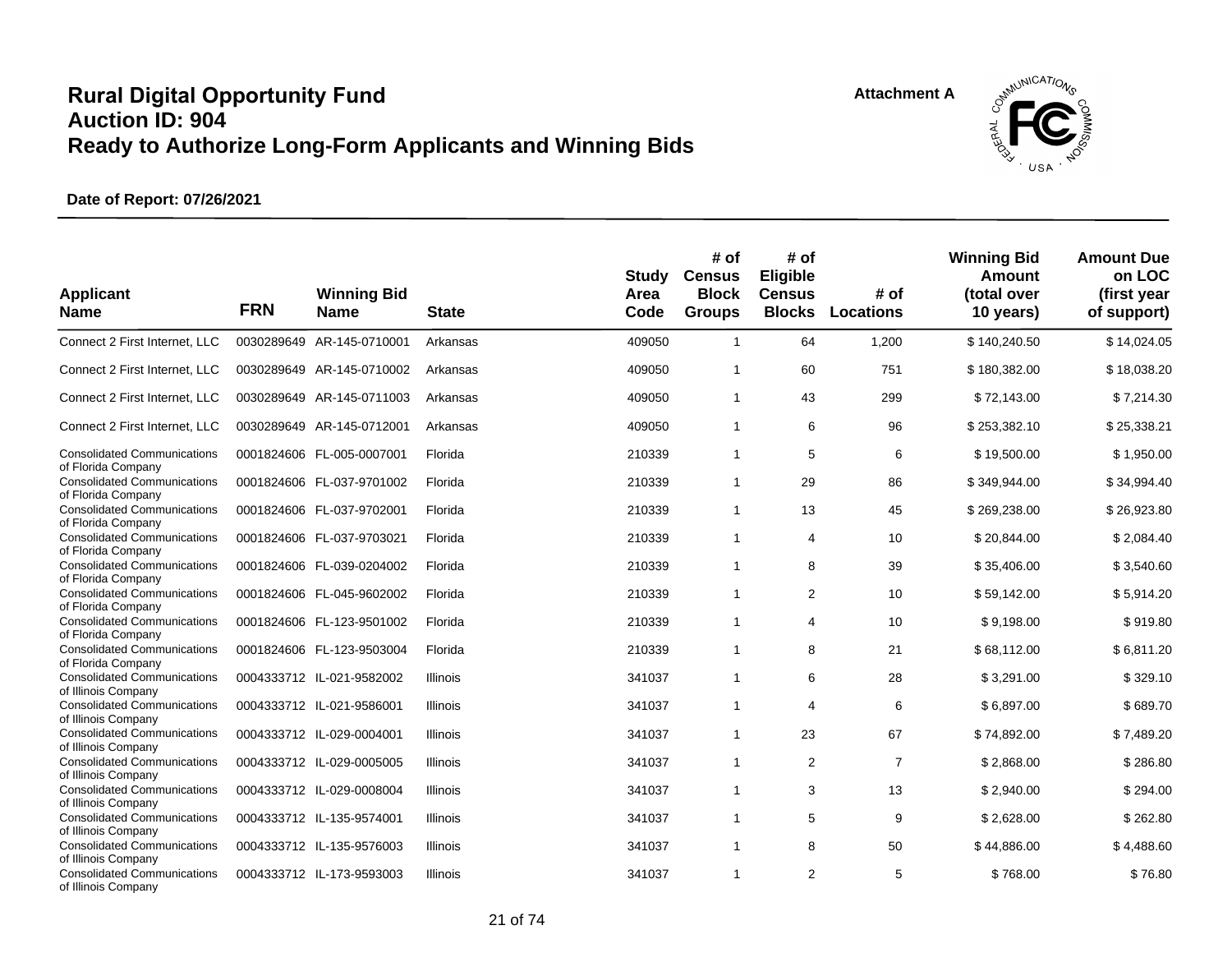![](_page_21_Picture_2.jpeg)

| <b>Applicant</b><br><b>Name</b>                              | <b>FRN</b> | <b>Winning Bid</b><br><b>Name</b> | <b>State</b>    | <b>Study</b><br>Area<br>Code | # of<br><b>Census</b><br><b>Block</b><br><b>Groups</b> | # of<br>Eligible<br><b>Census</b><br><b>Blocks</b> | # of<br><b>Locations</b> | <b>Winning Bid</b><br>Amount<br>(total over<br>10 years) | <b>Amount Due</b><br>on LOC<br>(first year<br>of support) |
|--------------------------------------------------------------|------------|-----------------------------------|-----------------|------------------------------|--------------------------------------------------------|----------------------------------------------------|--------------------------|----------------------------------------------------------|-----------------------------------------------------------|
| <b>Consolidated Communications</b><br>of Illinois Company    |            | 0004333712 IL-173-9593005         | <b>Illinois</b> | 341037                       | $\mathbf{1}$                                           | 2                                                  | 9                        | \$36,189.00                                              | \$3,618.90                                                |
| <b>Consolidated Communications</b><br>of Illinois Company    |            | 0004333712 IL-173-9594002         | <b>Illinois</b> | 341037                       | $\mathbf{1}$                                           | 30                                                 | 103                      | \$248,931.00                                             | \$24,893.10                                               |
| <b>Consolidated Communications</b><br>of Illinois Company    |            | 0004333712 IL-173-9595003         | <b>Illinois</b> | 341037                       | $\mathbf{1}$                                           | $\overline{2}$                                     | 6                        | \$666.00                                                 | \$66.60                                                   |
| <b>Consolidated Communications</b><br>of Minnesota Company   |            | 0003713930 MN-103-4805021         | Minnesota       | 361375                       | $\mathbf{1}$                                           | 2                                                  | 12                       | \$11,126.00                                              | \$1,112.60                                                |
| <b>Consolidated Communications</b><br>of Northern New Englan |            | 0016022618 ME-003-9501001         | Maine           | 105111                       | $\mathbf{1}$                                           | 22                                                 | 98                       | \$386,364.00                                             | \$38,636.40                                               |
| <b>Consolidated Communications</b><br>of Northern New Englan |            | 0016022618 ME-003-9501002         | Maine           | 105111                       | $\mathbf{1}$                                           | 25                                                 | 128                      | \$619,998.00                                             | \$61,999.80                                               |
| <b>Consolidated Communications</b><br>of Northern New Englan |            | 0016022618 ME-003-9501003         | Maine           | 105111                       | $\mathbf{1}$                                           | 33                                                 | 174                      | \$506,382.00                                             | \$50,638.20                                               |
| <b>Consolidated Communications</b><br>of Northern New Englan |            | 0016022618 ME-003-9502004         | Maine           | 105111                       | $\mathbf{1}$                                           | 2                                                  | 15                       | \$147,414.00                                             | \$14,741.40                                               |
| <b>Consolidated Communications</b><br>of Northern New Englan |            | 0016022618 ME-003-9503005         | Maine           | 105111                       | $\mathbf{1}$                                           | 17                                                 | 87                       | \$352,128.00                                             | \$35,212.80                                               |
| <b>Consolidated Communications</b><br>of Northern New Englan |            | 0016022618 ME-003-9504001         | Maine           | 105111                       | $\mathbf{1}$                                           | 8                                                  | 20                       | \$103,620.00                                             | \$10,362.00                                               |
| <b>Consolidated Communications</b><br>of Northern New Englan |            | 0016022618 ME-003-9504002         | Maine           | 105111                       | $\mathbf{1}$                                           | 11                                                 | 42                       | \$295,074.00                                             | \$29,507.40                                               |
| <b>Consolidated Communications</b><br>of Northern New Englan |            | 0016022618 ME-003-9510001         | Maine           | 105111                       | $\mathbf{1}$                                           | 25                                                 | 147                      | \$734,030.00                                             | \$73,403.00                                               |
| <b>Consolidated Communications</b><br>of Northern New Englan |            | 0016022618 ME-003-9510003         | Maine           | 105111                       | $\mathbf{1}$                                           | 8                                                  | 23                       | \$30,660.00                                              | \$3,066.00                                                |
| <b>Consolidated Communications</b><br>of Northern New Englan |            | 0016022618 ME-003-9510004         | Maine           | 105111                       | $\mathbf{1}$                                           | 5                                                  | 24                       | \$130,855.00                                             | \$13,085.50                                               |
| <b>Consolidated Communications</b><br>of Northern New Englan |            | 0016022618 ME-003-9511002         | Maine           | 105111                       | $\mathbf{1}$                                           | 18                                                 | 84                       | \$341,550.00                                             | \$34,155.00                                               |
| <b>Consolidated Communications</b><br>of Northern New Englan |            | 0016022618 ME-003-9513004         | Maine           | 105111                       | $\mathbf{1}$                                           | 5                                                  | 27                       | \$128,520.00                                             | \$12,852.00                                               |
| <b>Consolidated Communications</b><br>of Northern New Englan |            | 0016022618 ME-003-9514002         | Maine           | 105111                       | $\mathbf{1}$                                           | 4                                                  | 22                       | \$66,834.00                                              | \$6,683.40                                                |
| <b>Consolidated Communications</b><br>of Northern New Englan |            | 0016022618 ME-003-9516002         | Maine           | 105111                       | $\mathbf{1}$                                           | 9                                                  | 23                       | \$145,320.00                                             | \$14,532.00                                               |
| <b>Consolidated Communications</b><br>of Northern New Englan |            | 0016022618 ME-003-9517001         | Maine           | 105111                       | $\mathbf{1}$                                           | 25                                                 | 142                      | \$462,708.00                                             | \$46,270.80                                               |
| <b>Consolidated Communications</b><br>of Northern New Englan |            | 0016022618 ME-003-9517003         | Maine           | 105111                       | $\mathbf{1}$                                           | 9                                                  | 38                       | \$163,705.00                                             | \$16,370.50                                               |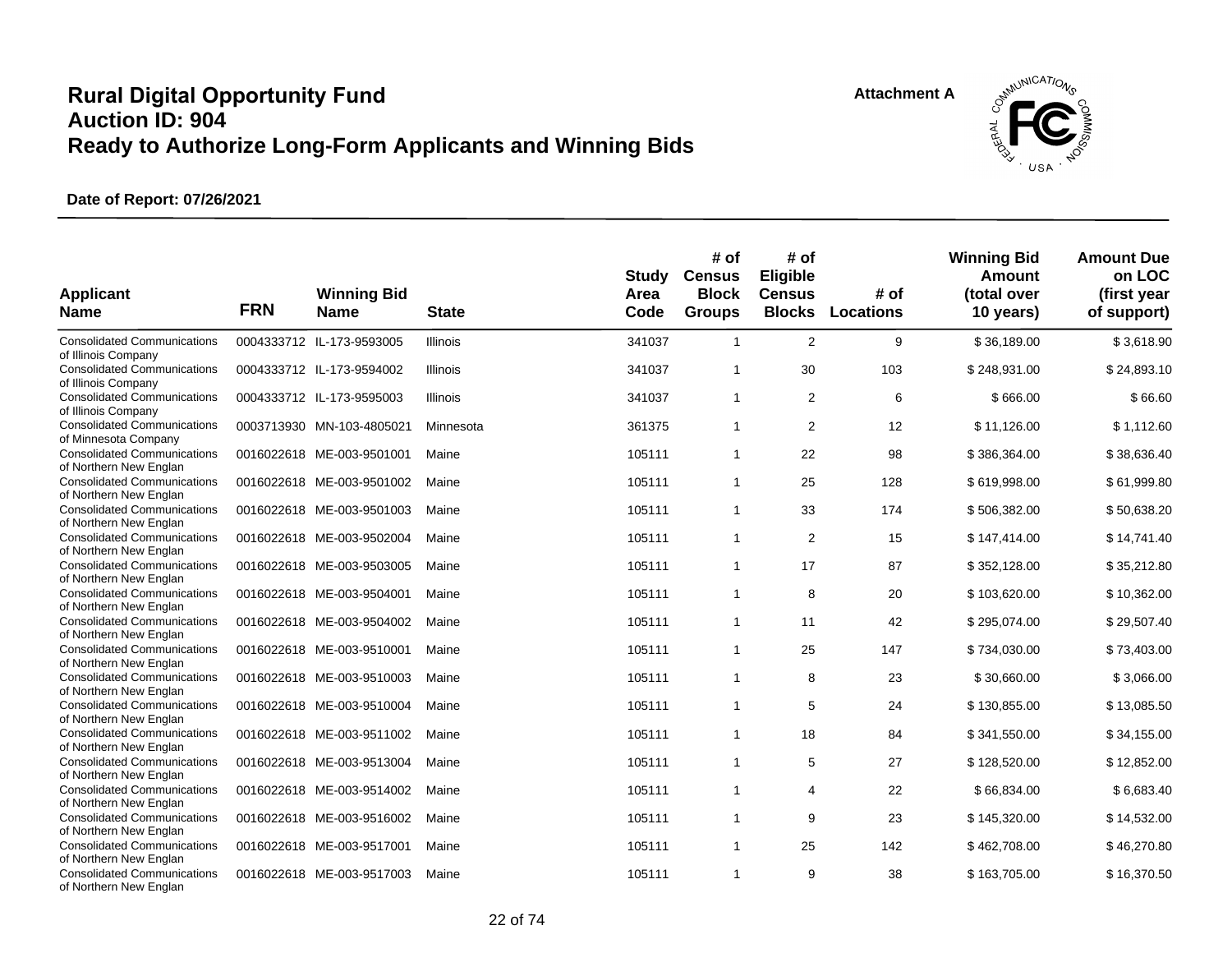![](_page_22_Picture_2.jpeg)

| <b>Applicant</b><br><b>Name</b>                                                        | <b>FRN</b> | <b>Winning Bid</b><br><b>Name</b> | <b>State</b> | <b>Study</b><br>Area<br>Code | # of<br><b>Census</b><br><b>Block</b><br><b>Groups</b> | # of<br>Eligible<br><b>Census</b><br><b>Blocks</b> | # of<br>Locations | <b>Winning Bid</b><br><b>Amount</b><br>(total over<br>10 years) | <b>Amount Due</b><br>on LOC<br>(first year<br>of support) |
|----------------------------------------------------------------------------------------|------------|-----------------------------------|--------------|------------------------------|--------------------------------------------------------|----------------------------------------------------|-------------------|-----------------------------------------------------------------|-----------------------------------------------------------|
| <b>Consolidated Communications</b><br>of Northern New Englan                           |            | 0016022618 ME-003-9517005         | Maine        | 105111                       | $\mathbf{1}$                                           | 9                                                  | 27                | \$142,905.00                                                    | \$14,290.50                                               |
| <b>Consolidated Communications</b><br>of Northern New Englan                           |            | 0016022618 ME-003-9521001         | Maine        | 105111                       | $\mathbf{1}$                                           | 15                                                 | 36                | \$224,376.00                                                    | \$22,437.60                                               |
| <b>Consolidated Communications</b><br>of Northern New Englan                           |            | 0016022618 ME-003-9521002         | Maine        | 105111                       | $\mathbf{1}$                                           | 15                                                 | 78                | \$271,410.00                                                    | \$27,141.00                                               |
| <b>Consolidated Communications</b><br>of Northern New Englan                           |            | 0016022618 ME-003-9521003         | Maine        | 105111                       | $\mathbf{1}$                                           | 11                                                 | 52                | \$172,056.00                                                    | \$17,205.60                                               |
| <b>Consolidated Communications</b><br>of Northern New Englan                           |            | 0016022618 ME-003-9523003         | Maine        | 105111                       | $\mathbf{1}$                                           | 20                                                 | 59                | \$439,230.00                                                    | \$43,923.00                                               |
| <b>Consolidated Communications</b><br>of Northern New Englan                           |            | 0016022618 ME-003-9524004         | Maine        | 105111                       | $\mathbf{1}$                                           | 11                                                 | 34                | \$23,462.00                                                     | \$2,346.20                                                |
| <b>Consolidated Communications</b><br>of Northern New Englan                           |            | 0016022618 ME-003-9525001         | Maine        | 105111                       | $\mathbf{1}$                                           | 23                                                 | 80                | \$157,878.00                                                    | \$15,787.80                                               |
| <b>Consolidated Communications</b><br>of Northern New Englan                           |            | 0016022618 ME-003-9529001         | Maine        | 105111                       | $\mathbf{1}$                                           | 28                                                 | 119               | \$312,489.00                                                    | \$31,248.90                                               |
| <b>Consolidated Communications</b><br>of Northern New Englan                           |            | 0016022618 ME-003-9529003         | Maine        | 105111                       | $\mathbf{1}$                                           | 49                                                 | 249               | \$1,123,548.00                                                  | \$112,354.80                                              |
| <b>Consolidated Communications</b>                                                     |            | 0016022618 ME-007-9710003         | Maine        | 105111                       | $\mathbf{1}$                                           | 13                                                 | 70                | \$68,184.00                                                     | \$6,818.40                                                |
| of Northern New Englan<br><b>Consolidated Communications</b><br>of Northern New Englan |            | 0016022618 ME-007-9710004         | Maine        | 105111                       | $\mathbf{1}$                                           | 15                                                 | 118               | \$296,808.00                                                    | \$29,680.80                                               |
| <b>Consolidated Communications</b><br>of Northern New Englan                           |            | 0016022618 ME-007-9711002         | Maine        | 105111                       | $\mathbf{1}$                                           | 30                                                 | 294               | \$490,704.00                                                    | \$49,070.40                                               |
| <b>Consolidated Communications</b><br>of Northern New Englan                           |            | 0016022618 ME-009-9653001         | Maine        | 105111                       | $\mathbf{1}$                                           | 11                                                 | 76                | \$399,996.00                                                    | \$39,999.60                                               |
| <b>Consolidated Communications</b>                                                     |            | 0016022618 ME-009-9654002         | Maine        | 105111                       | $\mathbf{1}$                                           | 13                                                 | 147               | \$160,104.00                                                    | \$16,010.40                                               |
| of Northern New Englan<br><b>Consolidated Communications</b>                           |            | 0016022618 ME-009-9655041         | Maine        | 105111                       | $\mathbf{1}$                                           | 16                                                 | 229               | \$326,766.00                                                    | \$32,676.60                                               |
| of Northern New Englan<br><b>Consolidated Communications</b>                           |            | 0016022618 ME-009-9658001         | Maine        | 105111                       | $\mathbf{1}$                                           | 17                                                 | 133               | \$117,960.00                                                    | \$11,796.00                                               |
| of Northern New Englan<br><b>Consolidated Communications</b>                           |            | 0016022618 ME-009-9658002         | Maine        | 105111                       | $\mathbf{1}$                                           | 3                                                  | 10                | \$27,996.00                                                     | \$2,799.60                                                |
| of Northern New Englan<br><b>Consolidated Communications</b>                           |            | 0016022618 ME-009-9658003         | Maine        | 105111                       | $\mathbf{1}$                                           | 17                                                 | 203               | \$427,068.00                                                    | \$42,706.80                                               |
| of Northern New Englan<br><b>Consolidated Communications</b>                           |            | 0016022618 ME-009-9659005         | Maine        | 105111                       | $\mathbf{1}$                                           | 16                                                 | 57                | \$92,796.00                                                     | \$9,279.60                                                |
| of Northern New Englan<br><b>Consolidated Communications</b><br>of Northern New Englan |            | 0016022618 ME-009-9661002         | Maine        | 105111                       | $\mathbf{1}$                                           | 19                                                 | 377               | \$405.810.00                                                    | \$40,581.00                                               |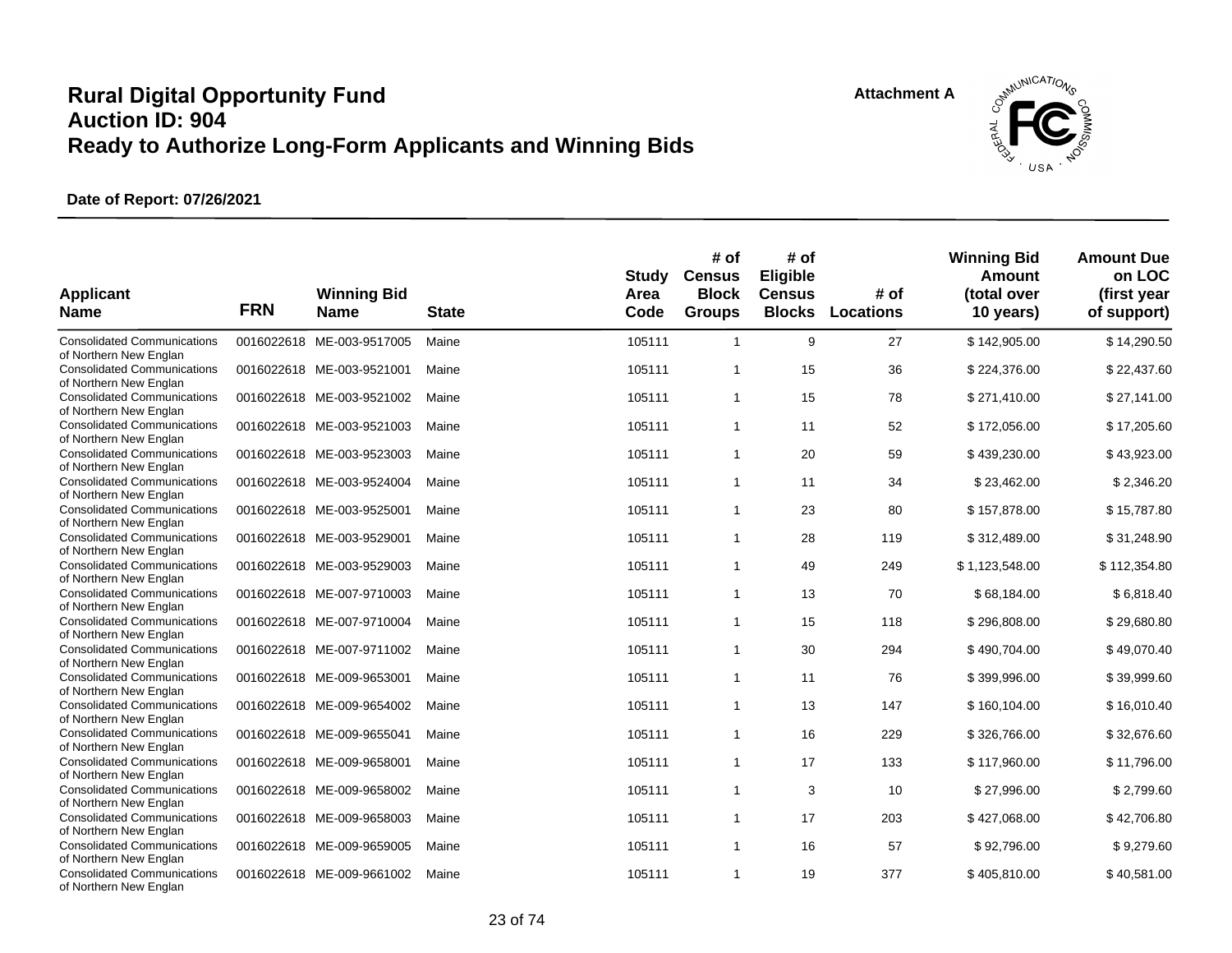![](_page_23_Picture_2.jpeg)

| <b>Applicant</b><br><b>Name</b>                              | <b>FRN</b> | <b>Winning Bid</b><br><b>Name</b> | <b>State</b> | <b>Study</b><br>Area<br>Code | # of<br><b>Census</b><br><b>Block</b><br><b>Groups</b> | # of<br>Eligible<br><b>Census</b><br><b>Blocks</b> | # of<br><b>Locations</b> | <b>Winning Bid</b><br><b>Amount</b><br>(total over<br>10 years) | <b>Amount Due</b><br>on LOC<br>(first year<br>of support) |
|--------------------------------------------------------------|------------|-----------------------------------|--------------|------------------------------|--------------------------------------------------------|----------------------------------------------------|--------------------------|-----------------------------------------------------------------|-----------------------------------------------------------|
| <b>Consolidated Communications</b><br>of Northern New Englan |            | 0016022618 ME-009-9663001         | Maine        | 105111                       | $\mathbf{1}$                                           | $\overline{7}$                                     | 98                       | \$126,600.00                                                    | \$12,660.00                                               |
| <b>Consolidated Communications</b><br>of Northern New Englan |            | 0016022618 ME-009-9663003         | Maine        | 105111                       | $\overline{1}$                                         | 16                                                 | 165                      | \$341,976.00                                                    | \$34,197.60                                               |
| <b>Consolidated Communications</b><br>of Northern New Englan |            | 0016022618 ME-009-9664001         | Maine        | 105111                       | $\mathbf{1}$                                           | 24                                                 | 274                      | \$408,270.00                                                    | \$40,827.00                                               |
| <b>Consolidated Communications</b><br>of Northern New Englan |            | 0016022618 ME-009-9665001         | Maine        | 105111                       | $\overline{1}$                                         | 14                                                 | 273                      | \$132,186.00                                                    | \$13,218.60                                               |
| <b>Consolidated Communications</b><br>of Northern New Englan |            | 0016022618 ME-009-9665002         | Maine        | 105111                       | $\overline{1}$                                         | 31                                                 | 390                      | \$382,272.00                                                    | \$38,227.20                                               |
| <b>Consolidated Communications</b><br>of Northern New Englan |            | 0016022618 ME-009-9665003         | Maine        | 105111                       | $\overline{1}$                                         | 38                                                 | 473                      | \$813,864.00                                                    | \$81,386.40                                               |
| <b>Consolidated Communications</b><br>of Northern New Englan |            | 0016022618 ME-009-9666001         | Maine        | 105111                       | $\overline{1}$                                         | $\mathbf{1}$                                       | 34                       | \$54,618.00                                                     | \$5,461.80                                                |
| <b>Consolidated Communications</b><br>of Northern New Englan |            | 0016022618 ME-009-9666003         | Maine        | 105111                       | $\overline{1}$                                         | 14                                                 | 204                      | \$279,354.00                                                    | \$27,935.40                                               |
| <b>Consolidated Communications</b><br>of Northern New Englan |            | 0016022618 ME-017-9659003         | Maine        | 105111                       | $\overline{1}$                                         | 9                                                  | 31                       | \$124,002.00                                                    | \$12,400.20                                               |
| <b>Consolidated Communications</b><br>of Northern New Englan |            | 0016022618 ME-019-0080011         | Maine        | 105111                       | $\overline{1}$                                         | 4                                                  | 57                       | \$102,780.00                                                    | \$10,278.00                                               |
| <b>Consolidated Communications</b><br>of Northern New Englan |            | 0016022618 ME-019-0090001         | Maine        | 105111                       | $\mathbf{1}$                                           | 14                                                 | 118                      | \$187,056.00                                                    | \$18,705.60                                               |
| <b>Consolidated Communications</b><br>of Northern New Englan |            | 0016022618 ME-019-0130001         | Maine        | 105111                       | $\mathbf{1}$                                           | 2                                                  | 16                       | \$45,894.00                                                     | \$4,589.40                                                |
| <b>Consolidated Communications</b><br>of Northern New Englan |            | 0016022618 ME-019-0140001         | Maine        | 105111                       | $\overline{1}$                                         | $\overline{7}$                                     | 86                       | \$78,702.00                                                     | \$7,870.20                                                |
| <b>Consolidated Communications</b><br>of Northern New Englan |            | 0016022618 ME-019-0155001         | Maine        | 105111                       | $\mathbf{1}$                                           | 27                                                 | 163                      | \$477,288.00                                                    | \$47,728.80                                               |
| <b>Consolidated Communications</b><br>of Northern New Englan |            | 0016022618 ME-019-0245001         | Maine        | 105111                       | $\mathbf{1}$                                           | 13                                                 | 105                      | \$611,022.00                                                    | \$61,102.20                                               |
| <b>Consolidated Communications</b><br>of Northern New Englan |            | 0016022618 ME-019-0255002         | Maine        | 105111                       | $\overline{1}$                                         | 71                                                 | 576                      | \$3,018,156.00                                                  | \$301,815.60                                              |
| <b>Consolidated Communications</b><br>of Northern New Englan |            | 0016022618 ME-019-0265002         | Maine        | 105111                       | $\overline{1}$                                         | 13                                                 | 52                       | \$229,842.00                                                    | \$22,984.20                                               |
| <b>Consolidated Communications</b><br>of Northern New Englan |            | 0016022618 ME-019-0270001         | Maine        | 105111                       | $\overline{1}$                                         | 13                                                 | 155                      | \$570,162.00                                                    | \$57,016.20                                               |
| <b>Consolidated Communications</b><br>of Northern New Englan |            | 0016022618 ME-019-0290002         | Maine        | 105111                       | $\mathbf{1}$                                           | 23                                                 | 69                       | \$301,920.00                                                    | \$30,192.00                                               |
| <b>Consolidated Communications</b><br>of Northern New Englan |            | 0016022618 ME-021-9603011         | Maine        | 105111                       | $\overline{1}$                                         | $\overline{7}$                                     | 29                       | \$135,894.00                                                    | \$13,589.40                                               |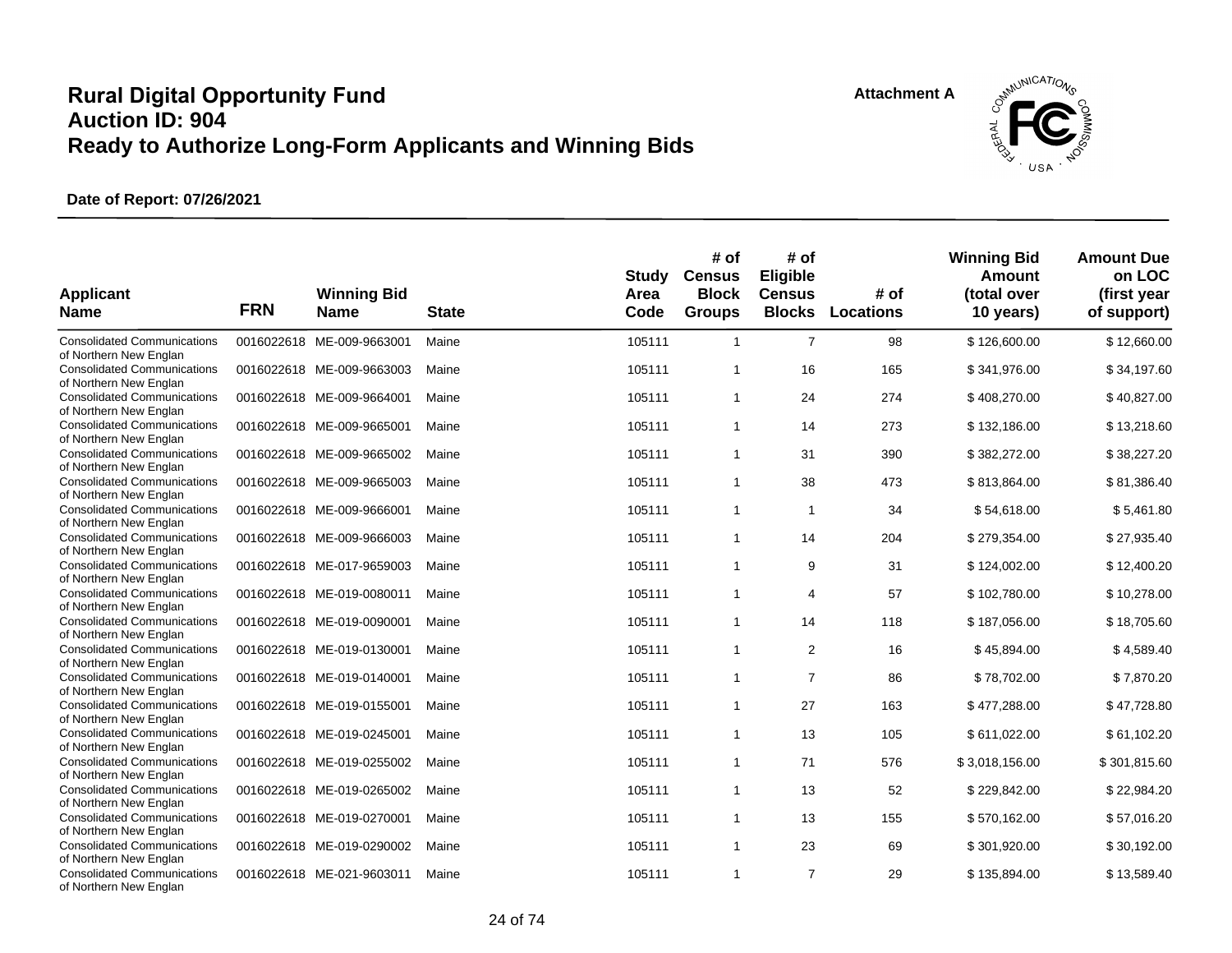![](_page_24_Picture_2.jpeg)

| <b>Applicant</b><br><b>Name</b>                              | <b>FRN</b> | <b>Winning Bid</b><br><b>Name</b> | <b>State</b> | <b>Study</b><br>Area<br>Code | # of<br><b>Census</b><br><b>Block</b><br><b>Groups</b> | # of<br>Eligible<br><b>Census</b><br><b>Blocks</b> | # of<br><b>Locations</b> | <b>Winning Bid</b><br>Amount<br>(total over<br>10 years) | <b>Amount Due</b><br>on LOC<br>(first year<br>of support) |
|--------------------------------------------------------------|------------|-----------------------------------|--------------|------------------------------|--------------------------------------------------------|----------------------------------------------------|--------------------------|----------------------------------------------------------|-----------------------------------------------------------|
| <b>Consolidated Communications</b><br>of Northern New Englan |            | 0016022618 ME-021-9603013         | Maine        | 105111                       | $\overline{1}$                                         | 18                                                 | 185                      | \$456,306.00                                             | \$45,630.60                                               |
| <b>Consolidated Communications</b><br>of Northern New Englan |            | 0016022618 ME-021-9604002         | Maine        | 105111                       | $\overline{1}$                                         | 31                                                 | 149                      | \$404,916.00                                             | \$40,491.60                                               |
| <b>Consolidated Communications</b><br>of Northern New Englan |            | 0016022618 ME-021-9606003         | Maine        | 105111                       | $\overline{1}$                                         | 13                                                 | 133                      | \$211,500.00                                             | \$21,150.00                                               |
| <b>Consolidated Communications</b><br>of Northern New Englan |            | 0016022618 ME-021-9607001         | Maine        | 105111                       | $\mathbf{1}$                                           | 12                                                 | 60                       | \$120,426.00                                             | \$12,042.60                                               |
| <b>Consolidated Communications</b><br>of Northern New Englan |            | 0016022618 ME-021-9607002         | Maine        | 105111                       | $\overline{1}$                                         | 12                                                 | 61                       | \$183,240.00                                             | \$18,324.00                                               |
| <b>Consolidated Communications</b><br>of Northern New Englan |            | 0016022618 ME-021-9608001         | Maine        | 105111                       | $\overline{1}$                                         | 27                                                 | 172                      | \$626,214.00                                             | \$62,621.40                                               |
| <b>Consolidated Communications</b><br>of Northern New Englan |            | 0016022618 ME-021-9609001         | Maine        | 105111                       | $\overline{1}$                                         | 17                                                 | 156                      | \$859,116.00                                             | \$85,911.60                                               |
| <b>Consolidated Communications</b><br>of Northern New Englan |            | 0016022618 ME-023-9704001         | Maine        | 105111                       | $\overline{1}$                                         | 25                                                 | 312                      | \$281,886.00                                             | \$28,188.60                                               |
| <b>Consolidated Communications</b><br>of Northern New Englan |            | 0016022618 ME-023-9707003         | Maine        | 105111                       | $\overline{1}$                                         | $\overline{2}$                                     | 24                       | \$43,944.00                                              | \$4,394.40                                                |
| <b>Consolidated Communications</b><br>of Northern New Englan |            | 0016022618 ME-025-9653011         | Maine        | 105111                       | $\overline{1}$                                         | 20                                                 | 184                      | \$369,384.00                                             | \$36,938.40                                               |
| <b>Consolidated Communications</b><br>of Northern New Englan |            | 0016022618 ME-025-9657002         | Maine        | 105111                       | $\mathbf{1}$                                           | 5                                                  | 16                       | \$72,300.00                                              | \$7,230.00                                                |
| <b>Consolidated Communications</b><br>of Northern New Englan |            | 0016022618 ME-025-9661001         | Maine        | 105111                       | $\overline{1}$                                         | 37                                                 | 265                      | \$381,120.00                                             | \$38,112.00                                               |
| <b>Consolidated Communications</b><br>of Northern New Englan |            | 0016022618 ME-025-9661002         | Maine        | 105111                       | $\overline{1}$                                         | 6                                                  | 49                       | \$156,780.00                                             | \$15,678.00                                               |
| <b>Consolidated Communications</b><br>of Northern New Englan |            | 0016022618 ME-025-9662002         | Maine        | 105111                       | $\overline{1}$                                         | 15                                                 | 56                       | \$277,542.00                                             | \$27,754.20                                               |
| <b>Consolidated Communications</b><br>of Northern New Englan |            | 0016022618 ME-025-9663001         | Maine        | 105111                       | $\overline{1}$                                         | $\overline{7}$                                     | 49                       | \$103,188.00                                             | \$10,318.80                                               |
| <b>Consolidated Communications</b><br>of Northern New Englan |            | 0016022618 ME-025-9664001         | Maine        | 105111                       | $\overline{1}$                                         | 9                                                  | 66                       | \$205,380.00                                             | \$20,538.00                                               |
| <b>Consolidated Communications</b><br>of Northern New Englan |            | 0016022618 ME-025-9664002         | Maine        | 105111                       | $\overline{1}$                                         | 12                                                 | 103                      | \$232,440.00                                             | \$23,244.00                                               |
| <b>Consolidated Communications</b><br>of Northern New Englan |            | 0016022618 ME-025-9666003         | Maine        | 105111                       | $\overline{1}$                                         | 5                                                  | 24                       | \$55,020.00                                              | \$5,502.00                                                |
| <b>Consolidated Communications</b><br>of Northern New Englan |            | 0016022618 ME-025-9670001         | Maine        | 105111                       | $\mathbf{1}$                                           | 21                                                 | 125                      | \$328,278.00                                             | \$32,827.80                                               |
| <b>Consolidated Communications</b><br>of Northern New Englan |            | 0016022618 ME-027-0410001         | Maine        | 105111                       | $\overline{1}$                                         | 5                                                  | 77                       | \$138,252.00                                             | \$13,825.20                                               |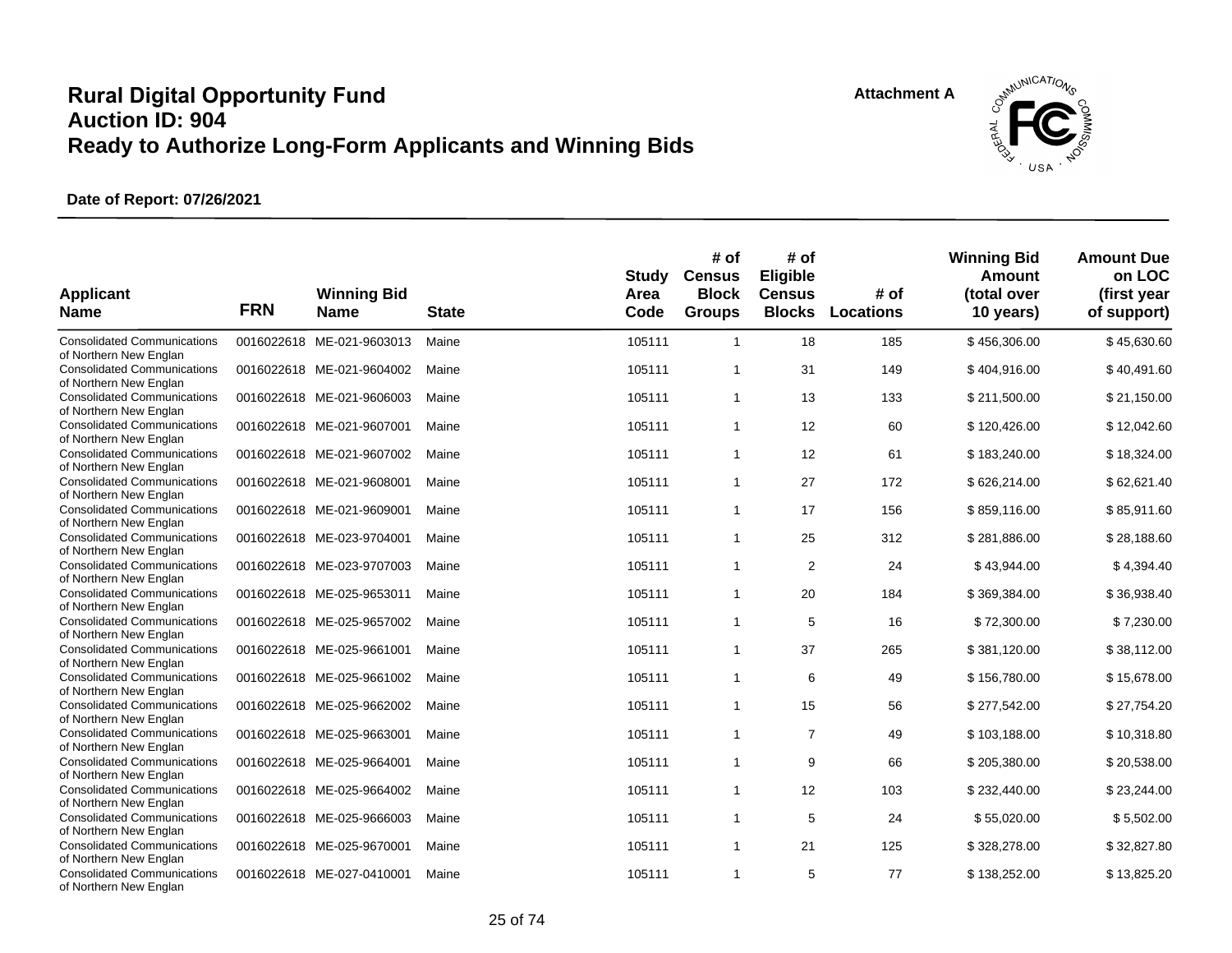![](_page_25_Picture_2.jpeg)

| <b>Applicant</b><br><b>Name</b>                              | <b>FRN</b> | <b>Winning Bid</b><br><b>Name</b> | <b>State</b>  | <b>Study</b><br>Area<br>Code | # of<br><b>Census</b><br><b>Block</b><br><b>Groups</b> | # of<br>Eligible<br><b>Census</b><br><b>Blocks</b> | # of<br>Locations | <b>Winning Bid</b><br>Amount<br>(total over<br>10 years) | <b>Amount Due</b><br>on LOC<br>(first year<br>of support) |
|--------------------------------------------------------------|------------|-----------------------------------|---------------|------------------------------|--------------------------------------------------------|----------------------------------------------------|-------------------|----------------------------------------------------------|-----------------------------------------------------------|
| <b>Consolidated Communications</b><br>of Northern New Englan |            | 0016022618 ME-027-0420001         | Maine         | 105111                       | $\overline{1}$                                         | 20                                                 | 241               | \$295,440.00                                             | \$29,544.00                                               |
| <b>Consolidated Communications</b><br>of Northern New Englan |            | 0016022618 ME-027-0430005         | Maine         | 105111                       | $\overline{1}$                                         | 3                                                  | 51                | \$23,316.00                                              | \$2,331.60                                                |
| <b>Consolidated Communications</b><br>of Northern New Englan |            | 0016022618 ME-027-0450003         | Maine         | 105111                       | $\overline{1}$                                         | 19                                                 | 163               | \$186,228.00                                             | \$18,622.80                                               |
| <b>Consolidated Communications</b><br>of Northern New Englan |            | 0016022618 ME-029-9553001         | Maine         | 105111                       | $\mathbf{1}$                                           | 4                                                  | 41                | \$88,110.00                                              | \$8,811.00                                                |
| <b>Consolidated Communications</b><br>of Northern New Englan |            | 0016022618 ME-029-9554001         | Maine         | 105111                       | $\overline{1}$                                         | 2                                                  | 45                | \$47,822.00                                              | \$4,782.20                                                |
| <b>Consolidated Communications</b><br>of Northern New Englan |            | 0016022618 ME-029-9556001         | Maine         | 105111                       | $\overline{1}$                                         | 19                                                 | 153               | \$237,828.00                                             | \$23,782.80                                               |
| <b>Consolidated Communications</b><br>of Northern New Englan |            | 0016022618 ME-029-9558002         | Maine         | 105111                       | $\overline{1}$                                         | 13                                                 | 181               | \$804,414.00                                             | \$80,441.40                                               |
| <b>Consolidated Communications</b><br>of Northern New Englan |            | 0016022618 ME-029-9558003         | Maine         | 105111                       | $\overline{1}$                                         | 9                                                  | 63                | \$346,320.00                                             | \$34,632.00                                               |
| <b>Consolidated Communications</b><br>of Northern New Englan |            | 0016022618 ME-029-9559001         | Maine         | 105111                       | $\overline{1}$                                         | 13                                                 | 166               | \$607,428.00                                             | \$60,742.80                                               |
| <b>Consolidated Communications</b><br>of Northern New Englan |            | 0016022618 ME-029-9559002         | Maine         | 105111                       | $\overline{1}$                                         | $\overline{7}$                                     | 37                | \$164,004.00                                             | \$16,400.40                                               |
| <b>Consolidated Communications</b><br>of Northern New Englan |            | 0016022618 ME-029-9559003         | Maine         | 105111                       | $\mathbf{1}$                                           | 56                                                 | 364               | \$1,768,848.00                                           | \$176,884.80                                              |
| <b>Consolidated Communications</b><br>of Northern New Englan |            | 0016022618 ME-029-9561001         | Maine         | 105111                       | $\overline{1}$                                         | 10                                                 | 92                | \$333,000.00                                             | \$33,300.00                                               |
| <b>Consolidated Communications</b><br>of Northern New Englan |            | 0016022618 ME-029-9563001         | Maine         | 105111                       | $\overline{1}$                                         | 6                                                  | 26                | \$168,162.00                                             | \$16,816.20                                               |
| <b>Consolidated Communications</b><br>of Northern New Englan |            | 0016022618 ME-029-9564001         | Maine         | 105111                       | $\overline{1}$                                         | 34                                                 | 143               | \$426,570.00                                             | \$42,657.00                                               |
| <b>Consolidated Communications</b><br>of Northern New Englan |            | 0016022618 ME-029-9564002         | Maine         | 105111                       | $\overline{1}$                                         | 16                                                 | 150               | \$500,448.00                                             | \$50,044.80                                               |
| <b>Consolidated Communications</b><br>of Northern New Englan |            | 0016022618 ME-029-9565002         | Maine         | 105111                       | $\overline{1}$                                         | 34                                                 | 148               | \$376,626.00                                             | \$37,662.60                                               |
| <b>Consolidated Communications</b><br>of Northern New Englan |            | 0016022618 ME-029-9565003         | Maine         | 105111                       | $\overline{1}$                                         | 23                                                 | 125               | \$198,624.00                                             | \$19,862.40                                               |
| <b>Consolidated Communications</b><br>of Northern New Englan |            | 0016022618 ME-031-0225003         | Maine         | 105111                       | $\mathbf{1}$                                           | 15                                                 | 77                | \$245,994.00                                             | \$24,599.40                                               |
| <b>Consolidated Communications</b><br>of Northern New Englan |            | 0016022618 ME-031-0380023         | Maine         | 105111                       | $\mathbf{1}$                                           | 5                                                  | 71                | \$22,197.00                                              | \$2,219.70                                                |
| <b>Consolidated Communications</b><br>of Northern New Englan |            | 0016022618 NH-001-9655983         | New Hampshire | 125113                       | $\overline{1}$                                         | 5                                                  | 35                | \$14,016.00                                              | \$1,401.60                                                |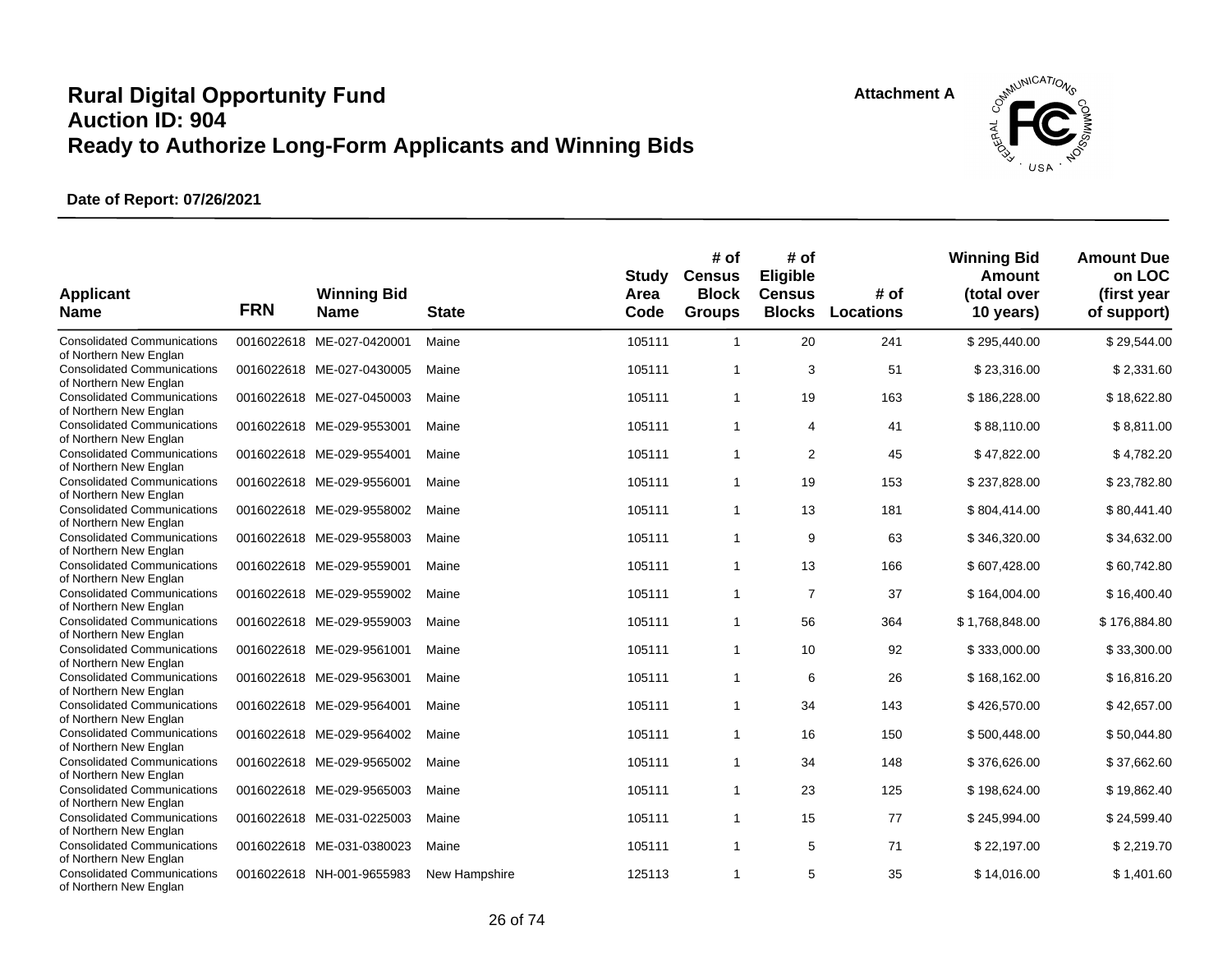![](_page_26_Picture_2.jpeg)

| <b>Applicant</b><br><b>Name</b>                                                        | <b>FRN</b> | <b>Winning Bid</b><br><b>Name</b> | <b>State</b>  | <b>Study</b><br>Area<br>Code | # of<br><b>Census</b><br><b>Block</b><br><b>Groups</b> | # of<br>Eligible<br><b>Census</b><br><b>Blocks</b> | # of<br>Locations | <b>Winning Bid</b><br>Amount<br>(total over<br>10 years) | <b>Amount Due</b><br>on LOC<br>(first year<br>of support) |
|----------------------------------------------------------------------------------------|------------|-----------------------------------|---------------|------------------------------|--------------------------------------------------------|----------------------------------------------------|-------------------|----------------------------------------------------------|-----------------------------------------------------------|
| <b>Consolidated Communications</b><br>of Northern New Englan                           |            | 0016022618 NH-001-9664021         | New Hampshire | 125113                       | $\overline{1}$                                         | 3                                                  | 21                | \$21,492.00                                              | \$2,149.20                                                |
| <b>Consolidated Communications</b><br>of Northern New Englan                           |            | 0016022618 NH-003-9553001         | New Hampshire | 125113                       | $\overline{1}$                                         | 23                                                 | 75                | \$197,082.00                                             | \$19,708.20                                               |
| <b>Consolidated Communications</b><br>of Northern New Englan                           |            | 0016022618 NH-003-9554004         | New Hampshire | 125113                       | $\overline{1}$                                         | 4                                                  | 15                | \$121,458.00                                             | \$12,145.80                                               |
| <b>Consolidated Communications</b><br>of Northern New Englan                           |            | 0016022618 NH-003-9555001         | New Hampshire | 125113                       | $\overline{1}$                                         | 16                                                 | 39                | \$262,194.00                                             | \$26,219.40                                               |
| <b>Consolidated Communications</b>                                                     |            | 0016022618 NH-003-9556001         | New Hampshire | 125113                       | $\overline{1}$                                         | 37                                                 | 162               | \$474,348.00                                             | \$47,434.80                                               |
| of Northern New Englan<br><b>Consolidated Communications</b><br>of Northern New Englan |            | 0016022618 NH-003-9556002         | New Hampshire | 125113                       | $\mathbf{1}$                                           | 8                                                  | 38                | \$116,532.00                                             | \$11,653.20                                               |
| <b>Consolidated Communications</b><br>of Northern New Englan                           |            | 0016022618 NH-005-9701003         | New Hampshire | 125113                       | $\overline{1}$                                         | 13                                                 | 51                | \$122,544.00                                             | \$12,254.40                                               |
| <b>Consolidated Communications</b><br>of Northern New Englan                           |            | 0016022618 NH-005-9702003         | New Hampshire | 125113                       | $\mathbf 1$                                            | 29                                                 | 178               | \$195,330.00                                             | \$19,533.00                                               |
| <b>Consolidated Communications</b><br>of Northern New Englan                           |            | 0016022618 NH-005-9704001         | New Hampshire | 125113                       | $\overline{1}$                                         | 56                                                 | 302               | \$476,424.00                                             | \$47,642.40                                               |
| <b>Consolidated Communications</b><br>of Northern New Englan                           |            | 0016022618 NH-005-9704002         | New Hampshire | 125113                       | $\mathbf 1$                                            | 54                                                 | 368               | \$677,856.90                                             | \$67,785.69                                               |
| <b>Consolidated Communications</b><br>of Northern New Englan                           |            | 0016022618 NH-005-9704003         | New Hampshire | 125113                       | $\overline{1}$                                         | 42                                                 | 165               | \$228,156.00                                             | \$22,815.60                                               |
| <b>Consolidated Communications</b><br>of Northern New Englan                           |            | 0016022618 NH-005-9704004         | New Hampshire | 125113                       | $\overline{1}$                                         | 44                                                 | 248               | \$249,618.00                                             | \$24,961.80                                               |
| <b>Consolidated Communications</b><br>of Northern New Englan                           |            | 0016022618 NH-005-9706001         | New Hampshire | 125113                       | $\overline{1}$                                         | 22                                                 | 82                | \$99,636.00                                              | \$9,963.60                                                |
| <b>Consolidated Communications</b><br>of Northern New Englan                           |            | 0016022618 NH-005-9706003         | New Hampshire | 125113                       | $\mathbf{1}$                                           | 14                                                 | 87                | \$41,052.00                                              | \$4,105.20                                                |
| <b>Consolidated Communications</b><br>of Northern New Englan                           |            | 0016022618 NH-005-9707001         | New Hampshire | 125113                       | $\overline{1}$                                         | 27                                                 | 256               | \$195,078.00                                             | \$19,507.80                                               |
| <b>Consolidated Communications</b><br>of Northern New Englan                           |            | 0016022618 NH-005-9707002         | New Hampshire | 125113                       | $\overline{1}$                                         | 10                                                 | 48                | \$48,912.00                                              | \$4,891.20                                                |
| <b>Consolidated Communications</b><br>of Northern New Englan                           |            | 0016022618 NH-005-9707003         | New Hampshire | 125113                       | $\overline{1}$                                         | 16                                                 | 155               | \$126,192.00                                             | \$12,619.20                                               |
| <b>Consolidated Communications</b><br>of Northern New Englan                           |            | 0016022618 NH-005-9707004         | New Hampshire | 125113                       | $\overline{1}$                                         | 21                                                 | 99                | \$215,238.00                                             | \$21,523.80                                               |
| <b>Consolidated Communications</b><br>of Northern New Englan                           |            | 0016022618 NH-005-9708003         | New Hampshire | 125113                       | $\mathbf{1}$                                           | 14                                                 | 72                | \$13,448.00                                              | \$1,344.80                                                |
| <b>Consolidated Communications</b><br>of Northern New Englan                           |            | 0016022618 NH-005-9708004         | New Hampshire | 125113                       | $\overline{1}$                                         | 12                                                 | 102               | \$8.996.00                                               | \$899.60                                                  |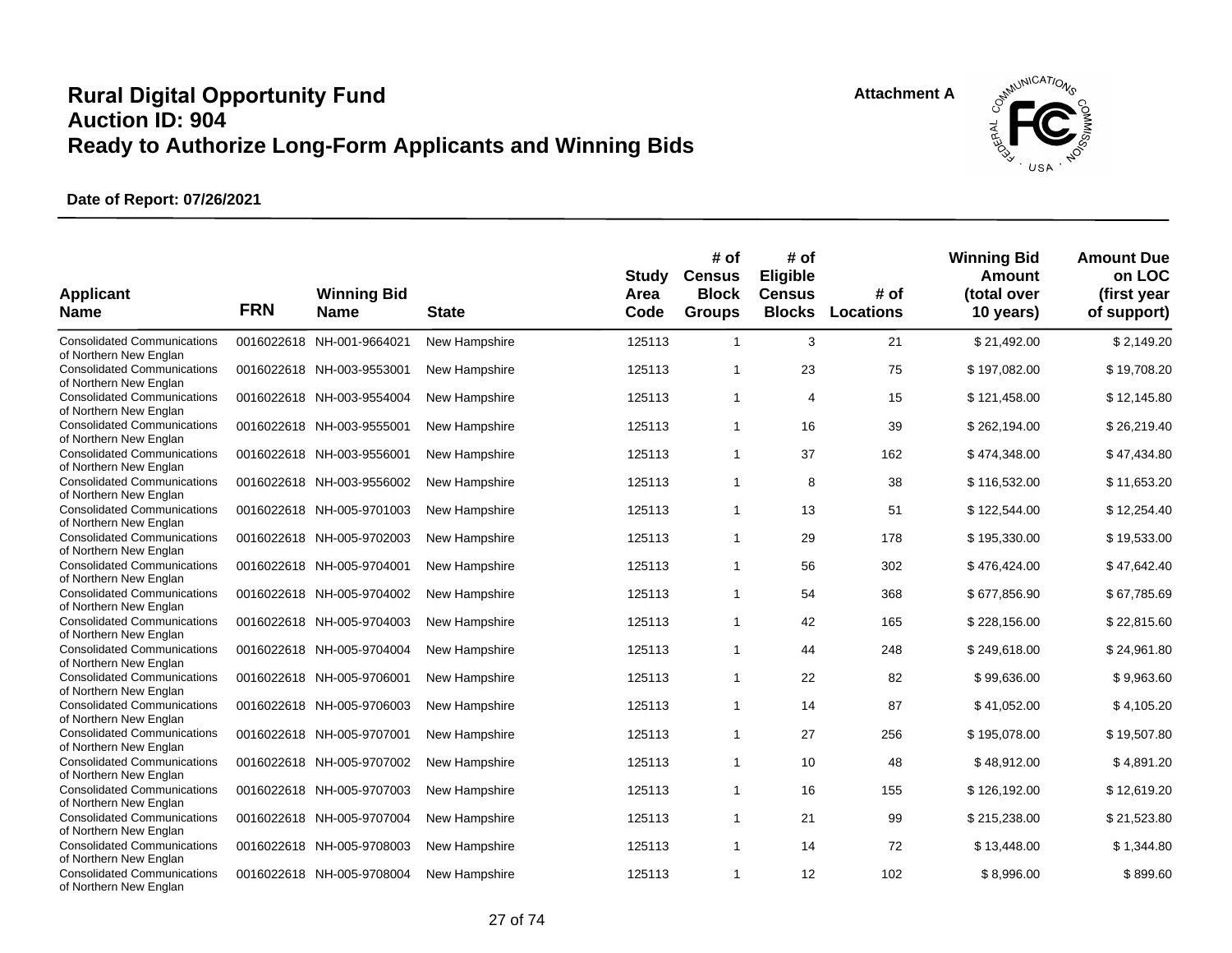![](_page_27_Picture_2.jpeg)

| <b>Applicant</b><br><b>Name</b>                                                        | <b>FRN</b> | <b>Winning Bid</b><br><b>Name</b> | <b>State</b>  | <b>Study</b><br>Area<br>Code | # of<br><b>Census</b><br><b>Block</b><br><b>Groups</b> | # of<br>Eligible<br><b>Census</b><br><b>Blocks</b> | # of<br><b>Locations</b> | <b>Winning Bid</b><br><b>Amount</b><br>(total over<br>10 years) | <b>Amount Due</b><br>on LOC<br>(first year<br>of support) |
|----------------------------------------------------------------------------------------|------------|-----------------------------------|---------------|------------------------------|--------------------------------------------------------|----------------------------------------------------|--------------------------|-----------------------------------------------------------------|-----------------------------------------------------------|
| <b>Consolidated Communications</b><br>of Northern New Englan                           |            | 0016022618 NH-005-9715001         | New Hampshire | 125113                       | $\overline{1}$                                         | 34                                                 | 168                      | \$275,166.00                                                    | \$27,516.60                                               |
| <b>Consolidated Communications</b><br>of Northern New Englan                           |            | 0016022618 NH-005-9717001         | New Hampshire | 125113                       | $\mathbf 1$                                            | 18                                                 | 89                       | \$134,438.20                                                    | \$13,443.82                                               |
| <b>Consolidated Communications</b><br>of Northern New Englan                           |            | 0016022618 NH-005-9717002         | New Hampshire | 125113                       | $\mathbf{1}$                                           | 9                                                  | 18                       | \$19,572.00                                                     | \$1,957.20                                                |
| <b>Consolidated Communications</b><br>of Northern New Englan                           |            | 0016022618 NH-007-9501002         | New Hampshire | 125113                       | $\overline{1}$                                         | 62                                                 | 368                      | \$1,329,552.00                                                  | \$132,955.20                                              |
| <b>Consolidated Communications</b><br>of Northern New Englan                           |            | 0016022618 NH-007-9504001         | New Hampshire | 125113                       | $\mathbf 1$                                            | 88                                                 | 520                      | \$232,323.00                                                    | \$23,232.30                                               |
| <b>Consolidated Communications</b><br>of Northern New Englan                           |            | 0016022618 NH-009-9602001         | New Hampshire | 125113                       | $\overline{1}$                                         | 18                                                 | 75                       | \$191,526.00                                                    | \$19,152.60                                               |
| <b>Consolidated Communications</b><br>of Northern New Englan                           |            | 0016022618 NH-009-9602003         | New Hampshire | 125113                       | $\overline{1}$                                         | 10                                                 | 53                       | \$104,346.00                                                    | \$10,434.60                                               |
| <b>Consolidated Communications</b><br>of Northern New Englan                           |            | 0016022618 NH-009-9616024         | New Hampshire | 125113                       | $\overline{1}$                                         | 3                                                  | $\overline{7}$           | \$21,330.00                                                     | \$2,133.00                                                |
| <b>Consolidated Communications</b><br>of Northern New Englan                           |            | 0016022618 NH-011-0185021         | New Hampshire | 125113                       | $\overline{1}$                                         | 26                                                 | 159                      | \$171,654.00                                                    | \$17,165.40                                               |
| <b>Consolidated Communications</b><br>of Northern New Englan                           |            | 0016022618 NH-011-0190002         | New Hampshire | 125113                       | $\overline{1}$                                         | 3                                                  | 9                        | \$87,648.00                                                     | \$8,764.80                                                |
| <b>Consolidated Communications</b><br>of Northern New Englan                           |            | 0016022618 NH-011-0195011         | New Hampshire | 125113                       | $\mathbf{1}$                                           | 11                                                 | 52                       | \$131,814.00                                                    | \$13,181.40                                               |
| <b>Consolidated Communications</b><br>of Northern New Englan                           |            | 0016022618 NH-011-0220001         | New Hampshire | 125113                       | $\overline{1}$                                         | 36                                                 | 286                      | \$439,488.00                                                    | \$43,948.80                                               |
| <b>Consolidated Communications</b><br>of Northern New Englan                           |            | 0016022618 NH-011-0240001         | New Hampshire | 125113                       | $\mathbf 1$                                            | 20                                                 | 52                       | \$127,014.00                                                    | \$12,701.40                                               |
| <b>Consolidated Communications</b>                                                     |            | 0016022618 NH-013-0030061         | New Hampshire | 125113                       | $\mathbf 1$                                            | 5                                                  | 19                       | \$21,006.00                                                     | \$2,100.60                                                |
| of Northern New Englan<br><b>Consolidated Communications</b>                           |            | 0016022618 NH-013-0443002         | New Hampshire | 125113                       | $\overline{1}$                                         | 3                                                  | 29                       | \$2,800.00                                                      | \$280.00                                                  |
| of Northern New Englan<br><b>Consolidated Communications</b>                           |            | 0016022618 NH-015-0560001         | New Hampshire | 125113                       | $\overline{1}$                                         | 5                                                  | 13                       | \$30,096.00                                                     | \$3,009.60                                                |
| of Northern New Englan<br><b>Consolidated Communications</b>                           |            | 0016022618 NH-015-0590001         | New Hampshire | 125113                       | $\overline{1}$                                         | 6                                                  | 21                       | \$18,504.00                                                     | \$1,850.40                                                |
| of Northern New Englan<br><b>Consolidated Communications</b>                           |            | 0016022618 NH-015-0675011         | New Hampshire | 125113                       | $\overline{1}$                                         | 4                                                  | 11                       | \$31,482.00                                                     | \$3,148.20                                                |
| of Northern New Englan<br><b>Consolidated Communications</b>                           |            | 0016022618 NH-015-0710004         | New Hampshire | 125113                       | $\overline{1}$                                         | 4                                                  | 14                       | \$15,306.00                                                     | \$1,530.60                                                |
| of Northern New Englan<br><b>Consolidated Communications</b><br>of Northern New Englan |            | 0016022618 NH-015-1051001         | New Hampshire | 125113                       | $\overline{1}$                                         | 3                                                  | 6                        | \$7.584.00                                                      | \$758.40                                                  |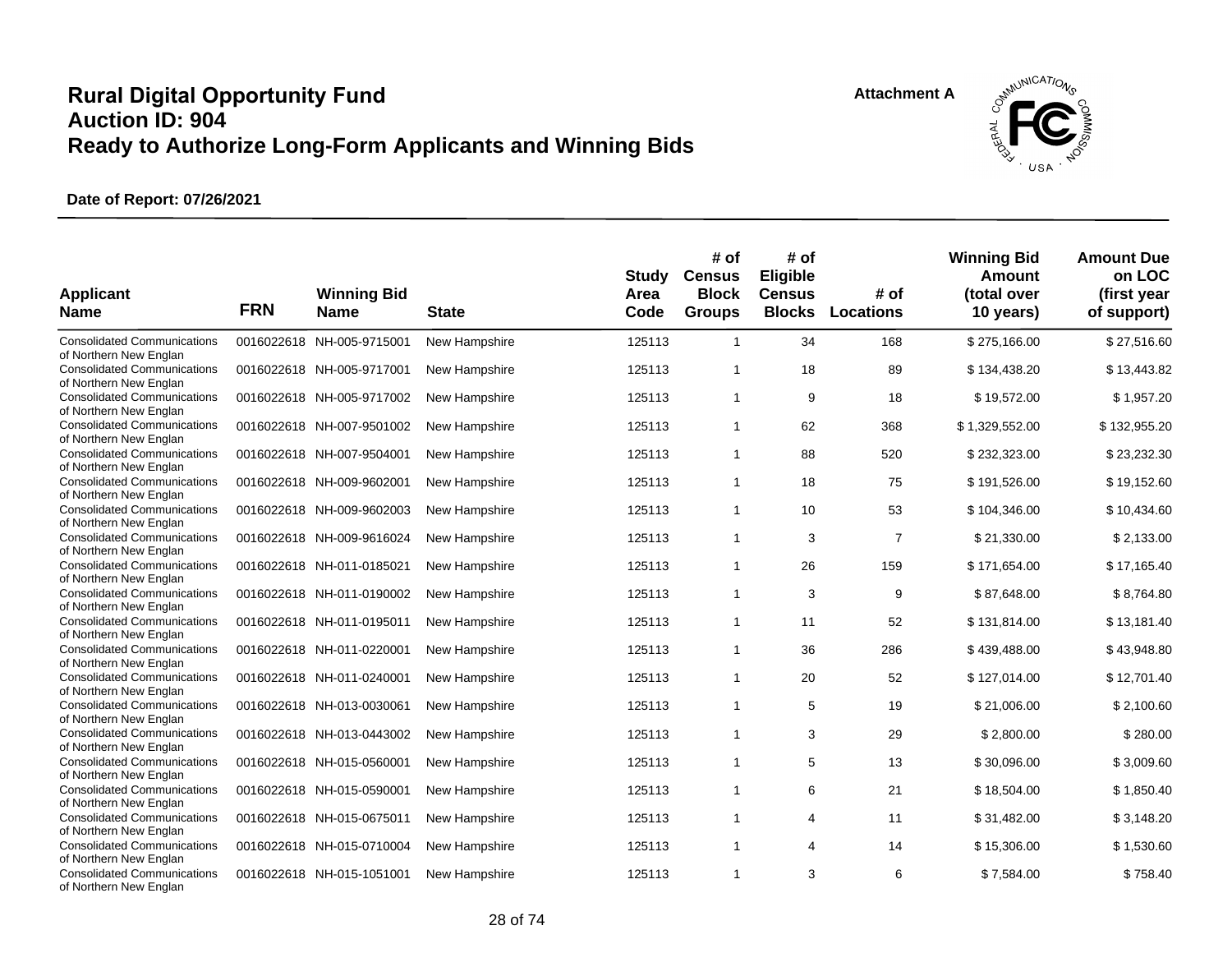![](_page_28_Picture_2.jpeg)

| <b>Applicant</b><br><b>Name</b>                                                        | <b>FRN</b> | <b>Winning Bid</b><br><b>Name</b> | <b>State</b>  | <b>Study</b><br>Area<br>Code | # of<br><b>Census</b><br><b>Block</b><br><b>Groups</b> | # of<br>Eligible<br><b>Census</b><br><b>Blocks</b> | # of<br><b>Locations</b> | <b>Winning Bid</b><br><b>Amount</b><br>(total over<br>10 years) | <b>Amount Due</b><br>on LOC<br>(first year<br>of support) |
|----------------------------------------------------------------------------------------|------------|-----------------------------------|---------------|------------------------------|--------------------------------------------------------|----------------------------------------------------|--------------------------|-----------------------------------------------------------------|-----------------------------------------------------------|
| <b>Consolidated Communications</b><br>of Northern New Englan                           |            | 0016022618 NH-015-1064002         | New Hampshire | 125113                       | $\mathbf{1}$                                           | 3                                                  | 17                       | \$4,501.00                                                      | \$450.10                                                  |
| <b>Consolidated Communications</b><br>of Northern New Englan                           |            | 0016022618 NH-017-0830021         | New Hampshire | 125113                       | $\mathbf{1}$                                           | 3                                                  | 38                       | \$23,172.00                                                     | \$2,317.20                                                |
| <b>Consolidated Communications</b><br>of Northern New Englan                           |            | 0016022618 NH-019-9759011         | New Hampshire | 125113                       | $\mathbf{1}$                                           | 2                                                  | 22                       | \$35,088.00                                                     | \$3,508.80                                                |
| <b>Consolidated Communications</b><br>of Texas Company                                 |            | 0001652312 TX-157-6731011         | Texas         | 442109                       | $\mathbf{1}$                                           | 3                                                  | 10                       | \$5,142.00                                                      | \$514.20                                                  |
| <b>Consolidated Communications</b><br>of Texas Company                                 |            | 0001652312 TX-201-5429002         | Texas         | 442109                       | $\mathbf{1}$                                           | $\mathbf{1}$                                       | 5                        | \$1,140.00                                                      | \$114.00                                                  |
| <b>Consolidated Communications</b><br>of Texas Company                                 |            | 0001652312 TX-339-6906013         | Texas         | 442109                       | $\mathbf{1}$                                           | 2                                                  | 80                       | \$89,586.00                                                     | \$8,958.60                                                |
| <b>Consolidated Communications</b><br>of Texas Company                                 |            | 0001652312 TX-339-6922001         | Texas         | 442109                       | $\mathbf{1}$                                           | $\overline{4}$                                     | 22                       | \$2,781.00                                                      | \$278.10                                                  |
| <b>Consolidated Communications</b><br>of Texas Company                                 |            | 0001652312 TX-339-6922002         | Texas         | 442109                       | $\mathbf{1}$                                           | 8                                                  | 23                       | \$8,535.00                                                      | \$853.50                                                  |
| <b>Consolidated Communications</b>                                                     |            | 0001652312 TX-339-6939005         | Texas         | 442109                       | $\mathbf{1}$                                           | 3                                                  | 15                       | \$6,606.00                                                      | \$660.60                                                  |
| of Texas Company<br><b>Consolidated Communications</b>                                 |            | 0001652312 TX-339-6940001         | Texas         | 442109                       | $\mathbf{1}$                                           | $\mathbf{1}$                                       | 17                       | \$13,122.00                                                     | \$1,312.20                                                |
| of Texas Company<br><b>Consolidated Communications</b>                                 |            | 0001652312 TX-339-6940002         | Texas         | 442109                       | $\mathbf{1}$                                           | 3                                                  | 6                        | \$6,450.00                                                      | \$645.00                                                  |
| of Texas Company<br><b>Consolidated Communications</b><br>of Texas Company             |            | 0001652312 TX-339-6943012         | Texas         | 442109                       | $\mathbf{1}$                                           | $\mathbf{1}$                                       | 21                       | \$7,602.00                                                      | \$760.20                                                  |
| <b>Consolidated Communications</b><br>of Vermont Company, LL                           |            | 0017551359 VT-001-9601003         | Vermont       | 145115                       | $\mathbf{1}$                                           | 4                                                  | 14                       | \$36,078.00                                                     | \$3,607.80                                                |
| <b>Consolidated Communications</b>                                                     |            | 0017551359 VT-001-9606002         | Vermont       | 145115                       | $\mathbf{1}$                                           | 35                                                 | 251                      | \$919,362.00                                                    | \$91,936.20                                               |
| of Vermont Company, LL<br><b>Consolidated Communications</b>                           |            | 0017551359 VT-001-9610001         | Vermont       | 145115                       | $\mathbf{1}$                                           | 18                                                 | 251                      | \$201,216.00                                                    | \$20,121.60                                               |
| of Vermont Company, LL<br><b>Consolidated Communications</b>                           |            | 0017551359 VT-003-9702001         | Vermont       | 145115                       | $\mathbf{1}$                                           | 15                                                 | 61                       | \$188,718.00                                                    | \$18,871.80                                               |
| of Vermont Company, LL<br><b>Consolidated Communications</b>                           |            | 0017551359 VT-003-9702002         | Vermont       | 145115                       | $\mathbf{1}$                                           | 6                                                  | 25                       | \$43,572.00                                                     | \$4,357.20                                                |
| of Vermont Company, LL<br><b>Consolidated Communications</b>                           |            | 0017551359 VT-003-9703001         | Vermont       | 145115                       | $\mathbf{1}$                                           | 35                                                 | 217                      | \$837,582.00                                                    | \$83,758.20                                               |
| of Vermont Company, LL<br><b>Consolidated Communications</b>                           |            | 0017551359 VT-003-9705001         | Vermont       | 145115                       | $\mathbf{1}$                                           | 24                                                 | 143                      | \$188,004.00                                                    | \$18,800.40                                               |
| of Vermont Company, LL<br><b>Consolidated Communications</b><br>of Vermont Company, LL |            | 0017551359 VT-003-9705002         | Vermont       | 145115                       | $\mathbf{1}$                                           | 12                                                 | 63                       | \$158,388.00                                                    | \$15,838.80                                               |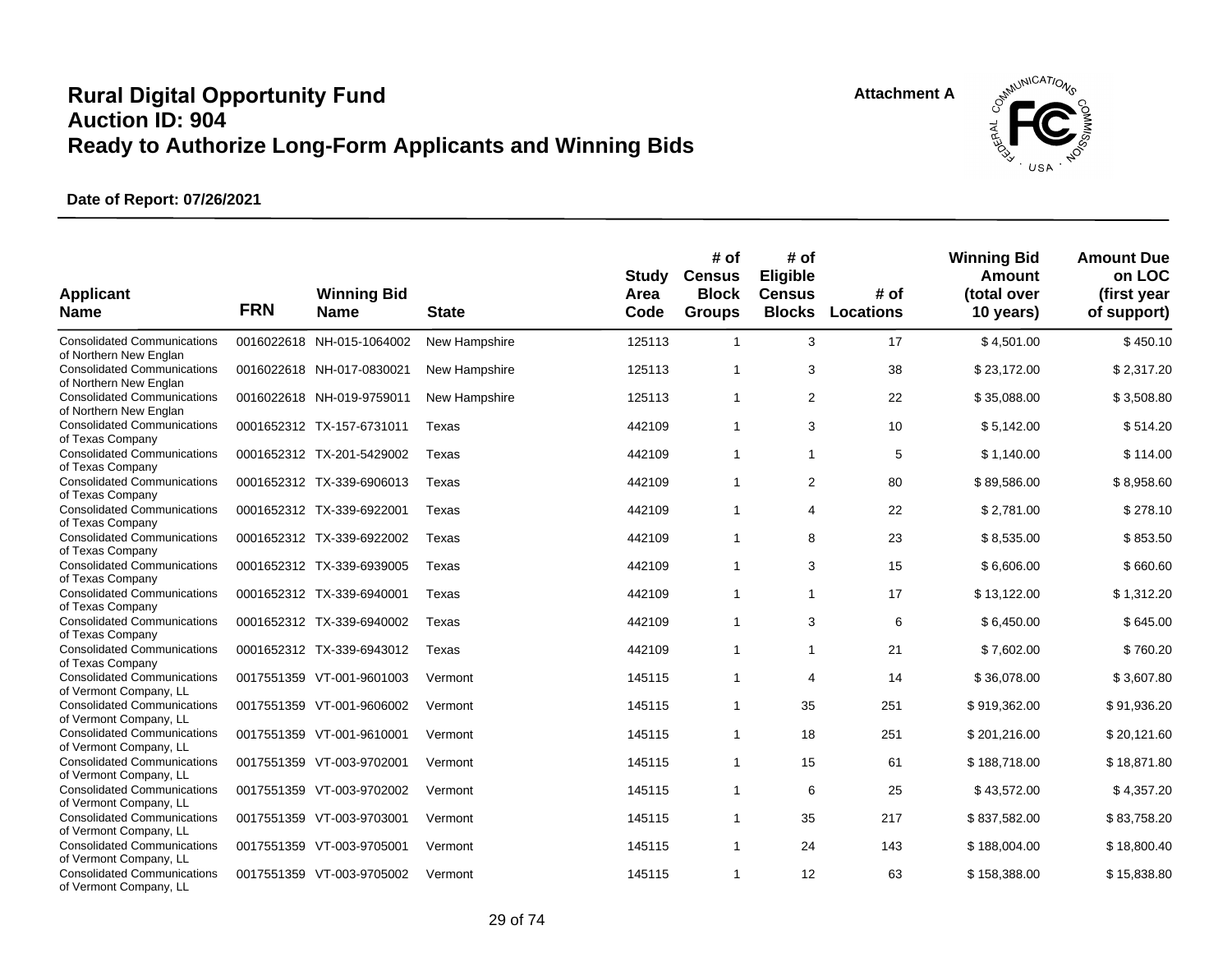![](_page_29_Picture_2.jpeg)

| <b>Applicant</b><br><b>Name</b>                                                        | <b>FRN</b> | <b>Winning Bid</b><br><b>Name</b> | <b>State</b> | <b>Study</b><br>Area<br>Code | # of<br><b>Census</b><br><b>Block</b><br><b>Groups</b> | # of<br>Eligible<br><b>Census</b><br><b>Blocks</b> | # of<br><b>Locations</b> | <b>Winning Bid</b><br><b>Amount</b><br>(total over<br>10 years) | <b>Amount Due</b><br>on LOC<br>(first year<br>of support) |
|----------------------------------------------------------------------------------------|------------|-----------------------------------|--------------|------------------------------|--------------------------------------------------------|----------------------------------------------------|--------------------------|-----------------------------------------------------------------|-----------------------------------------------------------|
| <b>Consolidated Communications</b><br>of Vermont Company, LL                           |            | 0017551359 VT-003-9706003         | Vermont      | 145115                       | $\mathbf{1}$                                           | 17                                                 | 110                      | \$281,274.00                                                    | \$28,127.40                                               |
| <b>Consolidated Communications</b><br>of Vermont Company, LL                           |            | 0017551359 VT-003-9706004         | Vermont      | 145115                       | $\mathbf{1}$                                           | 31                                                 | 202                      | \$601,458.00                                                    | \$60,145.80                                               |
| <b>Consolidated Communications</b><br>of Vermont Company, LL                           |            | 0017551359 VT-003-9708001         | Vermont      | 145115                       | $\mathbf{1}$                                           | 10                                                 | 71                       | \$239,040.00                                                    | \$23,904.00                                               |
| <b>Consolidated Communications</b><br>of Vermont Company, LL                           |            | 0017551359 VT-003-9713002         | Vermont      | 145115                       | $\mathbf{1}$                                           | 13                                                 | 66                       | \$159,906.00                                                    | \$15,990.60                                               |
| <b>Consolidated Communications</b><br>of Vermont Company, LL                           |            | 0017551359 VT-005-9570001         | Vermont      | 145115                       | $\mathbf{1}$                                           | 49                                                 | 420                      | \$480,805.20                                                    | \$48,080.52                                               |
| <b>Consolidated Communications</b><br>of Vermont Company, LL                           |            | 0017551359 VT-005-9570003         | Vermont      | 145115                       | $\mathbf{1}$                                           | 58                                                 | 420                      | \$667,377.20                                                    | \$66,737.72                                               |
| <b>Consolidated Communications</b><br>of Vermont Company, LL                           |            | 0017551359 VT-005-9571001         | Vermont      | 145115                       | $\mathbf{1}$                                           | 8                                                  | 70                       | \$67,006.80                                                     | \$6,700.68                                                |
| <b>Consolidated Communications</b><br>of Vermont Company, LL                           |            | 0017551359 VT-005-9571002         | Vermont      | 145115                       | $\mathbf{1}$                                           | 19                                                 | 161                      | \$211,386.00                                                    | \$21,138.60                                               |
| <b>Consolidated Communications</b><br>of Vermont Company, LL                           |            | 0017551359 VT-005-9573003         | Vermont      | 145115                       | $\mathbf{1}$                                           | $\overline{7}$                                     | 80                       | \$53,594.80                                                     | \$5,359.48                                                |
| <b>Consolidated Communications</b>                                                     |            | 0017551359 VT-005-9576002         | Vermont      | 145115                       | $\mathbf{1}$                                           | 12                                                 | 71                       | \$218,534.60                                                    | \$21,853.46                                               |
| of Vermont Company, LL<br><b>Consolidated Communications</b>                           |            | 0017551359 VT-005-9577001         | Vermont      | 145115                       | $\mathbf{1}$                                           | 23                                                 | 181                      | \$185,556.00                                                    | \$18,555.60                                               |
| of Vermont Company, LL<br><b>Consolidated Communications</b>                           |            | 0017551359 VT-005-9579001         | Vermont      | 145115                       | $\mathbf{1}$                                           | 29                                                 | 125                      | \$149,662.80                                                    | \$14,966.28                                               |
| of Vermont Company, LL<br><b>Consolidated Communications</b>                           |            | 0017551359 VT-005-9579002         | Vermont      | 145115                       | $\mathbf{1}$                                           | 37                                                 | 224                      | \$309,551.20                                                    | \$30,955.12                                               |
| of Vermont Company, LL<br><b>Consolidated Communications</b>                           |            | 0017551359 VT-005-9579003         | Vermont      | 145115                       | $\mathbf{1}$                                           | 22                                                 | 132                      | \$108,864.00                                                    | \$10,886.40                                               |
| of Vermont Company, LL<br><b>Consolidated Communications</b>                           |            | 0017551359 VT-007-0021023         | Vermont      | 145115                       | $\mathbf{1}$                                           | $\overline{7}$                                     | 129                      | \$144,366.00                                                    | \$14,436.60                                               |
| of Vermont Company, LL<br><b>Consolidated Communications</b>                           |            | 0017551359 VT-007-0029004         | Vermont      | 145115                       | 1                                                      | 5                                                  | 13                       | \$58,014.00                                                     | \$5,801.40                                                |
| of Vermont Company, LL<br><b>Consolidated Communications</b>                           |            | 0017551359 VT-007-0031003         | Vermont      | 145115                       | $\mathbf{1}$                                           | 3                                                  | 13                       | \$50,862.00                                                     | \$5,086.20                                                |
| of Vermont Company, LL<br><b>Consolidated Communications</b>                           |            | 0017551359 VT-009-9501002         | Vermont      | 145115                       | $\mathbf{1}$                                           | 31                                                 | 133                      | \$256,328.80                                                    | \$25,632.88                                               |
| of Vermont Company, LL<br><b>Consolidated Communications</b>                           |            | 0017551359 VT-009-9505001         | Vermont      | 145115                       | $\mathbf{1}$                                           | 48                                                 | 452                      | \$718,208.40                                                    | \$71,820.84                                               |
| of Vermont Company, LL<br><b>Consolidated Communications</b><br>of Vermont Company, LL |            | 0017551359 VT-011-0101004         | Vermont      | 145115                       | $\mathbf{1}$                                           | 32                                                 | 191                      | \$378,474.00                                                    | \$37,847.40                                               |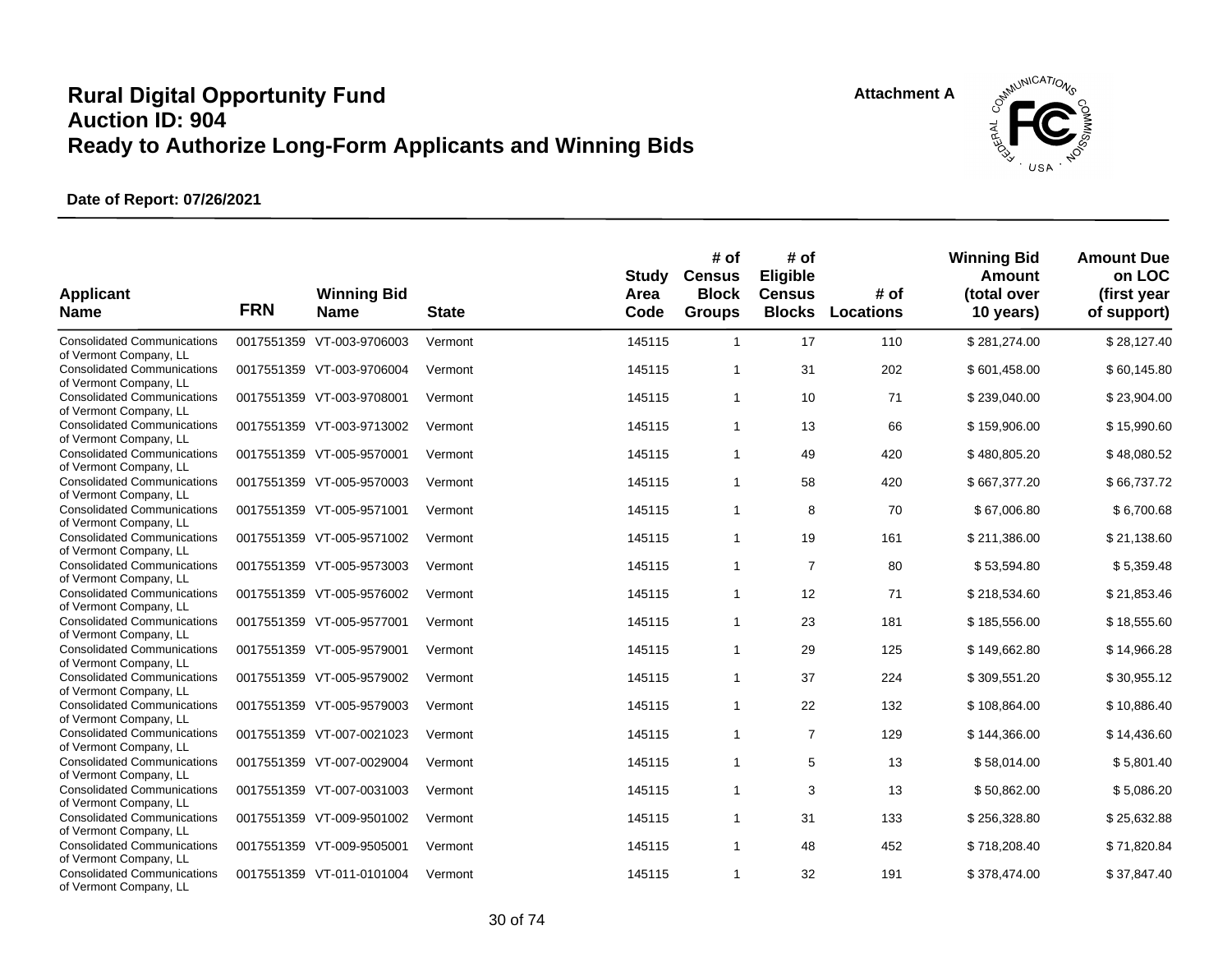![](_page_30_Picture_2.jpeg)

| <b>Applicant</b><br><b>Name</b>                              | <b>FRN</b> | <b>Winning Bid</b><br><b>Name</b> | <b>State</b> | <b>Study</b><br>Area<br>Code | # of<br><b>Census</b><br><b>Block</b><br><b>Groups</b> | # of<br>Eligible<br><b>Census</b><br><b>Blocks</b> | # of<br><b>Locations</b> | <b>Winning Bid</b><br><b>Amount</b><br>(total over<br>10 years) | <b>Amount Due</b><br>on LOC<br>(first year<br>of support) |
|--------------------------------------------------------------|------------|-----------------------------------|--------------|------------------------------|--------------------------------------------------------|----------------------------------------------------|--------------------------|-----------------------------------------------------------------|-----------------------------------------------------------|
| <b>Consolidated Communications</b><br>of Vermont Company, LL |            | 0017551359 VT-011-0101005         | Vermont      | 145115                       | $\mathbf{1}$                                           | 11                                                 | 113                      | \$200,244.00                                                    | \$20,024.40                                               |
| <b>Consolidated Communications</b><br>of Vermont Company, LL |            | 0017551359 VT-011-0102001         | Vermont      | 145115                       | $\mathbf{1}$                                           | 31                                                 | 244                      | \$349,572.00                                                    | \$34,957.20                                               |
| <b>Consolidated Communications</b><br>of Vermont Company, LL |            | 0017551359 VT-011-0102003         | Vermont      | 145115                       | $\mathbf{1}$                                           | 30                                                 | 221                      | \$402,348.00                                                    | \$40,234.80                                               |
| <b>Consolidated Communications</b><br>of Vermont Company, LL |            | 0017551359 VT-011-0103001         | Vermont      | 145115                       | $\mathbf{1}$                                           | $\overline{4}$                                     | 18                       | \$31,290.00                                                     | \$3,129.00                                                |
| <b>Consolidated Communications</b><br>of Vermont Company, LL |            | 0017551359 VT-011-0104001         | Vermont      | 145115                       | $\mathbf{1}$                                           | 31                                                 | 280                      | \$796,200.00                                                    | \$79,620.00                                               |
| <b>Consolidated Communications</b><br>of Vermont Company, LL |            | 0017551359 VT-011-0104002         | Vermont      | 145115                       | $\mathbf{1}$                                           | 23                                                 | 180                      | \$485,886.00                                                    | \$48,588.60                                               |
| <b>Consolidated Communications</b><br>of Vermont Company, LL |            | 0017551359 VT-011-0104003         | Vermont      | 145115                       | $\mathbf{1}$                                           | 36                                                 | 218                      | \$604,476.00                                                    | \$60,447.60                                               |
| <b>Consolidated Communications</b><br>of Vermont Company, LL |            | 0017551359 VT-011-0110002         | Vermont      | 145115                       | $\mathbf{1}$                                           | 16                                                 | 68                       | \$69,504.00                                                     | \$6,950.40                                                |
| <b>Consolidated Communications</b><br>of Vermont Company, LL |            | 0017551359 VT-011-0110003         | Vermont      | 145115                       | $\mathbf{1}$                                           | 17                                                 | 221                      | \$476,100.00                                                    | \$47,610.00                                               |
| <b>Consolidated Communications</b>                           |            | 0017551359 VT-015-9530001         | Vermont      | 145115                       | $\mathbf{1}$                                           | 22                                                 | 120                      | \$154,266.00                                                    | \$15,426.60                                               |
| of Vermont Company, LL<br><b>Consolidated Communications</b> |            | 0017551359 VT-015-9530002         | Vermont      | 145115                       | $\mathbf{1}$                                           | 19                                                 | 115                      | \$226,137.80                                                    | \$22,613.78                                               |
| of Vermont Company, LL<br><b>Consolidated Communications</b> |            | 0017551359 VT-015-9531001         | Vermont      | 145115                       | $\mathbf{1}$                                           | 24                                                 | 151                      | \$124,680.00                                                    | \$12,468.00                                               |
| of Vermont Company, LL<br><b>Consolidated Communications</b> |            | 0017551359 VT-015-9532001         | Vermont      | 145115                       | $\mathbf{1}$                                           | 8                                                  | 48                       | \$71,382.00                                                     | \$7,138.20                                                |
| of Vermont Company, LL<br><b>Consolidated Communications</b> |            | 0017551359 VT-015-9533001         | Vermont      | 145115                       | $\mathbf{1}$                                           | 8                                                  | 140                      | \$364,914.00                                                    | \$36,491.40                                               |
| of Vermont Company, LL<br><b>Consolidated Communications</b> |            | 0017551359 VT-015-9534001         | Vermont      | 145115                       | $\mathbf{1}$                                           | 33                                                 | 190                      | \$563,970.00                                                    | \$56,397.00                                               |
| of Vermont Company, LL<br><b>Consolidated Communications</b> |            | 0017551359 VT-015-9535002         | Vermont      | 145115                       | $\mathbf{1}$                                           | 16                                                 | 118                      | \$212,388.00                                                    | \$21,238.80                                               |
| of Vermont Company, LL<br><b>Consolidated Communications</b> |            | 0017551359 VT-015-9536003         | Vermont      | 145115                       | $\mathbf{1}$                                           | 3                                                  | 50                       | \$38,448.00                                                     | \$3,844.80                                                |
| of Vermont Company, LL<br><b>Consolidated Communications</b> |            | 0017551359 VT-017-9591012         | Vermont      | 145115                       | $\mathbf{1}$                                           | 15                                                 | 127                      | \$57,226.00                                                     | \$5,722.60                                                |
| of Vermont Company, LL                                       |            |                                   |              |                              |                                                        |                                                    |                          |                                                                 |                                                           |
| <b>Consolidated Communications</b><br>of Vermont Company, LL |            | 0017551359 VT-017-9592002         | Vermont      | 145115                       | $\mathbf{1}$                                           | 18                                                 | 136                      | \$80,670.00                                                     | \$8,067.00                                                |
| <b>Consolidated Communications</b><br>of Vermont Company, LL |            | 0017551359 VT-019-9517001         | Vermont      | 145115                       | $\mathbf{1}$                                           | 31                                                 | 217                      | \$351,018.20                                                    | \$35,101.82                                               |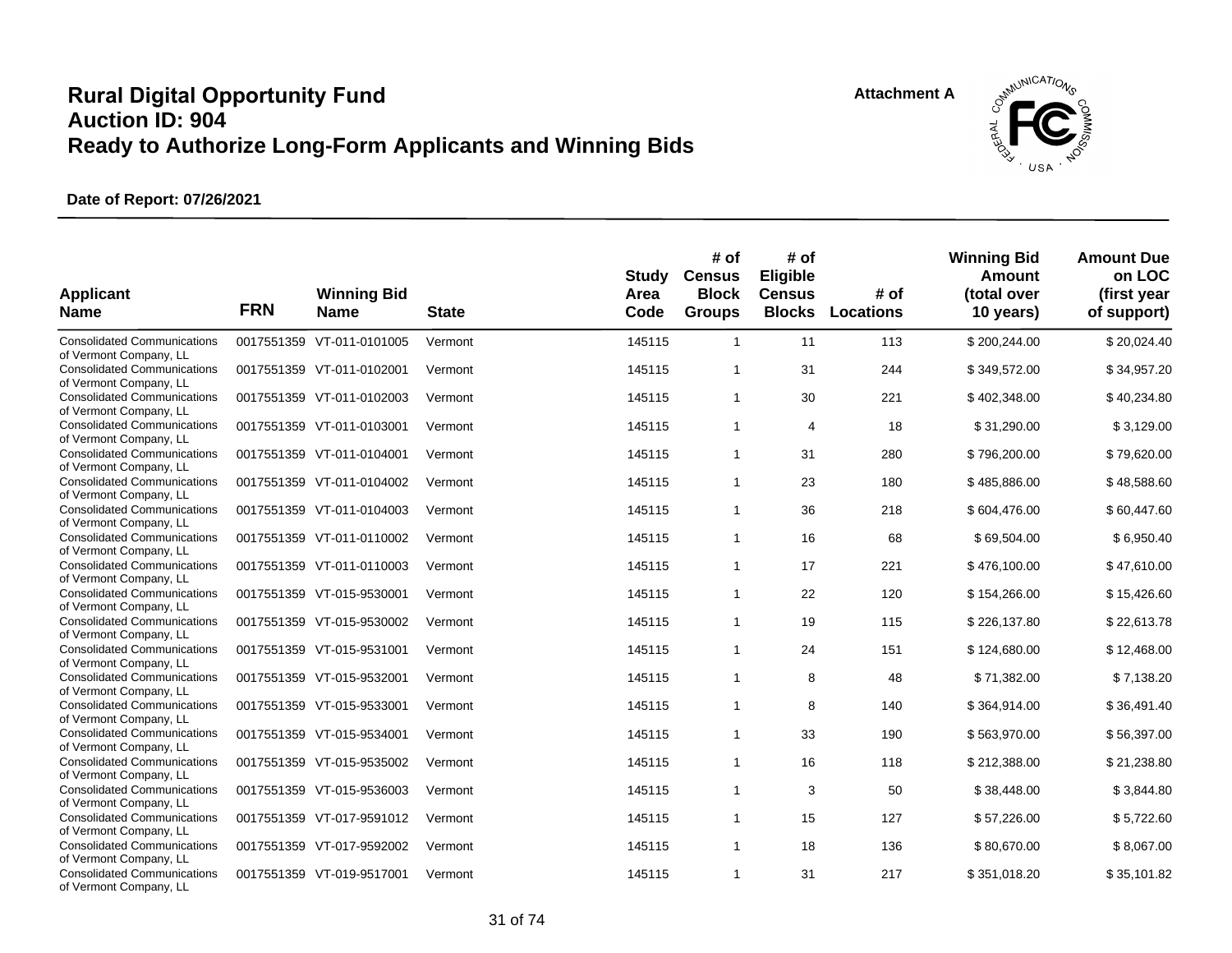![](_page_31_Picture_2.jpeg)

| <b>Applicant</b><br><b>Name</b>                                                        | <b>FRN</b> | <b>Winning Bid</b><br><b>Name</b> | <b>State</b> | <b>Study</b><br>Area<br>Code | # of<br><b>Census</b><br><b>Block</b><br><b>Groups</b> | # of<br>Eligible<br><b>Census</b><br><b>Blocks</b> | # of<br><b>Locations</b> | <b>Winning Bid</b><br><b>Amount</b><br>(total over<br>10 years) | <b>Amount Due</b><br>on LOC<br>(first year<br>of support) |
|----------------------------------------------------------------------------------------|------------|-----------------------------------|--------------|------------------------------|--------------------------------------------------------|----------------------------------------------------|--------------------------|-----------------------------------------------------------------|-----------------------------------------------------------|
| <b>Consolidated Communications</b><br>of Vermont Company, LL                           |            | 0017551359 VT-019-9517002         | Vermont      | 145115                       | $\mathbf{1}$                                           | 22                                                 | 174                      | \$217,380.80                                                    | \$21,738.08                                               |
| <b>Consolidated Communications</b><br>of Vermont Company, LL                           |            | 0017551359 VT-019-9520001         | Vermont      | 145115                       | $\mathbf{1}$                                           | 21                                                 | 257                      | \$135,060.80                                                    | \$13,506.08                                               |
| <b>Consolidated Communications</b><br>of Vermont Company, LL                           |            | 0017551359 VT-021-9622003         | Vermont      | 145115                       | $\mathbf{1}$                                           | 14                                                 | 103                      | \$167,712.00                                                    | \$16,771.20                                               |
| <b>Consolidated Communications</b><br>of Vermont Company, LL                           |            | 0017551359 VT-021-9623001         | Vermont      | 145115                       | $\mathbf{1}$                                           | $\overline{4}$                                     | 15                       | \$80,820.00                                                     | \$8,082.00                                                |
| <b>Consolidated Communications</b><br>of Vermont Company, LL                           |            | 0017551359 VT-021-9623004         | Vermont      | 145115                       | $\mathbf{1}$                                           | 16                                                 | 116                      | \$674,502.00                                                    | \$67,450.20                                               |
| <b>Consolidated Communications</b><br>of Vermont Company, LL                           |            | 0017551359 VT-021-9624002         | Vermont      | 145115                       | $\mathbf{1}$                                           | 9                                                  | 21                       | \$100,710.00                                                    | \$10,071.00                                               |
| <b>Consolidated Communications</b><br>of Vermont Company, LL                           |            | 0017551359 VT-021-9627002         | Vermont      | 145115                       | $\mathbf{1}$                                           | 4                                                  | 38                       | \$17,958.00                                                     | \$1,795.80                                                |
| <b>Consolidated Communications</b><br>of Vermont Company, LL                           |            | 0017551359 VT-021-9637001         | Vermont      | 145115                       | $\mathbf{1}$                                           | 5                                                  | 25                       | \$25,866.00                                                     | \$2,586.60                                                |
| <b>Consolidated Communications</b><br>of Vermont Company, LL                           |            | 0017551359 VT-021-9637002         | Vermont      | 145115                       | $\mathbf{1}$                                           | 6                                                  | 14                       | \$42,300.00                                                     | \$4,230.00                                                |
| <b>Consolidated Communications</b>                                                     |            | 0017551359 VT-021-9638001         | Vermont      | 145115                       | $\mathbf{1}$                                           | 16                                                 | 47                       | \$187,050.00                                                    | \$18,705.00                                               |
| of Vermont Company, LL<br><b>Consolidated Communications</b>                           |            | 0017551359 VT-023-9540002         | Vermont      | 145115                       | $\mathbf{1}$                                           | 24                                                 | 204                      | \$110,685.60                                                    | \$11,068.56                                               |
| of Vermont Company, LL<br><b>Consolidated Communications</b>                           |            | 0017551359 VT-023-9541001         | Vermont      | 145115                       | $\mathbf{1}$                                           | 16                                                 | 118                      | \$194,205.20                                                    | \$19,420.52                                               |
| of Vermont Company, LL<br><b>Consolidated Communications</b>                           |            | 0017551359 VT-023-9541002         | Vermont      | 145115                       | $\mathbf{1}$                                           | 16                                                 | 122                      | \$105,971.40                                                    | \$10,597.14                                               |
| of Vermont Company, LL<br><b>Consolidated Communications</b>                           |            | 0017551359 VT-023-9542001         | Vermont      | 145115                       | $\mathbf{1}$                                           | 9                                                  | 51                       | \$45,250.80                                                     | \$4,525.08                                                |
| of Vermont Company, LL<br><b>Consolidated Communications</b>                           |            | 0017551359 VT-023-9544003         | Vermont      | 145115                       | $\mathbf{1}$                                           | 18                                                 | 51                       | \$132,228.00                                                    | \$13,222.80                                               |
| of Vermont Company, LL<br><b>Consolidated Communications</b>                           |            | 0017551359 VT-023-9545001         | Vermont      | 145115                       | $\mathbf{1}$                                           | 14                                                 | 87                       | \$91,098.00                                                     | \$9,109.80                                                |
| of Vermont Company, LL<br><b>Consolidated Communications</b>                           |            | 0017551359 VT-023-9545002         | Vermont      | 145115                       | $\mathbf{1}$                                           | 5                                                  | 49                       | \$46,929.00                                                     | \$4,692.90                                                |
| of Vermont Company, LL<br><b>Consolidated Communications</b>                           |            | 0017551359 VT-025-9670002         | Vermont      | 145115                       | $\mathbf{1}$                                           | $\overline{2}$                                     | 9                        | \$8,472.00                                                      | \$847.20                                                  |
| of Vermont Company, LL<br><b>Consolidated Communications</b>                           |            | 0017551359 VT-025-9672002         | Vermont      | 145115                       | $\mathbf{1}$                                           | 13                                                 | 98                       | \$176,964.00                                                    | \$17,696.40                                               |
| of Vermont Company, LL<br><b>Consolidated Communications</b><br>of Vermont Company, LL |            | 0017551359 VT-025-9675001         | Vermont      | 145115                       | $\mathbf{1}$                                           | 19                                                 | 140                      | \$132,960.00                                                    | \$13,296.00                                               |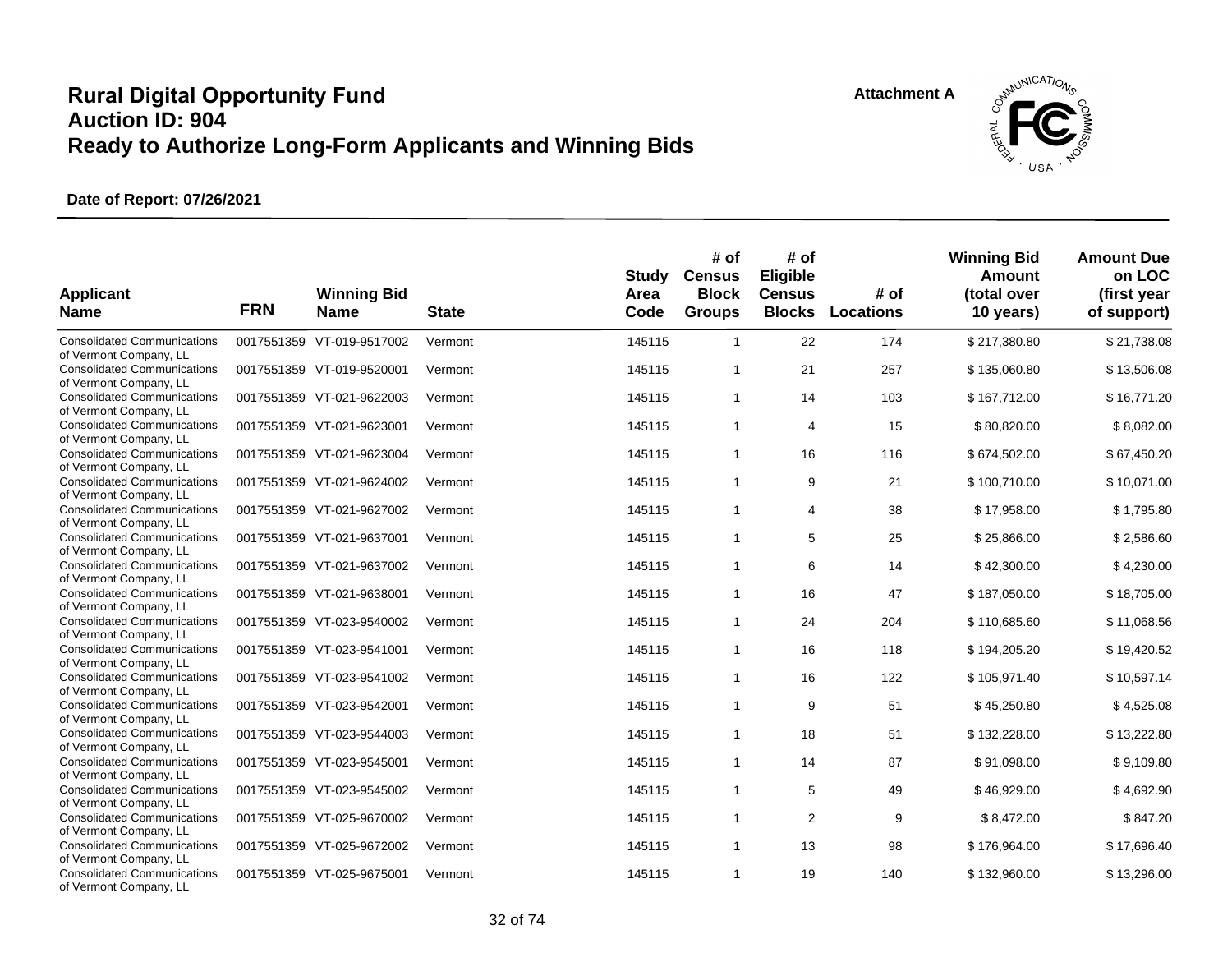![](_page_32_Picture_2.jpeg)

| <b>Applicant</b><br><b>Name</b>                              | <b>FRN</b> | <b>Winning Bid</b><br><b>Name</b> | <b>State</b> | <b>Study</b><br>Area<br>Code | # of<br><b>Census</b><br><b>Block</b><br><b>Groups</b> | # of<br>Eligible<br><b>Census</b><br><b>Blocks</b> | # of<br><b>Locations</b> | <b>Winning Bid</b><br>Amount<br>(total over<br>10 years) | <b>Amount Due</b><br>on LOC<br>(first year<br>of support) |
|--------------------------------------------------------------|------------|-----------------------------------|--------------|------------------------------|--------------------------------------------------------|----------------------------------------------------|--------------------------|----------------------------------------------------------|-----------------------------------------------------------|
| <b>Consolidated Communications</b><br>of Vermont Company, LL |            | 0017551359 VT-025-9675002         | Vermont      | 145115                       | $\mathbf{1}$                                           | 11                                                 | 58                       | \$118,728.00                                             | \$11,872.80                                               |
| <b>Consolidated Communications</b><br>of Vermont Company, LL |            | 0017551359 VT-025-9679001         | Vermont      | 145115                       | $\mathbf{1}$                                           | 22                                                 | 266                      | \$336,522.00                                             | \$33,652.20                                               |
| <b>Consolidated Communications</b><br>of Vermont Company, LL |            | 0017551359 VT-025-9679002         | Vermont      | 145115                       | $\mathbf{1}$                                           | 5                                                  | 22                       | \$5,852.00                                               | \$585.20                                                  |
| <b>Consolidated Communications</b><br>of Vermont Company, LL |            | 0017551359 VT-025-9680002         | Vermont      | 145115                       | $\mathbf{1}$                                           | $\overline{7}$                                     | 30                       | \$27,846.00                                              | \$2,784.60                                                |
| <b>Consolidated Communications</b><br>of Vermont Company, LL |            | 0017551359 VT-025-9680003         | Vermont      | 145115                       | $\mathbf{1}$                                           | 13                                                 | 137                      | \$165,900.00                                             | \$16,590.00                                               |
| <b>Consolidated Communications</b>                           |            | 0017551359 VT-025-9681001         | Vermont      | 145115                       | $\mathbf{1}$                                           | 18                                                 | 91                       | \$162,258.00                                             | \$16,225.80                                               |
| of Vermont Company, LL<br><b>Consolidated Communications</b> |            | 0017551359 VT-025-9681002         | Vermont      | 145115                       | $\mathbf{1}$                                           | 14                                                 | 124                      | \$511,272.00                                             | \$51,127.20                                               |
| of Vermont Company, LL<br><b>Consolidated Communications</b> |            | 0017551359 VT-025-9682001         | Vermont      | 145115                       | $\mathbf{1}$                                           | 30                                                 | 214                      | \$806,280.00                                             | \$80,628.00                                               |
| of Vermont Company, LL<br><b>Consolidated Communications</b> |            | 0017551359 VT-025-9682002         | Vermont      | 145115                       | $\mathbf{1}$                                           | 26                                                 | 160                      | \$609,600.00                                             | \$60,960.00                                               |
| of Vermont Company, LL<br><b>Consolidated Communications</b> |            | 0017551359 VT-025-9687003         | Vermont      | 145115                       | $\mathbf{1}$                                           | $\overline{7}$                                     | 18                       | \$24,426.00                                              | \$2,442.60                                                |
| of Vermont Company, LL<br>Corn Belt Telephone                |            | 0002592517 IA-161-0803003         | lowa         | 351141                       | $\mathbf{1}$                                           | 4                                                  | 11                       | \$5,403.00                                               | \$540.30                                                  |
| Corn Belt Telephone                                          |            | 0002592517 IA-161-0803004         | lowa         | 351141                       | $\mathbf{1}$                                           | 5                                                  | 13                       | \$36,360.00                                              | \$3,636.00                                                |
| Corn Belt Telephone                                          |            | 0002592517 IA-161-0804002         | lowa         | 351141                       | $\mathbf{1}$                                           | 2                                                  | 14                       | \$474.00                                                 | \$47.40                                                   |
| Cox Arizona Telcom, LLC                                      | 0004329991 | AZ-013-0101012                    | Arizona      | 459012                       | $\mathbf{1}$                                           | 37                                                 | 576                      | \$26,124.60                                              | \$2,612.46                                                |
| Cox Arizona Telcom, LLC                                      |            | 0004329991 AZ-013-0101022         | Arizona      | 459012                       | $\mathbf{1}$                                           | 3                                                  | 39                       | \$9,791.30                                               | \$979.13                                                  |
| Cox Arizona Telcom, LLC                                      | 0004329991 | AZ-013-0610461                    | Arizona      | 459012                       | $\mathbf{1}$                                           | 2                                                  | 31                       | \$2,864.10                                               | \$286.41                                                  |
| Cox Arizona Telcom, LLC                                      | 0004329991 | AZ-013-1050021                    | Arizona      | 459012                       | $\mathbf{1}$                                           | $\overline{2}$                                     | 26                       | \$12,198.00                                              | \$1,219.80                                                |
| Cox Arizona Telcom, LLC                                      |            | 0004329991 AZ-013-1093001         | Arizona      | 459012                       | $\mathbf{1}$                                           | $\mathbf{1}$                                       | 3                        | \$4,404.40                                               | \$440.44                                                  |
| Cox Arizona Telcom, LLC                                      |            | 0004329991 AZ-013-1125121         | Arizona      | 459012                       | $\mathbf{1}$                                           | 4                                                  | 17                       | \$9,323.10                                               | \$932.31                                                  |
| Cox Arizona Telcom, LLC                                      |            | 0004329991 AZ-013-1132032         | Arizona      | 459012                       | $\mathbf{1}$                                           | 3                                                  | 12                       | \$7,253.90                                               | \$725.39                                                  |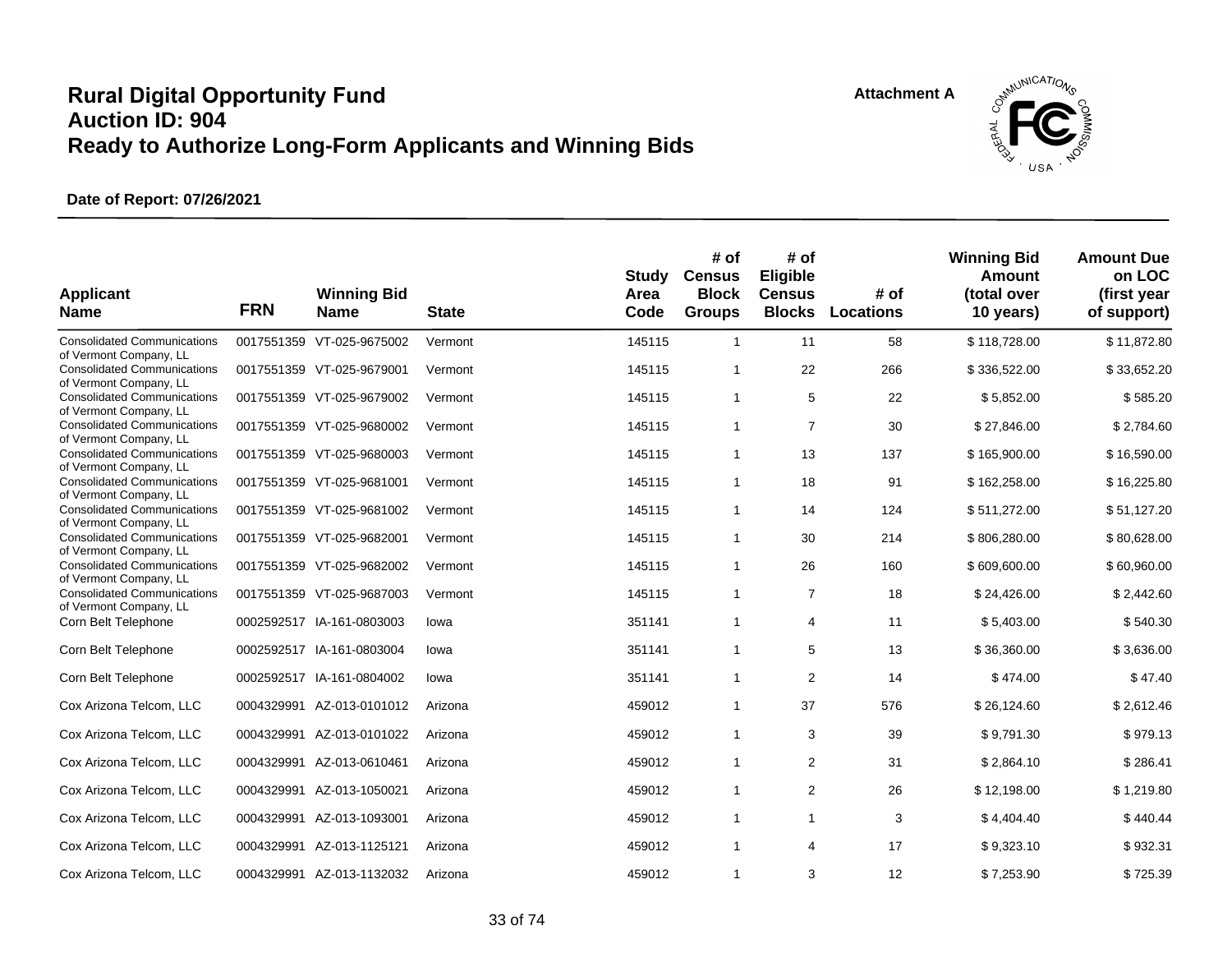![](_page_33_Picture_2.jpeg)

| <b>Applicant</b><br><b>Name</b> | <b>FRN</b> | <b>Winning Bid</b><br><b>Name</b> | <b>State</b> | <b>Study</b><br>Area<br>Code | # of<br><b>Census</b><br><b>Block</b><br><b>Groups</b> | # of<br>Eligible<br><b>Census</b><br><b>Blocks</b> | # of<br><b>Locations</b> | <b>Winning Bid</b><br>Amount<br>(total over<br>10 years) | <b>Amount Due</b><br>on LOC<br>(first year<br>of support) |
|---------------------------------|------------|-----------------------------------|--------------|------------------------------|--------------------------------------------------------|----------------------------------------------------|--------------------------|----------------------------------------------------------|-----------------------------------------------------------|
| Cox Arizona Telcom, LLC         | 0004329991 | AZ-013-1143011                    | Arizona      | 459012                       | $\mathbf{1}$                                           | 9                                                  | 24                       | \$9,082.00                                               | \$908.20                                                  |
| Cox Arizona Telcom, LLC         | 0004329991 | AZ-013-2168221                    | Arizona      | 459012                       | 1                                                      | 8                                                  | 97                       | \$3,806.70                                               | \$380.67                                                  |
| Cox Arizona Telcom, LLC         | 0004329991 | AZ-013-2168431                    | Arizona      | 459012                       | $\mathbf{1}$                                           | $\mathbf{1}$                                       | 8                        | \$3,677.60                                               | \$367.76                                                  |
| Cox Arizona Telcom, LLC         | 0004329991 | AZ-013-2168432                    | Arizona      | 459012                       | $\mathbf{1}$                                           | 18                                                 | 284                      | \$6,880.80                                               | \$688.08                                                  |
| Cox Arizona Telcom, LLC         | 0004329991 | AZ-013-2168511                    | Arizona      | 459012                       | $\mathbf{1}$                                           | $\overline{2}$                                     | 8                        | \$12,889.40                                              | \$1,288.94                                                |
| Cox Arizona Telcom, LLC         | 0004329991 | AZ-013-2168513                    | Arizona      | 459012                       | $\mathbf{1}$                                           | $\overline{2}$                                     | 81                       | \$15,507.70                                              | \$1,550.77                                                |
| Cox Arizona Telcom, LLC         | 0004329991 | AZ-013-2168514                    | Arizona      | 459012                       | $\mathbf{1}$                                           | 5                                                  | 36                       | \$13,972.00                                              | \$1,397.20                                                |
| Cox Arizona Telcom, LLC         | 0004329991 | AZ-013-6125001                    | Arizona      | 459012                       | $\mathbf{1}$                                           | 8                                                  | 60                       | \$11,181.40                                              | \$1,118.14                                                |
| Cox Arizona Telcom, LLC         | 0004329991 | AZ-013-8130002                    | Arizona      | 459012                       | $\mathbf{1}$                                           | 6                                                  | 73                       | \$16,764.90                                              | \$1,676.49                                                |
| Cox Arizona Telcom, LLC         | 0004329991 | AZ-013-8159001                    | Arizona      | 459012                       | $\mathbf{1}$                                           | $\mathbf{1}$                                       | 12                       | \$9,320.30                                               | \$932.03                                                  |
| Cox Arkansas Telcom, LLC        | 0004330197 | AR-007-0201014                    | Arkansas     | 409029                       | $\mathbf{1}$                                           | 22                                                 | 261                      | \$258,924.00                                             | \$25,892.40                                               |
| Cox Arkansas Telcom, LLC        |            | 0004330197 AR-007-0208062         | Arkansas     | 409029                       | $\mathbf{1}$                                           | 11                                                 | 26                       | \$68,382.00                                              | \$6,838.20                                                |
| Cox Arkansas Telcom, LLC        |            | 0004330197 AR-007-0208063         | Arkansas     | 409029                       | $\mathbf{1}$                                           | 11                                                 | 58                       | \$101,610.00                                             | \$10,161.00                                               |
| Cox Arkansas Telcom, LLC        | 0004330197 | AR-007-0209024                    | Arkansas     | 409029                       | $\mathbf{1}$                                           | 21                                                 | 283                      | \$226,788.00                                             | \$22,678.80                                               |
| Cox Arkansas Telcom, LLC        |            | 0004330197 AR-007-0210023         | Arkansas     | 409029                       | $\mathbf{1}$                                           | 20                                                 | 158                      | \$256,062.00                                             | \$25,606.20                                               |
| Cox Arkansas Telcom, LLC        |            | 0004330197 AR-007-0213013         | Arkansas     | 409029                       | $\mathbf{1}$                                           | 31                                                 | 261                      | \$295,651.20                                             | \$29,565.12                                               |
| Cox Arkansas Telcom, LLC        | 0004330197 | AR-007-0213052                    | Arkansas     | 409029                       | $\mathbf{1}$                                           | 60                                                 | 336                      | \$121,958.00                                             | \$12,195.80                                               |
| Cox Arkansas Telcom, LLC        |            | 0004330197 AR-007-0213053         | Arkansas     | 409029                       | $\mathbf{1}$                                           | 35                                                 | 253                      | \$54,305.00                                              | \$5,430.50                                                |
| Cox Arkansas Telcom, LLC        |            | 0004330197 AR-007-0213104         | Arkansas     | 409029                       | $\mathbf{1}$                                           | 5                                                  | 16                       | \$26,070.00                                              | \$2,607.00                                                |
| Cox Arkansas Telcom, LLC        |            | 0004330197 AR-033-0205012         | Arkansas     | 409029                       | $\mathbf{1}$                                           | 6                                                  | 13                       | \$20,913.00                                              | \$2,091.30                                                |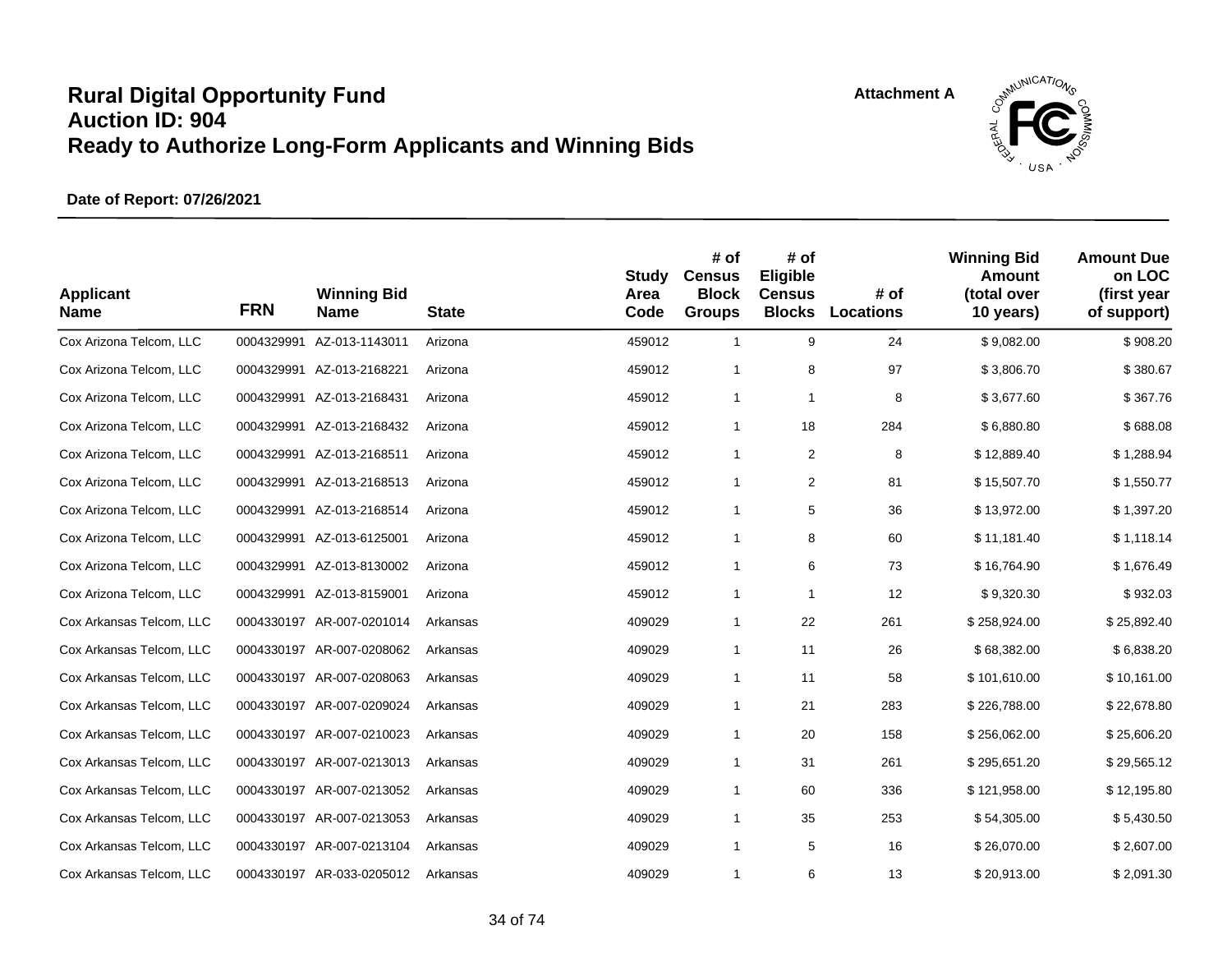![](_page_34_Picture_2.jpeg)

| <b>Applicant</b><br><b>Name</b> | <b>FRN</b> | <b>Winning Bid</b><br><b>Name</b> | <b>State</b> | <b>Study</b><br>Area<br>Code | # of<br><b>Census</b><br><b>Block</b><br><b>Groups</b> | # of<br>Eligible<br><b>Census</b><br><b>Blocks</b> | # of<br><b>Locations</b> | <b>Winning Bid</b><br>Amount<br>(total over<br>10 years) | <b>Amount Due</b><br>on LOC<br>(first year<br>of support) |
|---------------------------------|------------|-----------------------------------|--------------|------------------------------|--------------------------------------------------------|----------------------------------------------------|--------------------------|----------------------------------------------------------|-----------------------------------------------------------|
| Cox California Telcom, LLC      |            | 0004330015 CA-037-2974002         | California   | 549017                       | $\mathbf{1}$                                           | 3                                                  | 40                       | \$3,201.30                                               | \$320.13                                                  |
| Cox California Telcom, LLC      |            | 0004330015 CA-037-2975001         | California   | 549017                       | $\mathbf{1}$                                           | $\mathbf{1}$                                       | 8                        | \$488.60                                                 | \$48.86                                                   |
| Cox California Telcom, LLC      |            | 0004330015 CA-037-2976013         | California   | 549017                       | 1                                                      | 2                                                  | 12                       | \$3,398.90                                               | \$339.89                                                  |
| Cox California Telcom, LLC      |            | 0004330015 CA-037-6702012         | California   | 549017                       | 1                                                      | 3                                                  | 4                        | \$270.60                                                 | \$27.06                                                   |
| Cox California Telcom, LLC      |            | 0004330015 CA-037-6703261         | California   | 549017                       | 1                                                      | 2                                                  | 4                        | \$219.80                                                 | \$21.98                                                   |
| Cox California Telcom, LLC      |            | 0004330015 CA-037-6703262         | California   | 549017                       | 1                                                      | $\mathbf{1}$                                       | 1                        | \$186.00                                                 | \$18.60                                                   |
| Cox California Telcom, LLC      |            | 0004330015 CA-037-6703282         | California   | 549017                       | $\mathbf{1}$                                           | $\mathbf{1}$                                       | $\mathbf{1}$             | \$282.10                                                 | \$28.21                                                   |
| Cox California Telcom, LLC      |            | 0004330015 CA-037-6703283         | California   | 549017                       | 1                                                      | 3                                                  | 10                       | \$475.30                                                 | \$47.53                                                   |
| Cox California Telcom, LLC      |            | 0004330015 CA-037-6704071         | California   | 549017                       | 1                                                      | $\mathbf{1}$                                       | $\overline{2}$           | \$65.00                                                  | \$6.50                                                    |
| Cox California Telcom, LLC      |            | 0004330015 CA-037-6704161         | California   | 549017                       | $\mathbf{1}$                                           | $\mathbf{1}$                                       | 1                        | \$6.20                                                   | \$0.62                                                    |
| Cox California Telcom, LLC      |            | 0004330015 CA-037-6704162         | California   | 549017                       | 1                                                      | $\mathbf{1}$                                       | $\mathbf{1}$             | \$33.80                                                  | \$3.38                                                    |
| Cox California Telcom, LLC      |            | 0004330015 CA-037-6705001         | California   | 549017                       | $\mathbf{1}$                                           | 1                                                  | 1                        | \$83.70                                                  | \$8.37                                                    |
| Cox California Telcom, LLC      |            | 0004330015 CA-037-6706021         | California   | 549017                       | $\mathbf{1}$                                           | 2                                                  | $\overline{7}$           | \$2,212.50                                               | \$221.25                                                  |
| Cox California Telcom, LLC      |            | 0004330015 CA-037-6707011         | California   | 549017                       | $\mathbf{1}$                                           | $\mathbf{1}$                                       | $\mathbf{1}$             | \$183.30                                                 | \$18.33                                                   |
| Cox California Telcom, LLC      |            | 0004330015 CA-037-6707012         | California   | 549017                       | $\mathbf{1}$                                           | $\mathbf{1}$                                       | $\overline{2}$           | \$539.30                                                 | \$53.93                                                   |
| Cox California Telcom, LLC      |            | 0004330015 CA-037-6707023         | California   | 549017                       | 1                                                      | 2                                                  | 14                       | \$1,577.10                                               | \$157.71                                                  |
| Cox California Telcom, LLC      |            | 0004330015 CA-037-9800151         | California   | 549017                       | 1                                                      | $\mathbf{1}$                                       | 12                       | \$359.60                                                 | \$35.96                                                   |
| Cox California Telcom, LLC      |            | 0004330015 CA-059-0320123         | California   | 549017                       | $\mathbf{1}$                                           | $\mathbf{1}$                                       | $\overline{c}$           | \$768.00                                                 | \$76.80                                                   |
| Cox California Telcom, LLC      |            | 0004330015 CA-059-0320133         | California   | 549017                       | $\mathbf{1}$                                           | $\mathbf{1}$                                       | 6                        | \$552.00                                                 | \$55.20                                                   |
| Cox California Telcom, LLC      |            | 0004330015 CA-059-0320221         | California   | 549017                       | $\mathbf{1}$                                           | 2                                                  | 4                        | \$3,948.00                                               | \$394.80                                                  |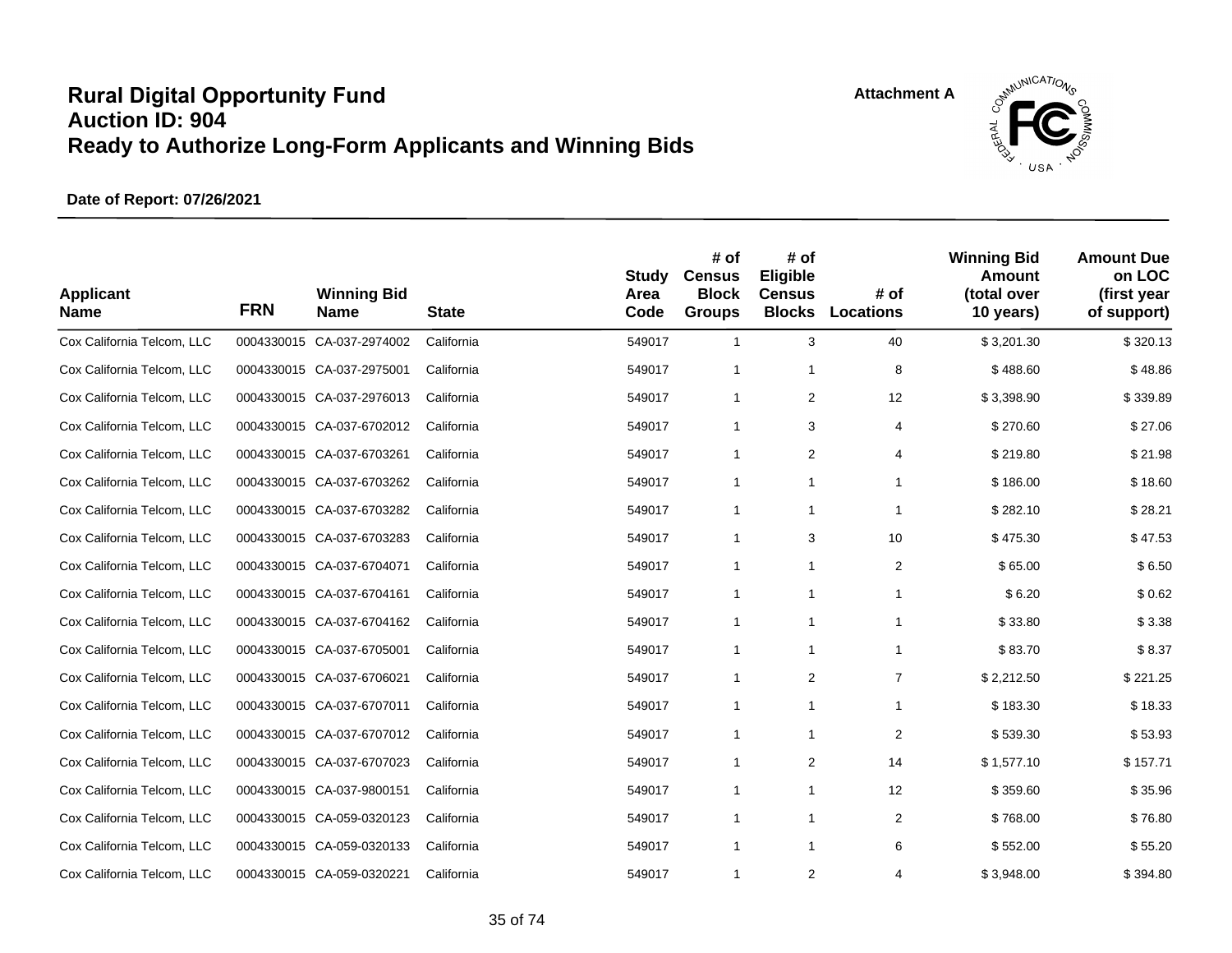![](_page_35_Picture_2.jpeg)

| <b>Applicant</b><br><b>Name</b> | <b>FRN</b> | <b>Winning Bid</b><br><b>Name</b> | <b>State</b> | <b>Study</b><br>Area<br>Code | # of<br><b>Census</b><br><b>Block</b><br><b>Groups</b> | # of<br>Eligible<br><b>Census</b><br><b>Blocks</b> | # of<br>Locations       | <b>Winning Bid</b><br><b>Amount</b><br>(total over<br>10 years) | <b>Amount Due</b><br>on LOC<br>(first year<br>of support) |
|---------------------------------|------------|-----------------------------------|--------------|------------------------------|--------------------------------------------------------|----------------------------------------------------|-------------------------|-----------------------------------------------------------------|-----------------------------------------------------------|
| Cox California Telcom, LLC      |            | 0004330015 CA-059-0320222         | California   | 549017                       | $\mathbf{1}$                                           | $\mathbf{1}$                                       | 14                      | \$4,926.00                                                      | \$492.60                                                  |
| Cox California Telcom, LLC      |            | 0004330015 CA-059-0320223         | California   | 549017                       | $\mathbf{1}$                                           | 2                                                  | 20                      | \$2,628.00                                                      | \$262.80                                                  |
| Cox California Telcom, LLC      |            | 0004330015 CA-059-0320231         | California   | 549017                       | $\mathbf{1}$                                           | $\mathbf{1}$                                       | $\mathbf{1}$            | \$438.00                                                        | \$43.80                                                   |
| Cox California Telcom, LLC      |            | 0004330015 CA-059-0320271         | California   | 549017                       | $\mathbf{1}$                                           | 2                                                  | 93                      | \$10,925.00                                                     | \$1,092.50                                                |
| Cox California Telcom, LLC      |            | 0004330015 CA-059-0320272         | California   | 549017                       | $\mathbf{1}$                                           | $\mathbf{1}$                                       | 6                       | \$1,464.00                                                      | \$146.40                                                  |
| Cox California Telcom, LLC      |            | 0004330015 CA-059-0320312         | California   | 549017                       | $\mathbf{1}$                                           | $\mathbf{1}$                                       | 4                       | \$60.00                                                         | \$6.00                                                    |
| Cox California Telcom, LLC      |            | 0004330015 CA-059-0320443         | California   | 549017                       | $\mathbf{1}$                                           | $\mathbf{1}$                                       | $\mathbf{1}$            | \$882.00                                                        | \$88.20                                                   |
| Cox California Telcom, LLC      |            | 0004330015 CA-059-0320461         | California   | 549017                       | $\mathbf{1}$                                           | $\mathbf{1}$                                       | $\mathbf{1}$            | \$1,104.00                                                      | \$110.40                                                  |
| Cox California Telcom, LLC      |            | 0004330015 CA-059-0320464         | California   | 549017                       | 1                                                      | $\mathbf{1}$                                       | 6                       | \$1,548.00                                                      | \$154.80                                                  |
| Cox California Telcom, LLC      |            | 0004330015 CA-059-0320474         | California   | 549017                       | $\mathbf{1}$                                           | $\mathbf{1}$                                       | 53                      | \$10,805.00                                                     | \$1,080.50                                                |
| Cox California Telcom, LLC      |            | 0004330015 CA-059-0320492         | California   | 549017                       | $\mathbf{1}$                                           | $\mathbf{1}$                                       | $\overline{\mathbf{c}}$ | \$1,692.00                                                      | \$169.20                                                  |
| Cox California Telcom, LLC      |            | 0004330015 CA-059-0320501         | California   | 549017                       | 1                                                      | 1                                                  | 10                      | \$7,626.00                                                      | \$762.60                                                  |
| Cox California Telcom, LLC      |            | 0004330015 CA-059-0320531         | California   | 549017                       | $\mathbf{1}$                                           | $\mathbf{1}$                                       | 6                       | \$1,620.00                                                      | \$162.00                                                  |
| Cox California Telcom, LLC      |            | 0004330015 CA-059-0320543         | California   | 549017                       | 1                                                      | $\mathbf{1}$                                       | 17                      | \$1,938.00                                                      | \$193.80                                                  |
| Cox California Telcom, LLC      |            | 0004330015 CA-059-0320544         | California   | 549017                       | $\mathbf{1}$                                           | $\mathbf{1}$                                       | $\mathbf{1}$            | \$1,866.00                                                      | \$186.60                                                  |
| Cox California Telcom, LLC      |            | 0004330015 CA-059-0320582         | California   | 549017                       | $\mathbf{1}$                                           | 1                                                  | 12                      | \$1,800.00                                                      | \$180.00                                                  |
| Cox California Telcom, LLC      |            | 0004330015 CA-059-0320611         | California   | 549017                       | 1                                                      | 3                                                  | 25                      | \$4,506.00                                                      | \$450.60                                                  |
| Cox California Telcom, LLC      |            | 0004330015 CA-059-0320612         | California   | 549017                       | $\mathbf{1}$                                           | $\mathbf{1}$                                       | 18                      | \$38,155.00                                                     | \$3,815.50                                                |
| Cox California Telcom, LLC      |            | 0004330015 CA-059-0421062         | California   | 549017                       | $\mathbf{1}$                                           | $\mathbf{1}$                                       | 6                       | \$10,020.00                                                     | \$1,002.00                                                |
| Cox California Telcom, LLC      |            | 0004330015 CA-059-0421092         | California   | 549017                       | $\mathbf{1}$                                           | 1                                                  | 1                       | \$348.00                                                        | \$34.80                                                   |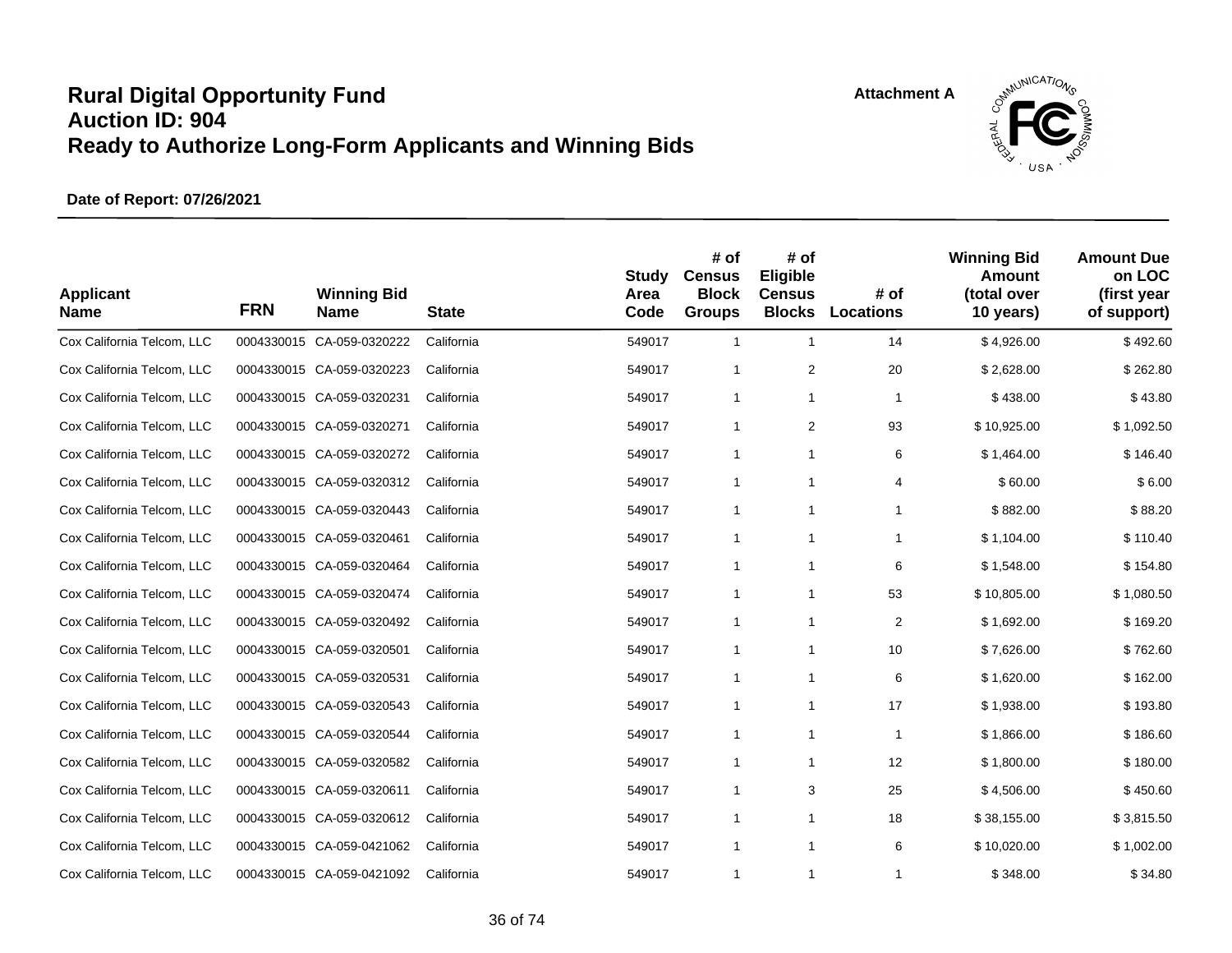

| <b>Applicant</b><br><b>Name</b> | <b>FRN</b> | <b>Winning Bid</b><br><b>Name</b> | <b>State</b> | <b>Study</b><br>Area<br>Code | # of<br><b>Census</b><br><b>Block</b><br><b>Groups</b> | # of<br>Eligible<br><b>Census</b><br><b>Blocks</b> | # of<br><b>Locations</b> | <b>Winning Bid</b><br><b>Amount</b><br>(total over<br>10 years) | <b>Amount Due</b><br>on LOC<br>(first year<br>of support) |
|---------------------------------|------------|-----------------------------------|--------------|------------------------------|--------------------------------------------------------|----------------------------------------------------|--------------------------|-----------------------------------------------------------------|-----------------------------------------------------------|
| Cox California Telcom, LLC      |            | 0004330015 CA-059-0421111         | California   | 549017                       | $\mathbf{1}$                                           | $\mathbf{1}$                                       | $\overline{2}$           | \$1,290.00                                                      | \$129.00                                                  |
| Cox California Telcom, LLC      |            | 0004330015 CA-059-0421114         | California   | 549017                       | 1                                                      | $\mathbf{1}$                                       | $\mathbf 1$              | \$78.00                                                         | \$7.80                                                    |
| Cox California Telcom, LLC      |            | 0004330015 CA-059-0421121         | California   | 549017                       | $\mathbf{1}$                                           | 1                                                  | $\mathbf 1$              | \$102.00                                                        | \$10.20                                                   |
| Cox California Telcom, LLC      |            | 0004330015 CA-059-0421141         | California   | 549017                       | 1                                                      | 1                                                  | $\mathbf 1$              | \$678.00                                                        | \$67.80                                                   |
| Cox California Telcom, LLC      |            | 0004330015 CA-059-0422011         | California   | 549017                       | 1                                                      | 8                                                  | 111                      | \$13,605.00                                                     | \$1,360.50                                                |
| Cox California Telcom, LLC      |            | 0004330015 CA-059-0422012         | California   | 549017                       | 1                                                      | 1                                                  | 47                       | \$246.00                                                        | \$24.60                                                   |
| Cox California Telcom, LLC      |            | 0004330015 CA-059-0422015         | California   | 549017                       | 1                                                      | 1                                                  | 5                        | \$1,014.00                                                      | \$101.40                                                  |
| Cox California Telcom, LLC      |            | 0004330015 CA-059-0422031         | California   | 549017                       | 1                                                      | 1                                                  | $\mathbf 1$              | \$1,038.00                                                      | \$103.80                                                  |
| Cox California Telcom, LLC      |            | 0004330015 CA-059-0422032         | California   | 549017                       | 1                                                      | 2                                                  | 25                       | \$2,748.00                                                      | \$274.80                                                  |
| Cox California Telcom, LLC      |            | 0004330015 CA-059-0422035         | California   | 549017                       | 1                                                      | 3                                                  | 28                       | \$13,705.00                                                     | \$1,370.50                                                |
| Cox California Telcom, LLC      |            | 0004330015 CA-059-0423104         | California   | 549017                       | 1                                                      | $\overline{7}$                                     | 65                       | \$12,840.00                                                     | \$1,284.00                                                |
| Cox California Telcom, LLC      |            | 0004330015 CA-059-0423105         | California   | 549017                       | 1                                                      | 6                                                  | 70                       | \$17,690.00                                                     | \$1,769.00                                                |
| Cox California Telcom, LLC      |            | 0004330015 CA-059-0423121         | California   | 549017                       | $\mathbf{1}$                                           | 1                                                  | $\mathbf{1}$             | \$90.00                                                         | \$9.00                                                    |
| Cox California Telcom, LLC      |            | 0004330015 CA-059-0423131         | California   | 549017                       | 1                                                      | 1                                                  | $\overline{7}$           | \$2,190.00                                                      | \$219.00                                                  |
| Cox California Telcom, LLC      |            | 0004330015 CA-059-0423151         | California   | 549017                       | 1                                                      | 2                                                  | 68                       | \$11,784.00                                                     | \$1,178.40                                                |
| Cox California Telcom, LLC      |            | 0004330015 CA-059-0423154         | California   | 549017                       | 1                                                      | 1                                                  | 1                        | \$660.00                                                        | \$66.00                                                   |
| Cox California Telcom, LLC      |            | 0004330015 CA-059-0423171         | California   | 549017                       | $\mathbf{1}$                                           | 1                                                  | 3                        | \$876.00                                                        | \$87.60                                                   |
| Cox California Telcom, LLC      |            | 0004330015 CA-059-0423201         | California   | 549017                       | 1                                                      | $\mathbf{1}$                                       | 6                        | \$3.756.00                                                      | \$375.60                                                  |
| Cox California Telcom, LLC      |            | 0004330015 CA-059-0423231         | California   | 549017                       | 1                                                      | 3                                                  | 6                        | \$1,260.00                                                      | \$126.00                                                  |
| Cox California Telcom, LLC      |            | 0004330015 CA-059-0423232         | California   | 549017                       | $\mathbf{1}$                                           | 1                                                  | 1                        | \$546.00                                                        | \$54.60                                                   |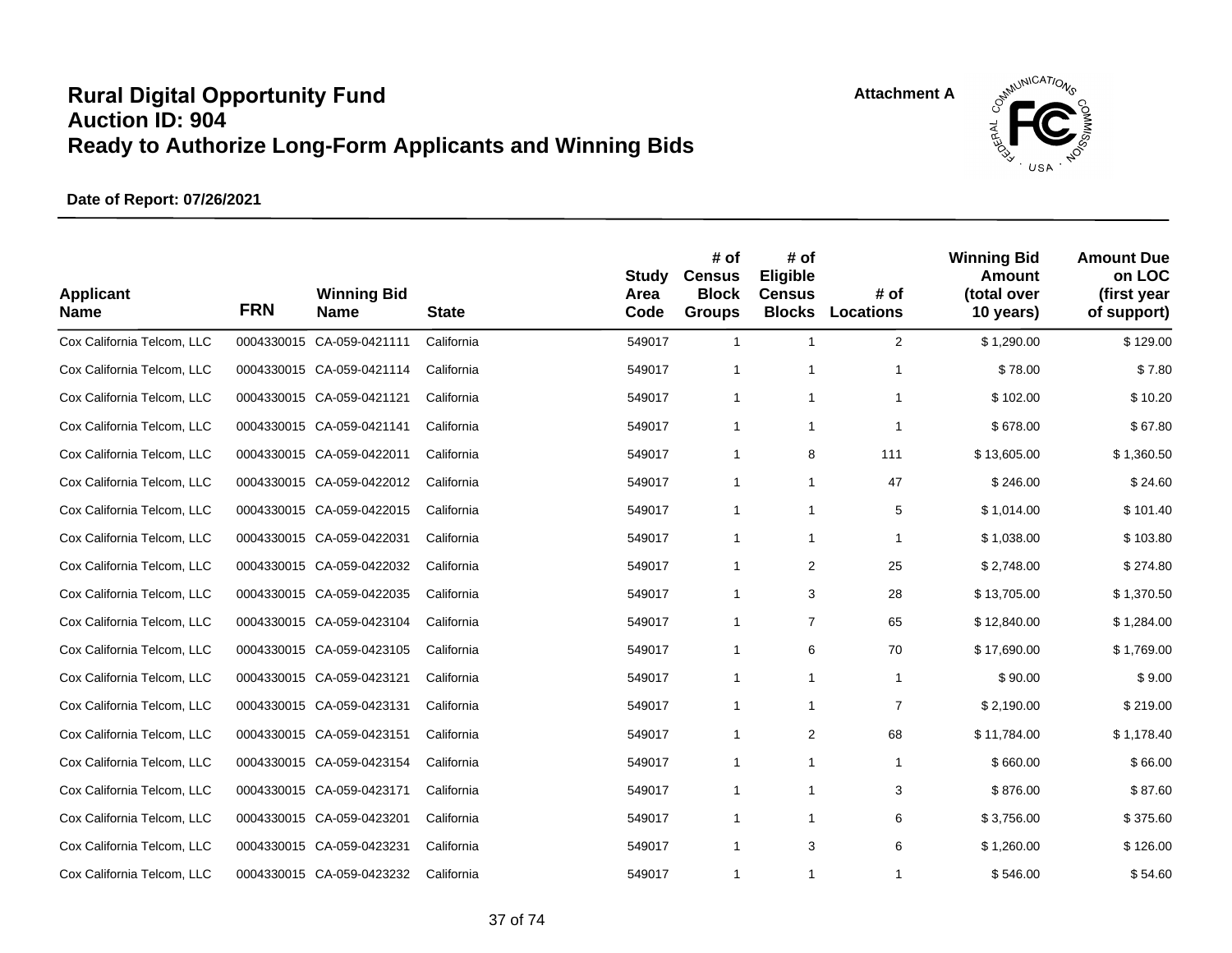

| <b>Applicant</b><br><b>Name</b> | <b>FRN</b> | <b>Winning Bid</b><br><b>Name</b> | <b>State</b> | <b>Study</b><br>Area<br>Code | # of<br><b>Census</b><br><b>Block</b><br><b>Groups</b> | # of<br>Eligible<br><b>Census</b><br><b>Blocks</b> | # of<br><b>Locations</b> | <b>Winning Bid</b><br><b>Amount</b><br>(total over<br>10 years) | <b>Amount Due</b><br>on LOC<br>(first year<br>of support) |
|---------------------------------|------------|-----------------------------------|--------------|------------------------------|--------------------------------------------------------|----------------------------------------------------|--------------------------|-----------------------------------------------------------------|-----------------------------------------------------------|
| Cox California Telcom, LLC      |            | 0004330015 CA-059-0423233         | California   | 549017                       | $\mathbf{1}$                                           | 2                                                  | 11                       | \$2,838.00                                                      | \$283.80                                                  |
| Cox California Telcom, LLC      |            | 0004330015 CA-059-0423234         | California   | 549017                       | 1                                                      | 3                                                  | 5                        | \$1,110.00                                                      | \$111.00                                                  |
| Cox California Telcom, LLC      |            | 0004330015 CA-059-0423241         | California   | 549017                       | 1                                                      | 1                                                  | 3                        | \$2,094.00                                                      | \$209.40                                                  |
| Cox California Telcom, LLC      |            | 0004330015 CA-059-0423271         | California   | 549017                       | 1                                                      | 1                                                  | 1                        | \$120.00                                                        | \$12.00                                                   |
| Cox California Telcom, LLC      |            | 0004330015 CA-059-0423281         | California   | 549017                       | $\mathbf{1}$                                           | 1                                                  | $\overline{2}$           | \$2,634.00                                                      | \$263.40                                                  |
| Cox California Telcom, LLC      |            | 0004330015 CA-059-0423331         | California   | 549017                       | 1                                                      | 1                                                  | 17                       | \$20,500.00                                                     | \$2,050.00                                                |
| Cox California Telcom, LLC      |            | 0004330015 CA-059-0524041         | California   | 549017                       | 1                                                      | 2                                                  | 15                       | \$14,395.00                                                     | \$1,439.50                                                |
| Cox California Telcom, LLC      |            | 0004330015 CA-059-0524084         | California   | 549017                       | 1                                                      | 1                                                  | 1                        | \$138.00                                                        | \$13.80                                                   |
| Cox California Telcom, LLC      |            | 0004330015 CA-059-0524102         | California   | 549017                       | 1                                                      | 2                                                  | $\overline{7}$           | \$870.00                                                        | \$87.00                                                   |
| Cox California Telcom, LLC      |            | 0004330015 CA-059-0524161         | California   | 549017                       | 1                                                      | 1                                                  | 1                        | \$1,518.00                                                      | \$151.80                                                  |
| Cox California Telcom, LLC      |            | 0004330015 CA-059-0524171         | California   | 549017                       | $\mathbf{1}$                                           | 1                                                  | 10                       | \$7,218.00                                                      | \$721.80                                                  |
| Cox California Telcom, LLC      |            | 0004330015 CA-059-0524172         | California   | 549017                       | 1                                                      | 1                                                  | 10                       | \$1,128.00                                                      | \$112.80                                                  |
| Cox California Telcom, LLC      |            | 0004330015 CA-059-0524173         | California   | 549017                       | $\mathbf{1}$                                           | 2                                                  | $\overline{2}$           | \$408.00                                                        | \$40.80                                                   |
| Cox California Telcom, LLC      |            | 0004330015 CA-059-0524181         | California   | 549017                       | 1                                                      | 1                                                  | 1                        | \$690.00                                                        | \$69.00                                                   |
| Cox California Telcom, LLC      |            | 0004330015 CA-059-0524183         | California   | 549017                       | 1                                                      | 3                                                  | 16                       | \$3,804.00                                                      | \$380.40                                                  |
| Cox California Telcom, LLC      |            | 0004330015 CA-059-0524184         | California   | 549017                       | 1                                                      | 2                                                  | 4                        | \$2,610.00                                                      | \$261.00                                                  |
| Cox California Telcom, LLC      |            | 0004330015 CA-059-0524191         | California   | 549017                       | $\mathbf{1}$                                           | 1                                                  | 3                        | \$366.00                                                        | \$36.60                                                   |
| Cox California Telcom, LLC      |            | 0004330015 CA-059-0524192         | California   | 549017                       | 1                                                      | $\mathbf{1}$                                       | 1                        | \$372.00                                                        | \$37.20                                                   |
| Cox California Telcom, LLC      |            | 0004330015 CA-059-0524221         | California   | 549017                       | 1                                                      | $\mathbf{1}$                                       | $\overline{7}$           | \$2,868.00                                                      | \$286.80                                                  |
| Cox California Telcom, LLC      |            | 0004330015 CA-059-0524233         | California   | 549017                       | $\mathbf{1}$                                           | $\mathbf{1}$                                       | 3                        | \$3,276.00                                                      | \$327.60                                                  |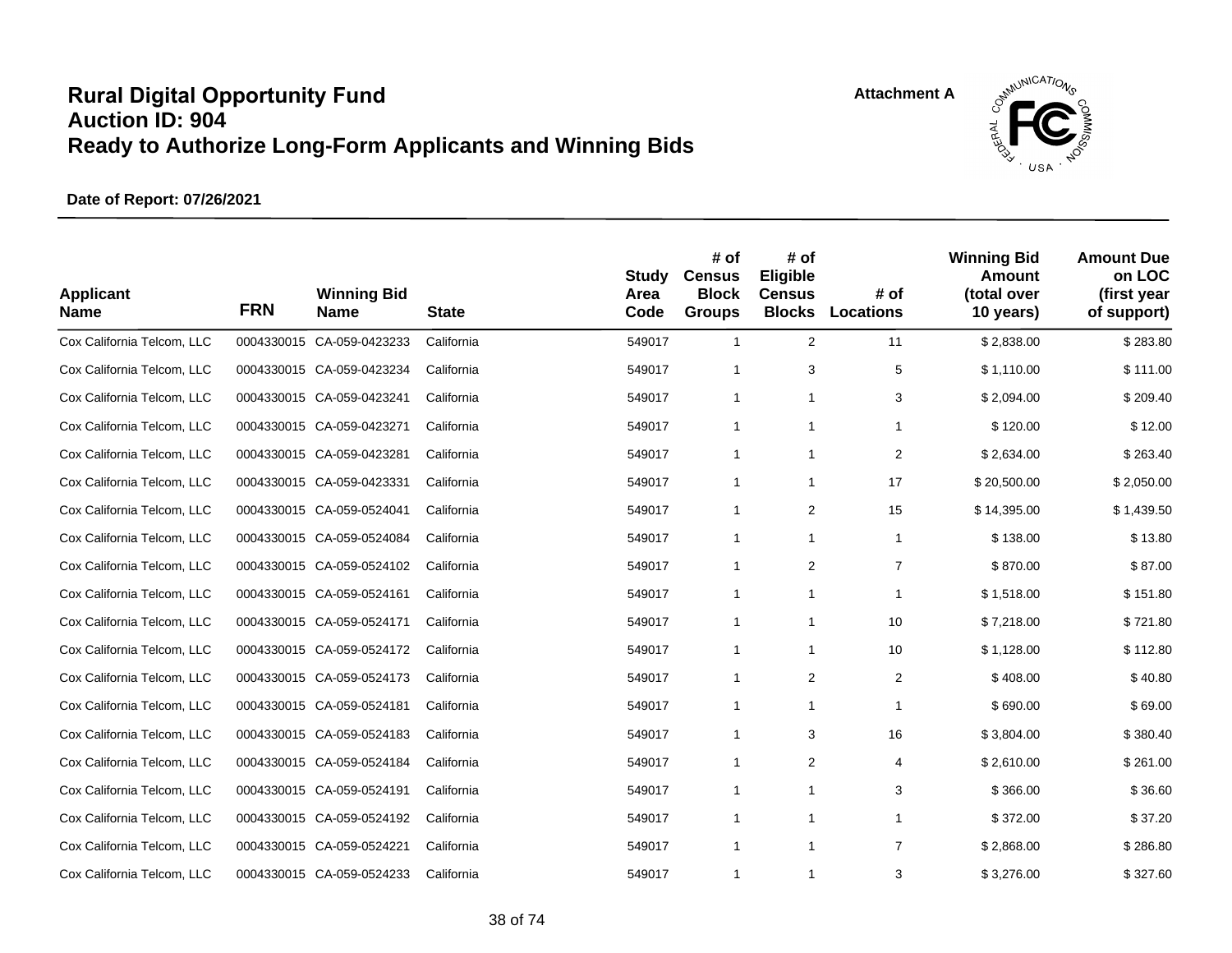

| <b>Applicant</b><br><b>Name</b> | <b>FRN</b> | <b>Winning Bid</b><br><b>Name</b> | <b>State</b> | <b>Study</b><br>Area<br>Code | # of<br><b>Census</b><br><b>Block</b><br><b>Groups</b> | # of<br>Eligible<br><b>Census</b><br><b>Blocks</b> | # of<br>Locations | <b>Winning Bid</b><br>Amount<br>(total over<br>10 years) | <b>Amount Due</b><br>on LOC<br>(first year<br>of support) |
|---------------------------------|------------|-----------------------------------|--------------|------------------------------|--------------------------------------------------------|----------------------------------------------------|-------------------|----------------------------------------------------------|-----------------------------------------------------------|
| Cox California Telcom, LLC      |            | 0004330015 CA-059-0524271         | California   | 549017                       | $\mathbf{1}$                                           | $\overline{2}$                                     | $\overline{2}$    | \$4,428.00                                               | \$442.80                                                  |
| Cox California Telcom, LLC      |            | 0004330015 CA-059-0525054         | California   | 549017                       | $\mathbf{1}$                                           | $\mathbf{1}$                                       | 15                | \$1,392.00                                               | \$139.20                                                  |
| Cox California Telcom, LLC      |            | 0004330015 CA-059-0525114         | California   | 549017                       | 1                                                      | 1                                                  | 18                | \$10,494.00                                              | \$1,049.40                                                |
| Cox California Telcom, LLC      |            | 0004330015 CA-059-0525135         | California   | 549017                       | 1                                                      | 1                                                  | 120               | \$14,970.00                                              | \$1,497.00                                                |
| Cox California Telcom, LLC      |            | 0004330015 CA-059-0525136         | California   | 549017                       | $\mathbf{1}$                                           | $\mathbf{1}$                                       | $\mathbf 1$       | \$138.00                                                 | \$13.80                                                   |
| Cox California Telcom, LLC      |            | 0004330015 CA-059-0525143         | California   | 549017                       | 1                                                      | 1                                                  | 15                | \$2,382.00                                               | \$238.20                                                  |
| Cox California Telcom, LLC      |            | 0004330015 CA-059-0525173         | California   | 549017                       | $\mathbf{1}$                                           | $\mathbf{1}$                                       | $\mathbf{1}$      | \$282.00                                                 | \$28.20                                                   |
| Cox California Telcom, LLC      |            | 0004330015 CA-059-0525181         | California   | 549017                       | 1                                                      | 6                                                  | 149               | \$27,250.00                                              | \$2,725.00                                                |
| Cox California Telcom, LLC      |            | 0004330015 CA-059-0525191         | California   | 549017                       | 1                                                      | $\mathbf{1}$                                       | 8                 | \$5,892.00                                               | \$589.20                                                  |
| Cox California Telcom, LLC      |            | 0004330015 CA-059-0525212         | California   | 549017                       | $\mathbf{1}$                                           | $\mathbf{1}$                                       | 118               | \$27,120.00                                              | \$2,712.00                                                |
| Cox California Telcom, LLC      |            | 0004330015 CA-059-0525243         | California   | 549017                       | 1                                                      | 2                                                  | 3                 | \$558.00                                                 | \$55.80                                                   |
| Cox California Telcom, LLC      |            | 0004330015 CA-059-0525245         | California   | 549017                       | $\mathbf{1}$                                           | 3                                                  | 11                | \$10,602.00                                              | \$1,060.20                                                |
| Cox California Telcom, LLC      |            | 0004330015 CA-059-0525257         | California   | 549017                       | $\mathbf{1}$                                           | $\mathbf{1}$                                       | $\mathbf{1}$      | \$36.00                                                  | \$3.60                                                    |
| Cox California Telcom, LLC      |            | 0004330015 CA-059-0525258         | California   | 549017                       | $\mathbf{1}$                                           | $\mathbf{1}$                                       | $\mathbf{1}$      | \$1,332.00                                               | \$133.20                                                  |
| Cox California Telcom, LLC      |            | 0004330015 CA-059-0525262         | California   | 549017                       | $\mathbf{1}$                                           | $\mathbf{1}$                                       | $\mathbf{1}$      | \$102.00                                                 | \$10.20                                                   |
| Cox California Telcom, LLC      |            | 0004330015 CA-059-0525273         | California   | 549017                       | $\mathbf{1}$                                           | $\mathbf{1}$                                       | $\overline{2}$    | \$1,788.00                                               | \$178.80                                                  |
| Cox California Telcom, LLC      |            | 0004330015 CA-059-0525281         | California   | 549017                       | 1                                                      | $\mathbf{1}$                                       | 5                 | \$978.00                                                 | \$97.80                                                   |
| Cox California Telcom, LLC      |            | 0004330015 CA-059-0525283         | California   | 549017                       | $\mathbf{1}$                                           | $\mathbf{1}$                                       | $\overline{2}$    | \$2,532.00                                               | \$253.20                                                  |
| Cox California Telcom, LLC      |            | 0004330015 CA-059-0525284         | California   | 549017                       | $\mathbf{1}$                                           | $\mathbf{1}$                                       | $\mathbf{1}$      | \$5,886.00                                               | \$588.60                                                  |
| Cox California Telcom, LLC      |            | 0004330015 CA-059-0626121         | California   | 549017                       | $\mathbf{1}$                                           | 2                                                  | 3                 | \$420.00                                                 | \$42.00                                                   |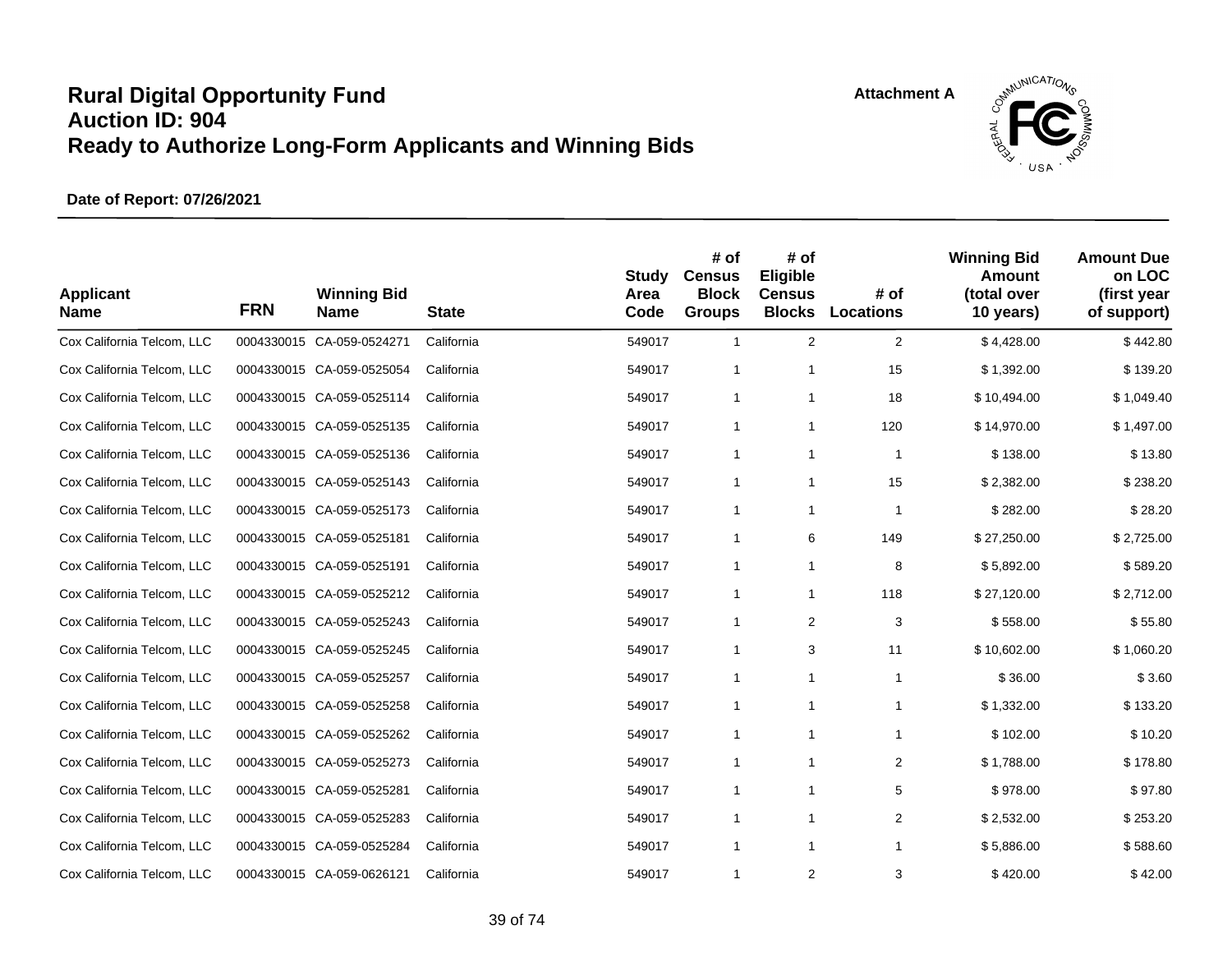

| <b>Applicant</b><br><b>Name</b> | <b>FRN</b> | <b>Winning Bid</b><br><b>Name</b> | <b>State</b> | <b>Study</b><br>Area<br>Code | # of<br><b>Census</b><br><b>Block</b><br><b>Groups</b> | # of<br>Eligible<br><b>Census</b><br><b>Blocks</b> | # of<br><b>Locations</b> | <b>Winning Bid</b><br>Amount<br>(total over<br>10 years) | <b>Amount Due</b><br>on LOC<br>(first year<br>of support) |
|---------------------------------|------------|-----------------------------------|--------------|------------------------------|--------------------------------------------------------|----------------------------------------------------|--------------------------|----------------------------------------------------------|-----------------------------------------------------------|
| Cox California Telcom, LLC      |            | 0004330015 CA-059-0626126         | California   | 549017                       | $\mathbf{1}$                                           | $\overline{2}$                                     | $\overline{4}$           | \$330.00                                                 | \$33.00                                                   |
| Cox California Telcom, LLC      |            | 0004330015 CA-059-0626224         | California   | 549017                       | $\mathbf{1}$                                           | 6                                                  | 84                       | \$14,060.00                                              | \$1,406.00                                                |
| Cox California Telcom, LLC      |            | 0004330015 CA-059-0626261         | California   | 549017                       | 1                                                      | 1                                                  | $\mathbf{1}$             | \$186.00                                                 | \$18.60                                                   |
| Cox California Telcom, LLC      |            | 0004330015 CA-059-0626281         | California   | 549017                       | 1                                                      | 3                                                  | $\overline{7}$           | \$6,606.00                                               | \$660.60                                                  |
| Cox California Telcom, LLC      |            | 0004330015 CA-059-0626324         | California   | 549017                       | 1                                                      | 8                                                  | 83                       | \$34,520.00                                              | \$3,452.00                                                |
| Cox California Telcom, LLC      |            | 0004330015 CA-059-0626372         | California   | 549017                       | 1                                                      | 1                                                  | 3                        | \$1,392.00                                               | \$139.20                                                  |
| Cox California Telcom, LLC      |            | 0004330015 CA-059-0626373         | California   | 549017                       | $\mathbf{1}$                                           | $\mathbf{1}$                                       | 36                       | \$3,030.00                                               | \$303.00                                                  |
| Cox California Telcom, LLC      |            | 0004330015 CA-059-0626412         | California   | 549017                       | 1                                                      | $\mathbf{1}$                                       | 6                        | \$624.00                                                 | \$62.40                                                   |
| Cox California Telcom, LLC      |            | 0004330015 CA-059-0626421         | California   | 549017                       | 1                                                      | $\mathbf{1}$                                       | 5                        | \$954.00                                                 | \$95.40                                                   |
| Cox California Telcom, LLC      |            | 0004330015 CA-059-0626432         | California   | 549017                       | $\mathbf{1}$                                           | $\mathbf{1}$                                       | $\mathbf 1$              | \$65.70                                                  | \$6.57                                                    |
| Cox California Telcom, LLC      |            | 0004330015 CA-059-0626433         | California   | 549017                       | 1                                                      | $\mathbf{1}$                                       | $\mathbf{1}$             | \$288.00                                                 | \$28.80                                                   |
| Cox California Telcom, LLC      |            | 0004330015 CA-059-0626443         | California   | 549017                       | $\mathbf{1}$                                           | 1                                                  | 3                        | \$3,702.00                                               | \$370.20                                                  |
| Cox California Telcom, LLC      |            | 0004330015 CA-059-0626451         | California   | 549017                       | $\mathbf{1}$                                           | $\mathbf{1}$                                       | $\overline{2}$           | \$912.00                                                 | \$91.20                                                   |
| Cox California Telcom, LLC      |            | 0004330015 CA-059-0626473         | California   | 549017                       | $\mathbf{1}$                                           | $\mathbf{1}$                                       | 2                        | \$132.00                                                 | \$13.20                                                   |
| Cox California Telcom, LLC      |            | 0004330015 CA-059-0630071         | California   | 549017                       | $\mathbf{1}$                                           | 2                                                  | $\overline{7}$           | \$2,556.00                                               | \$255.60                                                  |
| Cox California Telcom, LLC      |            | 0004330015 CA-059-0630073         | California   | 549017                       | 1                                                      | $\mathbf{1}$                                       | $\overline{2}$           | \$2,112.00                                               | \$211.20                                                  |
| Cox California Telcom, LLC      |            | 0004330015 CA-059-0756071         | California   | 549017                       | 1                                                      | $\mathbf{1}$                                       | 11                       | \$1,614.00                                               | \$161.40                                                  |
| Cox California Telcom, LLC      |            | 0004330015 CA-073-0029042         | California   | 549017                       | $\mathbf{1}$                                           | 3                                                  | 27                       | \$11,195.00                                              | \$1,119.50                                                |
| Cox California Telcom, LLC      |            | 0004330015 CA-073-0034014         | California   | 549017                       | $\mathbf{1}$                                           | 4                                                  | 54                       | \$14,855.00                                              | \$1,485.50                                                |
| Cox California Telcom, LLC      |            | 0004330015 CA-073-0055001         | California   | 549017                       | $\mathbf{1}$                                           | 5                                                  | 29                       | \$68,195.00                                              | \$6,819.50                                                |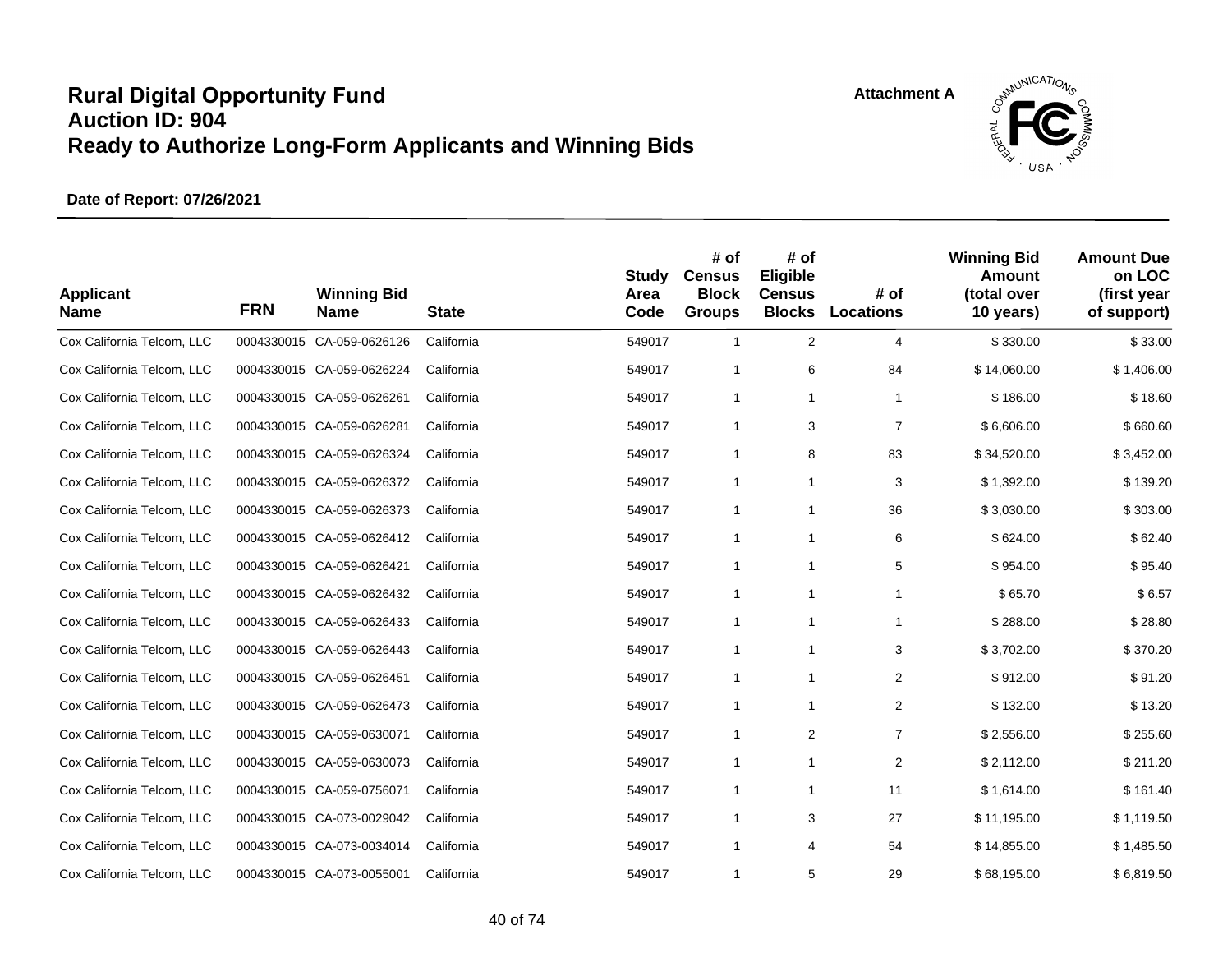

| <b>Applicant</b><br><b>Name</b> | <b>FRN</b> | <b>Winning Bid</b><br><b>Name</b> | <b>State</b> | <b>Study</b><br>Area<br>Code | # of<br><b>Census</b><br><b>Block</b><br><b>Groups</b> | # of<br>Eligible<br><b>Census</b><br><b>Blocks</b> | # of<br><b>Locations</b> | <b>Winning Bid</b><br>Amount<br>(total over<br>10 years) | <b>Amount Due</b><br>on LOC<br>(first year<br>of support) |
|---------------------------------|------------|-----------------------------------|--------------|------------------------------|--------------------------------------------------------|----------------------------------------------------|--------------------------|----------------------------------------------------------|-----------------------------------------------------------|
| Cox California Telcom, LLC      |            | 0004330015 CA-073-0056002         | California   | 549017                       | $\mathbf{1}$                                           | 5                                                  | 10                       | \$36,635.00                                              | \$3,663.50                                                |
| Cox California Telcom, LLC      |            | 0004330015 CA-073-0062001         | California   | 549017                       | $\mathbf{1}$                                           | 6                                                  | 92                       | \$94,970.00                                              | \$9,497.00                                                |
| Cox California Telcom, LLC      |            | 0004330015 CA-073-0096021         | California   | 549017                       | 1                                                      | 2                                                  | 71                       | \$19,895.00                                              | \$1,989.50                                                |
| Cox California Telcom, LLC      |            | 0004330015 CA-073-0133031         | California   | 549017                       | 1                                                      | 3                                                  | 76                       | \$19,245.00                                              | \$1,924.50                                                |
| Cox California Telcom, LLC      |            | 0004330015 CA-073-0165032         | California   | 549017                       | $\mathbf{1}$                                           | 2                                                  | 33                       | \$12,672.00                                              | \$1,267.20                                                |
| Cox California Telcom, LLC      |            | 0004330015 CA-073-0166172         | California   | 549017                       | 1                                                      | 3                                                  | 42                       | \$12,768.00                                              | \$1,276.80                                                |
| Cox California Telcom, LLC      |            | 0004330015 CA-073-0168112         | California   | 549017                       | $\mathbf{1}$                                           | $\overline{7}$                                     | 92                       | \$43,555.00                                              | \$4,355.50                                                |
| Cox California Telcom, LLC      |            | 0004330015 CA-073-0169011         | California   | 549017                       | 1                                                      | 10                                                 | 66                       | \$235,020.00                                             | \$23,502.00                                               |
| Cox California Telcom, LLC      |            | 0004330015 CA-073-0170101         | California   | 549017                       | 1                                                      | $\overline{7}$                                     | 50                       | \$202,995.00                                             | \$20,299.50                                               |
| Cox California Telcom, LLC      |            | 0004330015 CA-073-0170201         | California   | 549017                       | $\mathbf{1}$                                           | 21                                                 | 161                      | \$446,700.00                                             | \$44,670.00                                               |
| Cox California Telcom, LLC      |            | 0004330015 CA-073-0185041         | California   | 549017                       | 1                                                      | 2                                                  | 40                       | \$14,145.00                                              | \$1,414.50                                                |
| Cox California Telcom, LLC      |            | 0004330015 CA-073-0194032         | California   | 549017                       | $\mathbf{1}$                                           | 5                                                  | 49                       | \$15,500.00                                              | \$1,550.00                                                |
| Cox California Telcom, LLC      |            | 0004330015 CA-073-0200232         | California   | 549017                       | $\mathbf{1}$                                           | 4                                                  | 76                       | \$21,060.00                                              | \$2,106.00                                                |
| Cox California Telcom, LLC      |            | 0004330015 CA-073-0200291         | California   | 549017                       | $\mathbf{1}$                                           | 4                                                  | 44                       | \$12,165.00                                              | \$1,216.50                                                |
| Cox California Telcom, LLC      |            | 0004330015 CA-073-0201033         | California   | 549017                       | $\mathbf{1}$                                           | 8                                                  | 53                       | \$189,135.00                                             | \$18,913.50                                               |
| Cox California Telcom, LLC      |            | 0004330015 CA-073-0203044         | California   | 549017                       | $\mathbf{1}$                                           | 6                                                  | 75                       | \$45,095.00                                              | \$4,509.50                                                |
| Cox California Telcom, LLC      |            | 0004330015 CA-073-0203061         | California   | 549017                       | 1                                                      | 18                                                 | 106                      | \$367,965.00                                             | \$36,796.50                                               |
| Cox California Telcom, LLC      |            | 0004330015 CA-073-0203073         | California   | 549017                       | $\mathbf{1}$                                           | 5                                                  | 69                       | \$27,215.00                                              | \$2,721.50                                                |
| Cox California Telcom, LLC      |            | 0004330015 CA-083-0029093         | California   | 549017                       | $\mathbf{1}$                                           | 8                                                  | 68                       | \$5,242.90                                               | \$524.29                                                  |
| Cox Kansas Telcom, LLC          |            | 0004330189 KS-173-0080003         | Kansas       | 419021                       | $\mathbf{1}$                                           | 9                                                  | 48                       | \$1,618.50                                               | \$161.85                                                  |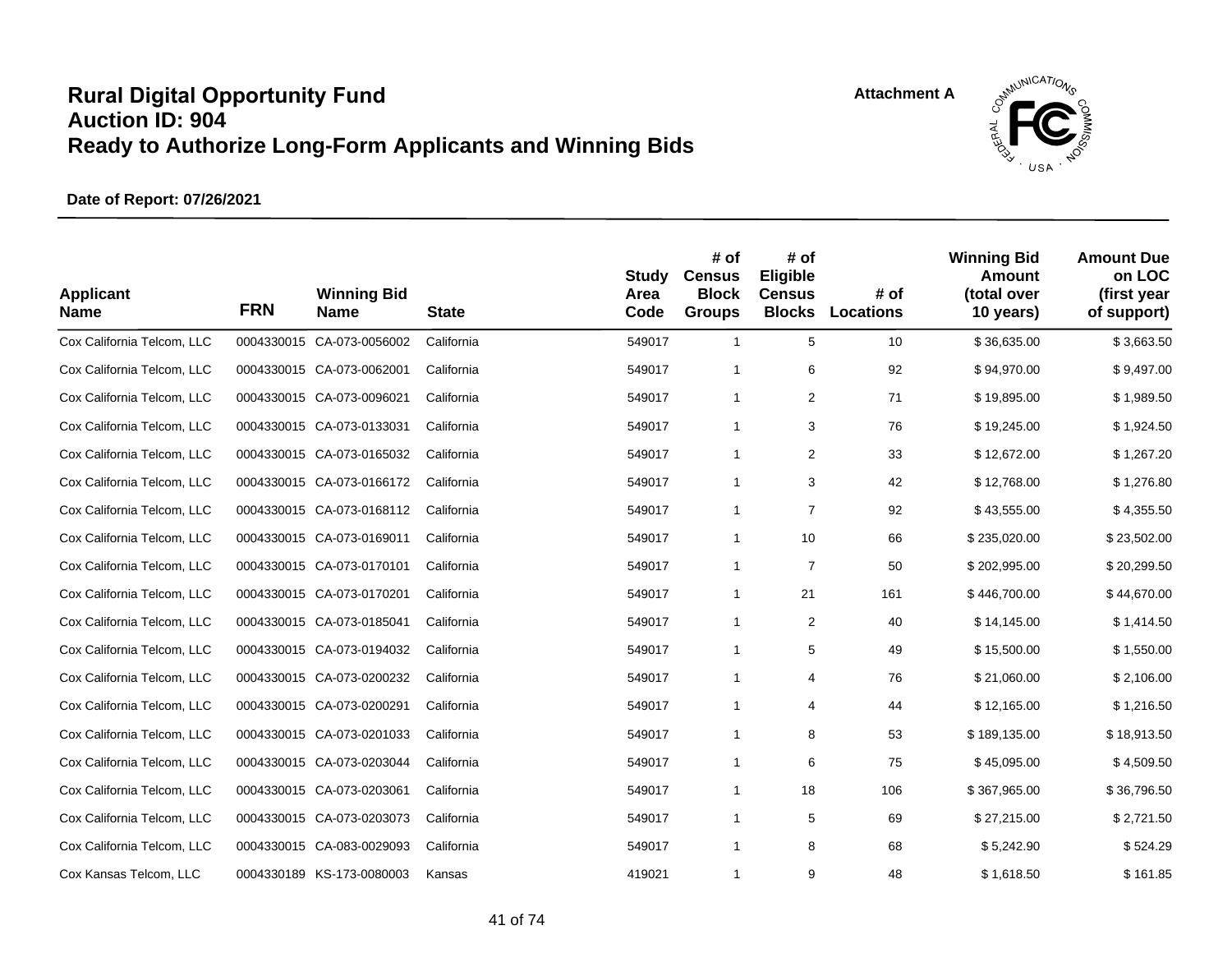

| <b>Applicant</b><br><b>Name</b> | <b>FRN</b> | <b>Winning Bid</b><br><b>Name</b> | <b>State</b> | <b>Study</b><br>Area<br>Code | # of<br><b>Census</b><br><b>Block</b><br><b>Groups</b> | # of<br>Eligible<br><b>Census</b><br><b>Blocks</b> | # of<br><b>Locations</b> | <b>Winning Bid</b><br>Amount<br>(total over<br>10 years) | <b>Amount Due</b><br>on LOC<br>(first year<br>of support) |
|---------------------------------|------------|-----------------------------------|--------------|------------------------------|--------------------------------------------------------|----------------------------------------------------|--------------------------|----------------------------------------------------------|-----------------------------------------------------------|
| Cox Kansas Telcom, LLC          |            | 0004330189 KS-173-0095092         | Kansas       | 419021                       | $\mathbf{1}$                                           | 3                                                  | 36                       | \$8,064.00                                               | \$806.40                                                  |
| Cox Kansas Telcom, LLC          |            | 0004330189 KS-173-0100053         | Kansas       | 419021                       | $\mathbf{1}$                                           | $\mathbf{1}$                                       | 18                       | \$4,632.00                                               | \$463.20                                                  |
| Cox Louisiana Telcom, LLC       |            | 0004330213 LA-051-0201021         | Louisiana    | 279011                       | 1                                                      | $\mathbf{1}$                                       | 1                        | \$279.00                                                 | \$27.90                                                   |
| Cox Louisiana Telcom, LLC       |            | 0004330213 LA-051-0203021         | Louisiana    | 279011                       | $\mathbf{1}$                                           | $\mathbf{1}$                                       | $\mathbf{1}$             | \$210.00                                                 | \$21.00                                                   |
| Cox Louisiana Telcom, LLC       |            | 0004330213 LA-051-0203023         | Louisiana    | 279011                       | 1                                                      | $\mathbf{1}$                                       | 4                        | \$1,284.00                                               | \$128.40                                                  |
| Cox Louisiana Telcom, LLC       |            | 0004330213 LA-051-0205131         | Louisiana    | 279011                       | $\mathbf{1}$                                           | $\mathbf{1}$                                       | 1                        | \$945.00                                                 | \$94.50                                                   |
| Cox Louisiana Telcom, LLC       |            | 0004330213 LA-051-0207001         | Louisiana    | 279011                       | $\mathbf{1}$                                           | $\mathbf{1}$                                       | 3                        | \$3,396.00                                               | \$339.60                                                  |
| Cox Louisiana Telcom, LLC       |            | 0004330213 LA-051-0210003         | Louisiana    | 279011                       | $\mathbf{1}$                                           | 1                                                  | 1                        | \$192.00                                                 | \$19.20                                                   |
| Cox Louisiana Telcom, LLC       |            | 0004330213 LA-051-0213003         | Louisiana    | 279011                       | $\mathbf{1}$                                           | $\mathbf{1}$                                       | $\overline{2}$           | \$366.00                                                 | \$36.60                                                   |
| Cox Louisiana Telcom, LLC       |            | 0004330213 LA-051-0215001         | Louisiana    | 279011                       | 1                                                      | $\mathbf{1}$                                       | $\overline{2}$           | \$1,629.00                                               | \$162.90                                                  |
| Cox Louisiana Telcom, LLC       |            | 0004330213 LA-051-0218041         | Louisiana    | 279011                       | $\mathbf{1}$                                           | $\mathbf{1}$                                       | 2                        | \$942.00                                                 | \$94.20                                                   |
| Cox Louisiana Telcom, LLC       |            | 0004330213 LA-051-0221022         | Louisiana    | 279011                       | $\mathbf{1}$                                           | 2                                                  | 5                        | \$2,892.00                                               | \$289.20                                                  |
| Cox Louisiana Telcom, LLC       |            | 0004330213 LA-051-0222001         | Louisiana    | 279011                       | $\mathbf{1}$                                           | $\mathbf{1}$                                       | $\overline{2}$           | \$1,020.00                                               | \$102.00                                                  |
| Cox Louisiana Telcom, LLC       |            | 0004330213 LA-051-0225002         | Louisiana    | 279011                       | 1                                                      | $\mathbf{1}$                                       | $\mathbf{1}$             | \$354.00                                                 | \$35.40                                                   |
| Cox Louisiana Telcom, LLC       |            | 0004330213 LA-051-0227004         | Louisiana    | 279011                       | $\mathbf{1}$                                           | $\mathbf{1}$                                       | 3                        | \$780.00                                                 | \$78.00                                                   |
| Cox Louisiana Telcom, LLC       |            | 0004330213 LA-051-0237002         | Louisiana    | 279011                       | 1                                                      | $\mathbf{1}$                                       | $\mathbf{1}$             | \$561.00                                                 | \$56.10                                                   |
| Cox Louisiana Telcom, LLC       |            | 0004330213 LA-051-0242011         | Louisiana    | 279011                       | 1                                                      | $\mathbf{1}$                                       | 3                        | \$1,119.00                                               | \$111.90                                                  |
| Cox Louisiana Telcom, LLC       |            | 0004330213 LA-051-0242012         | Louisiana    | 279011                       | $\mathbf{1}$                                           | 2                                                  | 5                        | \$11,322.00                                              | \$1,132.20                                                |
| Cox Louisiana Telcom, LLC       |            | 0004330213 LA-051-0242021         | Louisiana    | 279011                       | $\mathbf{1}$                                           | 2                                                  | 5                        | \$4,317.00                                               | \$431.70                                                  |
| Cox Louisiana Telcom, LLC       |            | 0004330213 LA-051-0242022         | Louisiana    | 279011                       | $\mathbf{1}$                                           | $\mathbf{1}$                                       | $\mathbf{1}$             | \$258.00                                                 | \$25.80                                                   |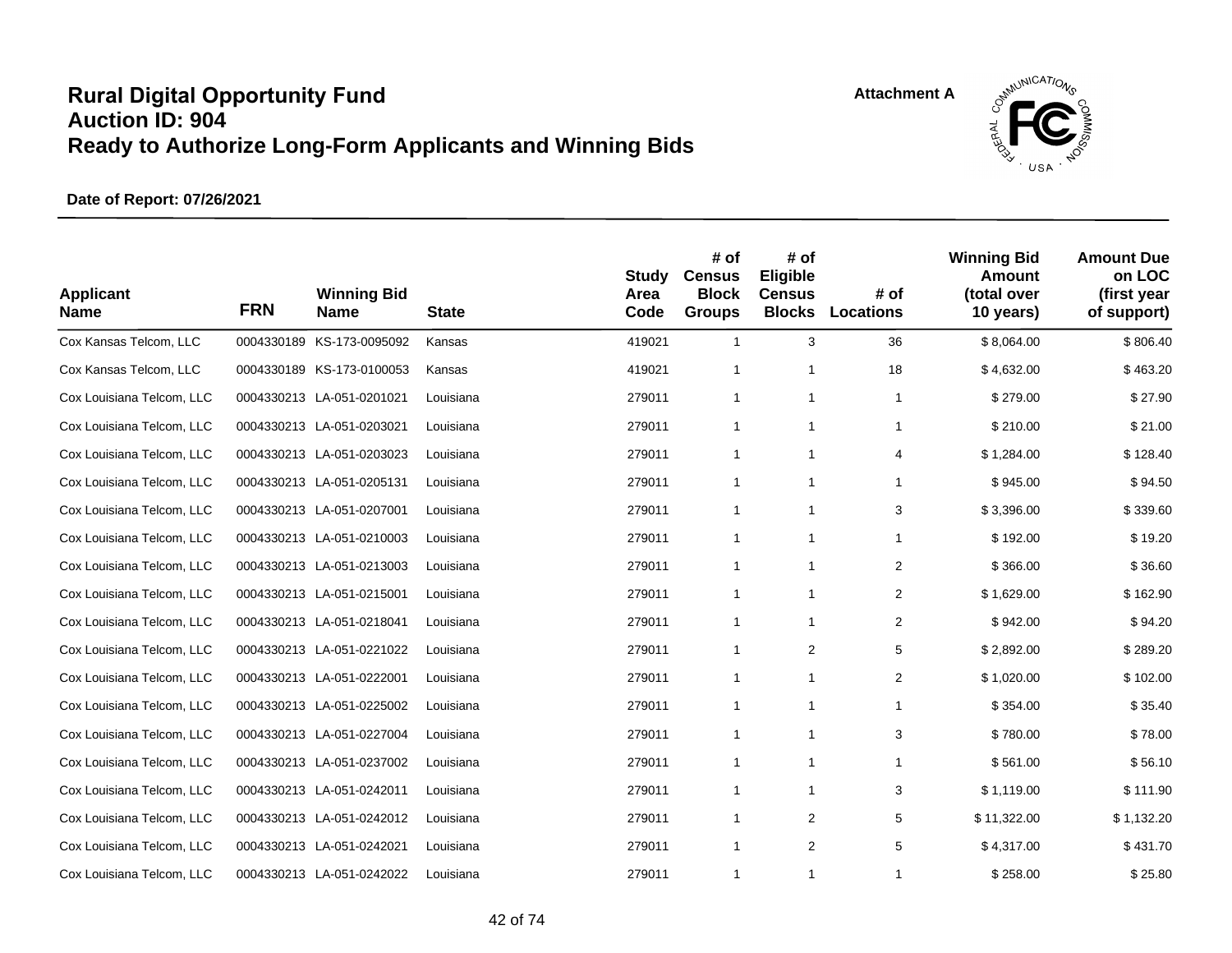

| <b>Applicant</b><br><b>Name</b> | <b>FRN</b> | <b>Winning Bid</b><br><b>Name</b> | <b>State</b> | <b>Study</b><br>Area<br>Code | # of<br><b>Census</b><br><b>Block</b><br><b>Groups</b> | # of<br>Eligible<br><b>Census</b><br><b>Blocks</b> | # of<br><b>Locations</b> | <b>Winning Bid</b><br>Amount<br>(total over<br>10 years) | <b>Amount Due</b><br>on LOC<br>(first year<br>of support) |
|---------------------------------|------------|-----------------------------------|--------------|------------------------------|--------------------------------------------------------|----------------------------------------------------|--------------------------|----------------------------------------------------------|-----------------------------------------------------------|
| Cox Louisiana Telcom, LLC       |            | 0004330213 LA-051-0248003         | Louisiana    | 279011                       | $\mathbf{1}$                                           | $\mathbf{1}$                                       | $\mathbf{1}$             | \$1,545.00                                               | \$154.50                                                  |
| Cox Louisiana Telcom, LLC       |            | 0004330213 LA-051-0249001         | Louisiana    | 279011                       | $\mathbf{1}$                                           | $\mathbf{1}$                                       | 11                       | \$14,955.00                                              | \$1,495.50                                                |
| Cox Louisiana Telcom, LLC       |            | 0004330213 LA-051-0251022         | Louisiana    | 279011                       | 1                                                      | 2                                                  | $\overline{\mathbf{c}}$  | \$840.00                                                 | \$84.00                                                   |
| Cox Louisiana Telcom, LLC       |            | 0004330213 LA-051-0251023         | Louisiana    | 279011                       | 1                                                      | $\mathbf{1}$                                       | 1                        | \$324.00                                                 | \$32.40                                                   |
| Cox Louisiana Telcom, LLC       |            | 0004330213 LA-051-0253002         | Louisiana    | 279011                       | 1                                                      | $\mathbf{1}$                                       | 4                        | \$2,079.00                                               | \$207.90                                                  |
| Cox Louisiana Telcom, LLC       |            | 0004330213 LA-051-0256001         | Louisiana    | 279011                       | $\mathbf{1}$                                           | 2                                                  | 9                        | \$3,486.00                                               | \$348.60                                                  |
| Cox Louisiana Telcom, LLC       |            | 0004330213 LA-051-0257001         | Louisiana    | 279011                       | $\mathbf{1}$                                           | $\mathbf{1}$                                       | 2                        | \$174.00                                                 | \$17.40                                                   |
| Cox Louisiana Telcom, LLC       |            | 0004330213 LA-051-0260003         | Louisiana    | 279011                       | $\mathbf{1}$                                           | 1                                                  | 2                        | \$5,760.00                                               | \$576.00                                                  |
| Cox Louisiana Telcom, LLC       |            | 0004330213 LA-051-0261001         | Louisiana    | 279011                       | $\mathbf{1}$                                           | 2                                                  | 3                        | \$570.00                                                 | \$57.00                                                   |
| Cox Louisiana Telcom, LLC       |            | 0004330213 LA-051-0263001         | Louisiana    | 279011                       | 1                                                      | $\mathbf{1}$                                       | 1                        | \$1,215.00                                               | \$121.50                                                  |
| Cox Louisiana Telcom, LLC       |            | 0004330213 LA-051-0263002         | Louisiana    | 279011                       | $\mathbf{1}$                                           | $\mathbf{1}$                                       | $\mathbf{1}$             | \$5,265.00                                               | \$526.50                                                  |
| Cox Louisiana Telcom, LLC       |            | 0004330213 LA-051-0266001         | Louisiana    | 279011                       | 1                                                      | $\mathbf{1}$                                       | $\mathbf{1}$             | \$384.00                                                 | \$38.40                                                   |
| Cox Louisiana Telcom, LLC       |            | 0004330213 LA-051-0266002         | Louisiana    | 279011                       | $\mathbf{1}$                                           | $\mathbf{1}$                                       | $\mathbf{1}$             | \$288.00                                                 | \$28.80                                                   |
| Cox Louisiana Telcom, LLC       |            | 0004330213 LA-051-0268002         | Louisiana    | 279011                       | 1                                                      | $\mathbf{1}$                                       | 3                        | \$7,110.00                                               | \$711.00                                                  |
| Cox Louisiana Telcom, LLC       |            | 0004330213 LA-051-0269001         | Louisiana    | 279011                       | $\mathbf{1}$                                           | 2                                                  | 8                        | \$11,676.00                                              | \$1,167.60                                                |
| Cox Louisiana Telcom, LLC       |            | 0004330213 LA-051-0269002         | Louisiana    | 279011                       | 1                                                      | $\mathbf{1}$                                       | 3                        | \$4,938.00                                               | \$493.80                                                  |
| Cox Louisiana Telcom, LLC       |            | 0004330213 LA-051-0271003         | Louisiana    | 279011                       | 1                                                      | $\overline{\mathbf{c}}$                            | $\overline{2}$           | \$6,009.00                                               | \$600.90                                                  |
| Cox Louisiana Telcom, LLC       |            | 0004330213 LA-051-0275011         | Louisiana    | 279011                       | $\mathbf{1}$                                           | 4                                                  | 8                        | \$11,580.00                                              | \$1,158.00                                                |
| Cox Louisiana Telcom, LLC       |            | 0004330213 LA-051-0277011         | Louisiana    | 279011                       | $\mathbf{1}$                                           | $\mathbf{1}$                                       | $\mathbf{1}$             | \$228.00                                                 | \$22.80                                                   |
| Cox Louisiana Telcom, LLC       |            | 0004330213 LA-051-0278052         | Louisiana    | 279011                       | $\mathbf{1}$                                           | $\mathbf{1}$                                       | 3                        | \$3,099.00                                               | \$309.90                                                  |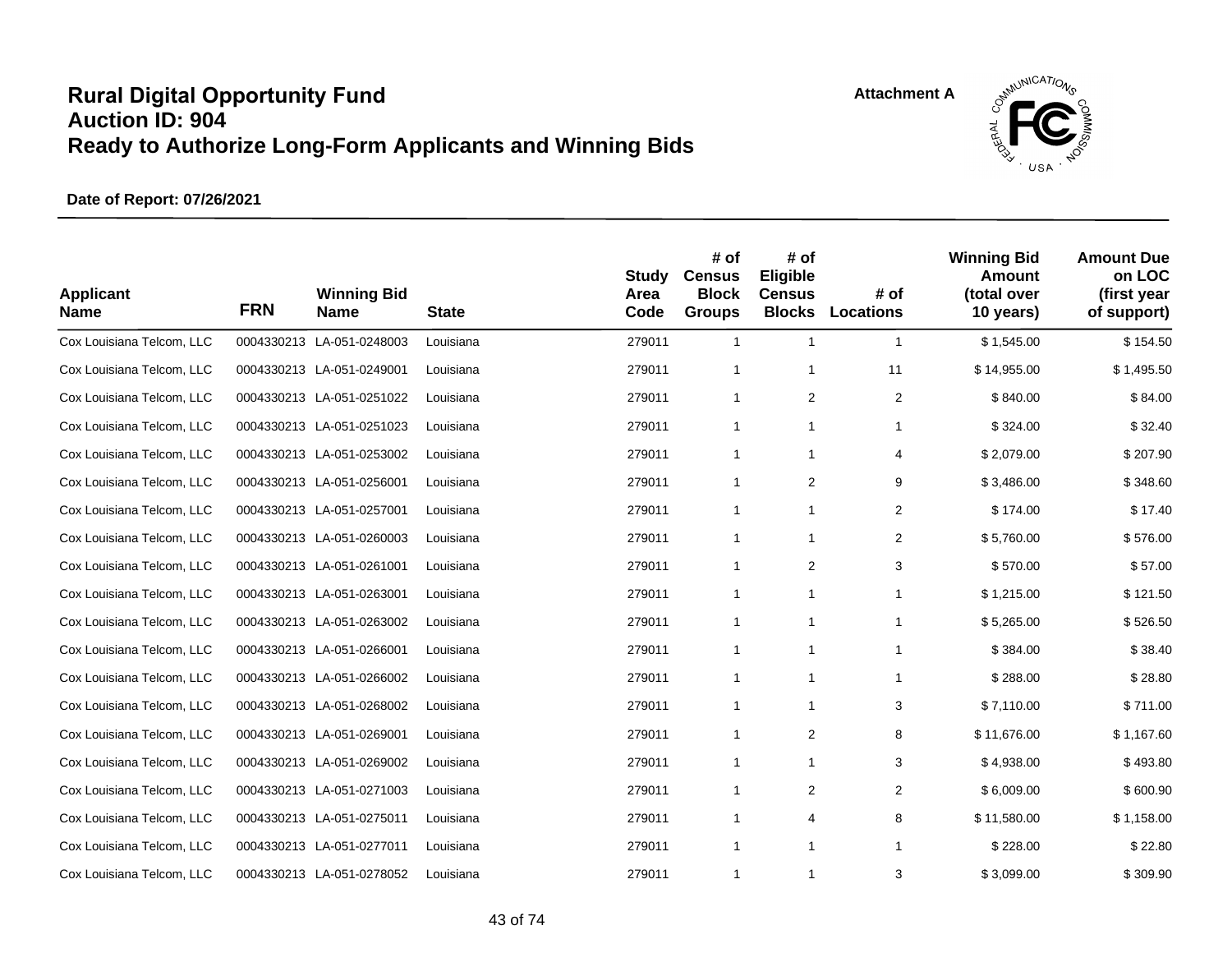

| <b>Applicant</b><br><b>Name</b> | <b>FRN</b> | <b>Winning Bid</b><br><b>Name</b> | <b>State</b> | <b>Study</b><br>Area<br>Code | # of<br><b>Census</b><br><b>Block</b><br><b>Groups</b> | # of<br>Eligible<br><b>Census</b><br><b>Blocks</b> | # of<br>Locations | <b>Winning Bid</b><br>Amount<br>(total over<br>10 years) | <b>Amount Due</b><br>on LOC<br>(first year<br>of support) |
|---------------------------------|------------|-----------------------------------|--------------|------------------------------|--------------------------------------------------------|----------------------------------------------------|-------------------|----------------------------------------------------------|-----------------------------------------------------------|
| Cox Louisiana Telcom, LLC       |            | 0004330213 LA-051-0278053         | Louisiana    | 279011                       | $\mathbf{1}$                                           | $\mathbf{1}$                                       | $\overline{2}$    | \$6,375.00                                               | \$637.50                                                  |
| Cox Louisiana Telcom, LLC       |            | 0004330213 LA-051-0278073         | Louisiana    | 279011                       | $\mathbf{1}$                                           | 2                                                  | 5                 | \$1,329.00                                               | \$132.90                                                  |
| Cox Louisiana Telcom, LLC       |            | 0004330213 LA-051-0278074         | Louisiana    | 279011                       | 1                                                      | $\mathbf{1}$                                       | $\mathbf{1}$      | \$426.00                                                 | \$42.60                                                   |
| Cox Louisiana Telcom, LLC       |            | 0004330213 LA-051-0278094         | Louisiana    | 279011                       | 1                                                      | 1                                                  | $\overline{2}$    | \$5.262.00                                               | \$526.20                                                  |
| Cox Louisiana Telcom, LLC       |            | 0004330213 LA-051-0279023         | Louisiana    | 279011                       | $\mathbf{1}$                                           | 1                                                  | 4                 | \$266.00                                                 | \$26.60                                                   |
| Cox Louisiana Telcom, LLC       |            | 0004330213 LA-051-0281002         | Louisiana    | 279011                       | 1                                                      | 1                                                  | 1                 | \$1,887.00                                               | \$188.70                                                  |
| Cox Louisiana Telcom, LLC       |            | 0004330213 LA-051-0282001         | Louisiana    | 279011                       | $\mathbf{1}$                                           | 4                                                  | 8                 | \$46,008.00                                              | \$4,600.80                                                |
| Cox Louisiana Telcom, LLC       |            | 0004330213 LA-051-0282002         | Louisiana    | 279011                       | 1                                                      | $\overline{\mathbf{c}}$                            | $\overline{7}$    | \$4,188.00                                               | \$418.80                                                  |
| Cox Louisiana Telcom, LLC       |            | 0004330213 LA-051-0282003         | Louisiana    | 279011                       | 1                                                      | 1                                                  | $\overline{2}$    | \$15,300.00                                              | \$1,530.00                                                |
| Cox Louisiana Telcom, LLC       |            | 0004330213 LA-071-0006022         | Louisiana    | 279011                       | $\mathbf{1}$                                           | $\overline{\mathbf{c}}$                            | 16                | \$3,927.00                                               | \$392.70                                                  |
| Cox Louisiana Telcom, LLC       |            | 0004330213 LA-071-0006043         | Louisiana    | 279011                       | 1                                                      | 1                                                  | 4                 | \$84.00                                                  | \$8.40                                                    |
| Cox Louisiana Telcom, LLC       |            | 0004330213 LA-071-0006051         | Louisiana    | 279011                       | $\mathbf{1}$                                           | 2                                                  | 4                 | \$1,299.00                                               | \$129.90                                                  |
| Cox Louisiana Telcom, LLC       |            | 0004330213 LA-071-0006121         | Louisiana    | 279011                       | $\mathbf{1}$                                           | 6                                                  | 12                | \$48,108.00                                              | \$4,810.80                                                |
| Cox Louisiana Telcom, LLC       |            | 0004330213 LA-071-0006131         | Louisiana    | 279011                       | $\mathbf{1}$                                           | $\mathbf{1}$                                       | 3                 | \$5,559.00                                               | \$555.90                                                  |
| Cox Louisiana Telcom, LLC       |            | 0004330213 LA-071-0006133         | Louisiana    | 279011                       | $\mathbf{1}$                                           | $\mathbf{1}$                                       | 5                 | \$1,872.00                                               | \$187.20                                                  |
| Cox Louisiana Telcom, LLC       |            | 0004330213 LA-071-0006181         | Louisiana    | 279011                       | $\mathbf{1}$                                           | 3                                                  | 3                 | \$4,041.00                                               | \$404.10                                                  |
| Cox Louisiana Telcom, LLC       |            | 0004330213 LA-071-0007024         | Louisiana    | 279011                       | 1                                                      | $\overline{\mathbf{c}}$                            | 4                 | \$2,814.00                                               | \$281.40                                                  |
| Cox Louisiana Telcom, LLC       |            | 0004330213 LA-071-0009011         | Louisiana    | 279011                       | $\mathbf{1}$                                           | $\mathbf{1}$                                       | 4                 | \$2,916.00                                               | \$291.60                                                  |
| Cox Louisiana Telcom, LLC       |            | 0004330213 LA-071-0009014         | Louisiana    | 279011                       | $\mathbf{1}$                                           | $\mathbf{1}$                                       | 4                 | \$5,340.00                                               | \$534.00                                                  |
| Cox Louisiana Telcom, LLC       |            | 0004330213 LA-071-0009032         | Louisiana    | 279011                       | $\mathbf{1}$                                           | 2                                                  | 4                 | \$1,422.00                                               | \$142.20                                                  |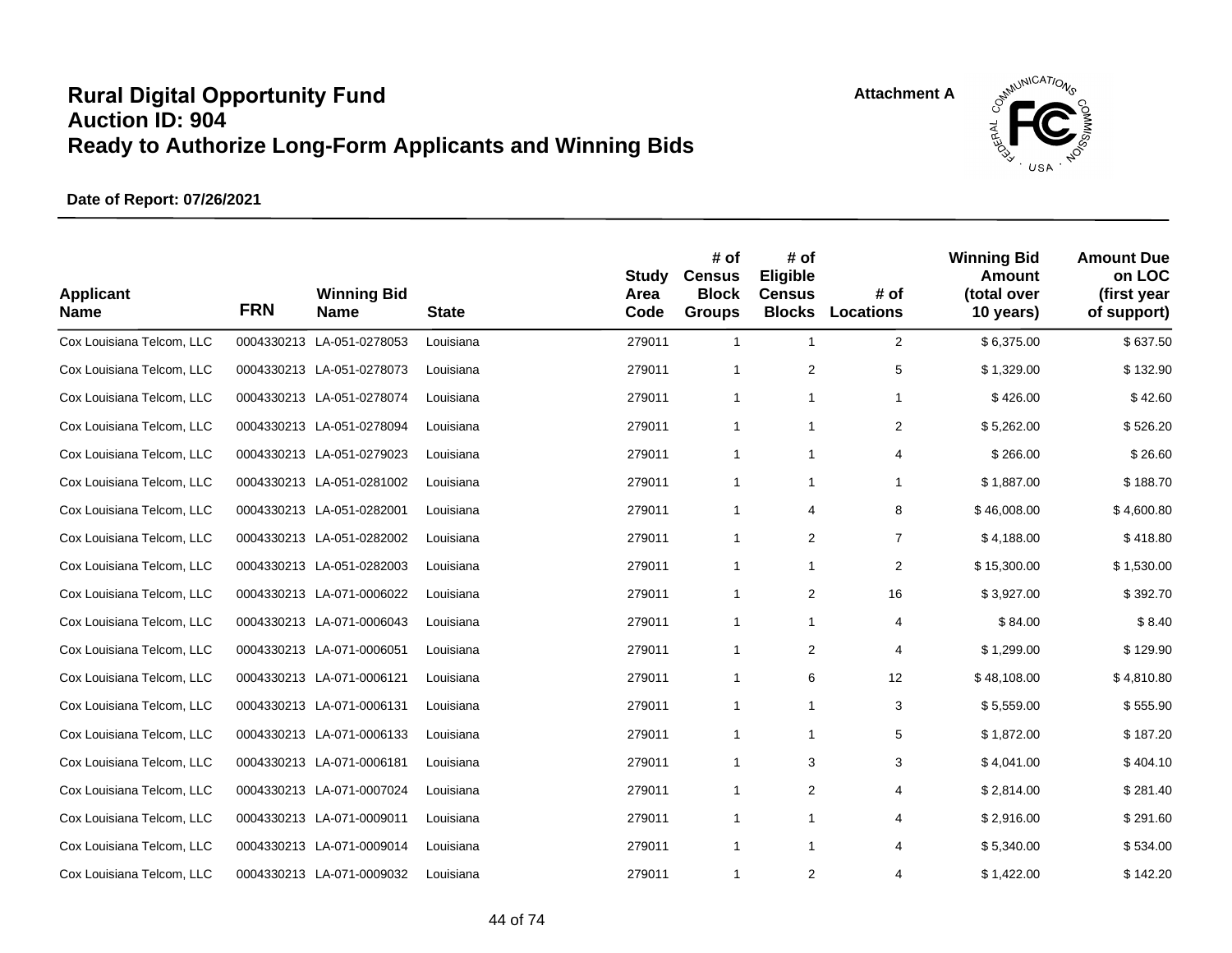

| <b>Applicant</b><br><b>Name</b> | <b>FRN</b> | <b>Winning Bid</b><br><b>Name</b> | <b>State</b> | <b>Study</b><br>Area<br>Code | # of<br><b>Census</b><br><b>Block</b><br><b>Groups</b> | # of<br>Eligible<br><b>Census</b><br><b>Blocks</b> | # of<br><b>Locations</b> | <b>Winning Bid</b><br>Amount<br>(total over<br>10 years) | <b>Amount Due</b><br>on LOC<br>(first year<br>of support) |
|---------------------------------|------------|-----------------------------------|--------------|------------------------------|--------------------------------------------------------|----------------------------------------------------|--------------------------|----------------------------------------------------------|-----------------------------------------------------------|
| Cox Louisiana Telcom, LLC       |            | 0004330213 LA-071-0014015         | Louisiana    | 279011                       | $\mathbf{1}$                                           | $\mathbf{1}$                                       | $\mathbf{1}$             | \$357.00                                                 | \$35.70                                                   |
| Cox Louisiana Telcom, LLC       |            | 0004330213 LA-071-0015001         | Louisiana    | 279011                       | $\mathbf{1}$                                           | $\mathbf{1}$                                       | $\mathbf{1}$             | \$837.00                                                 | \$83.70                                                   |
| Cox Louisiana Telcom, LLC       |            | 0004330213 LA-071-0017204         | Louisiana    | 279011                       | 1                                                      | 2                                                  | 4                        | \$5,430.00                                               | \$543.00                                                  |
| Cox Louisiana Telcom, LLC       |            | 0004330213 LA-071-0017361         | Louisiana    | 279011                       | $\mathbf{1}$                                           | 1                                                  | 1                        | \$1,887.00                                               | \$188.70                                                  |
| Cox Louisiana Telcom, LLC       |            | 0004330213 LA-071-0017362         | Louisiana    | 279011                       | $\mathbf{1}$                                           | 2                                                  | 4                        | \$1,647.00                                               | \$164.70                                                  |
| Cox Louisiana Telcom, LLC       |            | 0004330213 LA-071-0017391         | Louisiana    | 279011                       | 1                                                      | $\mathbf{1}$                                       | $\overline{2}$           | \$2,748.00                                               | \$274.80                                                  |
| Cox Louisiana Telcom, LLC       |            | 0004330213 LA-071-0017392         | Louisiana    | 279011                       | $\mathbf{1}$                                           | $\mathbf{1}$                                       | $\mathbf{1}$             | \$306.00                                                 | \$30.60                                                   |
| Cox Louisiana Telcom, LLC       |            | 0004330213 LA-071-0017441         | Louisiana    | 279011                       | 1                                                      | $\overline{\mathbf{c}}$                            | 4                        | \$4,602.00                                               | \$460.20                                                  |
| Cox Louisiana Telcom, LLC       |            | 0004330213 LA-071-0017451         | Louisiana    | 279011                       | 1                                                      | $\mathbf{1}$                                       | $\mathbf{1}$             | \$252.00                                                 | \$25.20                                                   |
| Cox Louisiana Telcom, LLC       |            | 0004330213 LA-071-0017463         | Louisiana    | 279011                       | $\mathbf{1}$                                           | $\mathbf{1}$                                       | $\overline{2}$           | \$963.00                                                 | \$96.30                                                   |
| Cox Louisiana Telcom, LLC       |            | 0004330213 LA-071-0017471         | Louisiana    | 279011                       | 1                                                      | $\mathbf{1}$                                       | 5                        | \$2,163.00                                               | \$216.30                                                  |
| Cox Louisiana Telcom, LLC       |            | 0004330213 LA-071-0017503         | Louisiana    | 279011                       | $\mathbf{1}$                                           | $\mathbf{1}$                                       | 4                        | \$3,516.00                                               | \$351.60                                                  |
| Cox Louisiana Telcom, LLC       |            | 0004330213 LA-071-0023003         | Louisiana    | 279011                       | $\mathbf{1}$                                           | $\mathbf{1}$                                       | 1                        | \$2,130.00                                               | \$213.00                                                  |
| Cox Louisiana Telcom, LLC       |            | 0004330213 LA-071-0023005         | Louisiana    | 279011                       | $\mathbf{1}$                                           | 2                                                  | 3                        | \$1,455.00                                               | \$145.50                                                  |
| Cox Louisiana Telcom, LLC       |            | 0004330213 LA-071-0025033         | Louisiana    | 279011                       | $\mathbf{1}$                                           | $\mathbf{1}$                                       | $\mathbf{1}$             | \$216.00                                                 | \$21.60                                                   |
| Cox Louisiana Telcom, LLC       |            | 0004330213 LA-071-0026001         | Louisiana    | 279011                       | 1                                                      | $\mathbf{1}$                                       | $\mathbf{1}$             | \$1,098.00                                               | \$109.80                                                  |
| Cox Louisiana Telcom, LLC       |            | 0004330213 LA-071-0028001         | Louisiana    | 279011                       | 1                                                      | $\mathbf{1}$                                       | $\mathbf{1}$             | \$687.00                                                 | \$68.70                                                   |
| Cox Louisiana Telcom, LLC       |            | 0004330213 LA-071-0031002         | Louisiana    | 279011                       | $\mathbf{1}$                                           | $\mathbf{1}$                                       | $\overline{2}$           | \$522.00                                                 | \$52.20                                                   |
| Cox Louisiana Telcom, LLC       |            | 0004330213 LA-071-0033083         | Louisiana    | 279011                       | $\mathbf{1}$                                           | $\mathbf{1}$                                       | $\mathbf{1}$             | \$132.00                                                 | \$13.20                                                   |
| Cox Louisiana Telcom, LLC       |            | 0004330213 LA-071-0036001         | Louisiana    | 279011                       | $\mathbf{1}$                                           | $\mathbf{1}$                                       | $\mathbf{1}$             | \$459.00                                                 | \$45.90                                                   |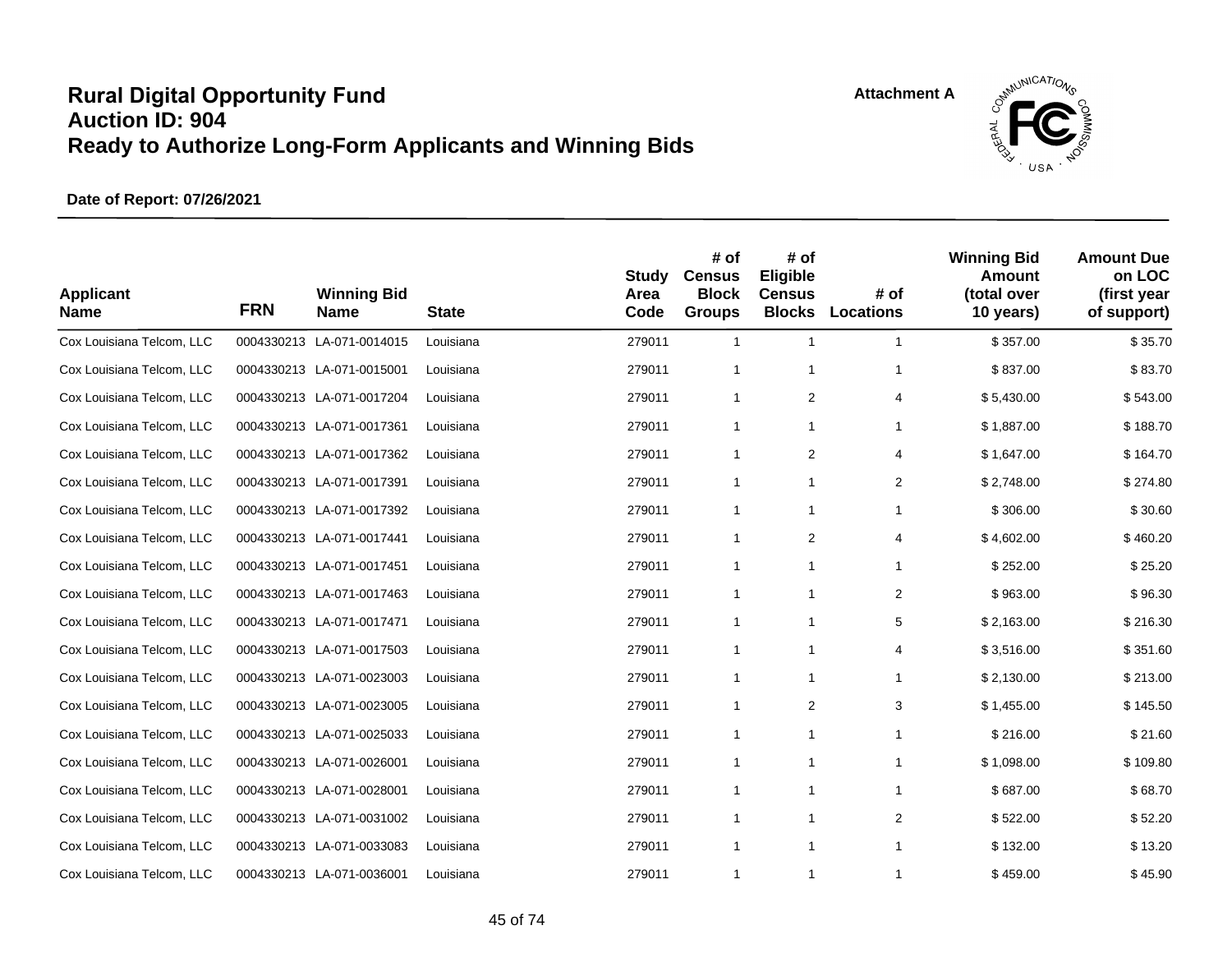

| <b>Applicant</b><br><b>Name</b> | <b>FRN</b> | <b>Winning Bid</b><br><b>Name</b> | <b>State</b> | <b>Study</b><br>Area<br>Code | # of<br><b>Census</b><br><b>Block</b><br><b>Groups</b> | # of<br>Eligible<br><b>Census</b><br><b>Blocks</b> | # of<br><b>Locations</b> | <b>Winning Bid</b><br>Amount<br>(total over<br>10 years) | <b>Amount Due</b><br>on LOC<br>(first year<br>of support) |
|---------------------------------|------------|-----------------------------------|--------------|------------------------------|--------------------------------------------------------|----------------------------------------------------|--------------------------|----------------------------------------------------------|-----------------------------------------------------------|
| Cox Louisiana Telcom, LLC       |            | 0004330213 LA-071-0038002         | Louisiana    | 279011                       | $\mathbf{1}$                                           | $\mathbf{1}$                                       | $\mathbf{1}$             | \$90.00                                                  | \$9.00                                                    |
| Cox Louisiana Telcom, LLC       |            | 0004330213 LA-071-0039002         | Louisiana    | 279011                       | $\mathbf{1}$                                           | 2                                                  | $\overline{2}$           | \$2,463.00                                               | \$246.30                                                  |
| Cox Louisiana Telcom, LLC       |            | 0004330213 LA-071-0046001         | Louisiana    | 279011                       | 1                                                      | $\mathbf{1}$                                       | 4                        | \$1,509.00                                               | \$150.90                                                  |
| Cox Louisiana Telcom, LLC       |            | 0004330213 LA-071-0049003         | Louisiana    | 279011                       | $\mathbf{1}$                                           | 1                                                  | 3                        | \$2.262.00                                               | \$226.20                                                  |
| Cox Louisiana Telcom, LLC       |            | 0004330213 LA-071-0054003         | Louisiana    | 279011                       | $\mathbf{1}$                                           | 1                                                  | 1                        | \$531.00                                                 | \$53.10                                                   |
| Cox Louisiana Telcom, LLC       |            | 0004330213 LA-071-0055002         | Louisiana    | 279011                       | 1                                                      | $\overline{\mathbf{c}}$                            | 3                        | \$4,584.00                                               | \$458.40                                                  |
| Cox Louisiana Telcom, LLC       |            | 0004330213 LA-071-0055003         | Louisiana    | 279011                       | $\mathbf{1}$                                           | 2                                                  | 3                        | \$4,533.00                                               | \$453.30                                                  |
| Cox Louisiana Telcom, LLC       |            | 0004330213 LA-071-0056013         | Louisiana    | 279011                       | 1                                                      | $\mathbf{1}$                                       | $\mathbf{1}$             | \$168.00                                                 | \$16.80                                                   |
| Cox Louisiana Telcom, LLC       |            | 0004330213 LA-071-0056014         | Louisiana    | 279011                       | 1                                                      | $\mathbf{1}$                                       | 3                        | \$801.00                                                 | \$80.10                                                   |
| Cox Louisiana Telcom, LLC       |            | 0004330213 LA-071-0060001         | Louisiana    | 279011                       | $\mathbf{1}$                                           | $\overline{7}$                                     | 12                       | \$6,477.00                                               | \$647.70                                                  |
| Cox Louisiana Telcom, LLC       |            | 0004330213 LA-071-0069001         | Louisiana    | 279011                       | 1                                                      | 2                                                  | 3                        | \$2,835.00                                               | \$283.50                                                  |
| Cox Louisiana Telcom, LLC       |            | 0004330213 LA-071-0070001         | Louisiana    | 279011                       | $\mathbf{1}$                                           | 2                                                  | 3                        | \$5,961.00                                               | \$596.10                                                  |
| Cox Louisiana Telcom, LLC       |            | 0004330213 LA-071-0071012         | Louisiana    | 279011                       | $\mathbf{1}$                                           | $\mathbf{1}$                                       | 4                        | \$1,245.00                                               | \$124.50                                                  |
| Cox Louisiana Telcom, LLC       |            | 0004330213 LA-071-0072002         | Louisiana    | 279011                       | $\mathbf{1}$                                           | $\mathbf{1}$                                       | 2                        | \$12.00                                                  | \$1.20                                                    |
| Cox Louisiana Telcom, LLC       |            | 0004330213 LA-071-0072003         | Louisiana    | 279011                       | $\mathbf{1}$                                           | 4                                                  | 8                        | \$2,610.00                                               | \$261.00                                                  |
| Cox Louisiana Telcom, LLC       |            | 0004330213 LA-071-0075011         | Louisiana    | 279011                       | 1                                                      | $\mathbf{1}$                                       | $\mathbf{1}$             | \$318.00                                                 | \$31.80                                                   |
| Cox Louisiana Telcom, LLC       |            | 0004330213 LA-071-0075021         | Louisiana    | 279011                       | 1                                                      | $\mathbf{1}$                                       | $\mathbf{1}$             | \$234.00                                                 | \$23.40                                                   |
| Cox Louisiana Telcom, LLC       |            | 0004330213 LA-071-0076042         | Louisiana    | 279011                       | $\mathbf{1}$                                           | $\mathbf{1}$                                       | 3                        | \$1,755.00                                               | \$175.50                                                  |
| Cox Louisiana Telcom, LLC       |            | 0004330213 LA-071-0076052         | Louisiana    | 279011                       | $\mathbf{1}$                                           | $\mathbf{1}$                                       | $\mathbf{1}$             | \$531.00                                                 | \$53.10                                                   |
| Cox Louisiana Telcom, LLC       |            | 0004330213 LA-071-0077001         | Louisiana    | 279011                       | $\mathbf{1}$                                           | 3                                                  | $\overline{7}$           | \$2,331.00                                               | \$233.10                                                  |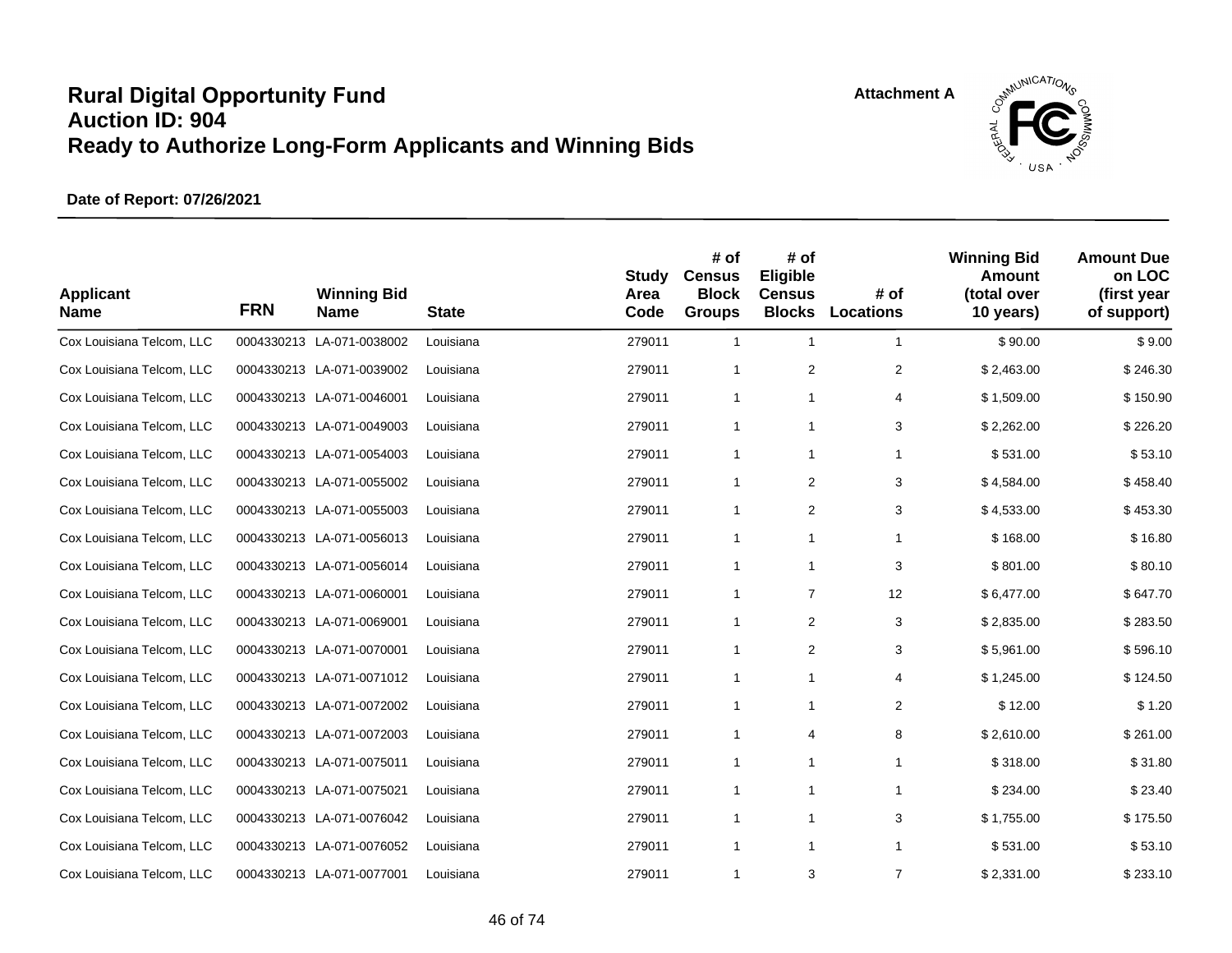

| <b>Applicant</b><br><b>Name</b> | <b>FRN</b> | <b>Winning Bid</b><br><b>Name</b> | <b>State</b> | <b>Study</b><br>Area<br>Code | # of<br><b>Census</b><br><b>Block</b><br><b>Groups</b> | # of<br>Eligible<br><b>Census</b><br><b>Blocks</b> | # of<br><b>Locations</b> | <b>Winning Bid</b><br>Amount<br>(total over<br>10 years) | <b>Amount Due</b><br>on LOC<br>(first year<br>of support) |
|---------------------------------|------------|-----------------------------------|--------------|------------------------------|--------------------------------------------------------|----------------------------------------------------|--------------------------|----------------------------------------------------------|-----------------------------------------------------------|
| Cox Louisiana Telcom, LLC       |            | 0004330213 LA-071-0077002         | Louisiana    | 279011                       | $\mathbf{1}$                                           | $\overline{2}$                                     | 3                        | \$3,423.00                                               | \$342.30                                                  |
| Cox Louisiana Telcom, LLC       |            | 0004330213 LA-071-0092003         | Louisiana    | 279011                       | 1                                                      | $\mathbf{1}$                                       | 1                        | \$516.00                                                 | \$51.60                                                   |
| Cox Louisiana Telcom, LLC       |            | 0004330213 LA-071-0109003         | Louisiana    | 279011                       | 1                                                      | 1                                                  | $\mathbf{1}$             | \$798.00                                                 | \$79.80                                                   |
| Cox Louisiana Telcom, LLC       |            | 0004330213 LA-071-0112002         | Louisiana    | 279011                       | $\mathbf{1}$                                           | 2                                                  | 2                        | \$1,089.00                                               | \$108.90                                                  |
| Cox Louisiana Telcom, LLC       |            | 0004330213 LA-071-0133021         | Louisiana    | 279011                       | $\mathbf{1}$                                           | 5                                                  | 15                       | \$34,167.00                                              | \$3,416.70                                                |
| Cox Louisiana Telcom, LLC       |            | 0004330213 LA-071-0133022         | Louisiana    | 279011                       | 1                                                      | $\overline{\mathbf{c}}$                            | $\overline{2}$           | \$588.00                                                 | \$58.80                                                   |
| Cox Louisiana Telcom, LLC       |            | 0004330213 LA-071-0134002         | Louisiana    | 279011                       | $\mathbf{1}$                                           | 2                                                  | 5                        | \$2,130.00                                               | \$213.00                                                  |
| Cox Louisiana Telcom, LLC       |            | 0004330213 LA-071-0135001         | Louisiana    | 279011                       | $\mathbf{1}$                                           | 1                                                  | 4                        | \$1,257.00                                               | \$125.70                                                  |
| Cox Louisiana Telcom, LLC       |            | 0004330213 LA-071-0137004         | Louisiana    | 279011                       | $\mathbf{1}$                                           | 2                                                  | $\overline{2}$           | \$4,959.00                                               | \$495.90                                                  |
| Cox Louisiana Telcom, LLC       |            | 0004330213 LA-071-0139001         | Louisiana    | 279011                       | $\mathbf{1}$                                           | 2                                                  | 3                        | \$924.00                                                 | \$92.40                                                   |
| Cox Louisiana Telcom, LLC       |            | 0004330213 LA-071-0140003         | Louisiana    | 279011                       | $\mathbf{1}$                                           | $\overline{\mathbf{c}}$                            | 2                        | \$696.00                                                 | \$69.60                                                   |
| Cox Louisiana Telcom, LLC       |            | 0004330213 LA-071-0141002         | Louisiana    | 279011                       | 1                                                      | $\overline{\mathbf{c}}$                            | 4                        | \$1,335.00                                               | \$133.50                                                  |
| Cox Louisiana Telcom, LLC       |            | 0004330213 LA-071-0144002         | Louisiana    | 279011                       | $\mathbf{1}$                                           | $\mathbf{1}$                                       | $\mathbf{1}$             | \$36.00                                                  | \$3.60                                                    |
| Cox Louisiana Telcom, LLC       |            | 0004330213 LA-071-9800001         | Louisiana    | 279011                       | $\mathbf{1}$                                           | 4                                                  | 6                        | \$23,784.00                                              | \$2,378.40                                                |
| Cox Louisiana Telcom, LLC       |            | 0004330213 LA-089-0632001         | Louisiana    | 279011                       | $\mathbf{1}$                                           | 10                                                 | 79                       | \$265,902.00                                             | \$26,590.20                                               |
| Cox Nebraska Telcom. LLC        | 0004330221 | NE-055-0004001                    | Nebraska     | 379001                       | $\mathbf{1}$                                           | 2                                                  | 32                       | \$16,734.00                                              | \$1,673.40                                                |
| Cox Nebraska Telcom. LLC        |            | 0004330221 NE-153-0102081         | Nebraska     | 379001                       | $\mathbf{1}$                                           | 14                                                 | 56                       | \$263,557.00                                             | \$26,355.70                                               |
| Cox Nebraska Telcom. LLC        |            | 0004330221 NE-153-0107012         | Nebraska     | 379001                       | $\mathbf{1}$                                           | 19                                                 | 97                       | \$363,576.00                                             | \$36,357.60                                               |
| Cox Nevada Telcom, LLC          |            | 0004330239 NV-003-0005142         | Nevada       | 559017                       | $\mathbf{1}$                                           | 9                                                  | 120                      | \$10,085.80                                              | \$1,008.58                                                |
| Cox Nevada Telcom, LLC          |            | 0004330239 NV-003-0005151         | Nevada       | 559017                       | 1                                                      | 4                                                  | 76                       | \$9,347.00                                               | \$934.70                                                  |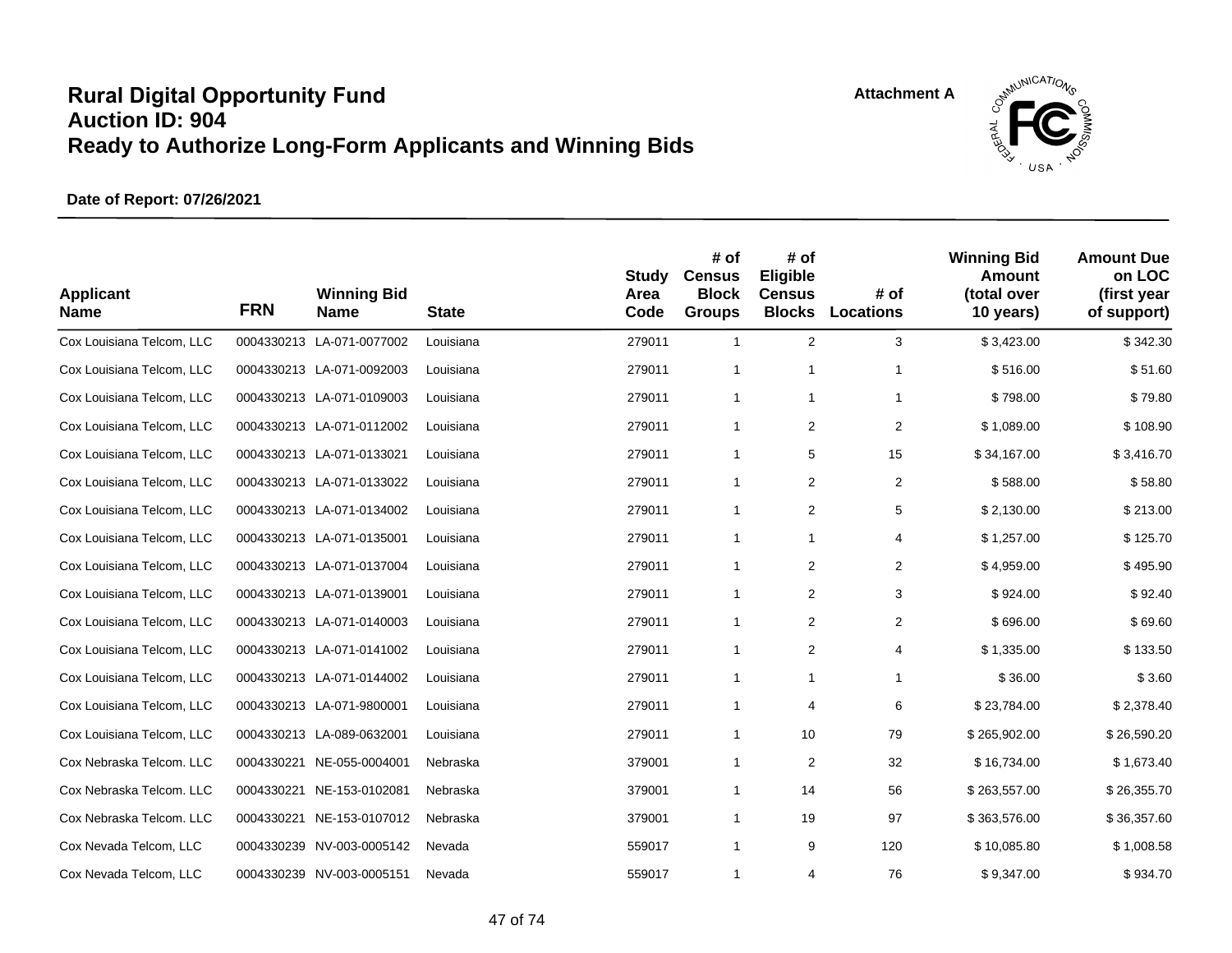



| <b>Applicant</b><br><b>Name</b> | <b>FRN</b> | <b>Winning Bid</b><br><b>Name</b> | <b>State</b> | <b>Study</b><br>Area<br>Code | # of<br><b>Census</b><br><b>Block</b><br><b>Groups</b> | # of<br>Eligible<br><b>Census</b><br><b>Blocks</b> | # of<br><b>Locations</b> | <b>Winning Bid</b><br>Amount<br>(total over<br>10 years) | <b>Amount Due</b><br>on LOC<br>(first year<br>of support) |
|---------------------------------|------------|-----------------------------------|--------------|------------------------------|--------------------------------------------------------|----------------------------------------------------|--------------------------|----------------------------------------------------------|-----------------------------------------------------------|
| Cox Nevada Telcom, LLC          |            | 0004330239 NV-003-0005164         | Nevada       | 559017                       | $\mathbf{1}$                                           | 6                                                  | 87                       | \$4,606.80                                               | \$460.68                                                  |
| Cox Nevada Telcom, LLC          |            | 0004330239 NV-003-0016082         | Nevada       | 559017                       | $\mathbf{1}$                                           | 4                                                  | 73                       | \$4,608.70                                               | \$460.87                                                  |
| Cox Nevada Telcom, LLC          |            | 0004330239 NV-003-0018012         | Nevada       | 559017                       | $\mathbf{1}$                                           | $\overline{7}$                                     | 72                       | \$6,530.40                                               | \$653.04                                                  |
| Cox Nevada Telcom, LLC          |            | 0004330239 NV-003-0023021         | Nevada       | 559017                       | $\mathbf{1}$                                           | 1                                                  | 53                       | \$2,336.00                                               | \$233.60                                                  |
| Cox Nevada Telcom, LLC          |            | 0004330239 NV-003-0028311         | Nevada       | 559017                       | $\mathbf{1}$                                           | 3                                                  | 49                       | \$3,914.50                                               | \$391.45                                                  |
| Cox Nevada Telcom, LLC          |            | 0004330239 NV-003-0028471         | Nevada       | 559017                       | $\mathbf{1}$                                           | 5                                                  | 22                       | \$8,029.70                                               | \$802.97                                                  |
| Cox Nevada Telcom, LLC          |            | 0004330239 NV-003-0033141         | Nevada       | 559017                       | $\mathbf{1}$                                           | $\mathbf{1}$                                       | $\overline{7}$           | \$112,140.00                                             | \$11,214.00                                               |
| Cox Nevada Telcom, LLC          |            | 0004330239 NV-003-0036231         | Nevada       | 559017                       | $\mathbf{1}$                                           | 4                                                  | 87                       | \$45,583.00                                              | \$4,558.30                                                |
| Cox Nevada Telcom, LLC          |            | 0004330239 NV-003-0036261         | Nevada       | 559017                       | $\mathbf{1}$                                           | 3                                                  | 21                       | \$11,393.30                                              | \$1,139.33                                                |
| Cox Nevada Telcom, LLC          |            | 0004330239 NV-003-0036281         | Nevada       | 559017                       | $\mathbf{1}$                                           | 11                                                 | 41                       | \$20,495.00                                              | \$2,049.50                                                |
| Cox Nevada Telcom, LLC          |            | 0004330239 NV-003-0054351         | Nevada       | 559017                       | $\mathbf{1}$                                           | 17                                                 | 67                       | \$26,517.10                                              | \$2,651.71                                                |
| Cox Nevada Telcom, LLC          |            | 0004330239 NV-003-0054362         | Nevada       | 559017                       | $\mathbf{1}$                                           | $\mathbf{1}$                                       | 2                        | \$515.30                                                 | \$51.53                                                   |
| Cox Nevada Telcom, LLC          |            | 0004330239 NV-003-0062011         | Nevada       | 559017                       | $\mathbf{1}$                                           | 2                                                  | 23                       | \$10,584.30                                              | \$1,058.43                                                |
| Cox Nevada Telcom, LLC          |            | 0004330239 NV-003-0068004         | Nevada       | 559017                       | $\mathbf{1}$                                           | 3                                                  | 12                       | \$10,216.40                                              | \$1,021.64                                                |
| Cox Oklahoma Telcom, LLC        |            | 0004330247 OK-097-0401001         | Oklahoma     | 439003                       | $\mathbf{1}$                                           | $\mathbf{1}$                                       | $\mathbf{1}$             | \$16,020.00                                              | \$1,602.00                                                |
| Cox Oklahoma Telcom, LLC        |            | 0004330247 OK-097-0401004         | Oklahoma     | 439003                       | $\mathbf{1}$                                           | 4                                                  | 8                        | \$8,578.00                                               | \$857.80                                                  |
| Cox Oklahoma Telcom, LLC        | 0004330247 | OK-097-0402004                    | Oklahoma     | 439003                       | $\mathbf{1}$                                           | $\overline{\mathbf{c}}$                            | 43                       | \$17,348.00                                              | \$1,734.80                                                |
| Cox Oklahoma Telcom, LLC        |            | 0004330247 OK-109-1037001         | Oklahoma     | 439003                       | $\mathbf{1}$                                           | 11                                                 | 37                       | \$14,724.00                                              | \$1,472.40                                                |
| Cox Oklahoma Telcom, LLC        | 0004330247 | OK-109-1073062                    | Oklahoma     | 439003                       | $\mathbf{1}$                                           | 5                                                  | 38                       | \$13,326.00                                              | \$1,332.60                                                |
| Cox Oklahoma Telcom, LLC        |            | 0004330247 OK-109-1083022         | Oklahoma     | 439003                       | 1                                                      | 1                                                  | 15                       | \$23,856.00                                              | \$2,385.60                                                |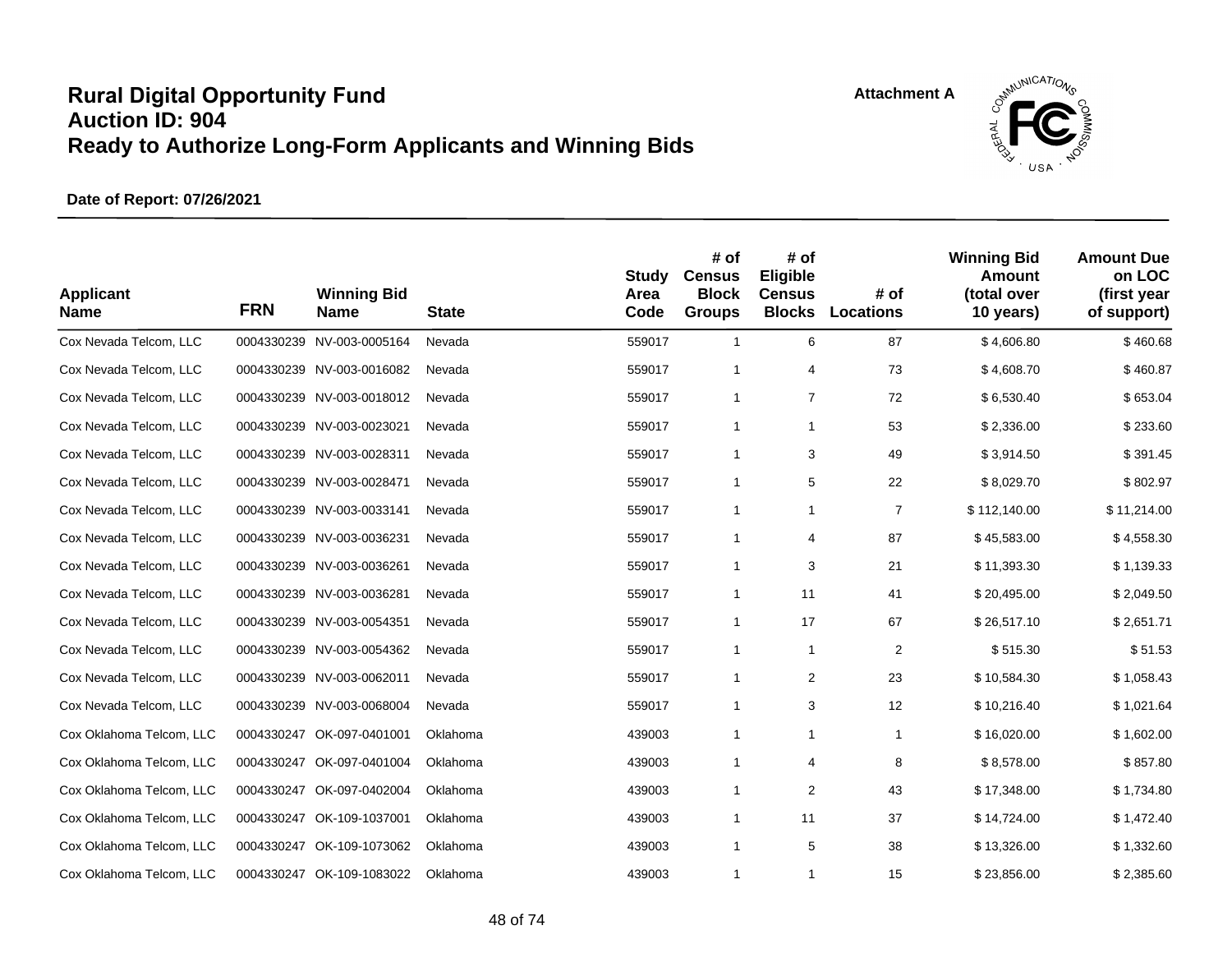

| <b>Applicant</b><br><b>Name</b> | <b>FRN</b> | <b>Winning Bid</b><br><b>Name</b> | <b>State</b> | <b>Study</b><br>Area<br>Code | # of<br><b>Census</b><br><b>Block</b><br><b>Groups</b> | # of<br>Eligible<br><b>Census</b><br><b>Blocks</b> | # of<br>Locations | <b>Winning Bid</b><br>Amount<br>(total over<br>10 years) | <b>Amount Due</b><br>on LOC<br>(first year<br>of support) |
|---------------------------------|------------|-----------------------------------|--------------|------------------------------|--------------------------------------------------------|----------------------------------------------------|-------------------|----------------------------------------------------------|-----------------------------------------------------------|
| Cox Virginia Telcom, LLC        |            | 0004330296 VA-059-4219002         | Virginia     | 199018                       | $\mathbf{1}$                                           | 6                                                  | 17                | \$40,458.00                                              | \$4,045.80                                                |
| Cox Virginia Telcom, LLC        |            | 0004330296 VA-063-9201011         | Virginia     | 199018                       | $\mathbf{1}$                                           | 8                                                  | 85                | \$282,444.00                                             | \$28,244.40                                               |
| Cox Virginia Telcom, LLC        |            | 0004330296 VA-073-1004001         | Virginia     | 199018                       | $\mathbf{1}$                                           | 11                                                 | 37                | \$127,344.00                                             | \$12,734.40                                               |
| Cox Virginia Telcom, LLC        |            | 0004330296 VA-095-0803011         | Virginia     | 199018                       | $\mathbf{1}$                                           | 14                                                 | 33                | \$102,666.00                                             | \$10,266.60                                               |
| Cox Virginia Telcom, LLC        |            | 0004330296 VA-095-0804021         | Virginia     | 199018                       | $\mathbf{1}$                                           | 9                                                  | 37                | \$12,947.00                                              | \$1,294.70                                                |
| Cox Virginia Telcom, LLC        |            | 0004330296 VA-161-0309003         | Virginia     | 199018                       | $\mathbf{1}$                                           | 16                                                 | 63                | \$65,304.00                                              | \$6,530.40                                                |
| Cox Virginia Telcom, LLC        |            | 0004330296 VA-199-0509001         | Virginia     | 199018                       | $\mathbf{1}$                                           | 8                                                  | 12                | \$104,784.00                                             | \$10,478.40                                               |
| Cox Virginia Telcom, LLC        |            | 0004330296 VA-550-0212001         | Virginia     | 199018                       | $\mathbf{1}$                                           | $\overline{7}$                                     | 32                | \$152,742.00                                             | \$15,274.20                                               |
| Cox Virginia Telcom, LLC        |            | 0004330296 VA-630-0001001         | Virginia     | 199018                       | $\mathbf{1}$                                           | $\mathbf{1}$                                       | $\mathbf{1}$      | \$762.00                                                 | \$76.20                                                   |
| Cox Virginia Telcom, LLC        |            | 0004330296 VA-630-0002001         | Virginia     | 199018                       | $\mathbf{1}$                                           | 2                                                  | 2                 | \$3,564.00                                               | \$356.40                                                  |
| Cox Virginia Telcom, LLC        |            | 0004330296 VA-630-0002002         | Virginia     | 199018                       | $\mathbf{1}$                                           | 2                                                  | 20                | \$5,430.00                                               | \$543.00                                                  |
| Cox Virginia Telcom, LLC        |            | 0004330296 VA-630-0002004         | Virginia     | 199018                       | $\mathbf{1}$                                           | $\mathbf{1}$                                       | $\overline{2}$    | \$246.00                                                 | \$24.60                                                   |
| Cox Virginia Telcom, LLC        |            | 0004330296 VA-630-0003022         | Virginia     | 199018                       | $\mathbf{1}$                                           | $\overline{2}$                                     | $\overline{2}$    | \$5,088.00                                               | \$508.80                                                  |
| Cox Virginia Telcom, LLC        |            | 0004330296 VA-630-0004002         | Virginia     | 199018                       | $\mathbf{1}$                                           | 1                                                  | $\overline{2}$    | \$528.00                                                 | \$52.80                                                   |
| Cox Virginia Telcom, LLC        |            | 0004330296 VA-630-0005001         | Virginia     | 199018                       | $\mathbf{1}$                                           | 4                                                  | 4                 | \$13,962.00                                              | \$1,396.20                                                |
| Cox Virginia Telcom, LLC        |            | 0004330296 VA-810-0444013         | Virginia     | 199018                       | $\mathbf{1}$                                           | 1                                                  | 10                | \$1,290.60                                               | \$129.06                                                  |
| Cumberland Connect, LLC         | 0029189131 | TN-021-0701031                    | Tennessee    | 299034                       | $\mathbf{1}$                                           | $\overline{\mathbf{c}}$                            | 4                 | \$4,620.00                                               | \$462.00                                                  |
| Cumberland Connect, LLC         | 0029189131 | TN-021-0701041                    | Tennessee    | 299034                       | $\mathbf{1}$                                           | $\mathbf{1}$                                       | 1                 | \$2,238.00                                               | \$223.80                                                  |
| Cumberland Connect, LLC         | 0029189131 | TN-021-0701042                    | Tennessee    | 299034                       | $\mathbf{1}$                                           | 13                                                 | 44                | \$18,708.00                                              | \$1,870.80                                                |
| <b>Cumberland Connect, LLC</b>  |            | 0029189131 TN-021-0702011         | Tennessee    | 299034                       | 1                                                      | $\mathbf{1}$                                       | 1                 | \$599.00                                                 | \$59.90                                                   |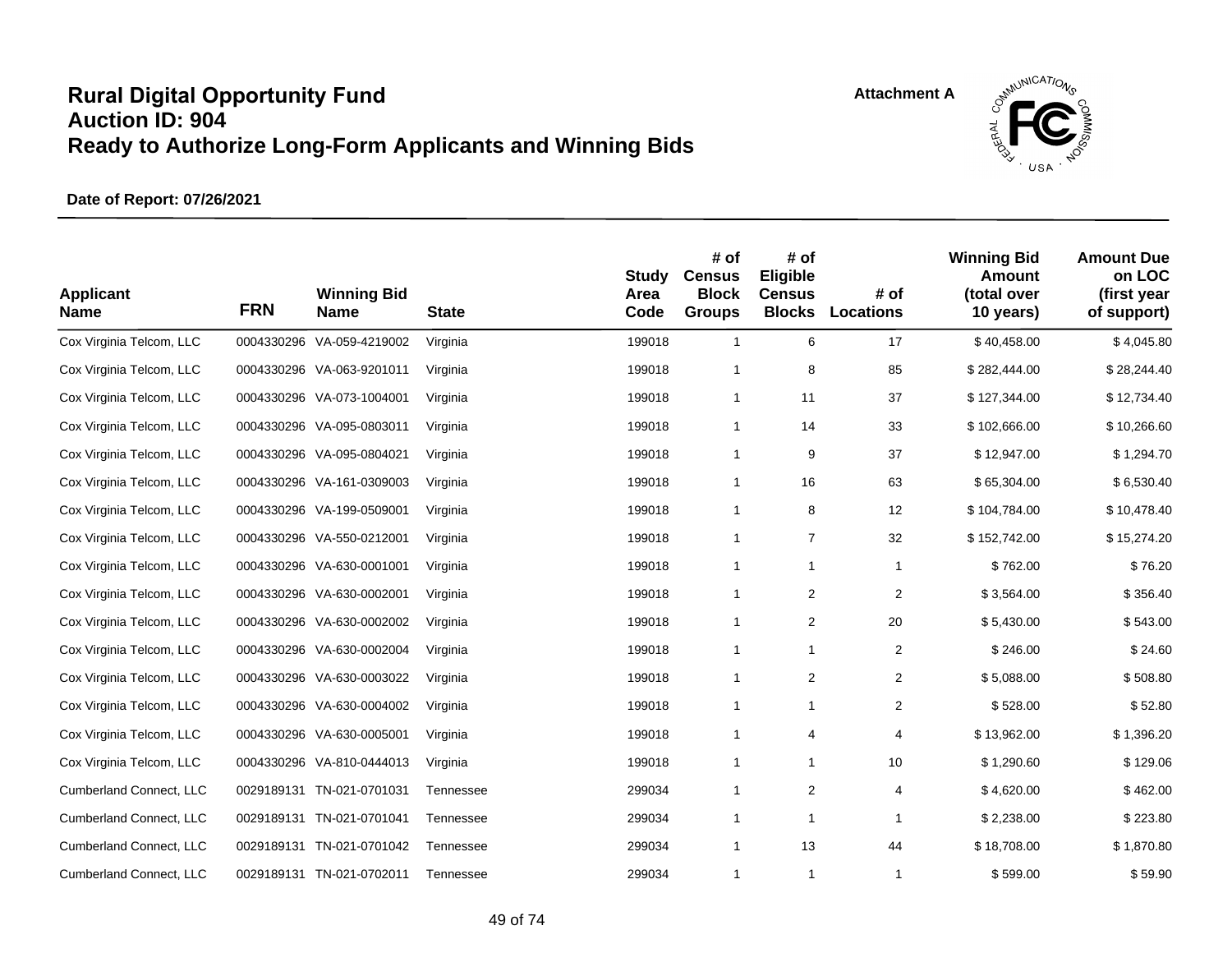

| <b>Applicant</b><br><b>Name</b> | <b>FRN</b> | <b>Winning Bid</b><br><b>Name</b> | <b>State</b> | <b>Study</b><br>Area<br>Code | # of<br><b>Census</b><br><b>Block</b><br><b>Groups</b> | # of<br>Eligible<br><b>Census</b><br><b>Blocks</b> | # of<br>Locations | <b>Winning Bid</b><br>Amount<br>(total over<br>10 years) | <b>Amount Due</b><br>on LOC<br>(first year<br>of support) |
|---------------------------------|------------|-----------------------------------|--------------|------------------------------|--------------------------------------------------------|----------------------------------------------------|-------------------|----------------------------------------------------------|-----------------------------------------------------------|
| Cumberland Connect, LLC         |            | 0029189131 TN-021-0702022         | Tennessee    | 299034                       | $\mathbf{1}$                                           | $\overline{2}$                                     | $\overline{2}$    | \$1,536.00                                               | \$153.60                                                  |
| Cumberland Connect, LLC         |            | 0029189131 TN-021-0702023         | Tennessee    | 299034                       | 1                                                      | $\overline{7}$                                     | 38                | \$68,580.00                                              | \$6,858.00                                                |
| Cumberland Connect, LLC         |            | 0029189131 TN-021-0702031         | Tennessee    | 299034                       | $\mathbf{1}$                                           | 2                                                  | 4                 | \$19,470.00                                              | \$1,947.00                                                |
| Cumberland Connect, LLC         |            | 0029189131 TN-021-0702032         | Tennessee    | 299034                       | $\mathbf{1}$                                           | 18                                                 | 123               | \$63,937.00                                              | \$6,393.70                                                |
| Cumberland Connect, LLC         |            | 0029189131 TN-125-1015001         | Tennessee    | 299034                       | $\mathbf{1}$                                           | 18                                                 | 96                | \$42,859.00                                              | \$4,285.90                                                |
| Cumberland Connect, LLC         | 0029189131 | TN-125-1015002                    | Tennessee    | 299034                       | $\mathbf{1}$                                           | 5                                                  | 120               | \$110,310.00                                             | \$11,031.00                                               |
| Cumberland Connect, LLC         |            | 0029189131 TN-125-1015003         | Tennessee    | 299034                       | $\mathbf{1}$                                           | $\mathbf{1}$                                       | $\mathbf{1}$      | \$372.00                                                 | \$37.20                                                   |
| Cumberland Connect, LLC         |            | 0029189131 TN-125-1017001         | Tennessee    | 299034                       | $\mathbf{1}$                                           | 47                                                 | 584               | \$182,312.00                                             | \$18,231.20                                               |
| Cumberland Connect, LLC         |            | 0029189131 TN-125-1017002         | Tennessee    | 299034                       | $\mathbf{1}$                                           | 31                                                 | 253               | \$39,115.00                                              | \$3,911.50                                                |
| Cumberland Connect, LLC         |            | 0029189131 TN-125-1017003         | Tennessee    | 299034                       | $\mathbf{1}$                                           | 3                                                  | 30                | \$11,655.00                                              | \$1,165.50                                                |
| Cumberland Connect, LLC         |            | 0029189131 TN-125-1017005         | Tennessee    | 299034                       | $\mathbf{1}$                                           | 27                                                 | 217               | \$59,144.00                                              | \$5,914.40                                                |
| Cumberland Connect, LLC         |            | 0029189131 TN-125-1018021         | Tennessee    | 299034                       | 1                                                      | $\mathbf{1}$                                       | $\overline{2}$    | \$762.00                                                 | \$76.20                                                   |
| Cumberland Connect, LLC         |            | 0029189131 TN-125-1018023         | Tennessee    | 299034                       | $\mathbf{1}$                                           | 4                                                  | 43                | \$20,983.00                                              | \$2,098.30                                                |
| Cumberland Connect, LLC         | 0029189131 | TN-125-1018024                    | Tennessee    | 299034                       | $\mathbf{1}$                                           | $\overline{\mathbf{c}}$                            | 5                 | \$17,286.00                                              | \$1,728.60                                                |
| Cumberland Connect, LLC         |            | 0029189131 TN-125-1018032         | Tennessee    | 299034                       | $\mathbf{1}$                                           | $\mathbf{1}$                                       | $\overline{2}$    | \$2,028.00                                               | \$202.80                                                  |
| Cumberland Connect, LLC         |            | 0029189131 TN-125-1018042         | Tennessee    | 299034                       | $\mathbf{1}$                                           | 3                                                  | 42                | \$11,605.00                                              | \$1,160.50                                                |
| Cumberland Connect, LLC         |            | 0029189131 TN-125-1019041         | Tennessee    | 299034                       | $\mathbf{1}$                                           | 22                                                 | 333               | \$104,262.00                                             | \$10,426.20                                               |
| Cumberland Connect, LLC         |            | 0029189131 TN-147-0801011         | Tennessee    | 299034                       | $\mathbf{1}$                                           | 43                                                 | 260               | \$703,836.00                                             | \$70,383.60                                               |
| Cumberland Connect, LLC         |            | 0029189131 TN-147-0801012         | Tennessee    | 299034                       | $\mathbf{1}$                                           | 70                                                 | 581               | \$759,930.00                                             | \$75,993.00                                               |
| Cumberland Connect, LLC         |            | 0029189131 TN-147-0801031         | Tennessee    | 299034                       | 1                                                      | $\mathbf{1}$                                       | $\mathbf 1$       | \$468.00                                                 | \$46.80                                                   |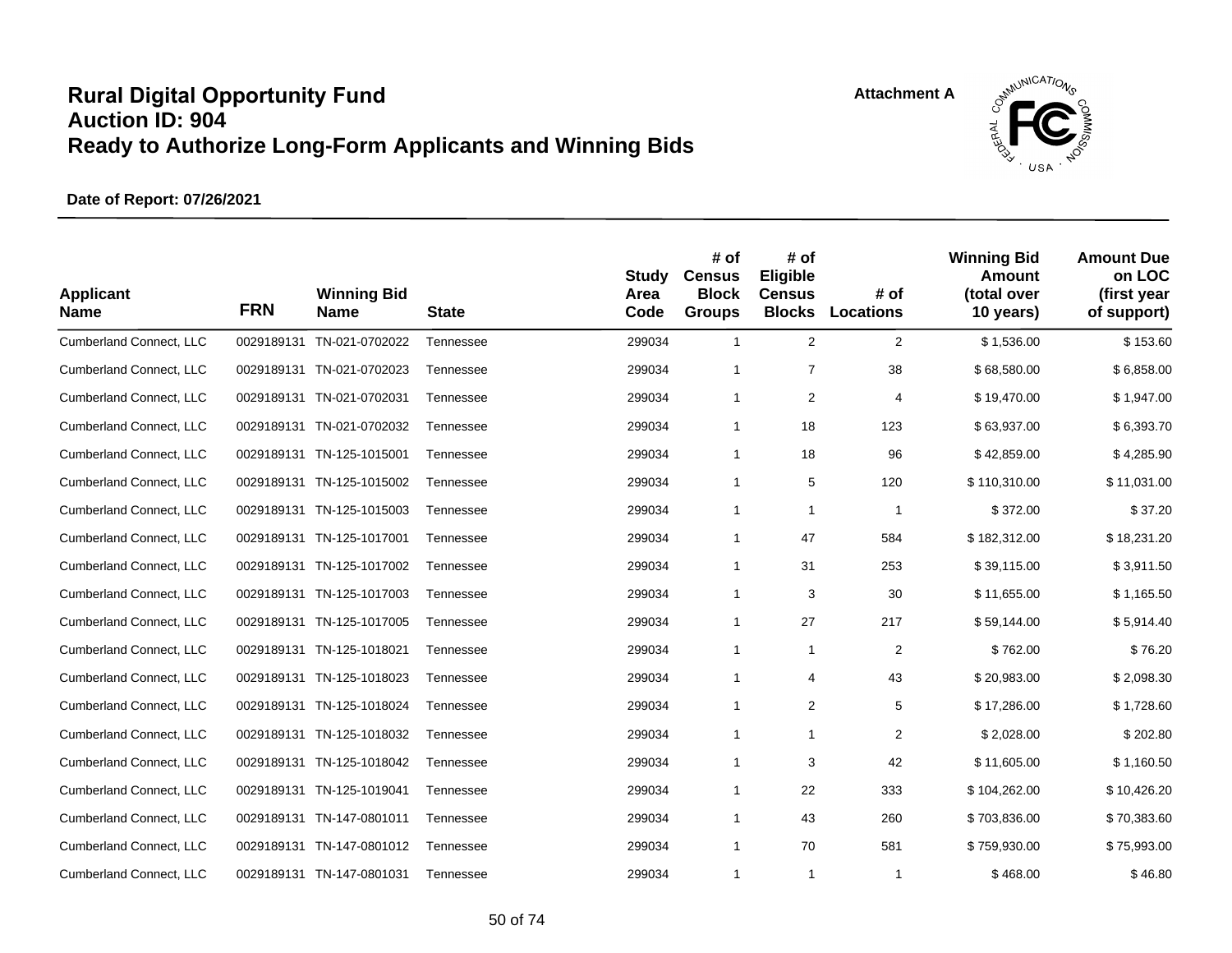

| <b>Applicant</b><br><b>Name</b> | <b>FRN</b> | <b>Winning Bid</b><br><b>Name</b> | <b>State</b> | <b>Study</b><br>Area<br>Code | # of<br><b>Census</b><br><b>Block</b><br><b>Groups</b> | # of<br>Eligible<br><b>Census</b><br><b>Blocks</b> | # of<br>Locations | <b>Winning Bid</b><br><b>Amount</b><br>(total over<br>10 years) | <b>Amount Due</b><br>on LOC<br>(first year<br>of support) |
|---------------------------------|------------|-----------------------------------|--------------|------------------------------|--------------------------------------------------------|----------------------------------------------------|-------------------|-----------------------------------------------------------------|-----------------------------------------------------------|
| Cumberland Connect, LLC         | 0029189131 | TN-147-0801032                    | Tennessee    | 299034                       | $\mathbf{1}$                                           | $\overline{2}$                                     | 8                 | \$14,852.00                                                     | \$1,485.20                                                |
| Cumberland Connect, LLC         | 0029189131 | TN-147-0801042                    | Tennessee    | 299034                       | $\mathbf{1}$                                           | 33                                                 | 306               | \$463,476.00                                                    | \$46,347.60                                               |
| Cumberland Connect, LLC         | 0029189131 | TN-147-0801043                    | Tennessee    | 299034                       | $\mathbf{1}$                                           | 4                                                  | 5                 | \$7,128.00                                                      | \$712.80                                                  |
| <b>Cumberland Connect, LLC</b>  |            | 0029189131 TN-147-0802001         | Tennessee    | 299034                       | $\mathbf{1}$                                           | 95                                                 | 792               | \$205,055.00                                                    | \$20,505.50                                               |
| Cumberland Connect, LLC         | 0029189131 | TN-147-0802002                    | Tennessee    | 299034                       | $\mathbf{1}$                                           | 41                                                 | 421               | \$1,066,561.60                                                  | \$106,656.16                                              |
| Cumberland Connect, LLC         | 0029189131 | TN-147-0802003                    | Tennessee    | 299034                       | $\mathbf{1}$                                           | 26                                                 | 363               | \$518,124.00                                                    | \$51,812.40                                               |
| Cumberland Connect, LLC         |            | 0029189131 TN-147-0802004         | Tennessee    | 299034                       | $\mathbf{1}$                                           | 42                                                 | 435               | \$728,046.00                                                    | \$72,804.60                                               |
| Cumberland Connect, LLC         | 0029189131 | TN-147-0803012                    | Tennessee    | 299034                       | $\mathbf{1}$                                           | $\overline{\mathbf{c}}$                            | 5                 | \$5,214.00                                                      | \$521.40                                                  |
| Cumberland Connect, LLC         | 0029189131 | TN-147-0803021                    | Tennessee    | 299034                       | $\mathbf{1}$                                           | 4                                                  | 6                 | \$3,341.00                                                      | \$334.10                                                  |
| Cumberland Connect, LLC         | 0029189131 | TN-147-0804011                    | Tennessee    | 299034                       | $\mathbf{1}$                                           | 5                                                  | $\overline{7}$    | \$5,194.00                                                      | \$519.40                                                  |
| Cumberland Connect, LLC         | 0029189131 | TN-147-0805002                    | Tennessee    | 299034                       | $\mathbf{1}$                                           | 39                                                 | 257               | \$56,680.00                                                     | \$5,668.00                                                |
| Cumberland Connect, LLC         |            | 0029189131 TN-147-0806031         | Tennessee    | 299034                       | $\mathbf{1}$                                           | 5                                                  | 97                | \$18,969.00                                                     | \$1,896.90                                                |
| Cumberland Connect, LLC         | 0029189131 | TN-147-0806041                    | Tennessee    | 299034                       | $\mathbf{1}$                                           | $\mathbf{1}$                                       | $\overline{2}$    | \$174.00                                                        | \$17.40                                                   |
| Cumberland Connect, LLC         | 0029189131 | TN-147-0806042                    | Tennessee    | 299034                       | $\mathbf{1}$                                           | $\overline{\mathbf{c}}$                            | 31                | \$2,912.00                                                      | \$291.20                                                  |
| Cumberland Connect, LLC         |            | 0029189131 TN-147-0806063         | Tennessee    | 299034                       | $\mathbf{1}$                                           | $\mathbf{1}$                                       | $\mathbf{1}$      | \$642.00                                                        | \$64.20                                                   |
| Cumberland Connect, LLC         | 0029189131 | TN-147-0806064                    | Tennessee    | 299034                       | $\mathbf{1}$                                           | $\overline{2}$                                     | $\overline{c}$    | \$1,332.00                                                      | \$133.20                                                  |
| Cumberland Connect, LLC         | 0029189131 | TN-147-0807001                    | Tennessee    | 299034                       | $\mathbf{1}$                                           | 38                                                 | 560               | \$146,851.00                                                    | \$14,685.10                                               |
| Cumberland Connect, LLC         | 0029189131 | TN-147-0807002                    | Tennessee    | 299034                       | $\mathbf{1}$                                           | 2                                                  | 31                | \$31,268.70                                                     | \$3,126.87                                                |
| Cumberland Connect, LLC         |            | 0029189131 TN-161-1102001         | Tennessee    | 299034                       | $\mathbf{1}$                                           | 35                                                 | 263               | \$109,722.60                                                    | \$10,972.26                                               |
| <b>Cumberland Connect, LLC</b>  |            | 0029189131 TN-161-1102002         | Tennessee    | 299034                       | 1                                                      | 20                                                 | 80                | \$29,791.00                                                     | \$2,979.10                                                |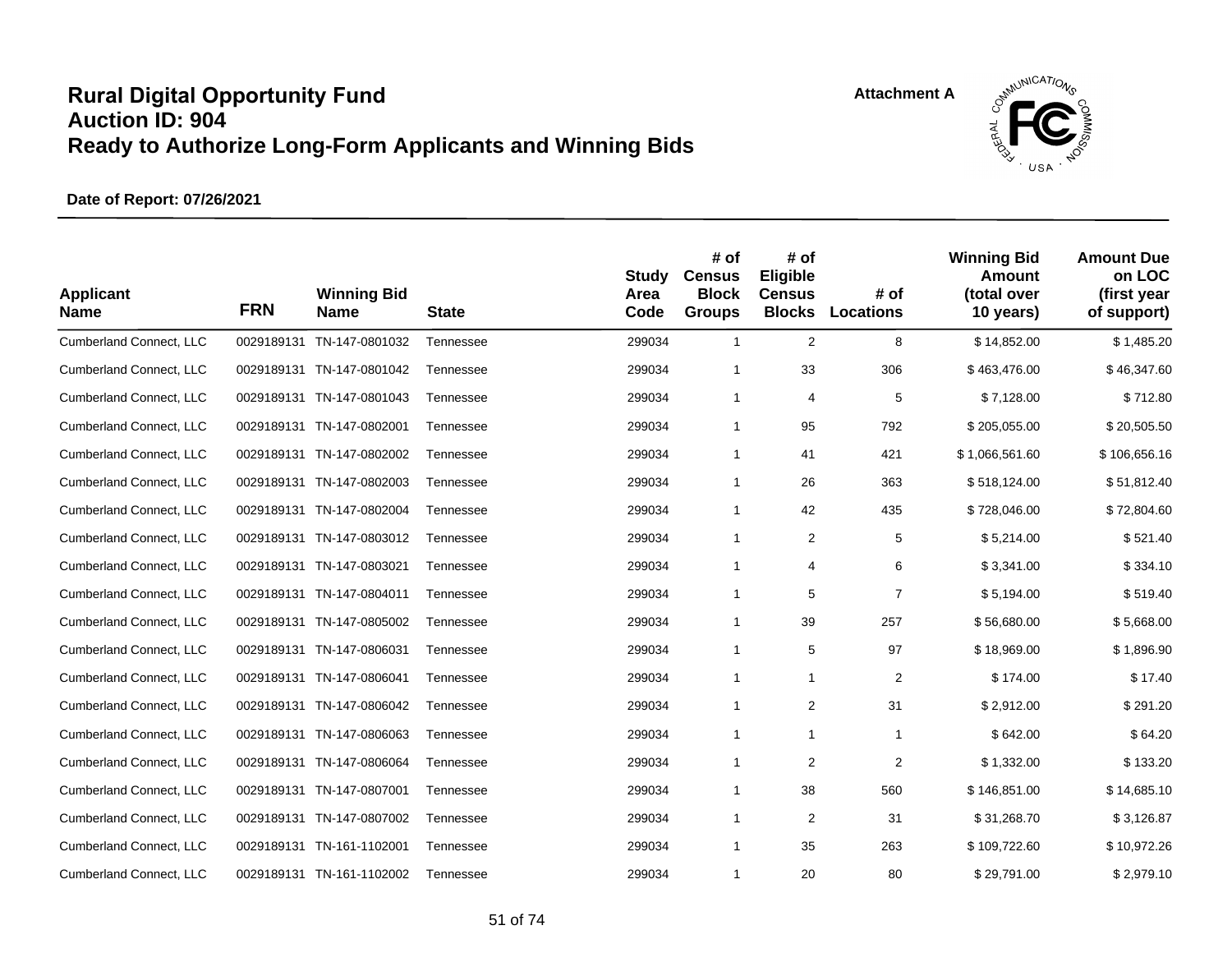

| <b>Applicant</b><br><b>Name</b> | <b>FRN</b> | <b>Winning Bid</b><br><b>Name</b> | <b>State</b> | <b>Study</b><br>Area<br>Code | # of<br><b>Census</b><br><b>Block</b><br><b>Groups</b> | # of<br>Eligible<br><b>Census</b><br><b>Blocks</b> | # of<br><b>Locations</b> | <b>Winning Bid</b><br>Amount<br>(total over<br>10 years) | <b>Amount Due</b><br>on LOC<br>(first year<br>of support) |
|---------------------------------|------------|-----------------------------------|--------------|------------------------------|--------------------------------------------------------|----------------------------------------------------|--------------------------|----------------------------------------------------------|-----------------------------------------------------------|
| Cumberland Connect, LLC         | 0029189131 | TN-161-1102003                    | Tennessee    | 299034                       | $\mathbf{1}$                                           | 14                                                 | 57                       | \$36,411.00                                              | \$3,641.10                                                |
| Cumberland Connect, LLC         |            | 0029189131 TN-161-1102004         | Tennessee    | 299034                       | $\mathbf{1}$                                           | 37                                                 | 163                      | \$562,704.00                                             | \$56,270.40                                               |
| Cumberland Connect, LLC         |            | 0029189131 TN-161-1106001         | Tennessee    | 299034                       | $\mathbf{1}$                                           | 81                                                 | 449                      | \$296,368.00                                             | \$29,636.80                                               |
| Cumberland Connect, LLC         |            | 0029189131 TN-161-1106002         | Tennessee    | 299034                       | $\mathbf{1}$                                           | 35                                                 | 262                      | \$60,272.00                                              | \$6,027.20                                                |
| Cumberland Connect, LLC         |            | 0029189131 TN-161-1107001         | Tennessee    | 299034                       | $\mathbf{1}$                                           | 64                                                 | 281                      | \$1,049,484.00                                           | \$104,948.40                                              |
| Cumberland Connect, LLC         |            | 0029189131 TN-161-1107002         | Tennessee    | 299034                       | $\mathbf{1}$                                           | 6                                                  | 11                       | \$1,252.00                                               | \$125.20                                                  |
| Cumberland Connect, LLC         |            | 0029189131 TN-161-1107003         | Tennessee    | 299034                       | $\mathbf{1}$                                           | 11                                                 | 48                       | \$17,305.00                                              | \$1,730.50                                                |
| Cumberland Connect, LLC         |            | 0029189131 TN-161-9801001         | Tennessee    | 299034                       | $\mathbf{1}$                                           | 6                                                  | 8                        | \$122,826.00                                             | \$12,282.60                                               |
| Cumberland Connect, LLC         |            | 0029189131 TN-165-0202031         | Tennessee    | 299034                       | $\mathbf{1}$                                           | 8                                                  | 127                      | \$120,900.00                                             | \$12,090.00                                               |
| Cumberland Connect, LLC         |            | 0029189131 TN-165-0202041         | Tennessee    | 299034                       | $\mathbf{1}$                                           | $\mathbf{1}$                                       | $\overline{2}$           | \$1,146.00                                               | \$114.60                                                  |
| Cumberland Connect, LLC         |            | 0029189131 TN-165-0202042         | Tennessee    | 299034                       | $\mathbf{1}$                                           | 6                                                  | 9                        | \$25,566.00                                              | \$2,556.60                                                |
| Cumberland Connect, LLC         |            | 0029189131 TN-165-0202051         | Tennessee    | 299034                       | $\mathbf{1}$                                           | $\overline{7}$                                     | 11                       | \$7,503.50                                               | \$750.35                                                  |
| Cumberland Connect, LLC         |            | 0029189131 TN-165-0202061         | Tennessee    | 299034                       | 1                                                      | 4                                                  | 10                       | \$37,824.00                                              | \$3,782.40                                                |
| Cumberland Connect, LLC         | 0029189131 | TN-165-0202071                    | Tennessee    | 299034                       | $\mathbf{1}$                                           | $\overline{c}$                                     | $\overline{2}$           | \$4,686.00                                               | \$468.60                                                  |
| Cumberland Connect, LLC         |            | 0029189131 TN-165-0202081         | Tennessee    | 299034                       | $\mathbf{1}$                                           | 6                                                  | 13                       | \$7,380.00                                               | \$738.00                                                  |
| Cumberland Connect, LLC         | 0029189131 | TN-165-0202082                    | Tennessee    | 299034                       | $\mathbf{1}$                                           | 4                                                  | 11                       | \$11,688.00                                              | \$1,168.80                                                |
| Cumberland Connect, LLC         | 0029189131 | TN-165-0202091                    | Tennessee    | 299034                       | 1                                                      | 9                                                  | 53                       | \$69,846.00                                              | \$6,984.60                                                |
| Cumberland Connect, LLC         |            | 0029189131 TN-165-0203002         | Tennessee    | 299034                       | $\mathbf{1}$                                           | $\mathbf{1}$                                       | 3                        | \$1,836.00                                               | \$183.60                                                  |
| Cumberland Connect, LLC         |            | 0029189131 TN-165-0204031         | Tennessee    | 299034                       | $\mathbf{1}$                                           | 11                                                 | 31                       | \$53,532.00                                              | \$5,353.20                                                |
| Cumberland Connect, LLC         |            | 0029189131 TN-165-0204041         | Tennessee    | 299034                       | 1                                                      | 6                                                  | 17                       | \$31,722.00                                              | \$3,172.20                                                |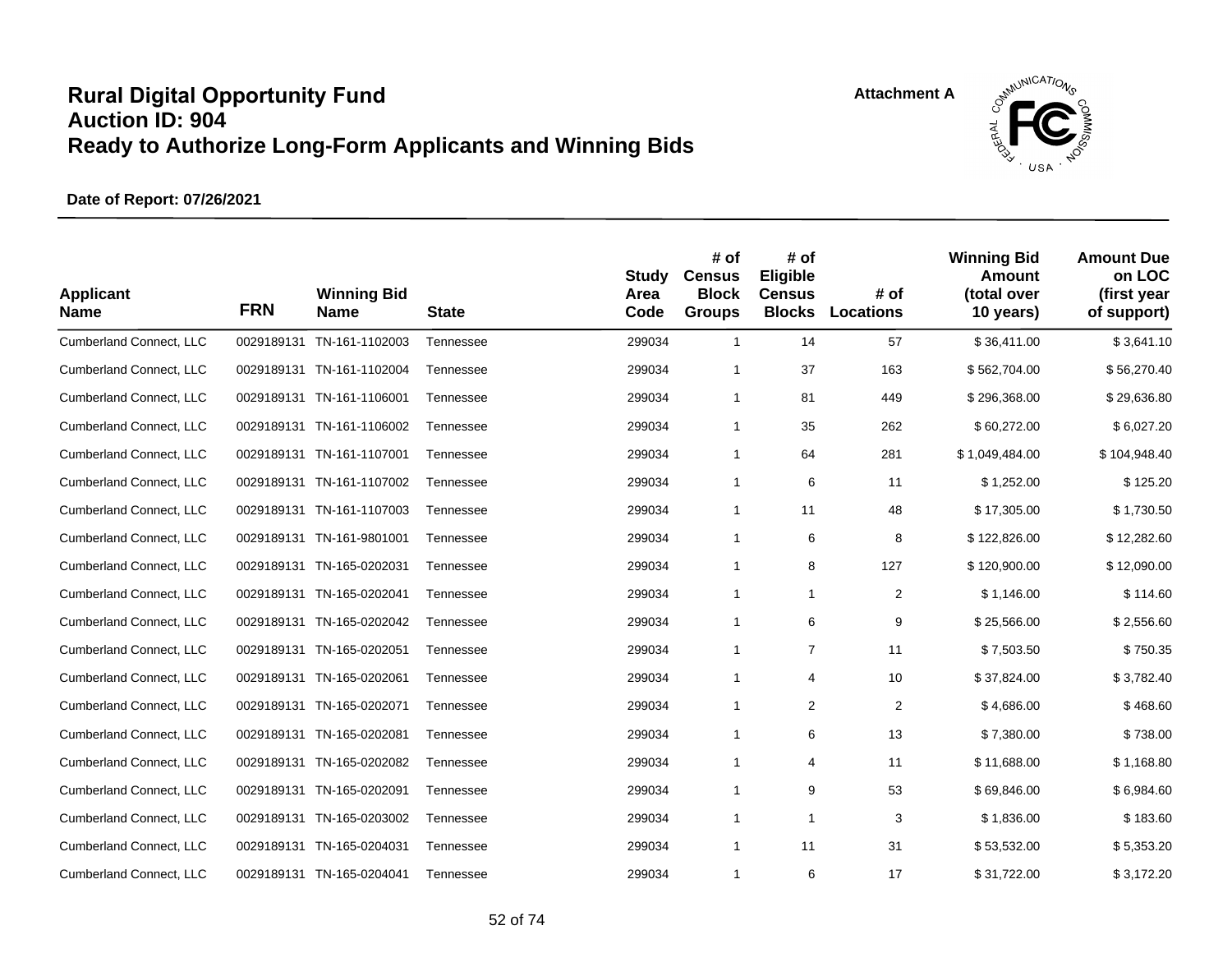



| <b>Applicant</b><br><b>Name</b>    | <b>FRN</b> | <b>Winning Bid</b><br><b>Name</b> | <b>State</b> | <b>Study</b><br>Area<br>Code | # of<br><b>Census</b><br><b>Block</b><br><b>Groups</b> | # of<br>Eligible<br><b>Census</b><br><b>Blocks</b> | # of<br><b>Locations</b> | <b>Winning Bid</b><br>Amount<br>(total over<br>10 years) | <b>Amount Due</b><br>on LOC<br>(first year<br>of support) |
|------------------------------------|------------|-----------------------------------|--------------|------------------------------|--------------------------------------------------------|----------------------------------------------------|--------------------------|----------------------------------------------------------|-----------------------------------------------------------|
| Cumberland Connect, LLC            | 0029189131 | TN-165-0204051                    | Tennessee    | 299034                       | $\mathbf{1}$                                           | $\overline{2}$                                     | 13                       | \$12,516.00                                              | \$1,251.60                                                |
| Cumberland Connect, LLC            | 0029189131 | TN-165-0204071                    | Tennessee    | 299034                       | $\mathbf{1}$                                           | $\overline{2}$                                     | 4                        | \$2,964.00                                               | \$296.40                                                  |
| Cumberland Connect, LLC            | 0029189131 | TN-165-0204072                    | Tennessee    | 299034                       | $\mathbf{1}$                                           | 1                                                  | 1                        | \$630.00                                                 | \$63.00                                                   |
| Cumberland Connect, LLC            |            | 0029189131 TN-165-0205021         | Tennessee    | 299034                       | $\mathbf{1}$                                           | 3                                                  | 19                       | \$21,948.00                                              | \$2,194.80                                                |
| Cumberland Connect, LLC            | 0029189131 | TN-165-0205031                    | Tennessee    | 299034                       | $\mathbf{1}$                                           | 11                                                 | 29                       | \$25,848.00                                              | \$2,584.80                                                |
| Cumberland Connect, LLC            | 0029189131 | TN-165-0205032                    | Tennessee    | 299034                       | $\mathbf{1}$                                           | 1                                                  | 9                        | \$684.00                                                 | \$68.40                                                   |
| <b>Cumberland Connect, LLC</b>     |            | 0029189131 TN-165-0206022         | Tennessee    | 299034                       | $\mathbf{1}$                                           | $\mathbf{1}$                                       | 4                        | \$34,008.00                                              | \$3,400.80                                                |
| Cumberland Connect, LLC            | 0029189131 | TN-165-0206031                    | Tennessee    | 299034                       | $\mathbf{1}$                                           | 4                                                  | 44                       | \$26,970.00                                              | \$2,697.00                                                |
| <b>Cumberland Connect, LLC</b>     | 0029189131 | TN-165-0206032                    | Tennessee    | 299034                       | $\mathbf{1}$                                           | 6                                                  | 47                       | \$78,814.20                                              | \$7,881.42                                                |
| <b>Cumberland Connect, LLC</b>     | 0029189131 | TN-165-0210024                    | Tennessee    | 299034                       | $\mathbf{1}$                                           | 1                                                  | $\overline{2}$           | \$1,134.00                                               | \$113.40                                                  |
| <b>Cumberland Connect, LLC</b>     | 0029189131 | TN-165-0210061                    | Tennessee    | 299034                       | $\mathbf{1}$                                           | 11                                                 | 73                       | \$131,226.00                                             | \$13,122.60                                               |
| Cumberland Connect, LLC            | 0029189131 | TN-165-0210081                    | Tennessee    | 299034                       | $\mathbf{1}$                                           | $\overline{2}$                                     | $\overline{2}$           | \$8,483.30                                               | \$848.33                                                  |
| Daktel Communications, LLC         |            | 0007266703 ND-093-9670001         | North Dakota | 386128                       | $\mathbf{1}$                                           | 15                                                 | 29                       | \$259,614.00                                             | \$25,961.40                                               |
| Daktel Communications, LLC         |            | 0007266703 ND-093-9670002         | North Dakota | 386128                       | $\mathbf{1}$                                           | 15                                                 | 28                       | \$229,500.00                                             | \$22,950.00                                               |
| Daktel Communications, LLC         |            | 0007266703 ND-093-9672004         | North Dakota | 386128                       | $\mathbf{1}$                                           | $\overline{2}$                                     | $\overline{2}$           | \$1,476.00                                               | \$147.60                                                  |
| Daktel Communications, LLC         |            | 0007266703 ND-093-9673001         | North Dakota | 386128                       | $\mathbf{1}$                                           | 2                                                  | 5                        | \$16,878.00                                              | \$1,687.80                                                |
| Daktel Communications, LLC         |            | 0007266703 ND-093-9675003         | North Dakota | 386128                       | $\mathbf{1}$                                           | $\overline{\mathbf{c}}$                            | $\overline{2}$           | \$24,426.00                                              | \$2,442.60                                                |
| Easton Utilities Commission        |            | 0003793726 MD-041-9601001         | Maryland     | 189038                       | $\mathbf{1}$                                           | 50                                                 | 128                      | \$30,388.40                                              | \$3,038.84                                                |
| <b>Easton Utilities Commission</b> |            | 0003793726 MD-041-9601002         | Maryland     | 189038                       | $\mathbf{1}$                                           | 44                                                 | 175                      | \$31,549.70                                              | \$3,154.97                                                |
| <b>Easton Utilities Commission</b> |            | 0003793726 MD-041-9602012         | Maryland     | 189038                       | 1                                                      | 10                                                 | 30                       | \$10,212.30                                              | \$1,021.23                                                |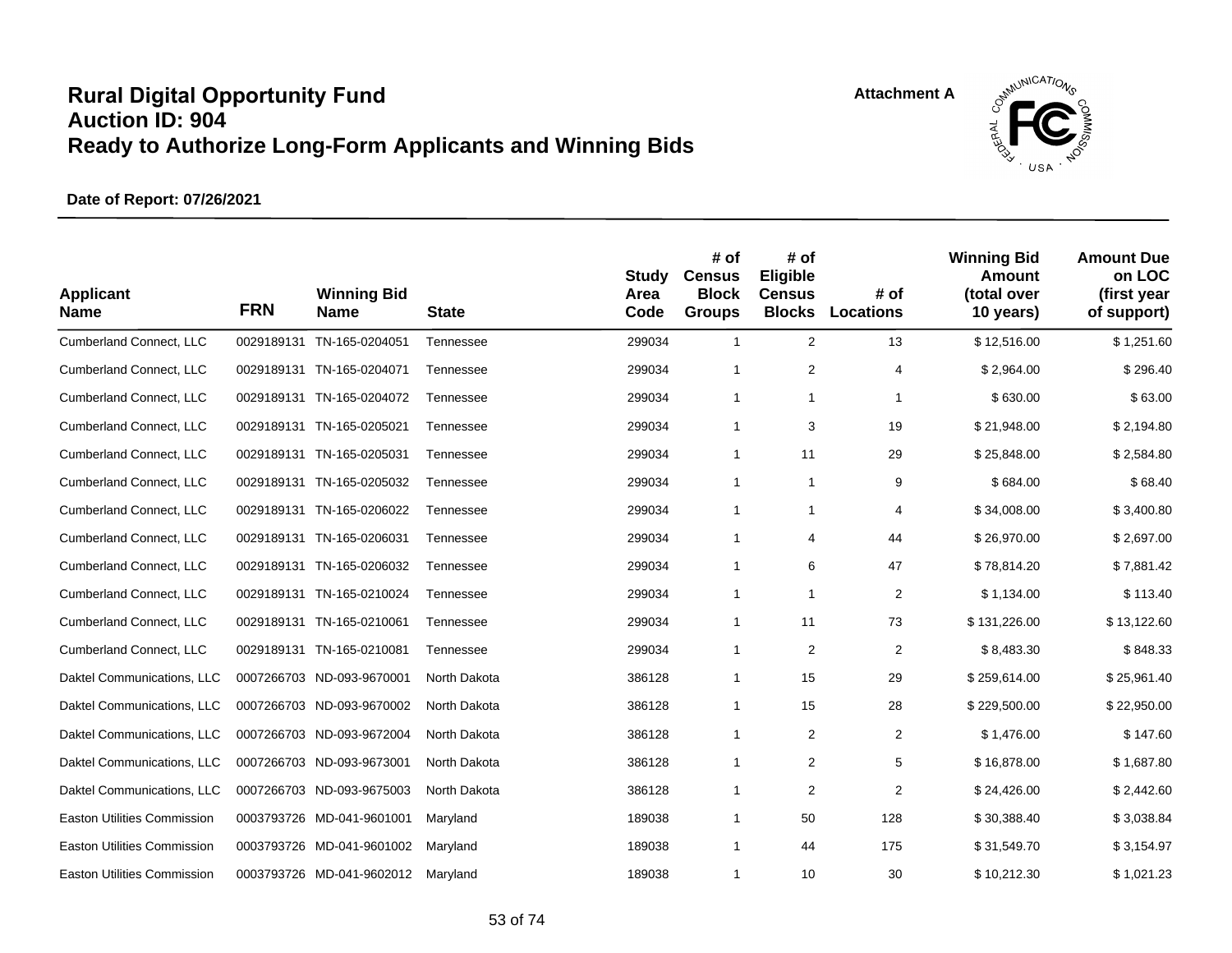

| <b>Applicant</b><br><b>Name</b>    | <b>FRN</b> | <b>Winning Bid</b><br><b>Name</b> | <b>State</b> | <b>Study</b><br>Area<br>Code | # of<br><b>Census</b><br><b>Block</b><br><b>Groups</b> | # of<br>Eligible<br><b>Census</b><br><b>Blocks</b> | # of<br><b>Locations</b> | <b>Winning Bid</b><br>Amount<br>(total over<br>10 years) | <b>Amount Due</b><br>on LOC<br>(first year<br>of support) |
|------------------------------------|------------|-----------------------------------|--------------|------------------------------|--------------------------------------------------------|----------------------------------------------------|--------------------------|----------------------------------------------------------|-----------------------------------------------------------|
| <b>Easton Utilities Commission</b> |            | 0003793726 MD-041-9602013         | Maryland     | 189038                       | $\mathbf{1}$                                           | $\mathbf{1}$                                       | $\mathbf{1}$             | \$1,024.80                                               | \$102.48                                                  |
| <b>Easton Utilities Commission</b> |            | 0003793726 MD-041-9605011         | Maryland     | 189038                       | $\mathbf{1}$                                           | $\overline{4}$                                     | 13                       | \$4,303.60                                               | \$430.36                                                  |
| <b>Easton Utilities Commission</b> |            | 0003793726 MD-041-9605012         | Maryland     | 189038                       | $\mathbf{1}$                                           | 4                                                  | 8                        | \$1,287.30                                               | \$128.73                                                  |
| <b>Easton Utilities Commission</b> |            | 0003793726 MD-041-9606001         | Maryland     | 189038                       | $\mathbf{1}$                                           | 56                                                 | 328                      | \$61,936.00                                              | \$6,193.60                                                |
| <b>Easton Utilities Commission</b> |            | 0003793726 MD-041-9609001         | Maryland     | 189038                       | $\mathbf{1}$                                           | 38                                                 | 147                      | \$26,431.30                                              | \$2,643.13                                                |
| <b>Easton Utilities Commission</b> |            | 0003793726 MD-041-9609003         | Maryland     | 189038                       | $\mathbf{1}$                                           | 12                                                 | 27                       | \$3,280.90                                               | \$328.09                                                  |
| <b>Easton Utilities Commission</b> |            | 0003793726 MD-041-9609004         | Maryland     | 189038                       | $\mathbf{1}$                                           | 12                                                 | 52                       | \$18,633.30                                              | \$1,863.33                                                |
| EMPOWER Broadband, Inc.            |            | 0027843333 VA-025-9303001         | Virginia     | 199022                       | $\mathbf{1}$                                           | 60                                                 | 411                      | \$200,421.00                                             | \$20,042.10                                               |
| EMPOWER Broadband, Inc.            |            | 0027843333 VA-025-9303002         | Virginia     | 199022                       | $\mathbf{1}$                                           | 31                                                 | 316                      | \$61,195.50                                              | \$6,119.55                                                |
| EMPOWER Broadband, Inc.            |            | 0027843333 VA-025-9303003         | Virginia     | 199022                       | $\mathbf{1}$                                           | 19                                                 | 83                       | \$83,046.00                                              | \$8,304.60                                                |
| EMPOWER Broadband, Inc.            |            | 0027843333 VA-025-9303004         | Virginia     | 199022                       | $\mathbf{1}$                                           | 19                                                 | 113                      | \$10,931.40                                              | \$1,093.14                                                |
| EMPOWER Broadband, Inc.            |            | 0027843333 VA-025-9303005         | Virginia     | 199022                       | $\mathbf{1}$                                           | $\overline{2}$                                     | 16                       | \$66,240.00                                              | \$6,624.00                                                |
| EMPOWER Broadband, Inc.            |            | 0027843333 VA-081-8801011         | Virginia     | 199022                       | $\mathbf{1}$                                           | 157                                                | 934                      | \$1,944,438.00                                           | \$194,443.80                                              |
| EMPOWER Broadband, Inc.            |            | 0027843333 VA-081-8801012         | Virginia     | 199022                       | $\mathbf{1}$                                           | 47                                                 | 191                      | \$321,054.00                                             | \$32,105.40                                               |
| EMPOWER Broadband, Inc.            |            | 0027843333 VA-081-8801013         | Virginia     | 199022                       | $\mathbf{1}$                                           | 15                                                 | 68                       | \$110,250.00                                             | \$11,025.00                                               |
| EMPOWER Broadband, Inc.            |            | 0027843333 VA-081-8802001         | Virginia     | 199022                       | $\mathbf{1}$                                           | 101                                                | 595                      | \$1,301,982.00                                           | \$130,198.20                                              |
| EMPOWER Broadband, Inc.            |            | 0027843333 VA-083-9302023         | Virginia     | 199022                       | $\mathbf{1}$                                           | 18                                                 | 81                       | \$155,826.00                                             | \$15,582.60                                               |
| EMPOWER Broadband, Inc.            |            | 0027843333 VA-083-9304002         | Virginia     | 199022                       | $\mathbf{1}$                                           | 43                                                 | 174                      | \$238,576.00                                             | \$23,857.60                                               |
| EMPOWER Broadband, Inc.            |            | 0027843333 VA-117-9301011         | Virginia     | 199022                       | $\mathbf{1}$                                           | 24                                                 | 196                      | \$220,938.00                                             | \$22,093.80                                               |
| EMPOWER Broadband, Inc.            |            | 0027843333 VA-117-9302001         | Virginia     | 199022                       | 1                                                      | 13                                                 | 58                       | \$92,088.00                                              | \$9,208.80                                                |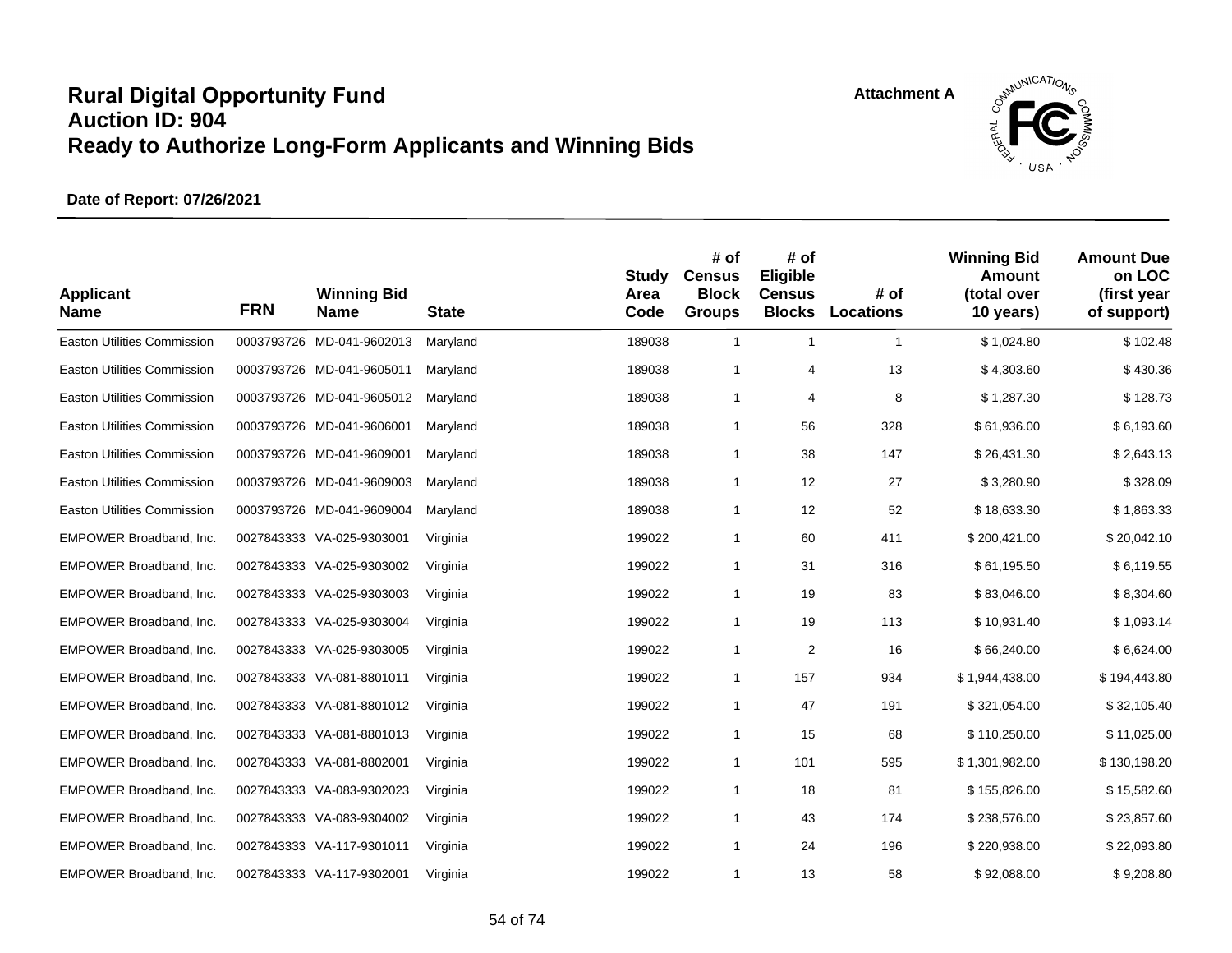

| <b>Applicant</b><br><b>Name</b>                       | <b>FRN</b> | <b>Winning Bid</b><br><b>Name</b> | <b>State</b> | Study<br>Area<br>Code | # of<br><b>Census</b><br><b>Block</b><br><b>Groups</b> | # of<br>Eligible<br><b>Census</b><br><b>Blocks</b> | # of<br><b>Locations</b> | <b>Winning Bid</b><br>Amount<br>(total over<br>10 years) | <b>Amount Due</b><br>on LOC<br>(first year<br>of support) |
|-------------------------------------------------------|------------|-----------------------------------|--------------|-----------------------|--------------------------------------------------------|----------------------------------------------------|--------------------------|----------------------------------------------------------|-----------------------------------------------------------|
| EMPOWER Broadband, Inc.                               |            | 0027843333 VA-117-9303001         | Virginia     | 199022                | $\mathbf{1}$                                           | 5                                                  | 36                       | \$36,198.00                                              | \$3,619.80                                                |
| EMPOWER Broadband, Inc.                               |            | 0027843333 VA-117-9303002         | Virginia     | 199022                | 1                                                      | 35                                                 | 258                      | \$135,147.00                                             | \$13,514.70                                               |
| EMPOWER Broadband, Inc.                               |            | 0027843333 VA-117-9308001         | Virginia     | 199022                | $\mathbf{1}$                                           | 8                                                  | 30                       | \$29,472.00                                              | \$2,947.20                                                |
| EMPOWER Broadband, Inc.                               |            | 0027843333 VA-143-0106001         | Virginia     | 199022                | $\mathbf{1}$                                           | 1                                                  | $\overline{2}$           | \$1,472.00                                               | \$147.20                                                  |
| EMPOWER Broadband, Inc.                               |            | 0027843333 VA-595-8901001         | Virginia     | 199022                | $\mathbf{1}$                                           | 5                                                  | 16                       | \$12,036.00                                              | \$1,203.60                                                |
| EMPOWER Broadband, Inc.                               |            | 0027843333 VA-595-8901002         | Virginia     | 199022                | 1                                                      | $\overline{1}$                                     | 2                        | \$13,212.00                                              | \$1,321.20                                                |
| EMPOWER Broadband, Inc.                               |            | 0027843333 VA-595-8902004         | Virginia     | 199022                | $\mathbf{1}$                                           | 8                                                  | 22                       | \$19,392.00                                              | \$1,939.20                                                |
| <b>Farmers Mutual Telephone</b>                       |            | 0003747722 MN-073-1801001         | Minnesota    | 369020                | 1                                                      | $\overline{2}$                                     | 2                        | \$7,626.00                                               | \$762.60                                                  |
| Company<br><b>Farmers Mutual Telephone</b>            |            | 0003747722 MN-073-1801002         | Minnesota    | 369020                | $\mathbf{1}$                                           | 11                                                 | 26                       | \$21,054.00                                              | \$2,105.40                                                |
| Company<br><b>Farmers Mutual Telephone</b><br>Company |            | 0003747722 MN-073-1801003         | Minnesota    | 369020                | $\mathbf{1}$                                           | 3                                                  | 6                        | \$2,294.00                                               | \$229.40                                                  |
| Farmers Mutual Telephone                              |            | 0003747722 MN-073-1802001         | Minnesota    | 369020                | $\mathbf{1}$                                           | 13                                                 | 119                      | \$216,152.00                                             | \$21,615.20                                               |
| Company<br><b>Farmers Mutual Telephone</b>            |            | 0003747722 MN-073-1802002         | Minnesota    | 369020                | 1                                                      | 21                                                 | 37                       | \$166,258.00                                             | \$16,625.80                                               |
| Company<br>Farmers Mutual Telephone                   |            | 0003747722 MN-073-1803001         | Minnesota    | 369020                | 1                                                      | 19                                                 | 39                       | \$152,096.00                                             | \$15,209.60                                               |
| Company<br><b>Farmers Mutual Telephone</b>            |            | 0003747722 MN-073-1803002         | Minnesota    | 369020                | $\mathbf 1$                                            | 36                                                 | 78                       | \$177,172.00                                             | \$17,717.20                                               |
| Company<br><b>Farmers Mutual Telephone</b>            |            | 0003747722 MN-073-1803003         | Minnesota    | 369020                | $\mathbf{1}$                                           | 11                                                 | 25                       | \$17,170.00                                              | \$1,717.00                                                |
| Company<br>Franklin Electric Plant Board              |            | 0001783653 KY-213-9702001         | Kentucky     | 269058                | 1                                                      | 4                                                  | 5                        | \$12,132.00                                              | \$1,213.20                                                |
| Franklin Electric Plant Board                         |            | 0001783653 KY-213-9702003         | Kentucky     | 269058                | $\mathbf{1}$                                           | 25                                                 | 514                      | \$88,565.00                                              | \$8,856.50                                                |
| Franklin Electric Plant Board                         |            | 0001783653 KY-213-9703002         | Kentucky     | 269058                | 1                                                      | $\mathbf{1}$                                       | 29                       | \$2,810.00                                               | \$281.00                                                  |
| Franklin Electric Plant Board                         |            | 0001783653 KY-213-9704005         | Kentucky     | 269058                | $\mathbf{1}$                                           | 22                                                 | 175                      | \$41,149.00                                              | \$4,114.90                                                |
| Gibson Connect, LLC                                   |            | 0027354836 KY-039-9602001         | Kentucky     | 269053                | 1                                                      | 8                                                  | 23                       | \$48,225.80                                              | \$4,822.58                                                |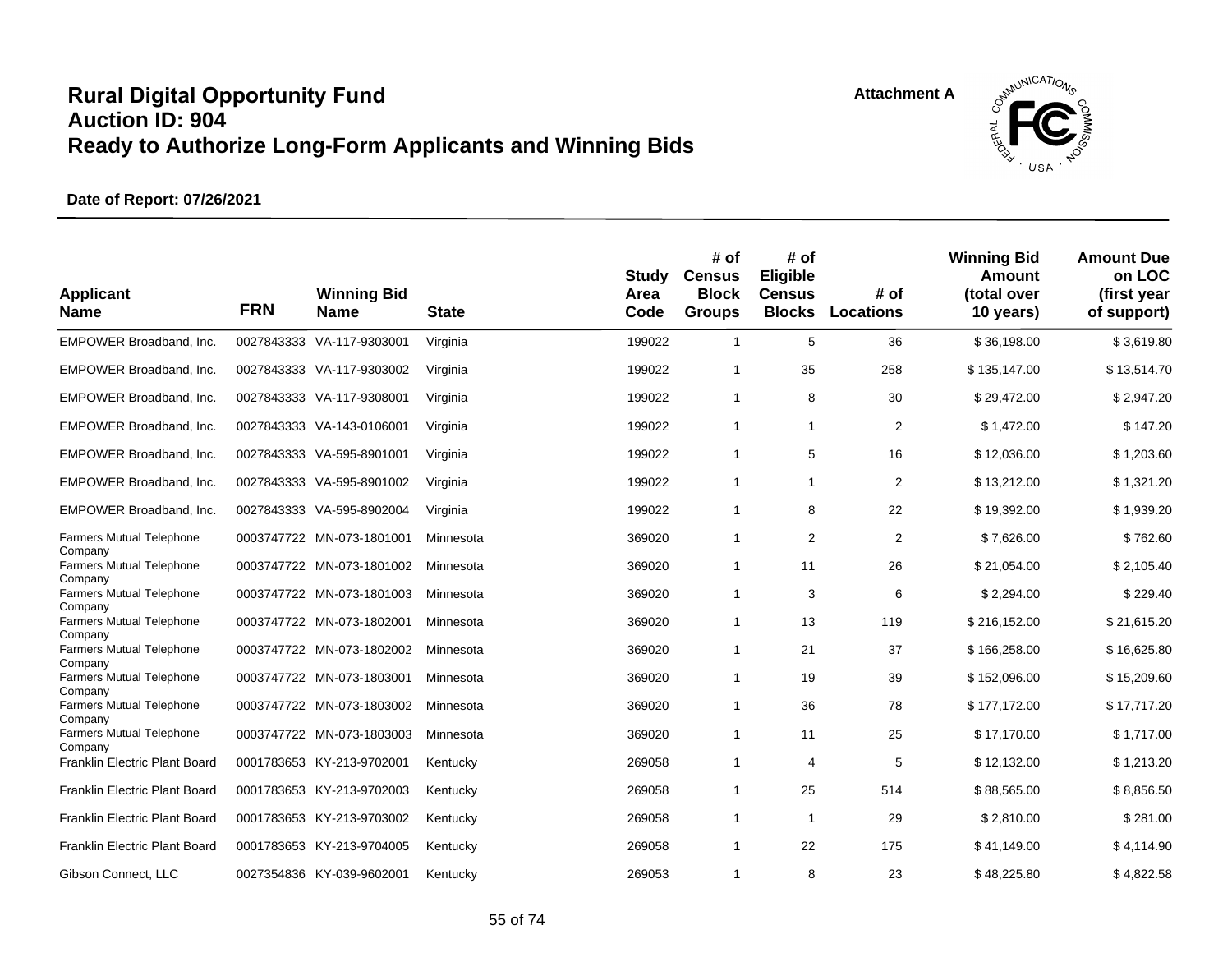

| <b>Applicant</b><br><b>Name</b> | <b>FRN</b> | <b>Winning Bid</b><br><b>Name</b> | <b>State</b> | <b>Study</b><br>Area<br>Code | # of<br><b>Census</b><br><b>Block</b><br><b>Groups</b> | # of<br>Eligible<br><b>Census</b><br><b>Blocks</b> | # of<br><b>Locations</b> | <b>Winning Bid</b><br>Amount<br>(total over<br>10 years) | <b>Amount Due</b><br>on LOC<br>(first year<br>of support) |
|---------------------------------|------------|-----------------------------------|--------------|------------------------------|--------------------------------------------------------|----------------------------------------------------|--------------------------|----------------------------------------------------------|-----------------------------------------------------------|
| Gibson Connect, LLC             |            | 0027354836 KY-039-9603002         | Kentucky     | 269053                       | $\mathbf{1}$                                           | 5                                                  | 12                       | \$50,700.00                                              | \$5,070.00                                                |
| Gibson Connect, LLC             |            | 0027354836 KY-075-9601002         | Kentucky     | 269053                       | $\mathbf{1}$                                           | 54                                                 | 256                      | \$1,336,176.00                                           | \$133,617.60                                              |
| Gibson Connect, LLC             |            | 0027354836 KY-075-9602002         | Kentucky     | 269053                       | $\mathbf{1}$                                           | 10                                                 | 45                       | \$69,638.00                                              | \$6,963.80                                                |
| Gibson Connect, LLC             |            | 0027354836 KY-075-9602003         | Kentucky     | 269053                       | $\mathbf{1}$                                           | 6                                                  | 19                       | \$11,624.00                                              | \$1,162.40                                                |
| Gibson Connect, LLC             |            | 0027354836 KY-075-9602004         | Kentucky     | 269053                       | $\mathbf{1}$                                           | 47                                                 | 226                      | \$382,664.00                                             | \$38,266.40                                               |
| Gibson Connect, LLC             |            | 0027354836 KY-105-9701001         | Kentucky     | 269053                       | $\mathbf{1}$                                           | 63                                                 | 288                      | \$517,410.00                                             | \$51,741.00                                               |
| Gibson Connect, LLC             |            | 0027354836 KY-105-9701003         | Kentucky     | 269053                       | $\mathbf{1}$                                           | 38                                                 | 200                      | \$331,198.00                                             | \$33,119.80                                               |
| Gibson Connect, LLC             |            | 0027354836 KY-105-9701004         | Kentucky     | 269053                       | $\mathbf{1}$                                           | 44                                                 | 344                      | \$272,750.00                                             | \$27,275.00                                               |
| Gibson Connect, LLC             |            | 0027354836 KY-105-9701006         | Kentucky     | 269053                       | $\mathbf{1}$                                           | 15                                                 | 65                       | \$270,030.00                                             | \$27,003.00                                               |
| Gibson Connect, LLC             |            | 0027354836 TN-033-9610001         | Tennessee    | 299030                       | $\mathbf{1}$                                           | 17                                                 | 167                      | \$63,113.40                                              | \$6,311.34                                                |
| Gibson Connect, LLC             |            | 0027354836 TN-033-9610002         | Tennessee    | 299030                       | $\mathbf{1}$                                           | 34                                                 | 200                      | \$70,352.00                                              | \$7,035.20                                                |
| Gibson Connect, LLC             |            | 0027354836 TN-033-9611003         | Tennessee    | 299030                       | $\mathbf{1}$                                           | $\overline{\mathbf{c}}$                            | 17                       | \$33,492.00                                              | \$3,349.20                                                |
| Gibson Connect, LLC             |            | 0027354836 TN-033-9613001         | Tennessee    | 299030                       | $\mathbf{1}$                                           | $\mathbf{1}$                                       | $\mathbf{1}$             | \$8,760.00                                               | \$876.00                                                  |
| Gibson Connect, LLC             |            | 0027354836 TN-033-9613002         | Tennessee    | 299030                       | $\mathbf{1}$                                           | 11                                                 | 93                       | \$44,884.80                                              | \$4,488.48                                                |
| Gibson Connect, LLC             |            | 0027354836 TN-033-9614001         | Tennessee    | 299030                       | $\mathbf{1}$                                           | 7                                                  | 45                       | \$89,466.00                                              | \$8,946.60                                                |
| Gibson Connect, LLC             |            | 0027354836 TN-033-9614002         | Tennessee    | 299030                       | $\mathbf{1}$                                           | 16                                                 | 105                      | \$162,348.00                                             | \$16,234.80                                               |
| Gibson Connect, LLC             |            | 0027354836 TN-033-9614003         | Tennessee    | 299030                       | $\mathbf{1}$                                           | 9                                                  | 74                       | \$24,341.40                                              | \$2,434.14                                                |
| Gibson Connect, LLC             |            | 0027354836 TN-045-9640001         | Tennessee    | 299030                       | $\mathbf{1}$                                           | 18                                                 | 191                      | \$42,434.10                                              | \$4,243.41                                                |
| Gibson Connect, LLC             |            | 0027354836 TN-053-9661001         | Tennessee    | 299030                       | $\mathbf{1}$                                           | 10                                                 | 31                       | \$150,948.00                                             | \$15,094.80                                               |
| Gibson Connect, LLC             |            | 0027354836 TN-053-9662001         | Tennessee    | 299030                       | $\mathbf{1}$                                           | 9                                                  | 56                       | \$14,706.00                                              | \$1,470.60                                                |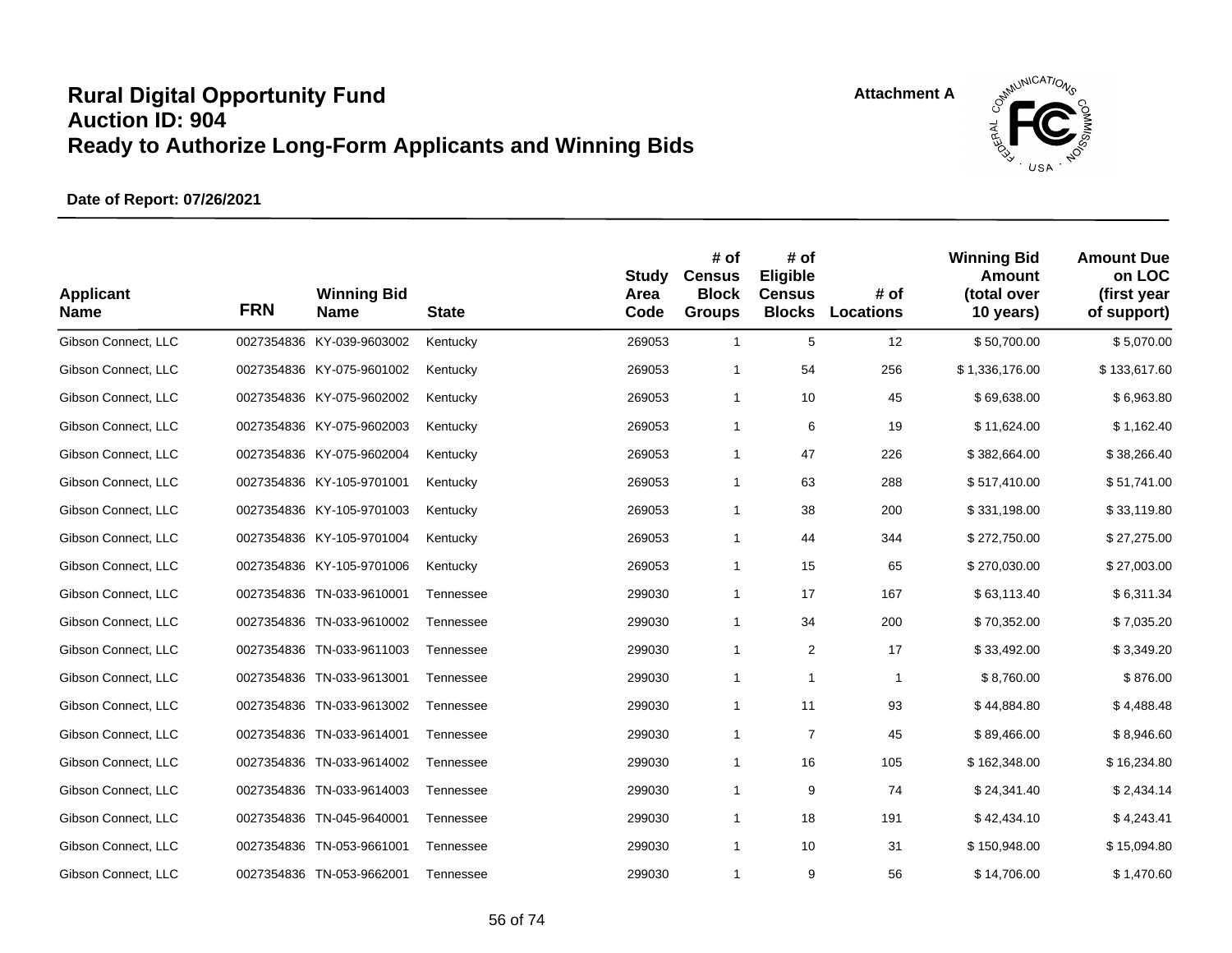



| <b>Applicant</b><br><b>Name</b> | <b>FRN</b> | <b>Winning Bid</b><br><b>Name</b> | <b>State</b> | <b>Study</b><br>Area<br>Code | # of<br><b>Census</b><br><b>Block</b><br><b>Groups</b> | # of<br>Eligible<br><b>Census</b><br><b>Blocks</b> | # of<br>Locations | <b>Winning Bid</b><br>Amount<br>(total over<br>10 years) | <b>Amount Due</b><br>on LOC<br>(first year<br>of support) |
|---------------------------------|------------|-----------------------------------|--------------|------------------------------|--------------------------------------------------------|----------------------------------------------------|-------------------|----------------------------------------------------------|-----------------------------------------------------------|
| Gibson Connect, LLC             |            | 0027354836 TN-053-9662002         | Tennessee    | 299030                       | $\mathbf{1}$                                           | $\overline{2}$                                     | 8                 | \$42,990.00                                              | \$4,299.00                                                |
| Gibson Connect, LLC             |            | 0027354836 TN-053-9662003         | Tennessee    | 299030                       | 1                                                      | $\mathbf{1}$                                       | 1                 | \$7,200.00                                               | \$720.00                                                  |
| Gibson Connect, LLC             |            | 0027354836 TN-053-9663002         | Tennessee    | 299030                       | $\mathbf{1}$                                           | 8                                                  | 53                | \$43,314.00                                              | \$4,331.40                                                |
| Gibson Connect, LLC             |            | 0027354836 TN-053-9666001         | Tennessee    | 299030                       | $\mathbf{1}$                                           | 27                                                 | 259               | \$50,328.90                                              | \$5,032.89                                                |
| Gibson Connect, LLC             |            | 0027354836 TN-053-9666002         | Tennessee    | 299030                       | $\mathbf{1}$                                           | 9                                                  | 28                | \$46,998.00                                              | \$4,699.80                                                |
| Gibson Connect, LLC             |            | 0027354836 TN-053-9667001         | Tennessee    | 299030                       | $\mathbf{1}$                                           | 26                                                 | 168               | \$45,996.30                                              | \$4,599.63                                                |
| Gibson Connect, LLC             |            | 0027354836 TN-053-9667004         | Tennessee    | 299030                       | $\mathbf{1}$                                           | 19                                                 | 164               | \$38,399.40                                              | \$3,839.94                                                |
| Gibson Connect, LLC             |            | 0027354836 TN-053-9668001         | Tennessee    | 299030                       | $\mathbf{1}$                                           | 9                                                  | 39                | \$14,877.00                                              | \$1,487.70                                                |
| Gibson Connect, LLC             |            | 0027354836 TN-053-9669001         | Tennessee    | 299030                       | $\mathbf{1}$                                           | 15                                                 | 60                | \$17,168.40                                              | \$1,716.84                                                |
| Gibson Connect, LLC             |            | 0027354836 TN-053-9670005         | Tennessee    | 299030                       | $\mathbf{1}$                                           | 17                                                 | 101               | \$30,587.40                                              | \$3,058.74                                                |
| Gibson Connect, LLC             |            | 0027354836 TN-053-9671001         | Tennessee    | 299030                       | $\mathbf{1}$                                           | $\overline{7}$                                     | 22                | \$42,984.00                                              | \$4,298.40                                                |
| Gibson Connect, LLC             |            | 0027354836 TN-053-9674001         | Tennessee    | 299030                       | $\mathbf{1}$                                           | 11                                                 | 40                | \$139,164.00                                             | \$13,916.40                                               |
| Gibson Connect, LLC             |            | 0027354836 TN-095-9601004         | Tennessee    | 299030                       | $\mathbf{1}$                                           | 24                                                 | 106               | \$111,411.90                                             | \$11,141.19                                               |
| Gibson Connect, LLC             |            | 0027354836 TN-095-9602001         | Tennessee    | 299030                       | $\mathbf{1}$                                           | 17                                                 | 83                | \$85,524.30                                              | \$8,552.43                                                |
| Gibson Connect, LLC             |            | 0027354836 TN-095-9602003         | Tennessee    | 299030                       | $\mathbf{1}$                                           | 9                                                  | 32                | \$36,253.80                                              | \$3,625.38                                                |
| Gibson Connect, LLC             |            | 0027354836 TN-113-0016081         | Tennessee    | 299030                       | $\mathbf{1}$                                           | 4                                                  | 4                 | \$10,062.00                                              | \$1,006.20                                                |
| Gibson Connect, LLC             |            | 0027354836 TN-131-9651001         | Tennessee    | 299030                       | $\mathbf{1}$                                           | 42                                                 | 368               | \$70,352.10                                              | \$7,035.21                                                |
| Gibson Connect, LLC             |            | 0027354836 TN-131-9651002         | Tennessee    | 299030                       | $\mathbf{1}$                                           | 9                                                  | 54                | \$123,114.00                                             | \$12,311.40                                               |
| Gibson Connect, LLC             |            | 0027354836 TN-131-9652001         | Tennessee    | 299030                       | $\mathbf{1}$                                           | 60                                                 | 372               | \$179,882.10                                             | \$17,988.21                                               |
| Gibson Connect, LLC             |            | 0027354836 TN-131-9653001         | Tennessee    | 299030                       | 1                                                      | 46                                                 | 520               | \$146,771.10                                             | \$14,677.11                                               |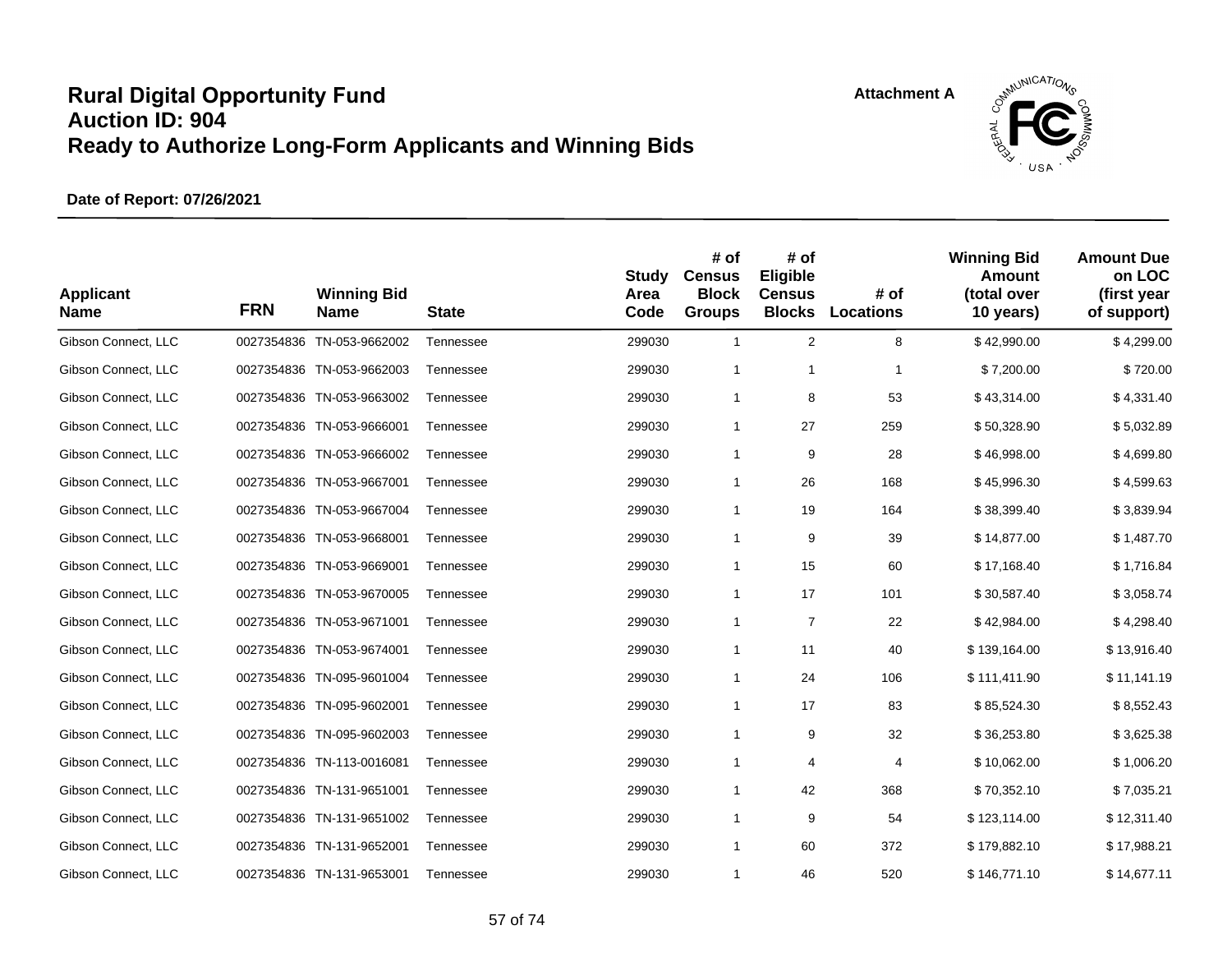

| <b>Applicant</b><br><b>Name</b>                                            | <b>FRN</b> | <b>Winning Bid</b><br><b>Name</b> | <b>State</b> | <b>Study</b><br>Area<br>Code | # of<br><b>Census</b><br><b>Block</b><br><b>Groups</b> | # of<br>Eligible<br><b>Census</b><br><b>Blocks</b> | # of<br><b>Locations</b> | <b>Winning Bid</b><br><b>Amount</b><br>(total over<br>10 years) | <b>Amount Due</b><br>on LOC<br>(first year<br>of support) |
|----------------------------------------------------------------------------|------------|-----------------------------------|--------------|------------------------------|--------------------------------------------------------|----------------------------------------------------|--------------------------|-----------------------------------------------------------------|-----------------------------------------------------------|
| Gibson Connect, LLC                                                        |            | 0027354836 TN-131-9653002         | Tennessee    | 299030                       | $\mathbf{1}$                                           | 12                                                 | 105                      | \$40,192.20                                                     | \$4,019.22                                                |
| Gibson Connect, LLC                                                        |            | 0027354836 TN-131-9653003         | Tennessee    | 299030                       | 1                                                      | 55                                                 | 454                      | \$215,841.60                                                    | \$21,584.16                                               |
| Gibson Connect, LLC                                                        |            | 0027354836 TN-131-9654001         | Tennessee    | 299030                       | $\mathbf{1}$                                           | 12                                                 | 156                      | \$20,552.40                                                     | \$2,055.24                                                |
| Gibson Connect, LLC                                                        |            | 0027354836 TN-131-9654002         | Tennessee    | 299030                       | 1                                                      | 27                                                 | 208                      | \$61,292.70                                                     | \$6,129.27                                                |
| Gibson Connect, LLC                                                        |            | 0027354836 TN-131-9654003         | Tennessee    | 299030                       | $\mathbf{1}$                                           | 26                                                 | 76                       | \$47,057.40                                                     | \$4,705.74                                                |
| Gibson Connect, LLC                                                        |            | 0027354836 TN-131-9655001         | Tennessee    | 299030                       | $\mathbf{1}$                                           | 2                                                  | 10                       | \$4,536.00                                                      | \$453.60                                                  |
| Gibson Connect, LLC                                                        |            | 0027354836 TN-131-9655002         | Tennessee    | 299030                       | $\mathbf{1}$                                           | 6                                                  | 9                        | \$3,713.40                                                      | \$371.34                                                  |
| Gibson Connect, LLC                                                        |            | 0027354836 TN-131-9658002         | Tennessee    | 299030                       | $\mathbf{1}$                                           | 39                                                 | 217                      | \$78,197.40                                                     | \$7,819.74                                                |
| Gibson Connect, LLC                                                        |            | 0027354836 TN-131-9659001         | Tennessee    | 299030                       | 1                                                      | 3                                                  | 8                        | \$21,978.00                                                     | \$2,197.80                                                |
| Gibson Connect, LLC                                                        |            | 0027354836 TN-131-9659002         | Tennessee    | 299030                       | $\mathbf{1}$                                           | 13                                                 | 89                       | \$38,167.20                                                     | \$3,816.72                                                |
| H&B Cable Service, Inc.                                                    |            | 0003764545 KS-053-0867002         | Kansas       | 419008                       | $\mathbf{1}$                                           | 6                                                  | 32                       | \$8,772.00                                                      | \$877.20                                                  |
| H&B Cable Service, Inc.                                                    |            | 0003764545 KS-053-0867003         | Kansas       | 419008                       | $\mathbf{1}$                                           | 4                                                  | 15                       | \$2,529.60                                                      | \$252.96                                                  |
| Heart of the Catskills Comm.                                               | 0004984837 | NY-025-9701002                    | New York     | 159036                       | $\mathbf{1}$                                           | 3                                                  | 17                       | \$25,164.00                                                     | \$2,516.40                                                |
| Inc., dba MTC Cable<br>Heart of the Catskills Comm.<br>Inc., dba MTC Cable |            | 0004984837 NY-025-9701004         | New York     | 159036                       | 1                                                      | 4                                                  | 13                       | \$56,706.00                                                     | \$5,670.60                                                |
| Heart of the Catskills Comm.                                               |            | 0004984837 NY-025-9702001         | New York     | 159036                       | $\mathbf{1}$                                           | 8                                                  | 28                       | \$110,328.00                                                    | \$11,032.80                                               |
| Inc., dba MTC Cable<br>Heart of the Catskills Comm.                        |            | 0004984837 NY-025-9711002         | New York     | 159036                       | $\mathbf{1}$                                           | 2                                                  | 9                        | \$26,058.00                                                     | \$2,605.80                                                |
| Inc., dba MTC Cable<br>Heart of the Catskills Comm.<br>Inc., dba MTC Cable | 0004984837 | NY-025-9713001                    | New York     | 159036                       | 1                                                      | 6                                                  | 13                       | \$63,282.00                                                     | \$6,328.20                                                |
| Heart of the Catskills Comm.<br>Inc., dba MTC Cable                        | 0004984837 | NY-039-0804021                    | New York     | 159036                       | $\mathbf{1}$                                           | 11                                                 | 108                      | \$117,036.00                                                    | \$11,703.60                                               |
| <b>Heartland Telecommunications</b>                                        |            | 0003713963 IA-149-9703002         | lowa         | 351096                       | $\mathbf{1}$                                           | $\mathbf{1}$                                       | -1                       | \$7,248.00                                                      | \$724.80                                                  |
| Company of Iowa<br><b>Heartland Telecommunications</b><br>Company of Iowa  |            | 0003713963 IA-167-0701003         | lowa         | 351096                       | 1                                                      | 26                                                 | 126                      | \$62,312.60                                                     | \$6,231.26                                                |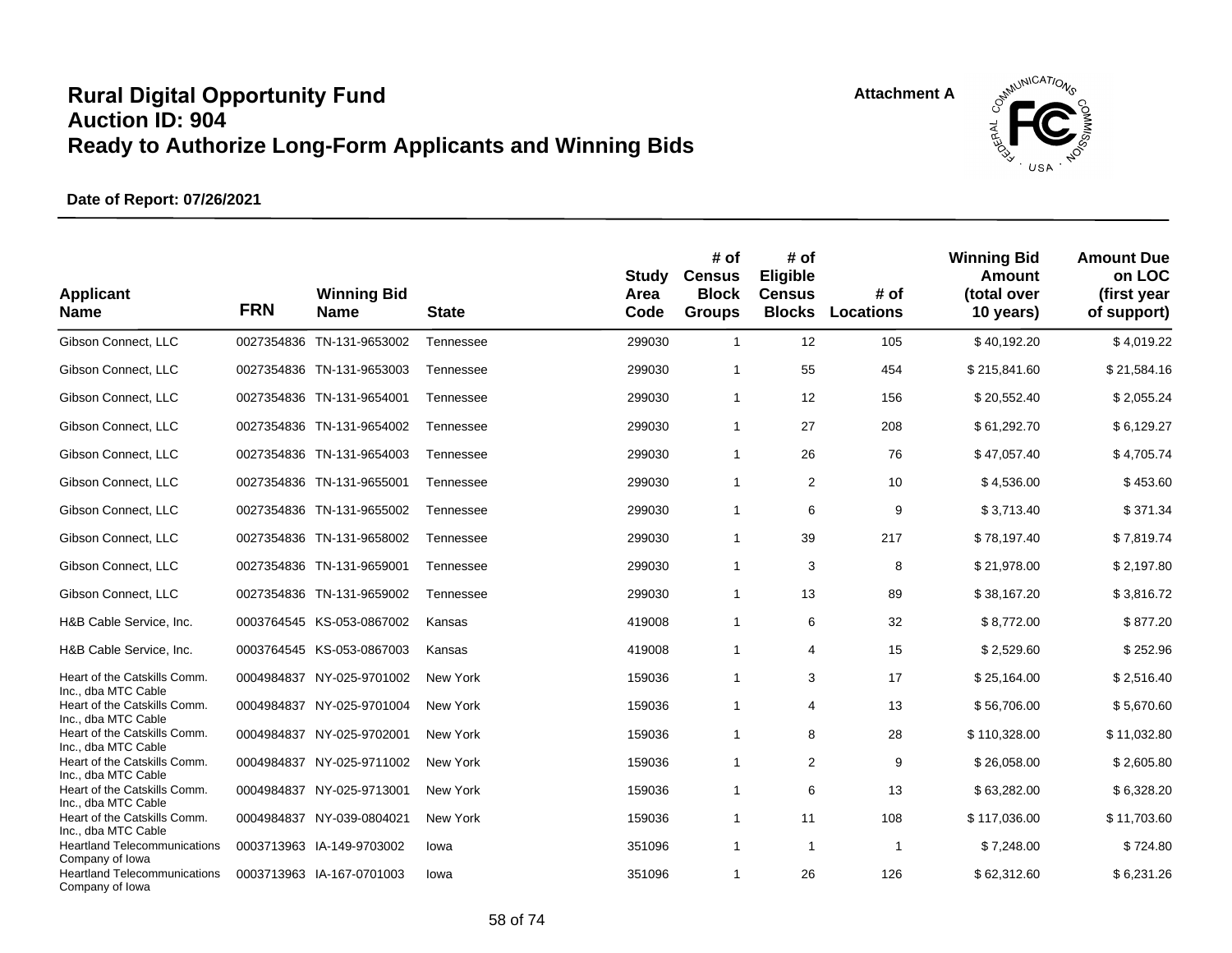**Attachment A**



| <b>Applicant</b><br><b>Name</b>                                           | <b>FRN</b> | <b>Winning Bid</b><br><b>Name</b> | <b>State</b> | Study<br>Area<br>Code | # of<br><b>Census</b><br><b>Block</b><br><b>Groups</b> | # of<br>Eligible<br><b>Census</b><br><b>Blocks</b> | # of<br><b>Locations</b> | <b>Winning Bid</b><br>Amount<br>(total over<br>10 years) | <b>Amount Due</b><br>on LOC<br>(first year<br>of support) |
|---------------------------------------------------------------------------|------------|-----------------------------------|--------------|-----------------------|--------------------------------------------------------|----------------------------------------------------|--------------------------|----------------------------------------------------------|-----------------------------------------------------------|
| <b>Heartland Telecommunications</b>                                       |            | 0003713963 IA-167-0701004         | lowa         | 351096                | $\overline{1}$                                         | $\mathbf{1}$                                       | 8                        | \$3,151.80                                               | \$315.18                                                  |
| Company of Iowa<br><b>Heartland Telecommunications</b>                    |            | 0003713963 IA-167-0702001         | lowa         | 351096                | $\overline{1}$                                         | $\overline{7}$                                     | 46                       | \$14,492.60                                              | \$1,449.26                                                |
| Company of Iowa<br><b>Heartland Telecommunications</b><br>Company of Iowa |            | 0003713963 IA-167-0702002         | lowa         | 351096                | $\mathbf{1}$                                           | 14                                                 | 60                       | \$99,048.00                                              | \$9,904.80                                                |
| <b>Heartland Telecommunications</b>                                       |            | 0003713963 IA-167-0703002         | lowa         | 351096                | $\overline{1}$                                         | 17                                                 | 93                       | \$296,118.00                                             | \$29,611.80                                               |
| Company of Iowa<br><b>Heartland Telecommunications</b>                    |            | 0003713963 IA-167-0703003         | lowa         | 351096                | $\overline{1}$                                         | 3                                                  | 6                        | \$16,914.00                                              | \$1,691.40                                                |
| Company of Iowa<br><b>Heartland Telecommunications</b>                    |            | 0003713963 IA-167-0704001         | lowa         | 351096                | $\overline{1}$                                         | 36                                                 | 141                      | \$447,792.00                                             | \$44,779.20                                               |
| Company of Iowa<br>Net Ops Communications, LLC 0025394529 TX-135-0022001  |            |                                   | Texas        | 449093                | $\overline{1}$                                         | 108                                                | 576                      | \$21,499.60                                              | \$2,149.96                                                |
| Net Ops Communications, LLC 0025394529                                    |            | TX-135-0030004                    | Texas        | 449093                | $\overline{1}$                                         | 51                                                 | 599                      | \$12,482.50                                              | \$1,248.25                                                |
| Net Ops Communications, LLC 0025394529 TX-329-0101091                     |            |                                   | Texas        | 449093                | $\mathbf{1}$                                           | 33                                                 | 411                      | \$35,694.30                                              | \$3,569.43                                                |
| NTS Communications, LLC                                                   |            | 0004266938 TX-335-9502003         | Texas        | 449024                | $\overline{1}$                                         | 2                                                  | $\overline{7}$           | \$2,298.00                                               | \$229.80                                                  |
| NTS Communications, LLC                                                   |            | 0004266938 TX-335-9502005         | Texas        | 449024                | $\overline{1}$                                         | $\mathbf{1}$                                       | 1                        | \$2,352.00                                               | \$235.20                                                  |
| NTS Communications, LLC                                                   |            | 0004266938 TX-485-0131004         | Texas        | 449024                | $\mathbf{1}$                                           | $\overline{1}$                                     | 4                        | \$2,131.00                                               | \$213.10                                                  |
| NTS Communications, LLC                                                   |            | 0004266938 TX-485-0136005         | Texas        | 449024                | $\overline{1}$                                         | $\overline{1}$                                     | 1                        | \$2,142.00                                               | \$214.20                                                  |
| PGEC Enterprises, LLC                                                     | 0026799551 | VA-053-8406001                    | Virginia     | 199023                | $\overline{1}$                                         | 39                                                 | 249                      | \$275,340.00                                             | \$27,534.00                                               |
| PGEC Enterprises, LLC                                                     |            | 0026799551 VA-053-8406002         | Virginia     | 199023                | $\mathbf{1}$                                           | 19                                                 | 141                      | \$173,376.00                                             | \$17,337.60                                               |
| PGEC Enterprises, LLC                                                     | 0026799551 | VA-093-2801011                    | Virginia     | 199023                | $\overline{1}$                                         | 8                                                  | 38                       | \$21,792.00                                              | \$2,179.20                                                |
| PGEC Enterprises, LLC                                                     | 0026799551 | VA-093-2801012                    | Virginia     | 199023                | $\mathbf{1}$                                           | 15                                                 | 181                      | \$202,116.00                                             | \$20,211.60                                               |
| PGEC Enterprises, LLC                                                     |            | 0026799551 VA-149-8503021         | Virginia     | 199023                | $\overline{1}$                                         | 2                                                  | 6                        | \$5,742.00                                               | \$574.20                                                  |
| PGEC Enterprises, LLC                                                     |            | 0026799551 VA-149-8503022         | Virginia     | 199023                | $\mathbf{1}$                                           | 5                                                  | 9                        | \$6,294.00                                               | \$629.40                                                  |
| PGEC Enterprises, LLC                                                     |            | 0026799551 VA-149-8504001         | Virginia     | 199023                | $\mathbf{1}$                                           | 11                                                 | 77                       | \$96,024.00                                              | \$9,602.40                                                |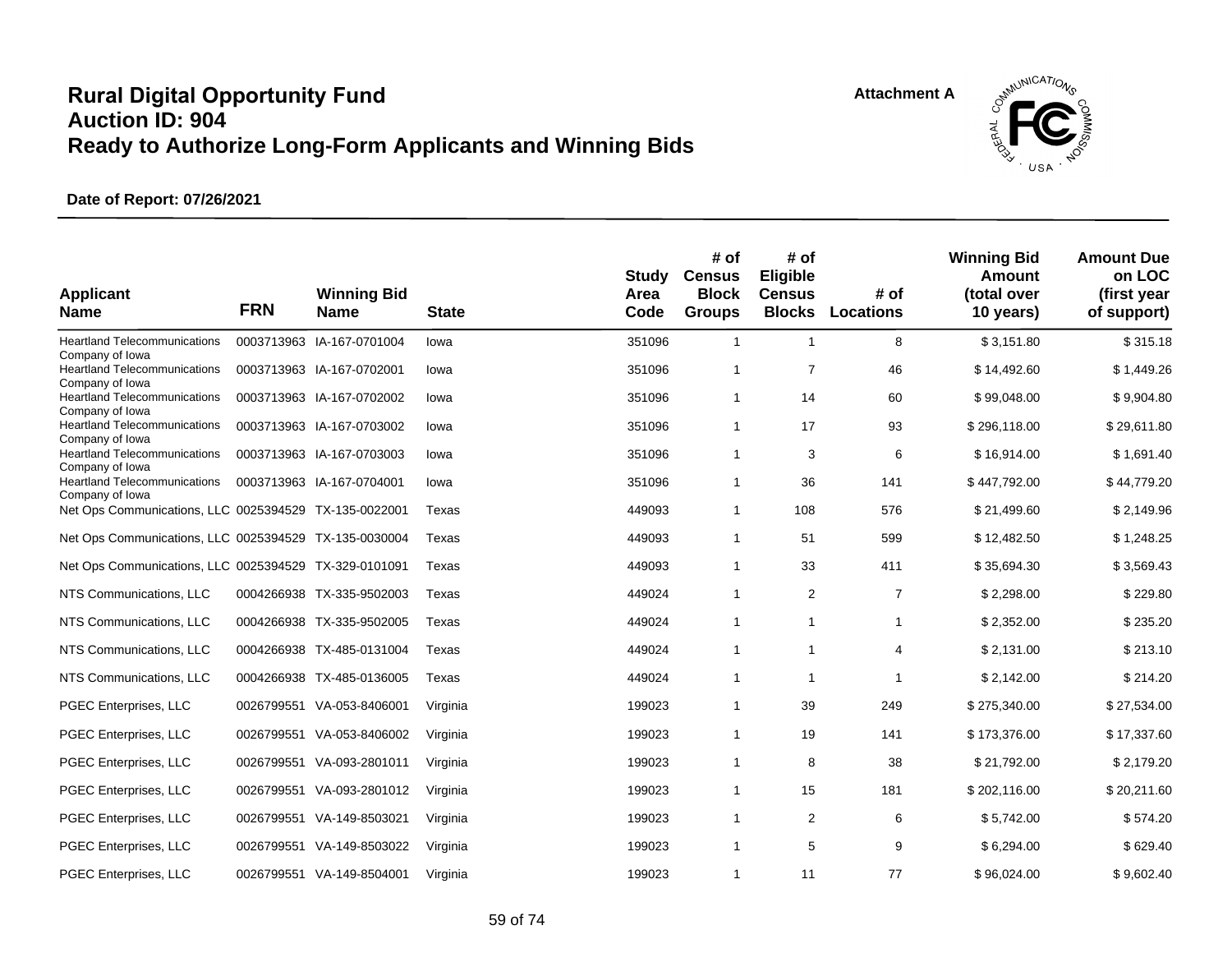

| <b>Applicant</b><br><b>Name</b> | <b>FRN</b> | <b>Winning Bid</b><br><b>Name</b> | <b>State</b> | <b>Study</b><br>Area<br>Code | # of<br><b>Census</b><br><b>Block</b><br><b>Groups</b> | # of<br>Eligible<br><b>Census</b><br><b>Blocks</b> | # of<br><b>Locations</b> | <b>Winning Bid</b><br><b>Amount</b><br>(total over<br>10 years) | <b>Amount Due</b><br>on LOC<br>(first year<br>of support) |
|---------------------------------|------------|-----------------------------------|--------------|------------------------------|--------------------------------------------------------|----------------------------------------------------|--------------------------|-----------------------------------------------------------------|-----------------------------------------------------------|
| PGEC Enterprises, LLC           |            | 0026799551 VA-149-8504002         | Virginia     | 199023                       | $\mathbf{1}$                                           | 18                                                 | 109                      | \$90,984.00                                                     | \$9,098.40                                                |
| PGEC Enterprises, LLC           |            | 0026799551 VA-149-8504003         | Virginia     | 199023                       | $\mathbf{1}$                                           | 22                                                 | 133                      | \$111,576.00                                                    | \$11,157.60                                               |
| PGEC Enterprises, LLC           |            | 0026799551 VA-149-8504004         | Virginia     | 199023                       | $\mathbf{1}$                                           | 6                                                  | 22                       | \$21,612.00                                                     | \$2,161.20                                                |
| PGEC Enterprises, LLC           |            | 0026799551 VA-149-8505012         | Virginia     | 199023                       | $\mathbf{1}$                                           | 19                                                 | 300                      | \$280,212.00                                                    | \$28,021.20                                               |
| PGEC Enterprises, LLC           |            | 0026799551 VA-149-8505013         | Virginia     | 199023                       | $\mathbf{1}$                                           | 34                                                 | 450                      | \$424,068.00                                                    | \$42,406.80                                               |
| PGEC Enterprises, LLC           |            | 0026799551 VA-149-8505021         | Virginia     | 199023                       | $\mathbf{1}$                                           | 5                                                  | 11                       | \$9,930.00                                                      | \$993.00                                                  |
| PGEC Enterprises, LLC           |            | 0026799551 VA-149-8505022         | Virginia     | 199023                       | $\mathbf{1}$                                           | 4                                                  | 6                        | \$5,484.00                                                      | \$548.40                                                  |
| PGEC Enterprises, LLC           |            | 0026799551 VA-149-8505023         | Virginia     | 199023                       | $\mathbf{1}$                                           | 3                                                  | 23                       | \$15,516.00                                                     | \$1,551.60                                                |
| PGEC Enterprises, LLC           |            | 0026799551 VA-181-8601002         | Virginia     | 199023                       | $\mathbf{1}$                                           | 21                                                 | 511                      | \$471,648.00                                                    | \$47,164.80                                               |
| PGEC Enterprises, LLC           |            | 0026799551 VA-181-8601003         | Virginia     | 199023                       | $\mathbf{1}$                                           | 20                                                 | 148                      | \$149,964.00                                                    | \$14,996.40                                               |
| PGEC Enterprises, LLC           |            | 0026799551 VA-181-8602002         | Virginia     | 199023                       | $\mathbf{1}$                                           | 23                                                 | 149                      | \$111,972.00                                                    | \$11,197.20                                               |
| PGEC Enterprises, LLC           |            | 0026799551 VA-181-8602003         | Virginia     | 199023                       | $\mathbf{1}$                                           | 15                                                 | 100                      | \$63,054.00                                                     | \$6,305.40                                                |
| PGEC Enterprises, LLC           |            | 0026799551 VA-181-8602004         | Virginia     | 199023                       | $\mathbf{1}$                                           | 15                                                 | 52                       | \$63,330.00                                                     | \$6,333.00                                                |
| PGEC Enterprises, LLC           |            | 0026799551 VA-183-8701001         | Virginia     | 199023                       | $\mathbf{1}$                                           | 19                                                 | 135                      | \$134,886.00                                                    | \$13,488.60                                               |
| PGEC Enterprises, LLC           |            | 0026799551 VA-183-8701002         | Virginia     | 199023                       | $\mathbf{1}$                                           | 19                                                 | 205                      | \$133,056.00                                                    | \$13,305.60                                               |
| PGEC Enterprises, LLC           |            | 0026799551 VA-183-8701003         | Virginia     | 199023                       | $\mathbf{1}$                                           | 135                                                | 731                      | \$2,605,662.00                                                  | \$260,566.20                                              |
| PGEC Enterprises, LLC           |            | 0026799551 VA-183-8702011         | Virginia     | 199023                       | $\mathbf{1}$                                           | 16                                                 | 133                      | \$198,528.00                                                    | \$19,852.80                                               |
| PGEC Enterprises, LLC           |            | 0026799551 VA-183-8702012         | Virginia     | 199023                       | $\mathbf{1}$                                           | 35                                                 | 250                      | \$426,582.00                                                    | \$42,658.20                                               |
| PGEC Enterprises, LLC           |            | 0026799551 VA-183-8703001         | Virginia     | 199023                       | $\mathbf{1}$                                           | 2                                                  | 4                        | \$15,474.00                                                     | \$1,547.40                                                |
| PGEC Enterprises, LLC           |            | 0026799551 VA-183-8703002         | Virginia     | 199023                       | 1                                                      | 2                                                  | 5                        | \$19,566.00                                                     | \$1,956.60                                                |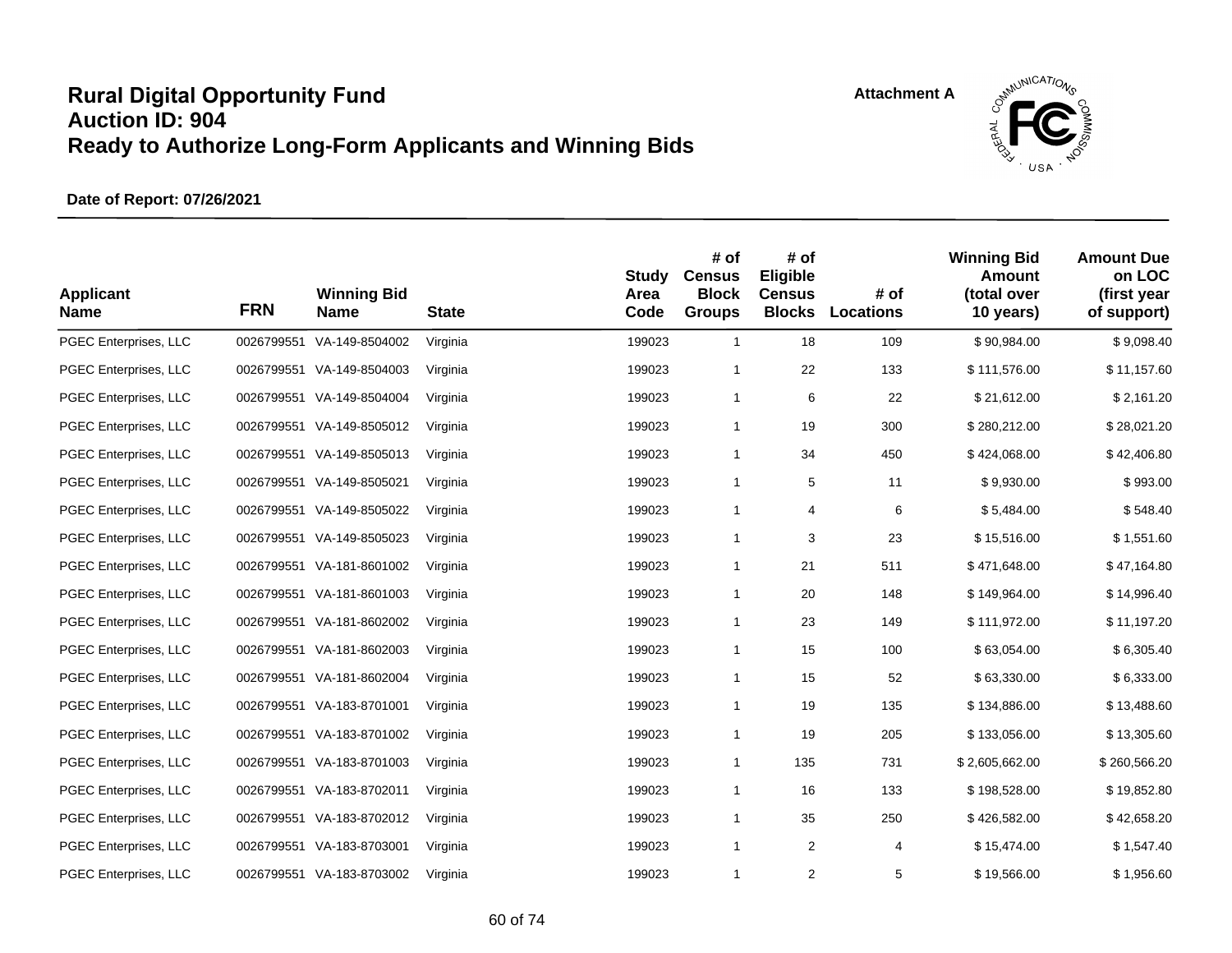

| <b>Applicant</b><br><b>Name</b>                         | <b>FRN</b> | <b>Winning Bid</b><br><b>Name</b>   | <b>State</b> | <b>Study</b><br>Area<br>Code | # of<br><b>Census</b><br><b>Block</b><br><b>Groups</b> | # of<br>Eligible<br><b>Census</b><br><b>Blocks</b> | # of<br>Locations | <b>Winning Bid</b><br><b>Amount</b><br>(total over<br>10 years) | <b>Amount Due</b><br>on LOC<br>(first year<br>of support) |
|---------------------------------------------------------|------------|-------------------------------------|--------------|------------------------------|--------------------------------------------------------|----------------------------------------------------|-------------------|-----------------------------------------------------------------|-----------------------------------------------------------|
| PGEC Enterprises, LLC                                   | 0026799551 | VA-183-8703003                      | Virginia     | 199023                       | $\mathbf{1}$                                           | 12                                                 | 40                | \$64,404.00                                                     | \$6,440.40                                                |
| PGEC Enterprises, LLC                                   |            | 0026799551 VA-183-8704001           | Virginia     | 199023                       | $\mathbf{1}$                                           | 4                                                  | 20                | \$33,012.00                                                     | \$3,301.20                                                |
| Pine Cellular Phones, Inc.                              |            | 0012882643 OK-089-0982001           | Oklahoma     | 439012                       | $\mathbf{1}$                                           | 36                                                 | 244               | \$437,169.10                                                    | \$43,716.91                                               |
| Pine Cellular Phones, Inc.                              |            | 0012882643 OK-089-0982002           | Oklahoma     | 439012                       | $\mathbf{1}$                                           | 54                                                 | 379               | \$583,150.50                                                    | \$58,315.05                                               |
| Pine Cellular Phones, Inc.                              |            | 0012882643 OK-089-0982003           | Oklahoma     | 439012                       | $\mathbf{1}$                                           | 66                                                 | 317               | \$513,832.50                                                    | \$51,383.25                                               |
| Pine Cellular Phones, Inc.                              |            | 0012882643 OK-089-0984002           | Oklahoma     | 439012                       | $\mathbf{1}$                                           | $\boldsymbol{2}$                                   | $\overline{7}$    | \$93,450.00                                                     | \$9,345.00                                                |
| Pine Cellular Phones, Inc.                              |            | 0012882643 OK-089-0987001           | Oklahoma     | 439012                       | $\mathbf{1}$                                           | 19                                                 | 124               | \$214,746.00                                                    | \$21,474.60                                               |
| Pine Cellular Phones, Inc.                              |            | 0012882643 OK-089-0987002           | Oklahoma     | 439012                       | $\mathbf{1}$                                           | 8                                                  | 62                | \$72,330.00                                                     | \$7,233.00                                                |
| Pine Cellular Phones, Inc.                              |            | 0012882643 OK-089-0987003           | Oklahoma     | 439012                       | $\mathbf{1}$                                           | 26                                                 | 202               | \$74,085.00                                                     | \$7,408.50                                                |
| Pine Cellular Phones, Inc.                              |            | 0012882643 OK-089-0987004           | Oklahoma     | 439012                       | $\mathbf{1}$                                           | 49                                                 | 366               | \$69,177.00                                                     | \$6,917.70                                                |
| Pine Cellular Phones, Inc.                              |            | 0012882643 OK-089-0987005           | Oklahoma     | 439012                       | $\mathbf{1}$                                           | 28                                                 | 350               | \$81,711.00                                                     | \$8,171.10                                                |
| Pine Cellular Phones, Inc.                              |            | 0012882643 OK-089-0988001           | Oklahoma     | 439012                       | $\mathbf{1}$                                           | 12                                                 | 129               | \$78,930.00                                                     | \$7,893.00                                                |
| Pine Cellular Phones, Inc.                              |            | 0012882643 OK-089-0988002           | Oklahoma     | 439012                       | $\mathbf{1}$                                           | $\boldsymbol{2}$                                   | 238               | \$77,475.00                                                     | \$7,747.50                                                |
| Pine Cellular Phones, Inc.                              |            | 0012882643 OK-089-0989002           | Oklahoma     | 439012                       | 1                                                      | 13                                                 | 41                | \$7,686.00                                                      | \$768.60                                                  |
| Pinpoint Communications, Inc. 0001566983 NE-145-9632003 |            |                                     | Nebraska     | 379003                       | $\mathbf{1}$                                           | $\overline{7}$                                     | 16                | \$18,882.00                                                     | \$1,888.20                                                |
| Pinpoint Communications, Inc. 0001566983 NE-145-9633004 |            |                                     | Nebraska     | 379003                       | $\mathbf{1}$                                           | $\mathbf{1}$                                       | 8                 | \$5,856.00                                                      | \$585.60                                                  |
| Pinpoint Communications, Inc. 0001566983 NE-151-9606002 |            |                                     | Nebraska     | 379003                       | 1                                                      | $\overline{c}$                                     | 8                 | \$6,516.00                                                      | \$651.60                                                  |
| Pioneer Long Distance, Inc.                             |            | 0003728615 Woodward County Oklahoma |              | 439084                       | 10                                                     | 129                                                | 1,346             | \$50,994.00                                                     | \$5,099.40                                                |
| Plains Internet, LLC                                    |            | 0025360173 KS-155-0008001           | Kansas       | 419049                       | $\mathbf{1}$                                           | 3                                                  | 3                 | \$9,834.00                                                      | \$983.40                                                  |
| Plains Internet, LLC                                    |            | 0025360173 TX-233-9508001           | Texas        | 449091                       | $\mathbf{1}$                                           | 1                                                  | 1                 | \$1,575.00                                                      | \$157.50                                                  |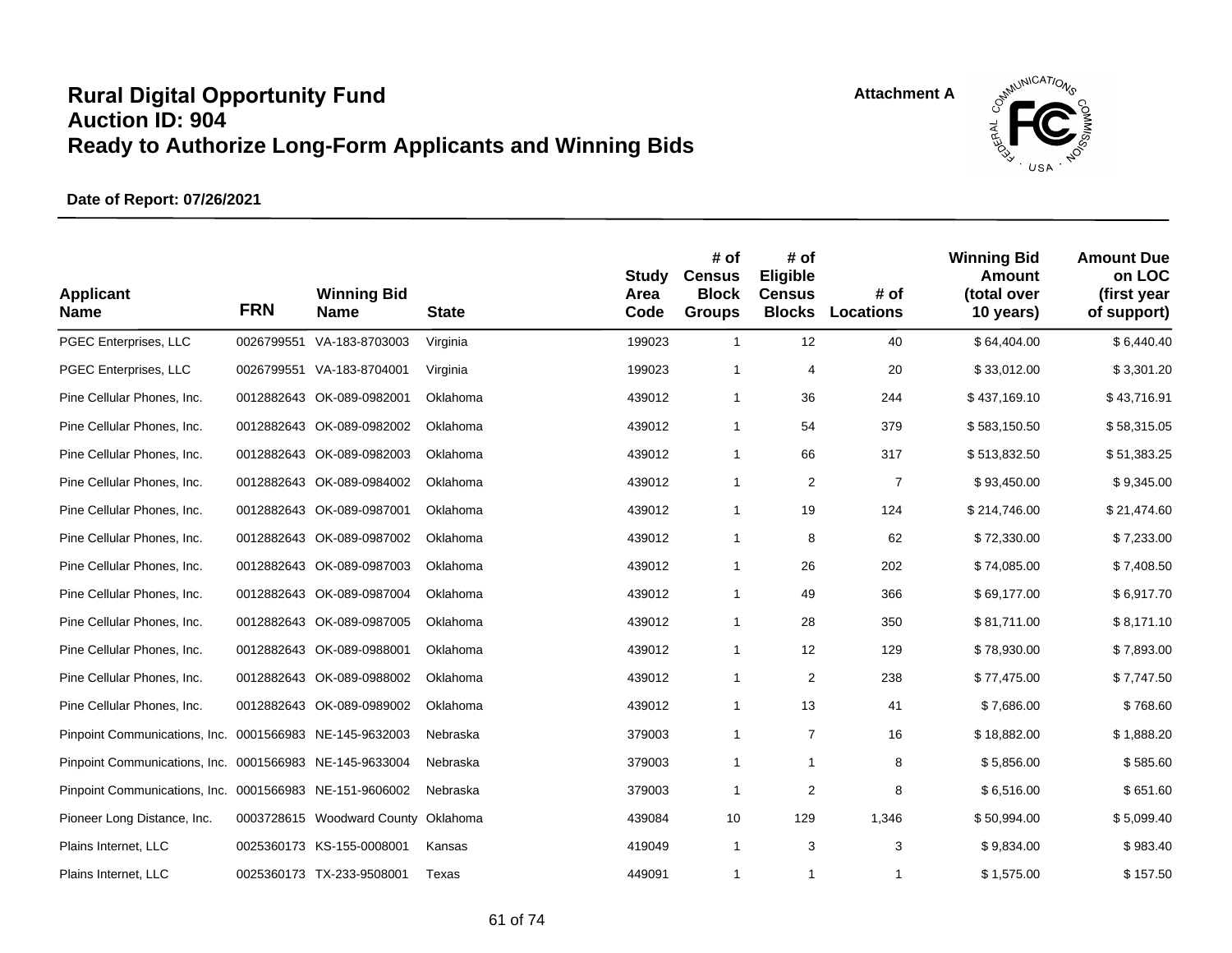

| <b>Applicant</b><br><b>Name</b>                            | <b>FRN</b> | <b>Winning Bid</b><br><b>Name</b> | <b>State</b> | Study<br>Area<br>Code | # of<br><b>Census</b><br><b>Block</b><br><b>Groups</b> | # of<br>Eligible<br><b>Census</b><br><b>Blocks</b> | # of<br>Locations | <b>Winning Bid</b><br>Amount<br>(total over<br>10 years) | <b>Amount Due</b><br>on LOC<br>(first year<br>of support) |
|------------------------------------------------------------|------------|-----------------------------------|--------------|-----------------------|--------------------------------------------------------|----------------------------------------------------|-------------------|----------------------------------------------------------|-----------------------------------------------------------|
| Plains Internet, LLC                                       |            | 0025360173 TX-233-9509003         | Texas        | 449091                | $\overline{1}$                                         | $\overline{1}$                                     | 1                 | \$525.00                                                 | \$52.50                                                   |
| Plains Internet, LLC                                       |            | 0025360173 TX-381-0217023         | Texas        | 449091                | $\mathbf{1}$                                           | $\overline{2}$                                     | $\overline{2}$    | \$1,974.00                                               | \$197.40                                                  |
| Plains Internet, LLC                                       |            | 0025360173 WY-015-9578002         | Wyoming      | 519024                | $\mathbf{1}$                                           | 21                                                 | 75                | \$163,620.00                                             | \$16,362.00                                               |
| Plains Internet, LLC                                       |            | 0025360173 WY-015-9578003         | Wyoming      | 519024                | $\mathbf{1}$                                           | 14                                                 | 31                | \$28,770.00                                              | \$2,877.00                                                |
| Plains Internet, LLC                                       |            | 0025360173 WY-015-9579003         | Wyoming      | 519024                | $\mathbf{1}$                                           | 20                                                 | 137               | \$139,326.00                                             | \$13,932.60                                               |
| Point Broadband Fiber Holding,                             |            | 0028957306 AL-005-9501001         | Alabama      | 259050                | $\mathbf{1}$                                           | 28                                                 | 251               | \$815,782.10                                             | \$81,578.21                                               |
| <b>LLC</b><br>Point Broadband Fiber Holding,<br><b>LLC</b> |            | 0028957306 AL-005-9501002         | Alabama      | 259050                | $\overline{1}$                                         | 33                                                 | 374               | \$698,472.00                                             | \$69,847.20                                               |
| Point Broadband Fiber Holding,                             |            | 0028957306 AL-015-0020002         | Alabama      | 259050                | $\overline{1}$                                         | 21                                                 | 159               | \$339,144.00                                             | \$33,914.40                                               |
| <b>LLC</b><br>Point Broadband Fiber Holding,               |            | 0028957306 AL-017-9538003         | Alabama      | 259050                | $\mathbf{1}$                                           | 31                                                 | 271               | \$668,286.00                                             | \$66,828.60                                               |
| <b>LLC</b><br>Point Broadband Fiber Holding,               |            | 0028957306 AL-017-9540002         | Alabama      | 259050                | $\mathbf{1}$                                           | 17                                                 | 117               | \$498,924.00                                             | \$49,892.40                                               |
| <b>LLC</b><br>Point Broadband Fiber Holding,               |            | 0028957306 AL-017-9540004         | Alabama      | 259050                | $\mathbf{1}$                                           | 3                                                  | 26                | \$22,116.00                                              | \$2,211.60                                                |
| <b>LLC</b><br>Point Broadband Fiber Holding,               |            | 0028957306 AL-017-9540005         | Alabama      | 259050                | $\mathbf{1}$                                           | 14                                                 | 127               | \$661,266.00                                             | \$66,126.60                                               |
| <b>LLC</b><br>Point Broadband Fiber Holding,               |            | 0028957306 AL-017-9540006         | Alabama      | 259050                | $\overline{1}$                                         | 85                                                 | 665               | \$1,600,350.00                                           | \$160,035.00                                              |
| <b>LLC</b><br>Point Broadband Fiber Holding,               |            | 0028957306 AL-017-9543005         | Alabama      | 259050                | $\mathbf{1}$                                           | 17                                                 | 84                | \$186,480.00                                             | \$18,648.00                                               |
| <b>LLC</b><br>Point Broadband Fiber Holding,               |            | 0028957306 AL-019-9559003         | Alabama      | 259050                | $\overline{1}$                                         | 33                                                 | 252               | \$702,042.00                                             | \$70,204.20                                               |
| <b>LLC</b><br>Point Broadband Fiber Holding,               |            | 0028957306 AL-019-9561003         | Alabama      | 259050                | $\overline{1}$                                         | 78                                                 | 647               | \$1,172,438.50                                           | \$117,243.85                                              |
| <b>LLC</b><br>Point Broadband Fiber Holding,               |            | 0028957306 AL-019-9561004         | Alabama      | 259050                | $\mathbf{1}$                                           | 5                                                  | 40                | \$284,250.00                                             | \$28,425.00                                               |
| <b>LLC</b><br>Point Broadband Fiber Holding,               |            | 0028957306 AL-027-9589001         | Alabama      | 259050                | $\mathbf{1}$                                           | 115                                                | 909               | \$2,866,193.40                                           | \$286,619.34                                              |
| <b>LLC</b><br>Point Broadband Fiber Holding,               |            | 0028957306 AL-027-9589002         | Alabama      | 259050                | $\mathbf{1}$                                           | 52                                                 | 243               | \$587,802.80                                             | \$58,780.28                                               |
| <b>LLC</b><br>Point Broadband Fiber Holding,<br>LLC        |            | 0028957306 AL-027-9589003         | Alabama      | 259050                | $\mathbf{1}$                                           | 35                                                 | 153               | \$244,308.00                                             | \$24,430.80                                               |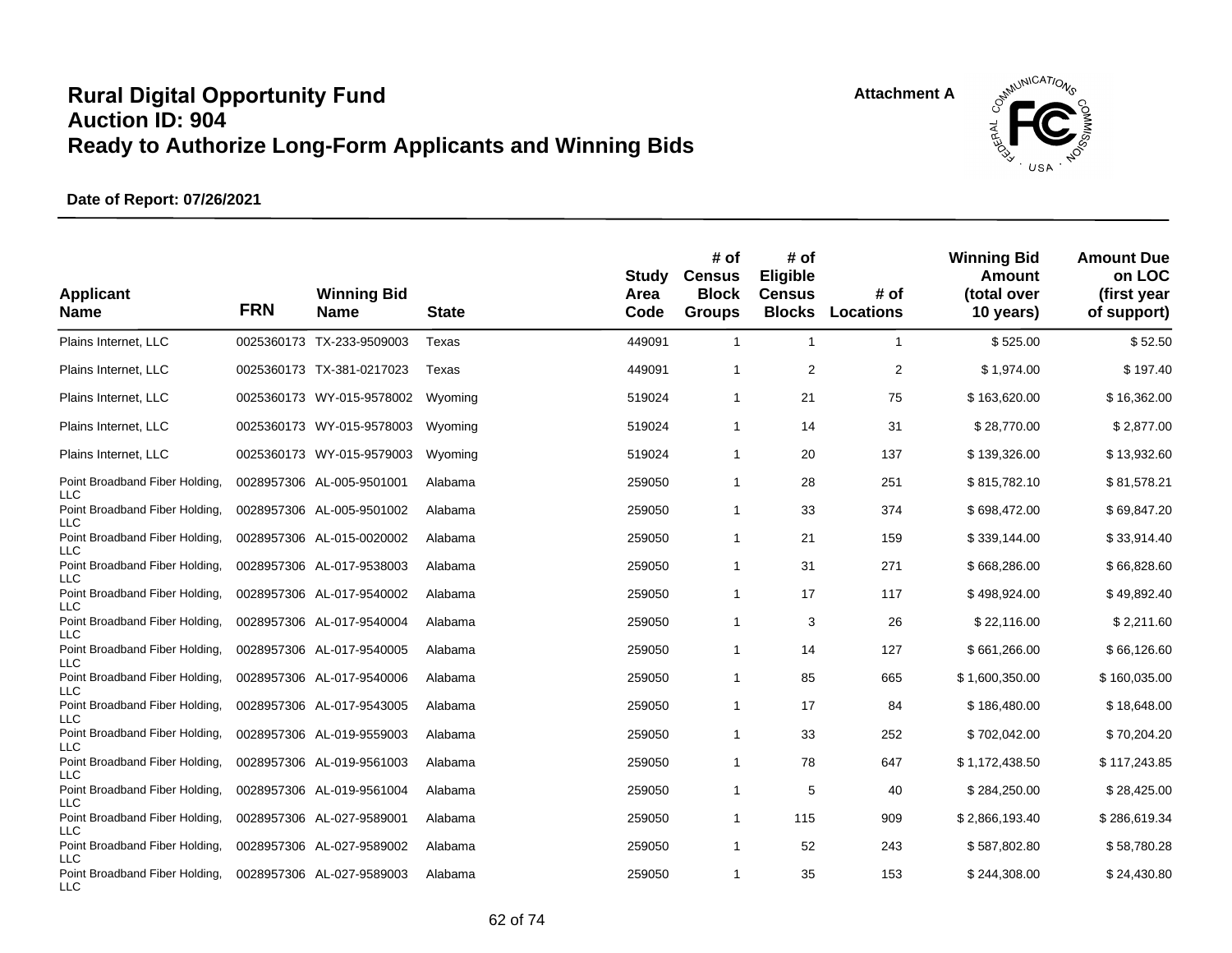

| <b>Applicant</b><br><b>Name</b>                            | <b>FRN</b> | <b>Winning Bid</b><br><b>Name</b> | <b>State</b> | Study<br>Area<br>Code | # of<br><b>Census</b><br><b>Block</b><br><b>Groups</b> | # of<br>Eligible<br><b>Census</b><br><b>Blocks</b> | # of<br><b>Locations</b> | <b>Winning Bid</b><br>Amount<br>(total over<br>10 years) | <b>Amount Due</b><br>on LOC<br>(first year<br>of support) |
|------------------------------------------------------------|------------|-----------------------------------|--------------|-----------------------|--------------------------------------------------------|----------------------------------------------------|--------------------------|----------------------------------------------------------|-----------------------------------------------------------|
| Point Broadband Fiber Holding.<br><b>LLC</b>               |            | 0028957306 AL-027-9589004         | Alabama      | 259050                | $\overline{1}$                                         | 16                                                 | 74                       | \$139,312.00                                             | \$13,931.20                                               |
| Point Broadband Fiber Holding,<br><b>LLC</b>               |            | 0028957306 AL-027-9590001         | Alabama      | 259050                | $\mathbf{1}$                                           | 35                                                 | 224                      | \$328,627.60                                             | \$32,862.76                                               |
| Point Broadband Fiber Holding,<br><b>LLC</b>               |            | 0028957306 AL-027-9590002         | Alabama      | 259050                | $\overline{1}$                                         | 24                                                 | 182                      | \$727,794.00                                             | \$72,779.40                                               |
| Point Broadband Fiber Holding,<br><b>LLC</b>               |            | 0028957306 AL-027-9590003         | Alabama      | 259050                | $\mathbf{1}$                                           | $\overline{7}$                                     | 28                       | \$85,422.00                                              | \$8,542.20                                                |
| Point Broadband Fiber Holding,<br><b>LLC</b>               |            | 0028957306 AL-027-9591001         | Alabama      | 259050                | $\mathbf{1}$                                           | 62                                                 | 289                      | \$771,904.00                                             | \$77,190.40                                               |
| Point Broadband Fiber Holding,<br><b>LLC</b>               |            | 0028957306 AL-027-9591002         | Alabama      | 259050                | $\mathbf 1$                                            | 81                                                 | 667                      | \$1,151,816.00                                           | \$115,181.60                                              |
| Point Broadband Fiber Holding,<br><b>LLC</b>               |            | 0028957306 AL-027-9591003         | Alabama      | 259050                | $\mathbf{1}$                                           | 40                                                 | 315                      | \$963,804.00                                             | \$96,380.40                                               |
| Point Broadband Fiber Holding,<br><b>LLC</b>               |            | 0028957306 AL-027-9592003         | Alabama      | 259050                | $\overline{1}$                                         | 38                                                 | 229                      | \$1,270,681.90                                           | \$127,068.19                                              |
| Point Broadband Fiber Holding,<br><b>LLC</b>               |            | 0028957306 AL-029-9595001         | Alabama      | 259050                | $\mathbf{1}$                                           | 59                                                 | 423                      | \$1,622,388.00                                           | \$162,238.80                                              |
| Point Broadband Fiber Holding,<br><b>LLC</b>               |            | 0028957306 AL-029-9595002         | Alabama      | 259050                | $\mathbf{1}$                                           | 84                                                 | 755                      | \$811,348.00                                             | \$81,134.80                                               |
| Point Broadband Fiber Holding,<br><b>LLC</b>               |            | 0028957306 AL-029-9596001         | Alabama      | 259050                | $\mathbf{1}$                                           | 64                                                 | 354                      | \$584,148.00                                             | \$58,414.80                                               |
| Point Broadband Fiber Holding,                             |            | 0028957306 AL-029-9596002         | Alabama      | 259050                | $\mathbf{1}$                                           | 17                                                 | 53                       | \$60,852.00                                              | \$6,085.20                                                |
| <b>LLC</b><br>Point Broadband Fiber Holding,               |            | 0028957306 AL-029-9596003         | Alabama      | 259050                | $\mathbf{1}$                                           | 20                                                 | 116                      | \$99,995.10                                              | \$9,999.51                                                |
| <b>LLC</b><br>Point Broadband Fiber Holding,               |            | 0028957306 AL-029-9597001         | Alabama      | 259050                | $\mathbf{1}$                                           | 96                                                 | 657                      | \$1,074,785.00                                           | \$107,478.50                                              |
| LLC<br>Point Broadband Fiber Holding,                      |            | 0028957306 AL-029-9597002         | Alabama      | 259050                | $\overline{1}$                                         | 44                                                 | 366                      | \$694,480.00                                             | \$69,448.00                                               |
| <b>LLC</b><br>Point Broadband Fiber Holding,               |            | 0028957306 AL-029-9597003         | Alabama      | 259050                | $\mathbf{1}$                                           | 56                                                 | 561                      | \$803,499.00                                             | \$80,349.90                                               |
| <b>LLC</b><br>Point Broadband Fiber Holding,               |            | 0028957306 AL-029-9598001         | Alabama      | 259050                | $\mathbf{1}$                                           | 59                                                 | 525                      | \$1,243,270.80                                           | \$124,327.08                                              |
| <b>LLC</b><br>Point Broadband Fiber Holding,               |            | 0028957306 AL-029-9598003         | Alabama      | 259050                | $\mathbf{1}$                                           | 78                                                 | 740                      | \$1,284,804.50                                           | \$128,480.45                                              |
| <b>LLC</b><br>Point Broadband Fiber Holding,               |            | 0028957306 AL-081-0410001         | Alabama      | 259050                | 1                                                      | 31                                                 | 143                      | \$226,344.00                                             | \$22,634.40                                               |
| <b>LLC</b><br>Point Broadband Fiber Holding,<br><b>LLC</b> |            | 0028957306 AL-081-0410003         | Alabama      | 259050                | $\mathbf{1}$                                           | 64                                                 | 527                      | \$1,059,555.70                                           | \$105,955.57                                              |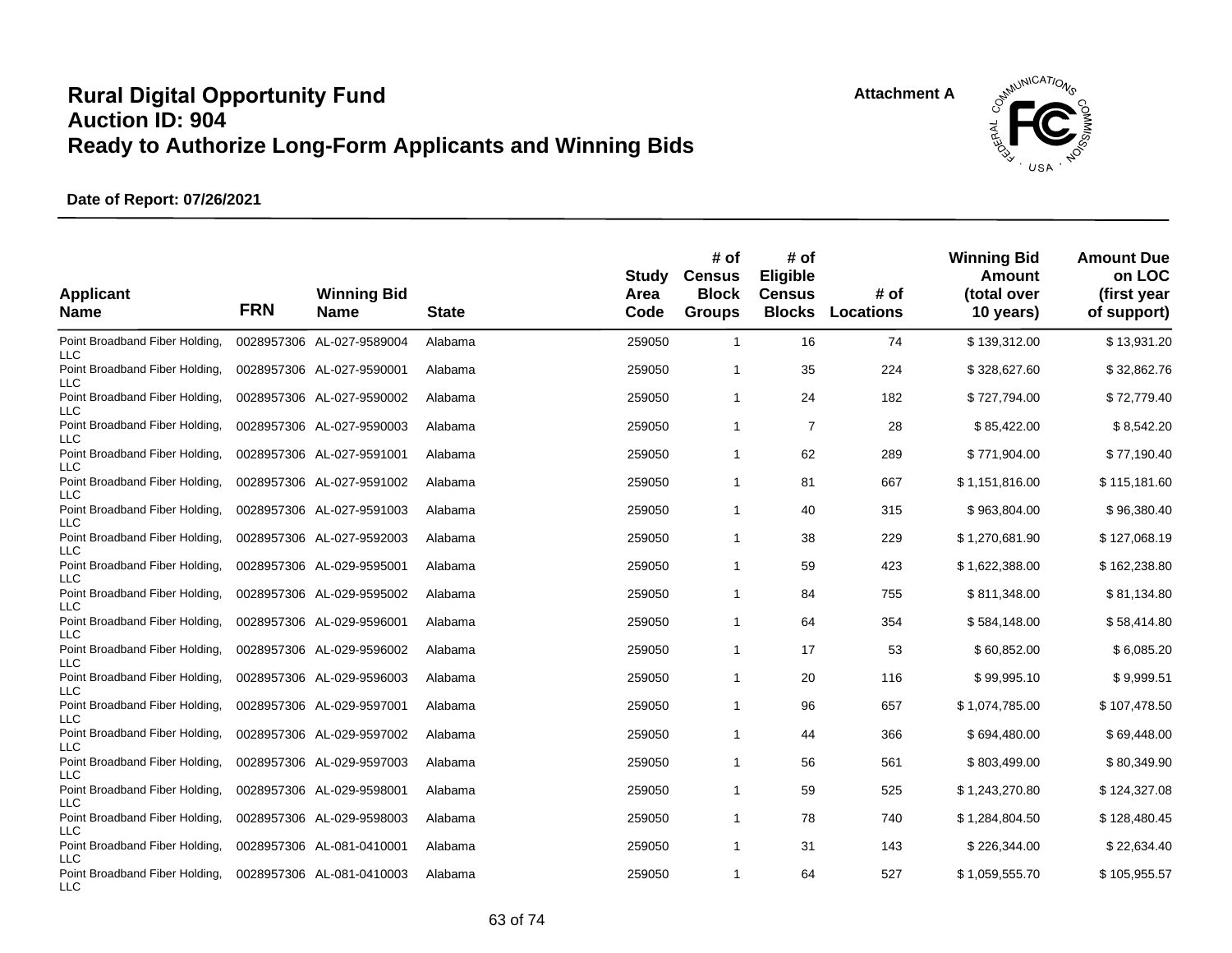

| <b>Applicant</b><br><b>Name</b>                            | <b>FRN</b> | <b>Winning Bid</b><br><b>Name</b> | <b>State</b> | Study<br>Area<br>Code | # of<br><b>Census</b><br><b>Block</b><br><b>Groups</b> | # of<br>Eligible<br><b>Census</b><br><b>Blocks</b> | # of<br>Locations | <b>Winning Bid</b><br>Amount<br>(total over<br>10 years) | <b>Amount Due</b><br>on LOC<br>(first year<br>of support) |
|------------------------------------------------------------|------------|-----------------------------------|--------------|-----------------------|--------------------------------------------------------|----------------------------------------------------|-------------------|----------------------------------------------------------|-----------------------------------------------------------|
| Point Broadband Fiber Holding,<br><b>LLC</b>               |            | 0028957306 AL-081-0412001         | Alabama      | 259050                | $\mathbf{1}$                                           | 11                                                 | 34                | \$118,392.00                                             | \$11,839.20                                               |
| Point Broadband Fiber Holding,<br><b>LLC</b>               |            | 0028957306 AL-081-0417001         | Alabama      | 259050                | $\mathbf{1}$                                           | $\overline{7}$                                     | 46                | \$64,056.00                                              | \$6,405.60                                                |
| Point Broadband Fiber Holding,<br><b>LLC</b>               |            | 0028957306 AL-081-0421012         | Alabama      | 259050                | $\mathbf{1}$                                           | 13                                                 | 118               | \$141,330.00                                             | \$14,133.00                                               |
| Point Broadband Fiber Holding,<br><b>LLC</b>               |            | 0028957306 AL-087-2315001         | Alabama      | 259050                | $\mathbf{1}$                                           | 54                                                 | 391               | \$903,936.00                                             | \$90,393.60                                               |
| Point Broadband Fiber Holding,<br><b>LLC</b>               |            | 0028957306 AL-087-2323001         | Alabama      | 259050                | $\mathbf{1}$                                           | 26                                                 | 269               | \$1,348,848.00                                           | \$134,884.80                                              |
| Point Broadband Fiber Holding,<br><b>LLC</b>               |            | 0028957306 AL-111-0001001         | Alabama      | 259050                | $\overline{1}$                                         | 84                                                 | 692               | \$1,656,922.50                                           | \$165,692.25                                              |
| Point Broadband Fiber Holding,<br><b>LLC</b>               |            | 0028957306 AL-111-0001002         | Alabama      | 259050                | $\overline{1}$                                         | 146                                                | 1,406             | \$2,184,804.00                                           | \$218,480.40                                              |
| Point Broadband Fiber Holding,<br><b>LLC</b>               |            | 0028957306 AL-111-0002001         | Alabama      | 259050                | $\overline{1}$                                         | 47                                                 | 356               | \$1,129,560.00                                           | \$112,956.00                                              |
| Point Broadband Fiber Holding,<br>LLC                      |            | 0028957306 AL-111-0002002         | Alabama      | 259050                | $\mathbf{1}$                                           | 34                                                 | 227               | \$560,136.00                                             | \$56,013.60                                               |
| Point Broadband Fiber Holding,<br><b>LLC</b>               |            | 0028957306 AL-111-0002003         | Alabama      | 259050                | $\mathbf{1}$                                           | 40                                                 | 239               | \$619,746.00                                             | \$61,974.60                                               |
| Point Broadband Fiber Holding,<br><b>LLC</b>               |            | 0028957306 AL-111-0003001         | Alabama      | 259050                | $\mathbf{1}$                                           | 53                                                 | 426               | \$1,073,346.00                                           | \$107,334.60                                              |
| Point Broadband Fiber Holding,<br><b>LLC</b>               |            | 0028957306 AL-111-0003002         | Alabama      | 259050                | $\mathbf{1}$                                           | 21                                                 | 184               | \$552,150.00                                             | \$55,215.00                                               |
| Point Broadband Fiber Holding,<br><b>LLC</b>               |            | 0028957306 AL-111-0003003         | Alabama      | 259050                | $\mathbf{1}$                                           | 38                                                 | 324               | \$330,810.00                                             | \$33,081.00                                               |
| Point Broadband Fiber Holding,                             |            | 0028957306 AL-111-0006001         | Alabama      | 259050                | $\mathbf{1}$                                           | 41                                                 | 365               | \$800,098.70                                             | \$80,009.87                                               |
| <b>LLC</b><br>Point Broadband Fiber Holding,               |            | 0028957306 AL-111-0006002         | Alabama      | 259050                | $\overline{1}$                                         | 41                                                 | 136               | \$693,474.00                                             | \$69,347.40                                               |
| <b>LLC</b><br>Point Broadband Fiber Holding,               |            | 0028957306 AL-113-0310001         | Alabama      | 259050                | $\mathbf{1}$                                           | 19                                                 | 305               | \$365,274.00                                             | \$36,527.40                                               |
| <b>LLC</b><br>Point Broadband Fiber Holding,               |            | 0028957306 AL-113-0311001         | Alabama      | 259050                | $\mathbf{1}$                                           | 15                                                 | 232               | \$796,542.00                                             | \$79,654.20                                               |
| <b>LLC</b><br>Point Broadband Fiber Holding,               |            | 0028957306 AL-113-0311002         | Alabama      | 259050                | $\mathbf{1}$                                           | 23                                                 | 174               | \$709,980.00                                             | \$70,998.00                                               |
| <b>LLC</b><br>Point Broadband Fiber Holding,               |            | 0028957306 AL-113-0312001         | Alabama      | 259050                | 1                                                      | 28                                                 | 346               | \$978,906.00                                             | \$97,890.60                                               |
| <b>LLC</b><br>Point Broadband Fiber Holding,<br><b>LLC</b> |            | 0028957306 AL-113-0312002         | Alabama      | 259050                | $\mathbf{1}$                                           | 41                                                 | 336               | \$1,247,076.00                                           | \$124,707.60                                              |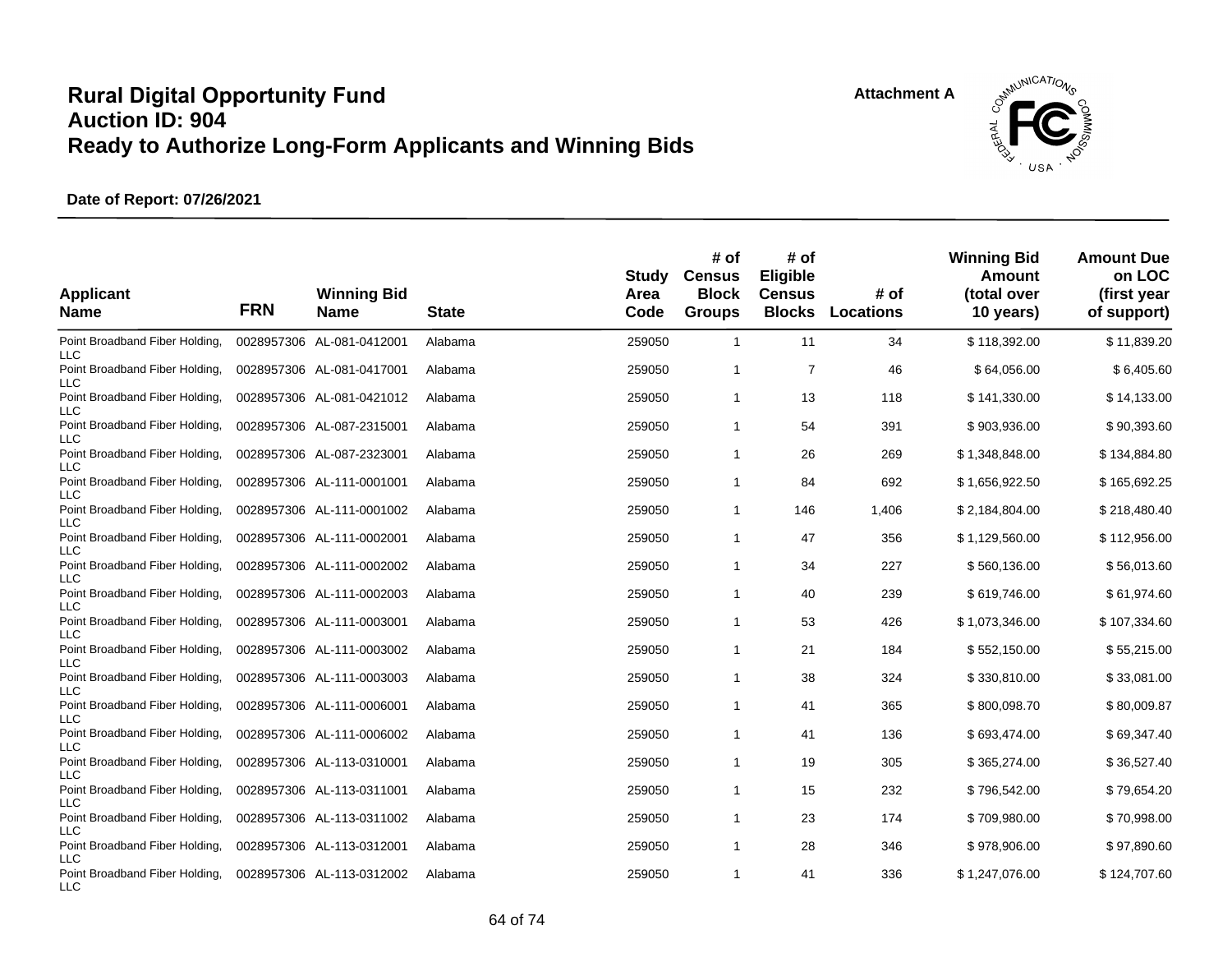

| <b>Applicant</b><br><b>Name</b>                            | <b>FRN</b>       | <b>Winning Bid</b><br><b>Name</b> | <b>State</b> | Study<br>Area<br>Code | # of<br><b>Census</b><br><b>Block</b><br><b>Groups</b> | # of<br>Eligible<br><b>Census</b><br><b>Blocks</b> | # of<br><b>Locations</b> | <b>Winning Bid</b><br>Amount<br>(total over<br>10 years) | <b>Amount Due</b><br>on LOC<br>(first year<br>of support) |
|------------------------------------------------------------|------------------|-----------------------------------|--------------|-----------------------|--------------------------------------------------------|----------------------------------------------------|--------------------------|----------------------------------------------------------|-----------------------------------------------------------|
| Point Broadband Fiber Holding,<br><b>LLC</b>               |                  | 0028957306 AL-123-9619001         | Alabama      | 259050                | $\overline{1}$                                         | 60                                                 | 344                      | \$1,212,599.50                                           | \$121,259.95                                              |
| Point Broadband Fiber Holding,<br><b>LLC</b>               |                  | 0028957306 AL-123-9619002         | Alabama      | 259050                | $\overline{1}$                                         | 30                                                 | 133                      | \$651,738.00                                             | \$65,173.80                                               |
| Point Broadband Fiber Holding,<br><b>LLC</b>               |                  | 0028957306 AL-123-9620001         | Alabama      | 259050                | $\mathbf 1$                                            | 12                                                 | 52                       | \$184,788.00                                             | \$18,478.80                                               |
| Point Broadband Fiber Holding,<br><b>LLC</b>               |                  | 0028957306 AL-123-9624001         | Alabama      | 259050                | -1                                                     | 69                                                 | 541                      | \$1,376,717.00                                           | \$137,671.70                                              |
| Point Broadband Fiber Holding,<br><b>LLC</b>               |                  | 0028957306 AL-123-9625011         | Alabama      | 259050                | $\mathbf 1$                                            | 10                                                 | 42                       | \$105,168.00                                             | \$10,516.80                                               |
| Point Broadband Fiber Holding,<br><b>LLC</b>               |                  | 0028957306 AL-123-9625023         | Alabama      | 259050                | -1                                                     | 6                                                  | 26                       | \$57,378.00                                              | \$5,737.80                                                |
| Point Broadband Fiber Holding,<br><b>LLC</b>               |                  | 0028957306 AL-123-9626001         | Alabama      | 259050                | -1                                                     | 15                                                 | 108                      | \$171,901.20                                             | \$17,190.12                                               |
| Point Broadband Fiber Holding,<br><b>LLC</b>               |                  | 0028957306 AL-123-9626002         | Alabama      | 259050                | $\mathbf{1}$                                           | 24                                                 | 151                      | \$249,309.00                                             | \$24,930.90                                               |
| Point Broadband Fiber Holding,<br><b>LLC</b>               | 0028957306 ala-1 |                                   | Alabama      | 259050                | 4                                                      | 55                                                 | 417                      | \$645,438.00                                             | \$64,543.80                                               |
| Point Broadband Fiber Holding,<br><b>LLC</b>               | 0028957306       | ala-2                             | Alabama      | 259050                | 3                                                      | 44                                                 | 442                      | \$728,076.00                                             | \$72,807.60                                               |
| Point Broadband Fiber Holding,<br><b>LLC</b>               | 0028957306       | ala-3                             | Alabama      | 259050                | 3                                                      | 11                                                 | 89                       | \$141,784.00                                             | \$14,178.40                                               |
| Point Broadband Fiber Holding,<br><b>LLC</b>               | 0028957306 ala-4 |                                   | Alabama      | 259050                | $\overline{\mathbf{c}}$                                | 10                                                 | 67                       | \$310,464.00                                             | \$31,046.40                                               |
| Point Broadband Fiber Holding,<br><b>LLC</b>               | 0028957306 ala-5 |                                   | Alabama      | 259050                | 2                                                      | 80                                                 | 601                      | \$1,418,820.40                                           | \$141,882.04                                              |
| Point Broadband Fiber Holding,<br><b>LLC</b>               | 0028957306 ala-6 |                                   | Alabama      | 259050                | $\overline{\mathbf{c}}$                                | 41                                                 | 329                      | \$383,382.00                                             | \$38,338.20                                               |
| Point Broadband Fiber Holding,<br><b>LLC</b>               | 0028957306 ala-7 |                                   | Alabama      | 259050                | $\overline{\mathbf{c}}$                                | 48                                                 | 324                      | \$775,096.80                                             | \$77,509.68                                               |
| Point Broadband Fiber Holding,<br><b>LLC</b>               | 0028957306       | GA-201-9501001                    | Georgia      | 229033                | -1                                                     | 75                                                 | 699                      | \$1,754,243.30                                           | \$175,424.33                                              |
| Point Broadband Fiber Holding,<br><b>LLC</b>               |                  | 0028957306 GA-201-9502001         | Georgia      | 229033                | $\overline{1}$                                         | 42                                                 | 301                      | \$697,117.90                                             | \$69,711.79                                               |
| Point Broadband Fiber Holding,                             |                  | 0028957306 GA-201-9502002         | Georgia      | 229033                | -1                                                     | 12                                                 | 79                       | \$203,064.00                                             | \$20,306.40                                               |
| <b>LLC</b><br>Point Broadband Fiber Holding,               |                  | 0028957306 GA-201-9503001         | Georgia      | 229033                | -1                                                     | 55                                                 | 364                      | \$1,050,894.50                                           | \$105,089.45                                              |
| <b>LLC</b><br>Point Broadband Fiber Holding,<br><b>LLC</b> |                  | 0028957306 GA-201-9503002         | Georgia      | 229033                | $\overline{1}$                                         | 61                                                 | 557                      | \$535,755.00                                             | \$53,575.50                                               |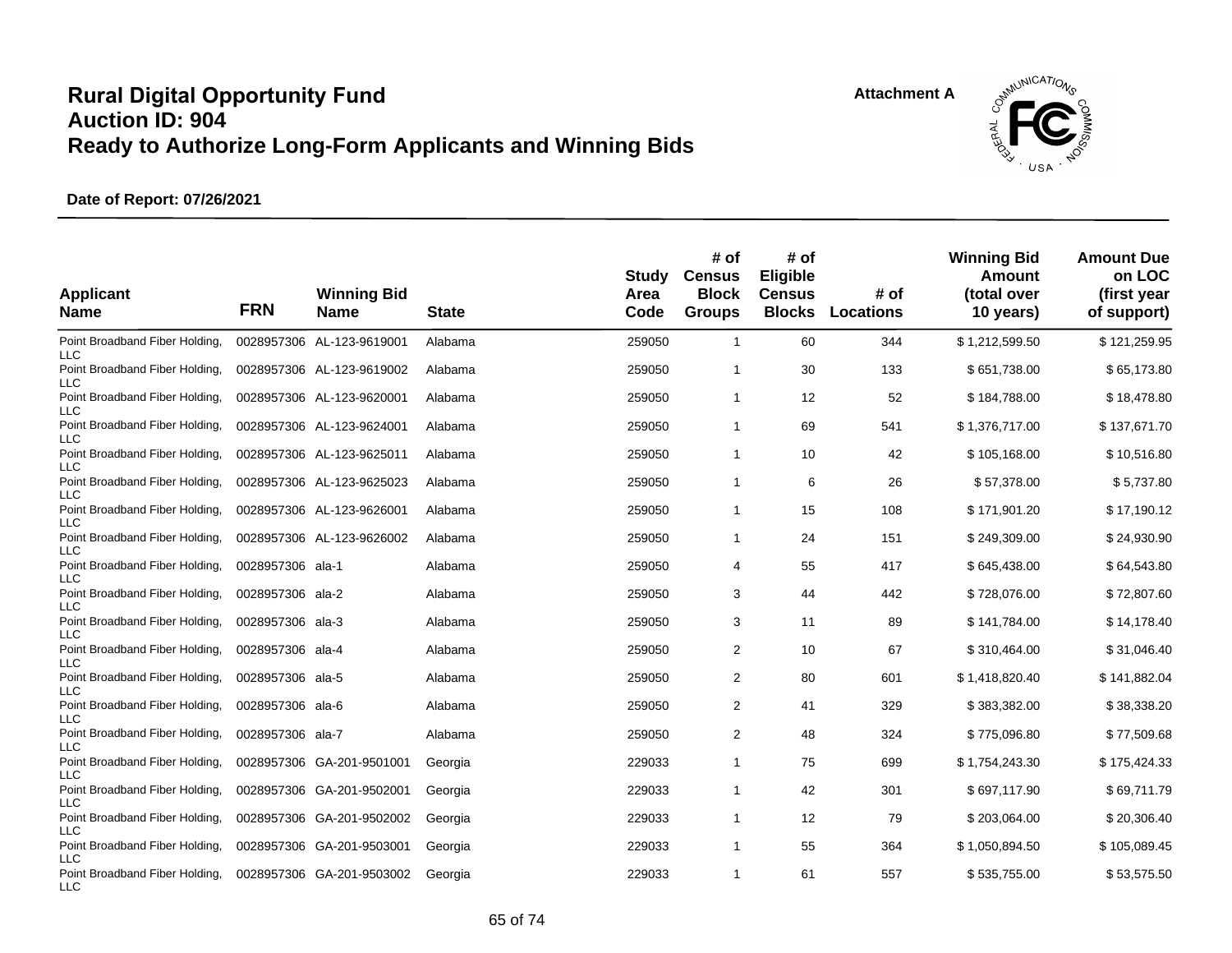**Attachment A**



| <b>Applicant</b><br><b>Name</b>                            | <b>FRN</b>       | <b>Winning Bid</b><br><b>Name</b> | <b>State</b> | Study<br>Area<br>Code | # of<br><b>Census</b><br><b>Block</b><br><b>Groups</b> | # of<br>Eligible<br><b>Census</b><br><b>Blocks</b> | # of<br>Locations | <b>Winning Bid</b><br>Amount<br>(total over<br>10 years) | <b>Amount Due</b><br>on LOC<br>(first year<br>of support) |
|------------------------------------------------------------|------------------|-----------------------------------|--------------|-----------------------|--------------------------------------------------------|----------------------------------------------------|-------------------|----------------------------------------------------------|-----------------------------------------------------------|
| Point Broadband Fiber Holding,<br><b>LLC</b>               | 0028957306 are-1 |                                   | Michigan     | 319050                | 3                                                      | 88                                                 | 888               | \$2,388,882.00                                           | \$238,888.20                                              |
| Point Broadband Fiber Holding,<br>LLC                      |                  | 0028957306 MI-017-2864001         | Michigan     | 319050                | $\mathbf 1$                                            | 62                                                 | 617               | \$1,261,248.00                                           | \$126,124.80                                              |
| Point Broadband Fiber Holding,<br>LLC                      |                  | 0028957306 MI-035-0001001         | Michigan     | 319050                | $\mathbf{1}$                                           | 23                                                 | 262               | \$593,956.00                                             | \$59,395.60                                               |
| Point Broadband Fiber Holding,<br><b>LLC</b>               |                  | 0028957306 MI-035-0002001         | Michigan     | 319050                | $\mathbf 1$                                            | 28                                                 | 259               | \$593,472.00                                             | \$59,347.20                                               |
| Point Broadband Fiber Holding,<br><b>LLC</b>               |                  | 0028957306 MI-035-0003001         | Michigan     | 319050                | $\mathbf 1$                                            | $\mathbf{1}$                                       | 9                 | \$26,184.00                                              | \$2,618.40                                                |
| Point Broadband Fiber Holding,<br><b>LLC</b>               |                  | 0028957306 MI-035-0003002         | Michigan     | 319050                | $\mathbf{1}$                                           | 4                                                  | 43                | \$80,226.00                                              | \$8,022.60                                                |
| Point Broadband Fiber Holding,<br><b>LLC</b>               |                  | 0028957306 MI-035-0007001         | Michigan     | 319050                | $\mathbf{1}$                                           | 43                                                 | 607               | \$575,196.00                                             | \$57,519.60                                               |
| Point Broadband Fiber Holding,<br><b>LLC</b>               |                  | 0028957306 MI-035-0007002         | Michigan     | 319050                | $\mathbf{1}$                                           | 12                                                 | 101               | \$446,058.00                                             | \$44,605.80                                               |
| Point Broadband Fiber Holding,<br>LLC                      |                  | 0028957306 MI-035-0010003         | Michigan     | 319050                | $\mathbf{1}$                                           | 10                                                 | 195               | \$134,464.00                                             | \$13,446.40                                               |
| Point Broadband Fiber Holding,<br><b>LLC</b>               |                  | 0028957306 MI-037-0110011         | Michigan     | 319050                | $\mathbf{1}$                                           | 9                                                  | 51                | \$113,646.00                                             | \$11,364.60                                               |
| Point Broadband Fiber Holding,<br><b>LLC</b>               |                  | 0028957306 MI-037-0110021         | Michigan     | 319050                | $\mathbf{1}$                                           | $\mathbf{1}$                                       | 1                 | \$3,162.00                                               | \$316.20                                                  |
| Point Broadband Fiber Holding,                             |                  | 0028957306 MI-051-0003001         | Michigan     | 319050                | $\mathbf{1}$                                           | 36                                                 | 331               | \$1,315,866.00                                           | \$131,586.60                                              |
| <b>LLC</b><br>Point Broadband Fiber Holding,               |                  | 0028957306 MI-101-0002002         | Michigan     | 319050                | $\overline{1}$                                         | $\mathbf{1}$                                       | 1                 | \$1,458.00                                               | \$145.80                                                  |
| <b>LLC</b><br>Point Broadband Fiber Holding,               |                  | 0028957306 MI-101-0007001         | Michigan     | 319050                | $\mathbf{1}$                                           | 10                                                 | 39                | \$171,010.00                                             | \$17,101.00                                               |
| LLC<br>Point Broadband Fiber Holding,                      |                  | 0028957306 MI-121-0028003         | Michigan     | 319050                | $\mathbf{1}$                                           | $\overline{2}$                                     | 24                | \$34,590.00                                              | \$3,459.00                                                |
| <b>LLC</b><br>Point Broadband Fiber Holding,               |                  | 0028957306 MI-121-0029003         | Michigan     | 319050                | $\mathbf{1}$                                           | 5                                                  | 21                | \$51,642.00                                              | \$5,164.20                                                |
| <b>LLC</b><br>Point Broadband Fiber Holding,               |                  | 0028957306 MI-121-0030002         | Michigan     | 319050                | $\mathbf{1}$                                           | 13                                                 | 147               | \$21,679.20                                              | \$2,167.92                                                |
| <b>LLC</b><br>Point Broadband Fiber Holding,               |                  | 0028957306 MI-121-0031002         | Michigan     | 319050                | $\mathbf{1}$                                           | 4                                                  | 21                | \$39,852.00                                              | \$3,985.20                                                |
| <b>LLC</b><br>Point Broadband Fiber Holding,               |                  | 0028957306 MI-121-0033002         | Michigan     | 319050                | $\mathbf 1$                                            | 30                                                 | 232               | \$328,092.00                                             | \$32,809.20                                               |
| <b>LLC</b><br>Point Broadband Fiber Holding,<br><b>LLC</b> |                  | 0028957306 MI-121-0033003         | Michigan     | 319050                | $\mathbf{1}$                                           | 13                                                 | 116               | \$194,640.00                                             | \$19,464.00                                               |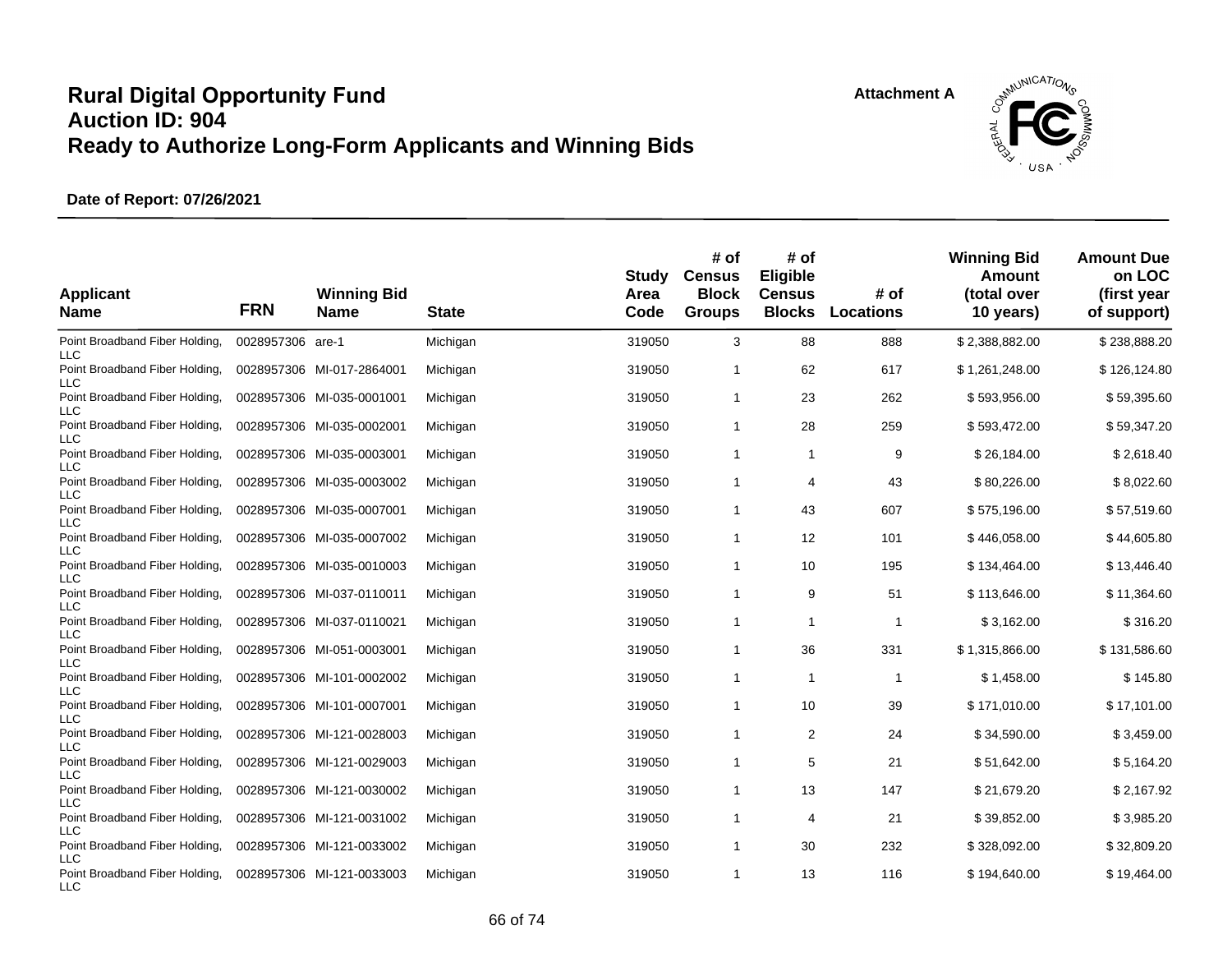

| <b>Applicant</b><br><b>Name</b>                            | <b>FRN</b>       | <b>Winning Bid</b><br><b>Name</b> | <b>State</b> | Study<br>Area<br>Code | # of<br><b>Census</b><br><b>Block</b><br><b>Groups</b> | # of<br>Eligible<br><b>Census</b><br><b>Blocks</b> | # of<br><b>Locations</b> | <b>Winning Bid</b><br>Amount<br>(total over<br>10 years) | <b>Amount Due</b><br>on LOC<br>(first year<br>of support) |
|------------------------------------------------------------|------------------|-----------------------------------|--------------|-----------------------|--------------------------------------------------------|----------------------------------------------------|--------------------------|----------------------------------------------------------|-----------------------------------------------------------|
| Point Broadband Fiber Holding,<br><b>LLC</b>               |                  | 0028957306 MI-121-0038001         | Michigan     | 319050                | $\overline{1}$                                         | $\mathbf{1}$                                       | $\mathbf{1}$             | \$2,688.00                                               | \$268.80                                                  |
| Point Broadband Fiber Holding,<br><b>LLC</b>               |                  | 0028957306 MI-123-9704002         | Michigan     | 319050                | $\mathbf 1$                                            | 3                                                  | 63                       | \$26,898.00                                              | \$2,689.80                                                |
| Point Broadband Fiber Holding,<br><b>LLC</b>               |                  | 0028957306 MI-123-9705001         | Michigan     | 319050                | $\mathbf{1}$                                           | $\mathbf{1}$                                       | $\overline{c}$           | \$1,980.00                                               | \$198.00                                                  |
| Point Broadband Fiber Holding,<br>LLC                      |                  | 0028957306 MI-123-9705003         | Michigan     | 319050                | $\overline{1}$                                         | -1                                                 | $\overline{2}$           | \$1,553.40                                               | \$155.34                                                  |
| Point Broadband Fiber Holding,<br><b>LLC</b>               |                  | 0028957306 MI-123-9712003         | Michigan     | 319050                | -1                                                     | 3                                                  | 15                       | \$4,838.00                                               | \$483.80                                                  |
| Point Broadband Fiber Holding,<br><b>LLC</b>               |                  | 0028957306 MI-127-0103001         | Michigan     | 319050                | $\mathbf 1$                                            | 13                                                 | 45                       | \$74,460.00                                              | \$7,446.00                                                |
| Point Broadband Fiber Holding,<br><b>LLC</b>               |                  | 0028957306 MI-127-0103003         | Michigan     | 319050                | -1                                                     | 29                                                 | 240                      | \$313,428.00                                             | \$31,342.80                                               |
| Point Broadband Fiber Holding,<br><b>LLC</b>               |                  | 0028957306 MI-127-0104001         | Michigan     | 319050                | $\overline{1}$                                         | $\overline{2}$                                     | 3                        | \$5,964.00                                               | \$596.40                                                  |
| Point Broadband Fiber Holding,<br><b>LLC</b>               |                  | 0028957306 MI-127-0104004         | Michigan     | 319050                | -1                                                     | $\overline{\mathbf{c}}$                            | 3                        | \$8,100.00                                               | \$810.00                                                  |
| Point Broadband Fiber Holding,<br>LLC                      |                  | 0028957306 MI-129-9509002         | Michigan     | 319050                | -1                                                     | 47                                                 | 364                      | \$806,394.00                                             | \$80,639.40                                               |
| Point Broadband Fiber Holding,<br><b>LLC</b>               |                  | 0028957306 MI-139-0201001         | Michigan     | 319050                | $\mathbf 1$                                            | 11                                                 | 55                       | \$119,424.00                                             | \$11,942.40                                               |
| Point Broadband Fiber Holding,<br><b>LLC</b>               |                  | 0028957306 MI-139-0201004         | Michigan     | 319050                | -1                                                     | 5                                                  | 60                       | \$14,336.00                                              | \$1,433.60                                                |
| Point Broadband Fiber Holding,<br>LLC                      |                  | 0028957306 MI-139-0214001         | Michigan     | 319050                | $\overline{1}$                                         | $\overline{2}$                                     | 61                       | \$75,726.00                                              | \$7,572.60                                                |
| Point Broadband Fiber Holding,<br><b>LLC</b>               |                  | 0028957306 MI-145-0127004         | Michigan     | 319050                | $\mathbf{1}$                                           | 9                                                  | 82                       | \$157,806.00                                             | \$15,780.60                                               |
| Point Broadband Fiber Holding,                             |                  | 0028957306 MI-145-0129003         | Michigan     | 319050                | $\mathbf{1}$                                           | 23                                                 | 129                      | \$140,628.00                                             | \$14,062.80                                               |
| <b>LLC</b><br>Point Broadband Fiber Holding,               |                  | 0028957306 MI-155-0301003         | Michigan     | 319050                | $\mathbf{1}$                                           | $\mathbf{1}$                                       | 1                        | \$1,416.00                                               | \$141.60                                                  |
| <b>LLC</b><br>Point Broadband Fiber Holding,               |                  | 0028957306 MI-155-0303002         | Michigan     | 319050                | $\mathbf 1$                                            | 5                                                  | 44                       | \$86,958.00                                              | \$8,695.80                                                |
| <b>LLC</b><br>Point Broadband Fiber Holding,               |                  | 0028957306 MI-155-0314012         | Michigan     | 319050                | $\mathbf 1$                                            | 14                                                 | 142                      | \$162,996.00                                             | \$16,299.60                                               |
| <b>LLC</b><br>Point Broadband Fiber Holding,               |                  | 0028957306 MI-155-0318001         | Michigan     | 319050                | $\mathbf{1}$                                           | 16                                                 | 236                      | \$276,852.00                                             | \$27,685.20                                               |
| <b>LLC</b><br>Point Broadband Fiber Holding,<br><b>LLC</b> | 0028957306 SAG-1 |                                   | Michigan     | 319050                | 2                                                      | 20                                                 | 71                       | \$296,398.40                                             | \$29,639.84                                               |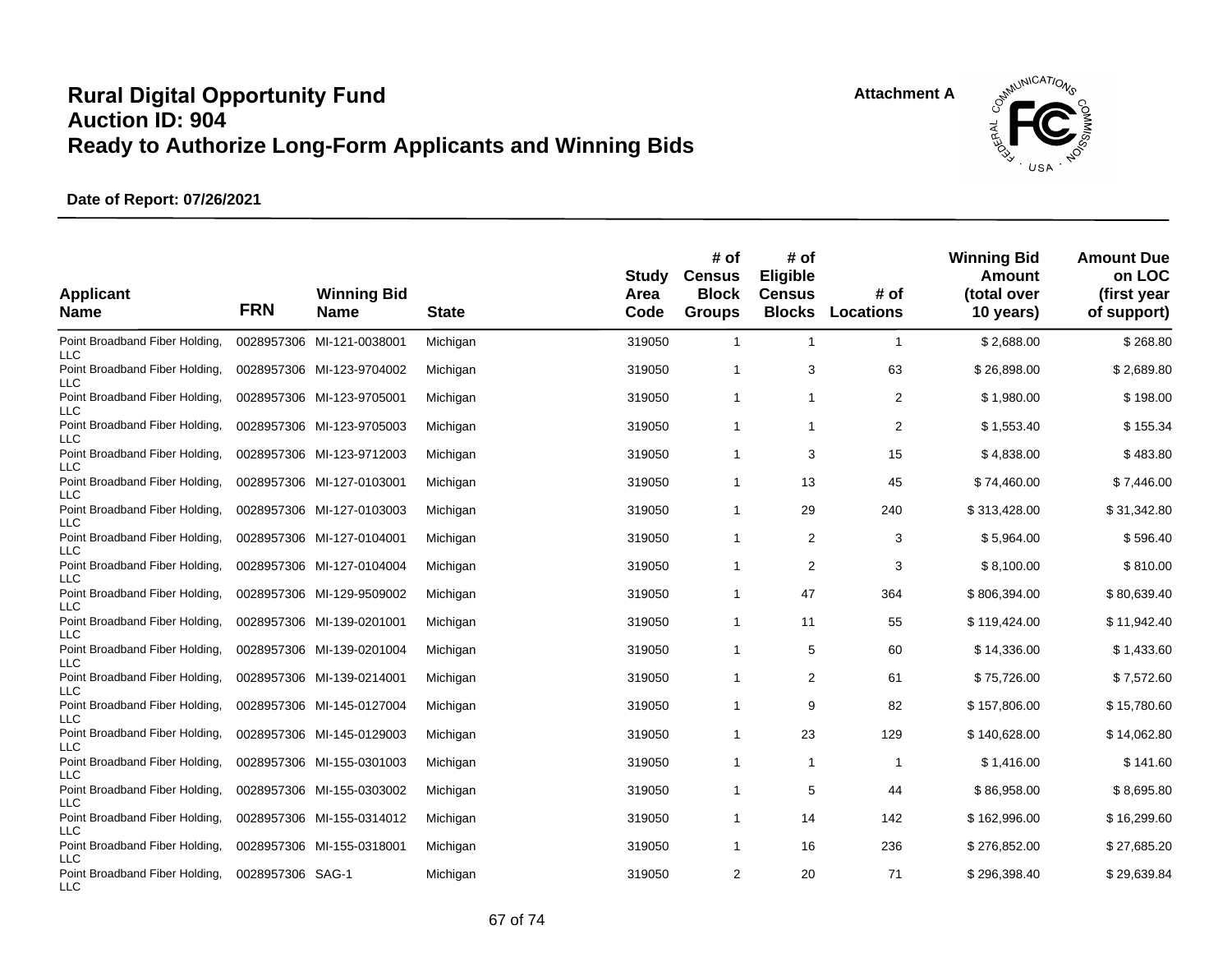

| <b>Applicant</b><br><b>Name</b>                            | <b>FRN</b>       | <b>Winning Bid</b><br><b>Name</b> | <b>State</b> | Study<br>Area<br>Code | # of<br><b>Census</b><br><b>Block</b><br><b>Groups</b> | # of<br>Eligible<br><b>Census</b><br><b>Blocks</b> | # of<br><b>Locations</b> | <b>Winning Bid</b><br>Amount<br>(total over<br>10 years) | <b>Amount Due</b><br>on LOC<br>(first year<br>of support) |
|------------------------------------------------------------|------------------|-----------------------------------|--------------|-----------------------|--------------------------------------------------------|----------------------------------------------------|--------------------------|----------------------------------------------------------|-----------------------------------------------------------|
| Point Broadband Fiber Holding,<br><b>LLC</b>               | 0028957306 sag-5 |                                   | Michigan     | 319050                | $\overline{2}$                                         | 54                                                 | 334                      | \$474,931.90                                             | \$47,493.19                                               |
| Point Broadband Fiber Holding,<br><b>LLC</b>               |                  | 0028957306 NY-007-0119012         | New York     | 159049                | -1                                                     | 5                                                  | 12                       | \$27,462.00                                              | \$2,746.20                                                |
| Point Broadband Fiber Holding,<br>LLC                      |                  | 0028957306 NY-017-9702002         | New York     | 159049                | $\mathbf 1$                                            | 20                                                 | 77                       | \$291,504.00                                             | \$29,150.40                                               |
| Point Broadband Fiber Holding,<br><b>LLC</b>               |                  | 0028957306 NY-017-9702003         | New York     | 159049                | $\overline{1}$                                         | 9                                                  | 40                       | \$224,044.00                                             | \$22,404.40                                               |
| Point Broadband Fiber Holding,<br><b>LLC</b>               |                  | 0028957306 NY-017-9702004         | New York     | 159049                | -1                                                     | 22                                                 | 95                       | \$238,068.00                                             | \$23,806.80                                               |
| Point Broadband Fiber Holding,<br><b>LLC</b>               |                  | 0028957306 NY-017-9702005         | New York     | 159049                | -1                                                     | 28                                                 | 237                      | \$248,796.00                                             | \$24,879.60                                               |
| Point Broadband Fiber Holding,<br><b>LLC</b>               |                  | 0028957306 NY-017-9702006         | New York     | 159049                | $\overline{1}$                                         | 47                                                 | 243                      | \$616,208.00                                             | \$61,620.80                                               |
| Point Broadband Fiber Holding,<br>LLC                      |                  | 0028957306 NY-017-9707002         | New York     | 159049                | $\mathbf 1$                                            | 76                                                 | 390                      | \$671,271.00                                             | \$67,127.10                                               |
| Point Broadband Fiber Holding,<br><b>LLC</b>               |                  | 0028957306 NY-023-9701001         | New York     | 159049                | -1                                                     | 19                                                 | 43                       | \$164,700.00                                             | \$16,470.00                                               |
| Point Broadband Fiber Holding,<br><b>LLC</b>               |                  | 0028957306 NY-023-9701002         | New York     | 159049                | $\mathbf 1$                                            | 30                                                 | 103                      | \$411,336.00                                             | \$41,133.60                                               |
| Point Broadband Fiber Holding,<br><b>LLC</b>               |                  | 0028957306 NY-023-9701003         | New York     | 159049                | -1                                                     | 11                                                 | 89                       | \$279,888.00                                             | \$27,988.80                                               |
| Point Broadband Fiber Holding,<br><b>LLC</b>               |                  | 0028957306 NY-023-9701004         | New York     | 159049                | $\overline{1}$                                         | 24                                                 | 83                       | \$415,044.00                                             | \$41,504.40                                               |
| Point Broadband Fiber Holding,<br><b>LLC</b>               |                  | 0028957306 NY-023-9711001         | New York     | 159049                | $\mathbf 1$                                            | 41                                                 | 276                      | \$518,520.00                                             | \$51,852.00                                               |
| Point Broadband Fiber Holding,<br><b>LLC</b>               |                  | 0028957306 NY-023-9711002         | New York     | 159049                | -1                                                     | 34                                                 | 165                      | \$326,712.00                                             | \$32,671.20                                               |
| Point Broadband Fiber Holding,<br><b>LLC</b>               |                  | 0028957306 NY-023-9711004         | New York     | 159049                | $\mathbf 1$                                            | 9                                                  | 29                       | \$112,848.00                                             | \$11,284.80                                               |
| Point Broadband Fiber Holding,<br><b>LLC</b>               |                  | 0028957306 NY-023-9712001         | New York     | 159049                | -1                                                     | 16                                                 | 66                       | \$286,362.00                                             | \$28,636.20                                               |
| Point Broadband Fiber Holding,<br><b>LLC</b>               |                  | 0028957306 NY-023-9712002         | New York     | 159049                | $\overline{1}$                                         | 21                                                 | 82                       | \$433,325.00                                             | \$43,332.50                                               |
| Point Broadband Fiber Holding,                             |                  | 0028957306 NY-023-9712003         | New York     | 159049                | $\mathbf 1$                                            | 11                                                 | 24                       | \$149,454.00                                             | \$14,945.40                                               |
| <b>LLC</b><br>Point Broadband Fiber Holding,               |                  | 0028957306 NY-107-0201001         | New York     | 159049                | -1                                                     | 12                                                 | 65                       | \$337,524.00                                             | \$33,752.40                                               |
| <b>LLC</b><br>Point Broadband Fiber Holding,<br><b>LLC</b> |                  | 0028957306 NY-109-0014003         | New York     | 159049                | $\overline{1}$                                         | $\overline{2}$                                     | 26                       | \$33,192.00                                              | \$3,319.20                                                |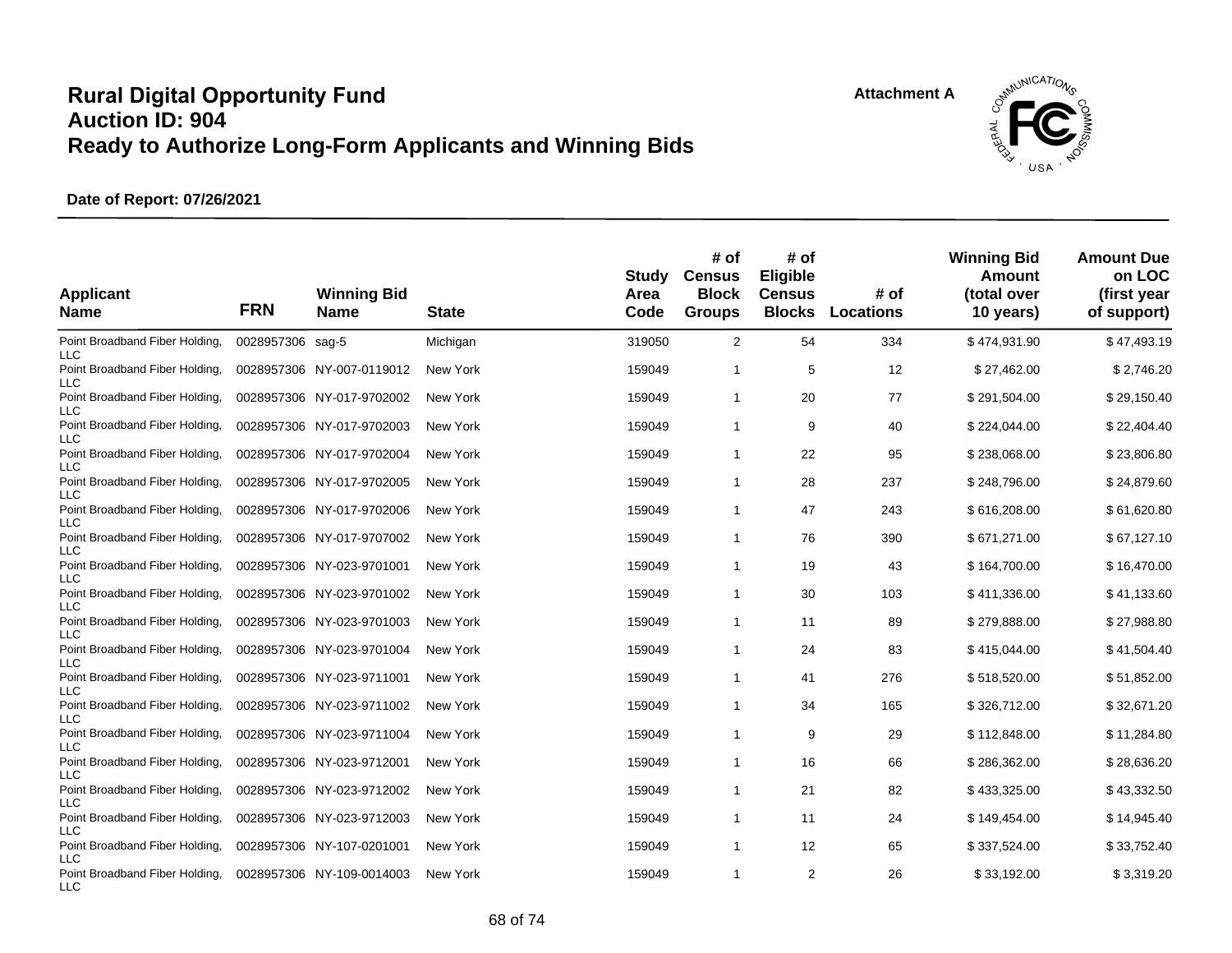**Attachment A**



| <b>Applicant</b><br><b>Name</b>                            | <b>FRN</b> | <b>Winning Bid</b><br><b>Name</b> | <b>State</b> | Study<br>Area<br>Code | # of<br><b>Census</b><br><b>Block</b><br><b>Groups</b> | # of<br>Eligible<br><b>Census</b><br><b>Blocks</b> | # of<br><b>Locations</b> | <b>Winning Bid</b><br>Amount<br>(total over<br>10 years) | <b>Amount Due</b><br>on LOC<br>(first year<br>of support) |
|------------------------------------------------------------|------------|-----------------------------------|--------------|-----------------------|--------------------------------------------------------|----------------------------------------------------|--------------------------|----------------------------------------------------------|-----------------------------------------------------------|
| Point Broadband Fiber Holding,<br><b>LLC</b>               |            | 0028957306 NY-109-0017003         | New York     | 159049                | $\overline{1}$                                         | 4                                                  | $\overline{7}$           | \$11,886.00                                              | \$1,188.60                                                |
| Point Broadband Fiber Holding,<br><b>LLC</b>               |            | 0028957306 NY-109-0018001         | New York     | 159049                | $\mathbf 1$                                            | 11                                                 | 127                      | \$292,308.00                                             | \$29,230.80                                               |
| Point Broadband Fiber Holding,<br>LLC                      |            | 0028957306 NY-109-0018002         | New York     | 159049                | $\mathbf 1$                                            | 5                                                  | 38                       | \$82,002.00                                              | \$8,200.20                                                |
| Point Broadband Fiber Holding,<br><b>LLC</b>               |            | 0028957306 NY-109-0018003         | New York     | 159049                | $\overline{1}$                                         | 8                                                  | 59                       | \$121,980.00                                             | \$12,198.00                                               |
| Point Broadband Fiber Holding,<br><b>LLC</b>               |            | 0028957306 NY-109-0019001         | New York     | 159049                | -1                                                     | 14                                                 | 110                      | \$177,606.00                                             | \$17,760.60                                               |
| Point Broadband Fiber Holding,<br><b>LLC</b>               |            | 0028957306 NY-109-0020003         | New York     | 159049                | -1                                                     | 5                                                  | 82                       | \$87,420.00                                              | \$8,742.00                                                |
| Point Broadband Fiber Holding,<br><b>LLC</b>               |            | 0028957306 VA-173-0304001         | Virginia     | 199027                | -1                                                     | 20                                                 | 88                       | \$72,216.00                                              | \$7,221.60                                                |
| Point Broadband Fiber Holding,<br><b>LLC</b>               |            | 0028957306 VA-173-0304002         | Virginia     | 199027                | $\mathbf 1$                                            | 37                                                 | 197                      | \$512,346.00                                             | \$51,234.60                                               |
| Point Broadband Fiber Holding,<br><b>LLC</b>               |            | 0028957306 VA-173-0305001         | Virginia     | 199027                | -1                                                     | 5                                                  | 13                       | \$13,452.00                                              | \$1,345.20                                                |
| Point Broadband Fiber Holding,<br><b>LLC</b>               |            | 0028957306 VA-173-0305002         | Virginia     | 199027                | -1                                                     | 34                                                 | 315                      | \$821,742.00                                             | \$82,174.20                                               |
| Point Broadband Fiber Holding,<br><b>LLC</b>               |            | 0028957306 VA-173-0306002         | Virginia     | 199027                | -1                                                     | 11                                                 | 53                       | \$231,240.00                                             | \$23,124.00                                               |
| Point Broadband Fiber Holding,<br><b>LLC</b>               |            | 0028957306 VA-173-0307022         | Virginia     | 199027                | -1                                                     | 13                                                 | 36                       | \$94,008.00                                              | \$9,400.80                                                |
| Point Broadband Fiber Holding,<br><b>LLC</b>               |            | 0028957306 VA-185-0206002         | Virginia     | 199027                | -1                                                     | 3                                                  | 11                       | \$15,726.00                                              | \$1,572.60                                                |
| Point Broadband Fiber Holding,<br><b>LLC</b>               |            | 0028957306 VA-185-0206003         | Virginia     | 199027                | -1                                                     | 40                                                 | 126                      | \$422,910.00                                             | \$42,291.00                                               |
| Point Broadband Fiber Holding,                             |            | 0028957306 VA-185-0207001         | Virginia     | 199027                | $\mathbf 1$                                            | 18                                                 | 155                      | \$612,060.00                                             | \$61,206.00                                               |
| <b>LLC</b><br>Point Broadband Fiber Holding,               |            | 0028957306 VA-191-0104011         | Virginia     | 199027                | -1                                                     | $\mathbf{1}$                                       | 1                        | \$4,356.00                                               | \$435.60                                                  |
| <b>LLC</b><br>Point Broadband Fiber Holding,               |            | 0028957306 VA-191-0105013         | Virginia     | 199027                | $\overline{1}$                                         | 2                                                  | 2                        | \$6,054.00                                               | \$605.40                                                  |
| <b>LLC</b><br>Point Broadband Fiber Holding,               |            | 0028957306 VA-191-0105021         | Virginia     | 199027                | -1                                                     | $\overline{2}$                                     | 3                        | \$10,980.00                                              | \$1,098.00                                                |
| <b>LLC</b><br>Point Broadband Fiber Holding,               |            | 0028957306 VA-191-0109002         | Virginia     | 199027                | -1                                                     | 1                                                  | 2                        | \$3,384.00                                               | \$338.40                                                  |
| <b>LLC</b><br>Point Broadband Fiber Holding,<br><b>LLC</b> |            | 0028957306 VA-195-9313001         | Virginia     | 199027                | $\overline{1}$                                         | $\overline{7}$                                     | 10                       | \$7,644.00                                               | \$764.40                                                  |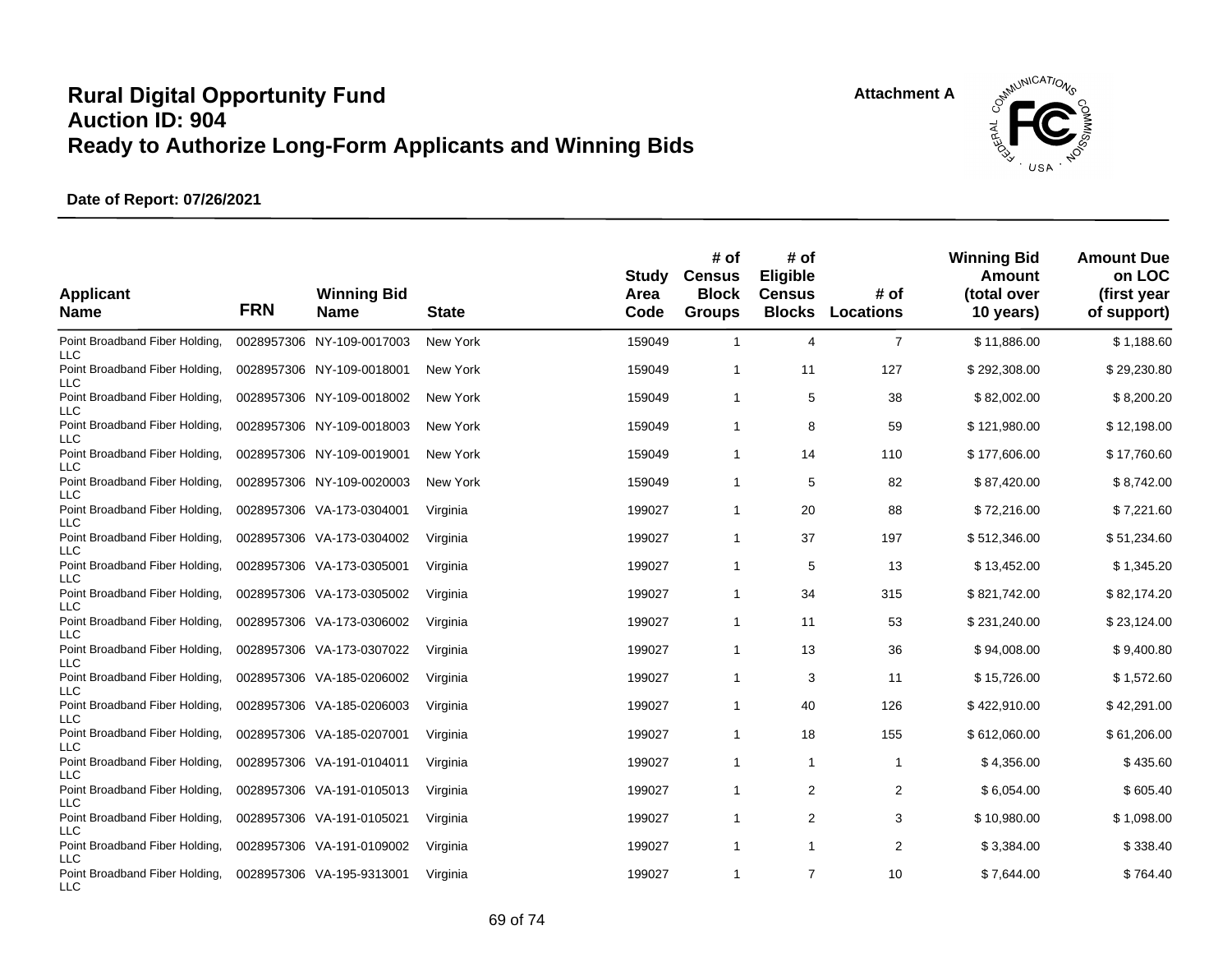

| <b>Applicant</b><br><b>Name</b>              | <b>FRN</b> | <b>Winning Bid</b><br><b>Name</b> | <b>State</b> | Study<br>Area<br>Code | # of<br><b>Census</b><br><b>Block</b><br><b>Groups</b> | # of<br>Eligible<br><b>Census</b><br><b>Blocks</b> | # of<br>Locations | <b>Winning Bid</b><br>Amount<br>(total over<br>10 years) | <b>Amount Due</b><br>on LOC<br>(first year<br>of support) |
|----------------------------------------------|------------|-----------------------------------|--------------|-----------------------|--------------------------------------------------------|----------------------------------------------------|-------------------|----------------------------------------------------------|-----------------------------------------------------------|
| Point Broadband Fiber Holding,<br><b>LLC</b> |            | 0028957306 VA-195-9313002         | Virginia     | 199027                | $\mathbf{1}$                                           | $\mathbf{1}$                                       | 4                 | \$4,392.00                                               | \$439.20                                                  |
| Point Broadband Fiber Holding,<br><b>LLC</b> |            | 0028957306 VA-195-9315002         | Virginia     | 199027                | $\mathbf{1}$                                           | 5                                                  | 8                 | \$7,728.00                                               | \$772.80                                                  |
| Point Broadband Fiber Holding,<br><b>LLC</b> |            | 0028957306 VA-197-0503021         | Virginia     | 199027                | $\mathbf{1}$                                           | 81                                                 | 476               | \$844,320.00                                             | \$84,432.00                                               |
| Point Broadband Fiber Holding,<br><b>LLC</b> |            | 0028957306 VA-197-0503022         | Virginia     | 199027                | $\overline{1}$                                         | 37                                                 | 282               | \$701,190.00                                             | \$70,119.00                                               |
| Point Broadband Fiber Holding,<br>LLC        |            | 0028957306 VA-197-0504011         | Virginia     | 199027                | $\mathbf{1}$                                           | 12                                                 | 157               | \$153,906.00                                             | \$15,390.60                                               |
| Point Broadband Fiber Holding,<br>ПC         |            | 0028957306 VA-197-0504013         | Virginia     | 199027                | $\overline{1}$                                         | 39                                                 | 229               | \$604,392.00                                             | \$60,439.20                                               |
| <b>Premier Communications</b>                |            | 0004338315 IA-119-9501001         | lowa         | 359125                | $\mathbf{1}$                                           | 4                                                  | 15                | \$12,151.30                                              | \$1,215.13                                                |
| <b>Premier Communications</b>                |            | 0004338315 IA-119-9501002         | lowa         | 359125                | $\mathbf 1$                                            | 6                                                  | 19                | \$9,111.50                                               | \$911.15                                                  |
| <b>Premier Communications</b>                |            | 0004338315 IA-119-9501003         | lowa         | 359125                | $\mathbf{1}$                                           | 78                                                 | 343               | \$174,198.90                                             | \$17,419.89                                               |
| <b>Premier Communications</b>                |            | 0004338315 IA-119-9502003         | lowa         | 359125                | $\mathbf{1}$                                           | 3                                                  | $\overline{7}$    | \$6,368.80                                               | \$636.88                                                  |
| <b>Premier Communications</b>                |            | 0004338315 IA-167-0705002         | lowa         | 359125                | $\mathbf{1}$                                           | $\mathbf{1}$                                       | 2                 | \$992.50                                                 | \$99.25                                                   |
| PVT NetWorks, Inc.                           |            | 0001612555 NM-005-0004002         | New Mexico   | 499026                | $\mathbf{1}$                                           | 2                                                  | 2                 | \$990.00                                                 | \$99.00                                                   |
| PVT NetWorks, Inc.                           |            | 0001612555 NM-015-0001001         | New Mexico   | 499026                | $\overline{1}$                                         | $\overline{7}$                                     | 17                | \$4,404.00                                               | \$440.40                                                  |
| PVT NetWorks, Inc.                           |            | 0001612555 NM-015-0002002         | New Mexico   | 499026                | $\overline{1}$                                         | 2                                                  | $\overline{2}$    | \$1,536.00                                               | \$153.60                                                  |
| PVT NetWorks, Inc.                           |            | 0001612555 NM-015-0006004         | New Mexico   | 499026                | $\mathbf{1}$                                           | 4                                                  | 16                | \$5,031.00                                               | \$503.10                                                  |
| PVT NetWorks, Inc.                           |            | 0001612555 NM-015-0010003         | New Mexico   | 499026                | $\mathbf{1}$                                           | $\mathbf{1}$                                       | 1                 | \$78.00                                                  | \$7.80                                                    |
| <b>RC</b> Technologies                       |            | 0003728680 SD-109-9504001         | South Dakota | 391674                | $\mathbf{1}$                                           | 3                                                  | 4                 | \$28,100.00                                              | \$2,810.00                                                |
| <b>RC</b> Technologies                       |            | 0003728680 SD-109-9504002         | South Dakota | 391674                | $\mathbf{1}$                                           | 43                                                 | 114               | \$235,696.00                                             | \$23,569.60                                               |
| Socket Telecom, LLC                          |            | 0008515595 MO-019-0011042         | Missouri     | 429048                | $\overline{1}$                                         | 15                                                 | 41                | \$26,918.00                                              | \$2,691.80                                                |
| Socket Telecom, LLC                          |            | 0008515595 MO-019-0013002         | Missouri     | 429048                | $\overline{1}$                                         | 3                                                  | 10                | \$25,026.00                                              | \$2,502.60                                                |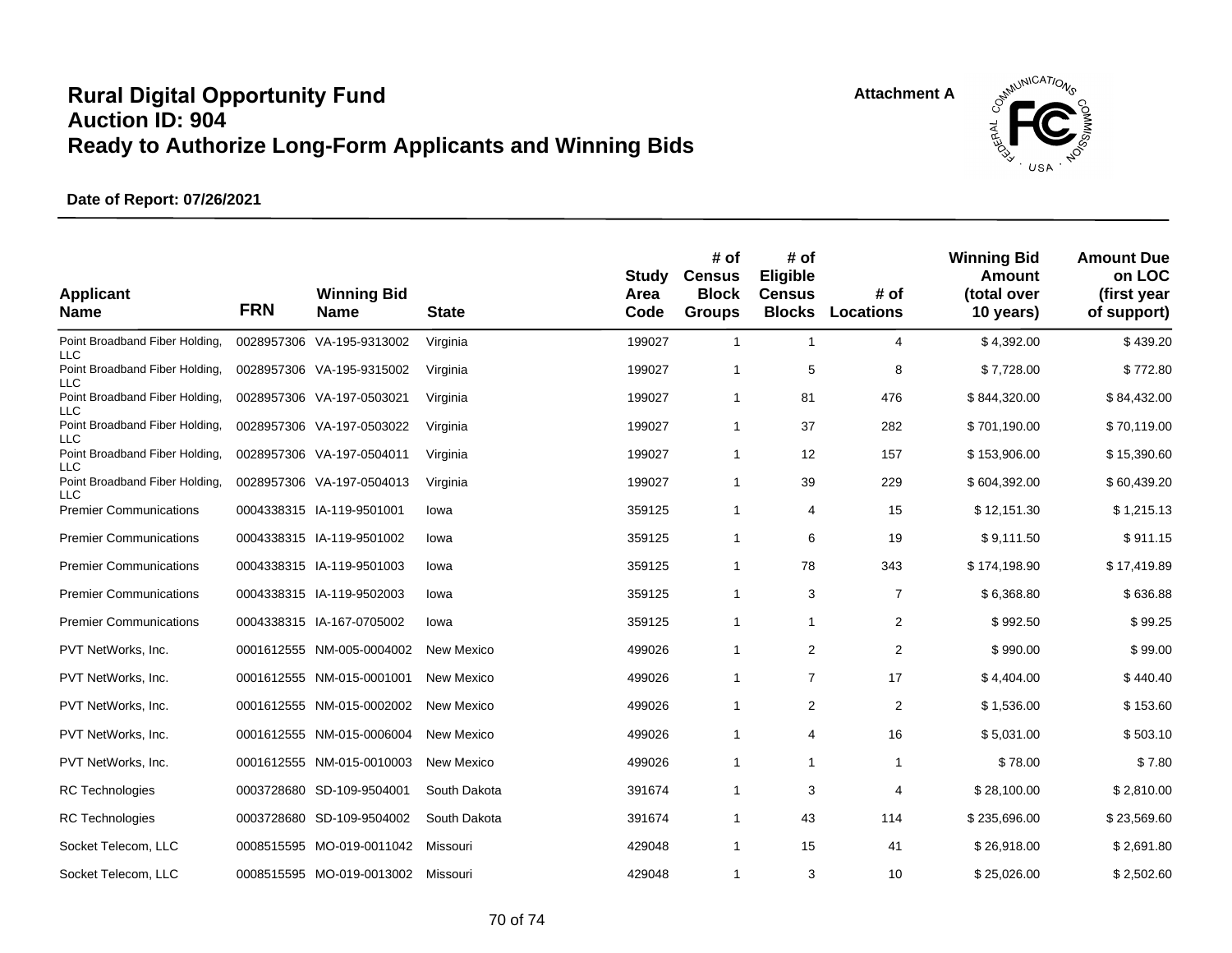

| <b>Applicant</b><br><b>Name</b>                                                 | <b>FRN</b> | <b>Winning Bid</b><br><b>Name</b> | <b>State</b> | <b>Study</b><br>Area<br>Code | # of<br><b>Census</b><br><b>Block</b><br><b>Groups</b> | # of<br>Eligible<br><b>Census</b><br><b>Blocks</b> | # of<br><b>Locations</b> | <b>Winning Bid</b><br><b>Amount</b><br>(total over<br>10 years) | <b>Amount Due</b><br>on LOC<br>(first year<br>of support) |
|---------------------------------------------------------------------------------|------------|-----------------------------------|--------------|------------------------------|--------------------------------------------------------|----------------------------------------------------|--------------------------|-----------------------------------------------------------------|-----------------------------------------------------------|
| Socket Telecom, LLC                                                             |            | 0008515595 MO-019-0014001         | Missouri     | 429048                       | $\mathbf{1}$                                           | 5                                                  | 11                       | \$13,638.00                                                     | \$1,363.80                                                |
| Socket Telecom, LLC                                                             |            | 0008515595 MO-019-0014002         | Missouri     | 429048                       | $\mathbf{1}$                                           | 1                                                  | $\overline{2}$           | \$2,016.00                                                      | \$201.60                                                  |
| Socket Telecom, LLC                                                             |            | 0008515595 MO-019-0015024         | Missouri     | 429048                       | $\mathbf{1}$                                           | 8                                                  | 70                       | \$10,338.00                                                     | \$1,033.80                                                |
| Socket Telecom, LLC                                                             |            | 0008515595 MO-019-0016011         | Missouri     | 429048                       | 1                                                      | 10                                                 | 98                       | \$40,110.00                                                     | \$4,011.00                                                |
| Socket Telecom, LLC                                                             |            | 0008515595 MO-019-0018051         | Missouri     | 429048                       | $\mathbf{1}$                                           | $\overline{2}$                                     | 3                        | \$15,372.00                                                     | \$1,537.20                                                |
| Socket Telecom, LLC                                                             |            | 0008515595 MO-019-0020001         | Missouri     | 429048                       | 1                                                      | 16                                                 | 63                       | \$85,708.00                                                     | \$8,570.80                                                |
| Socket Telecom, LLC                                                             |            | 0008515595 MO-019-0022001         | Missouri     | 429048                       | $\mathbf{1}$                                           | $\overline{2}$                                     | 4                        | \$5,673.00                                                      | \$567.30                                                  |
| Socket Telecom, LLC                                                             |            | 0008515595 MO-051-0107013         | Missouri     | 429048                       | $\mathbf{1}$                                           | $\mathbf{1}$                                       | 9                        | \$7,074.00                                                      | \$707.40                                                  |
| Socket Telecom, LLC                                                             |            | 0008515595 MO-053-9503002         | Missouri     | 429048                       | $\mathbf{1}$                                           | $\mathbf{1}$                                       | $\overline{2}$           | \$15.50                                                         | \$1.55                                                    |
| Socket Telecom, LLC                                                             |            | 0008515595 MO-053-9503003         | Missouri     | 429048                       | $\mathbf{1}$                                           | $\mathbf{1}$                                       | $\overline{1}$           | \$10.70                                                         | \$1.07                                                    |
| Socket Telecom, LLC                                                             |            | 0008515595 MO-089-9603004         | Missouri     | 429048                       | 1                                                      | 17                                                 | 79                       | \$869.60                                                        | \$86.96                                                   |
| South Slope Cooperative                                                         |            | 0002587863 IA-103-0003011         | lowa         | 351298                       | $\mathbf{1}$                                           | $\overline{2}$                                     | 37                       | \$8,400.00                                                      | \$840.00                                                  |
| <b>Telephone Company</b><br>South Slope Cooperative<br><b>Telephone Company</b> |            | 0002587863 IA-103-0101001         | lowa         | 351298                       | $\mathbf{1}$                                           | 22                                                 | 87                       | \$151,425.00                                                    | \$15,142.50                                               |
| South Slope Cooperative                                                         |            | 0002587863 IA-103-0101003         | lowa         | 351298                       | $\mathbf{1}$                                           | 5                                                  | 20                       | \$31,422.00                                                     | \$3,142.20                                                |
| <b>Telephone Company</b><br>South Slope Cooperative                             |            | 0002587863 IA-103-0101004         | lowa         | 351298                       | $\mathbf{1}$                                           | 5                                                  | 14                       | \$20,460.00                                                     | \$2,046.00                                                |
| <b>Telephone Company</b><br>South Slope Cooperative                             |            | 0002587863 IA-103-0103011         | lowa         | 351298                       | 1                                                      | 9                                                  | 39                       | \$40,128.00                                                     | \$4,012.80                                                |
| Telephone Company<br>South Slope Cooperative                                    |            | 0002587863 IA-103-0103012         | lowa         | 351298                       | $\mathbf{1}$                                           | $\overline{2}$                                     | $\overline{4}$           | \$11,259.00                                                     | \$1,125.90                                                |
| <b>Telephone Company</b><br>South Slope Cooperative                             |            | 0002587863 IA-103-0103014         | lowa         | 351298                       | $\mathbf{1}$                                           | 8                                                  | 15                       | \$30,270.00                                                     | \$3,027.00                                                |
| <b>Telephone Company</b><br>South Slope Cooperative                             |            | 0002587863 IA-103-0104003         | lowa         | 351298                       | $\mathbf{1}$                                           | 11                                                 | 34                       | \$74,898.00                                                     | \$7,489.80                                                |
| <b>Telephone Company</b><br>South Slope Cooperative<br><b>Telephone Company</b> |            | 0002587863 IA-113-0107002         | lowa         | 351298                       | 1                                                      | 2                                                  | 5                        | \$18,360.00                                                     | \$1,836.00                                                |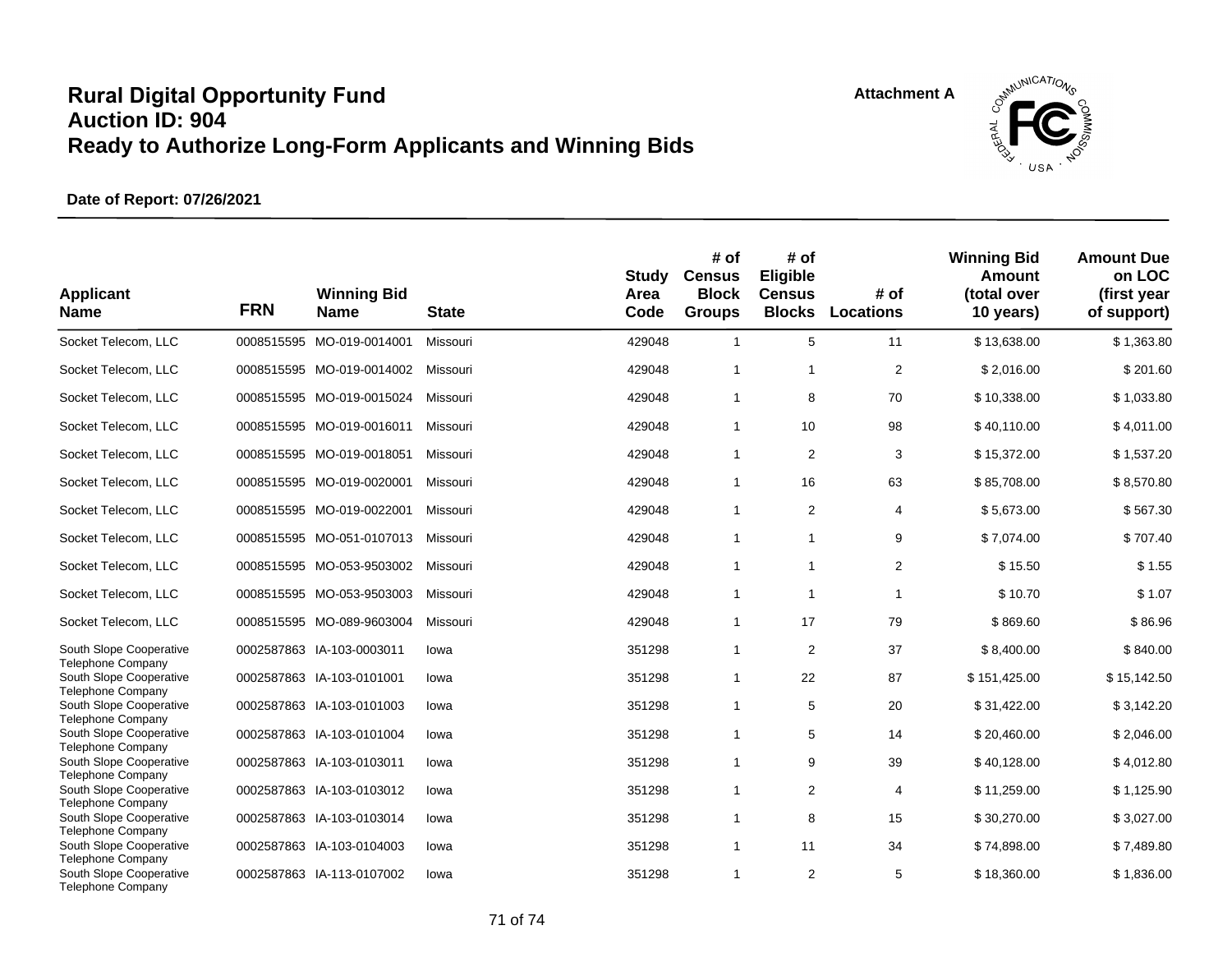

| <b>Applicant</b><br><b>Name</b>              | <b>FRN</b> | <b>Winning Bid</b><br>Name | <b>State</b> | <b>Study</b><br>Area<br>Code | # of<br><b>Census</b><br><b>Block</b><br><b>Groups</b> | # of<br>Eligible<br><b>Census</b><br><b>Blocks</b> | # of<br>Locations | <b>Winning Bid</b><br>Amount<br>(total over<br>10 years) | <b>Amount Due</b><br>on LOC<br>(first year<br>of support) |
|----------------------------------------------|------------|----------------------------|--------------|------------------------------|--------------------------------------------------------|----------------------------------------------------|-------------------|----------------------------------------------------------|-----------------------------------------------------------|
| St Paul Cooperative Telephone<br>Association | 0004979555 | OR-047-0101001             | Oregon       | 532396                       | $\mathbf{1}$                                           | $\overline{7}$                                     | 39                | \$190,908.00                                             | \$19,090.80                                               |
| <b>TEPA Connect, LLC</b>                     |            | 0030289698 MS-009-9501003  | Mississippi  | 289043                       | $\mathbf{1}$                                           | 28                                                 | 325               | \$1,416,480.00                                           | \$141,648.00                                              |
| <b>TEPA Connect, LLC</b>                     |            | 0030289698 MS-009-9501004  | Mississippi  | 289043                       | $\mathbf{1}$                                           | 36                                                 | 408               | \$876,210.00                                             | \$87,621.00                                               |
| <b>TEPA Connect, LLC</b>                     |            | 0030289698 MS-009-9502001  | Mississippi  | 289043                       | $\mathbf{1}$                                           | 43                                                 | 346               | \$1,915,326.00                                           | \$191,532.60                                              |
| <b>TEPA Connect, LLC</b>                     |            | 0030289698 MS-139-9501001  | Mississippi  | 289043                       | $\mathbf{1}$                                           | 8                                                  | 16                | \$33,282.00                                              | \$3,328.20                                                |
| <b>TEPA Connect, LLC</b>                     |            | 0030289698 MS-139-9501002  | Mississippi  | 289043                       | $\mathbf{1}$                                           | 22                                                 | 138               | \$341,502.00                                             | \$34,150.20                                               |
| <b>TEPA Connect, LLC</b>                     |            | 0030289698 MS-139-9501003  | Mississippi  | 289043                       | $\mathbf{1}$                                           | 13                                                 | 46                | \$221,940.00                                             | \$22,194.00                                               |
| <b>TEPA Connect, LLC</b>                     |            | 0030289698 MS-139-9501004  | Mississippi  | 289043                       | $\mathbf{1}$                                           | 9                                                  | 31                | \$58,434.00                                              | \$5,843.40                                                |
| <b>TEPA Connect, LLC</b>                     |            | 0030289698 MS-139-9502001  | Mississippi  | 289043                       | $\mathbf{1}$                                           | 23                                                 | 142               | \$409,182.00                                             | \$40,918.20                                               |
| <b>TEPA Connect, LLC</b>                     |            | 0030289698 MS-139-9502002  | Mississippi  | 289043                       | $\mathbf{1}$                                           | $\overline{7}$                                     | 31                | \$15,108.00                                              | \$1,510.80                                                |
| <b>TEPA Connect, LLC</b>                     |            | 0030289698 MS-139-9502003  | Mississippi  | 289043                       | $\mathbf{1}$                                           | 4                                                  | 20                | \$47,046.00                                              | \$4,704.60                                                |
| <b>TEPA Connect, LLC</b>                     |            | 0030289698 MS-139-9503002  | Mississippi  | 289043                       | $\mathbf{1}$                                           | 3                                                  | $\overline{7}$    | \$4,350.00                                               | \$435.00                                                  |
| TEPA Connect, LLC                            |            | 0030289698 MS-139-9504002  | Mississippi  | 289043                       | $\mathbf{1}$                                           | 23                                                 | 209               | \$411,672.00                                             | \$41,167.20                                               |
| TEPA Connect, LLC                            |            | 0030289698 MS-139-9504003  | Mississippi  | 289043                       | $\mathbf{1}$                                           | 13                                                 | 28                | \$21,528.00                                              | \$2,152.80                                                |
| <b>TEPA Connect, LLC</b>                     |            | 0030289698 MS-139-9504004  | Mississippi  | 289043                       | $\mathbf{1}$                                           | 3                                                  | $\overline{7}$    | \$27,198.00                                              | \$2,719.80                                                |
| TEPA Connect, LLC                            |            | 0030289698 MS-139-9504005  | Mississippi  | 289043                       | $\mathbf{1}$                                           | 13                                                 | 75                | \$158,700.00                                             | \$15,870.00                                               |
| TEPA Connect, LLC                            |            | 0030289698 MS-139-9504006  | Mississippi  | 289043                       | $\mathbf{1}$                                           | 5                                                  | 17                | \$12,036.00                                              | \$1,203.60                                                |
| <b>TEPA Connect, LLC</b>                     |            | 0030289698 MS-145-9501002  | Mississippi  | 289043                       | $\mathbf{1}$                                           | 55                                                 | 317               | \$796,356.00                                             | \$79,635.60                                               |
| <b>TEPA Connect, LLC</b>                     |            | 0030289698 TN-069-9505003  | Tennessee    | 299035                       | $\mathbf{1}$                                           | 21                                                 | 104               | \$189,432.00                                             | \$18,943.20                                               |
| Union Telephone Company                      | 0001630201 | WY-037-9705001             | Wyoming      | 519020                       | $\mathbf{1}$                                           | 30                                                 | 157               | \$1,264,770.00                                           | \$126,477.00                                              |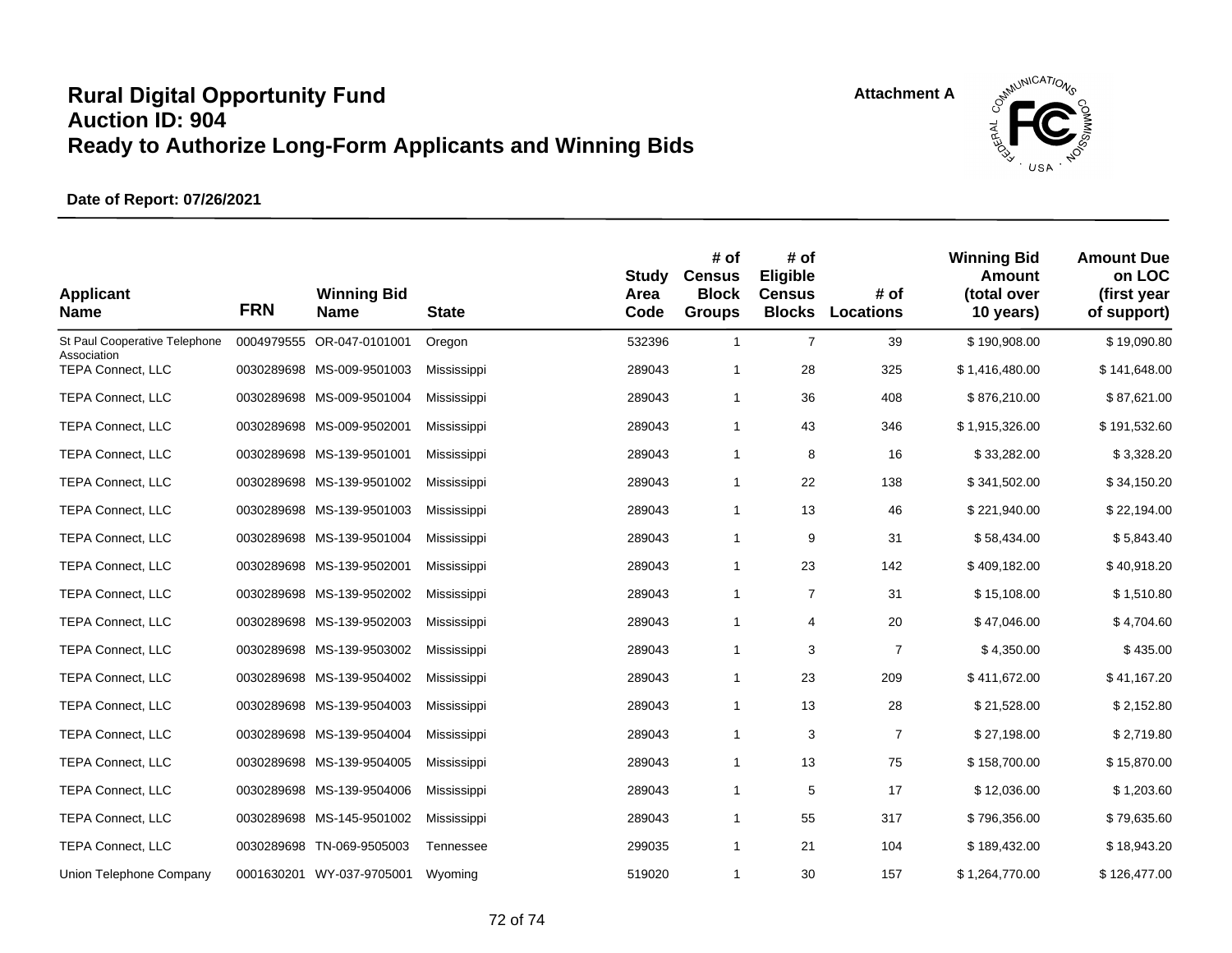## **Rural Digital Opportunity Fund Auction ID: 904 Ready to Authorize Long-Form Applicants and Winning Bids**



## **Date of Report: 07/26/2021**

| <b>Applicant</b><br><b>Name</b>       | <b>FRN</b> | <b>Winning Bid</b><br><b>Name</b> | <b>State</b> | <b>Study</b><br>Area<br>Code | # of<br><b>Census</b><br><b>Block</b><br><b>Groups</b> | # of<br>Eligible<br><b>Census</b><br><b>Blocks</b> | # of<br><b>Locations</b> | <b>Winning Bid</b><br>Amount<br>(total over<br>10 years) | <b>Amount Due</b><br>on LOC<br>(first year<br>of support) |
|---------------------------------------|------------|-----------------------------------|--------------|------------------------------|--------------------------------------------------------|----------------------------------------------------|--------------------------|----------------------------------------------------------|-----------------------------------------------------------|
| W. T. Services, Inc.                  |            | 0001655125 TX-117-9503001         | Texas        | 449001                       | $\overline{1}$                                         | 2                                                  | 6                        | \$244.30                                                 | \$24.43                                                   |
| W. T. Services, Inc.                  |            | 0001655125 TX-369-9502001         | Texas        | 449001                       | $\overline{1}$                                         | 11                                                 | 67                       | \$1,219.80                                               | \$121.98                                                  |
| W. T. Services, Inc.                  |            | 0001655125 TX-369-9502004         | Texas        | 449001                       | $\overline{1}$                                         | 26                                                 | 49                       | \$6,155.70                                               | \$615.57                                                  |
| W. T. Services, Inc.                  |            | 0001655125 TX-369-9503003         | Texas        | 449001                       | $\overline{1}$                                         | 16                                                 | 55                       | \$1,165.90                                               | \$116.59                                                  |
| WTC Communications, Inc.              |            | 0003766680 KS-149-0001004         | Kansas       | 419050                       | $\mathbf{1}$                                           | 14                                                 | 44                       | \$5,103.20                                               | \$510.32                                                  |
| WTC Communications, Inc.              |            | 0003766680 KS-161-0002001         | Kansas       | 419050                       | $\overline{1}$                                         | $\mathbf{1}$                                       | 16                       | \$8,154.00                                               | \$815.40                                                  |
| WTC Communications, Inc.              |            | 0003766680 KS-161-0011002         | Kansas       | 419050                       | $\overline{1}$                                         | 2                                                  | 5                        | \$2,754.00                                               | \$275.40                                                  |
| WTC Communications, Inc.              |            | 0003766680 KS-161-0011003         | Kansas       | 419050                       | $\mathbf{1}$                                           | 4                                                  | 107                      | \$15,420.00                                              | \$1,542.00                                                |
| WTC Communications, Inc.              |            | 0003766680 KS-161-0013012         | Kansas       | 419050                       | $\overline{1}$                                         | 2                                                  | $\overline{2}$           | \$9,414.00                                               | \$941.40                                                  |
| XIT Telecommunication &               |            | 0001650233 TX-111-9501001         | Texas        | 449002                       | $\overline{1}$                                         | 3                                                  | 11                       | \$702.80                                                 | \$70.28                                                   |
| Technology<br>XIT Telecommunication & |            | 0001650233 TX-111-9503001         | Texas        | 449002                       | $\overline{1}$                                         | 3                                                  | 27                       | \$1,312.50                                               | \$131.25                                                  |
| Technology<br>XIT Telecommunication & |            | 0001650233 TX-111-9503004         | Texas        | 449002                       | $\mathbf{1}$                                           | $\overline{2}$                                     | 8                        | \$1.524.00                                               | \$152.40                                                  |
| Technology<br>XIT Telecommunication & |            | 0001650233 TX-205-9502001         | Texas        | 449002                       | $\mathbf{1}$                                           | $\overline{7}$                                     | 32                       | \$1,935.10                                               | \$193.51                                                  |
| Technology<br>XIT Telecommunication & |            | 0001650233 TX-205-9502002         | Texas        | 449002                       | $\overline{1}$                                         | 6                                                  | 33                       | \$501.40                                                 | \$50.14                                                   |
| Technology                            |            |                                   |              |                              |                                                        |                                                    |                          |                                                          |                                                           |
| XIT Telecommunication &<br>Technology |            | 0001650233 TX-233-9502001         | Texas        | 449002                       | -1                                                     | $\overline{7}$                                     | 21                       | \$1,230.20                                               | \$123.02                                                  |
| XIT Telecommunication &               |            | 0001650233 TX-233-9505001         | Texas        | 449002                       | $\overline{1}$                                         | 47                                                 | 156                      | \$5,552.10                                               | \$555.21                                                  |
| Technology                            |            |                                   |              |                              |                                                        |                                                    |                          |                                                          |                                                           |
| XIT Telecommunication &<br>Technology |            | 0001650233 TX-233-9506001         | Texas        | 449002                       | $\overline{1}$                                         | 3                                                  | 8                        | \$149.10                                                 | \$14.91                                                   |
| XIT Telecommunication &<br>Technology |            | 0001650233 TX-233-9510002         | Texas        | 449002                       | $\overline{1}$                                         | 4                                                  | 15                       | \$470.00                                                 | \$47.00                                                   |
| XIT Telecommunication &<br>Technology |            | 0001650233 TX-341-9501001         | Texas        | 449002                       | 1                                                      | 30                                                 | 52                       | \$12,666.10                                              | \$1,266.61                                                |